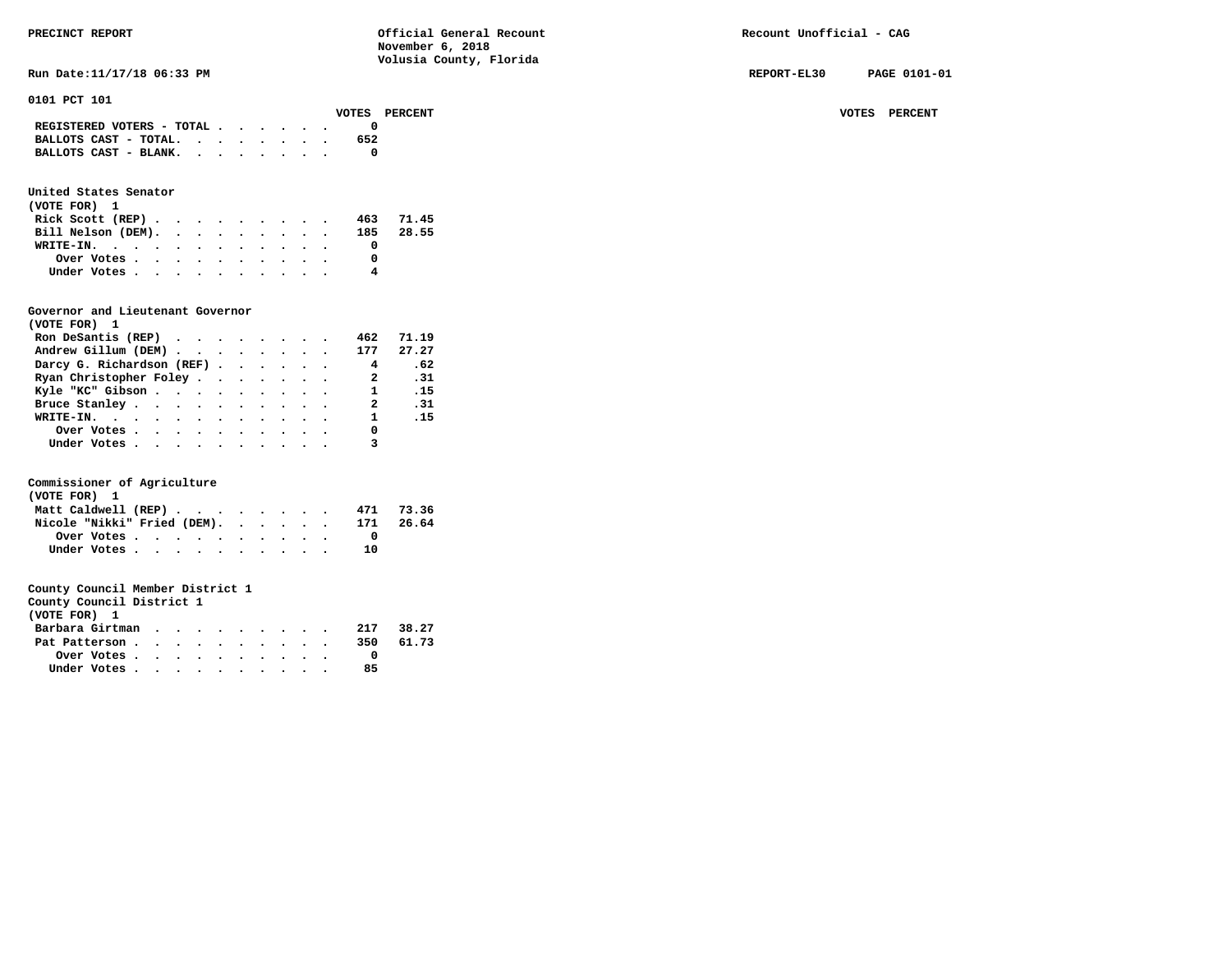| PRECINCT REPORT                           | Official General Recount<br>November 6, 2018<br>Volusia County, Florida | Recount Unofficial - CAG |              |
|-------------------------------------------|-------------------------------------------------------------------------|--------------------------|--------------|
| Run Date: 11/17/18 06:33 PM               |                                                                         | REPORT-EL30              | PAGE 0105-01 |
| 0105 PCT 105<br>VOTES                     | PERCENT                                                                 |                          |              |
| REGISTERED VOTERS - TOTAL                 | 0                                                                       |                          |              |
| BALLOTS CAST - TOTAL. $\cdot$             | 479                                                                     |                          |              |
| BALLOTS CAST - BLANK. $\cdot$ , , , , , . | 0                                                                       |                          |              |

### **United States Senator**

| (VOTE FOR) 1                                            |  |  |  |  |           |      |
|---------------------------------------------------------|--|--|--|--|-----------|------|
| Rick Scott $(REP)$                                      |  |  |  |  | 322 67.22 |      |
| Bill Nelson (DEM). 156 32.57                            |  |  |  |  |           |      |
| WRITE-IN.                                               |  |  |  |  |           | . 21 |
| Over Votes $\cdots$ $\cdots$ $\cdots$ $\cdots$ $\cdots$ |  |  |  |  |           |      |
| Under Votes                                             |  |  |  |  |           |      |

# **Governor and Lieutenant Governor**

| (VOTE FOR) 1                                  |  |  |  |     |       |
|-----------------------------------------------|--|--|--|-----|-------|
| Ron DeSantis (REP) $\cdots$ $\cdots$ $\cdots$ |  |  |  | 320 | 67.80 |
| Andrew Gillum (DEM) 146                       |  |  |  |     | 30.93 |
| Darcy G. Richardson (REF)                     |  |  |  |     | 4.85  |
| Ryan Christopher Foley                        |  |  |  | 0   |       |
| Kyle "KC" Gibson                              |  |  |  | 0   |       |
| Bruce Stanley                                 |  |  |  | 2   | .42   |
| WRITE-IN.                                     |  |  |  | 0   |       |
| Over Votes                                    |  |  |  |     |       |
| Under Votes                                   |  |  |  | 6   |       |

# **Commissioner of Agriculture**

| (VOTE FOR) 1                |             |  |  |  |  |  |           |       |
|-----------------------------|-------------|--|--|--|--|--|-----------|-------|
| Matt Caldwell (REP)         |             |  |  |  |  |  | 312 68.57 |       |
| Nicole "Nikki" Fried (DEM). |             |  |  |  |  |  | 143       | 31.43 |
|                             |             |  |  |  |  |  |           |       |
|                             | Under Votes |  |  |  |  |  | 2.4       |       |

| County Council District 1 |  |  |  |  |     |       |
|---------------------------|--|--|--|--|-----|-------|
| (VOTE FOR) 1              |  |  |  |  |     |       |
| Barbara Girtman           |  |  |  |  | 139 | 33.41 |
| Pat Patterson 277         |  |  |  |  |     | 66.59 |
| Over Votes                |  |  |  |  |     |       |
| Under Votes               |  |  |  |  | 63  |       |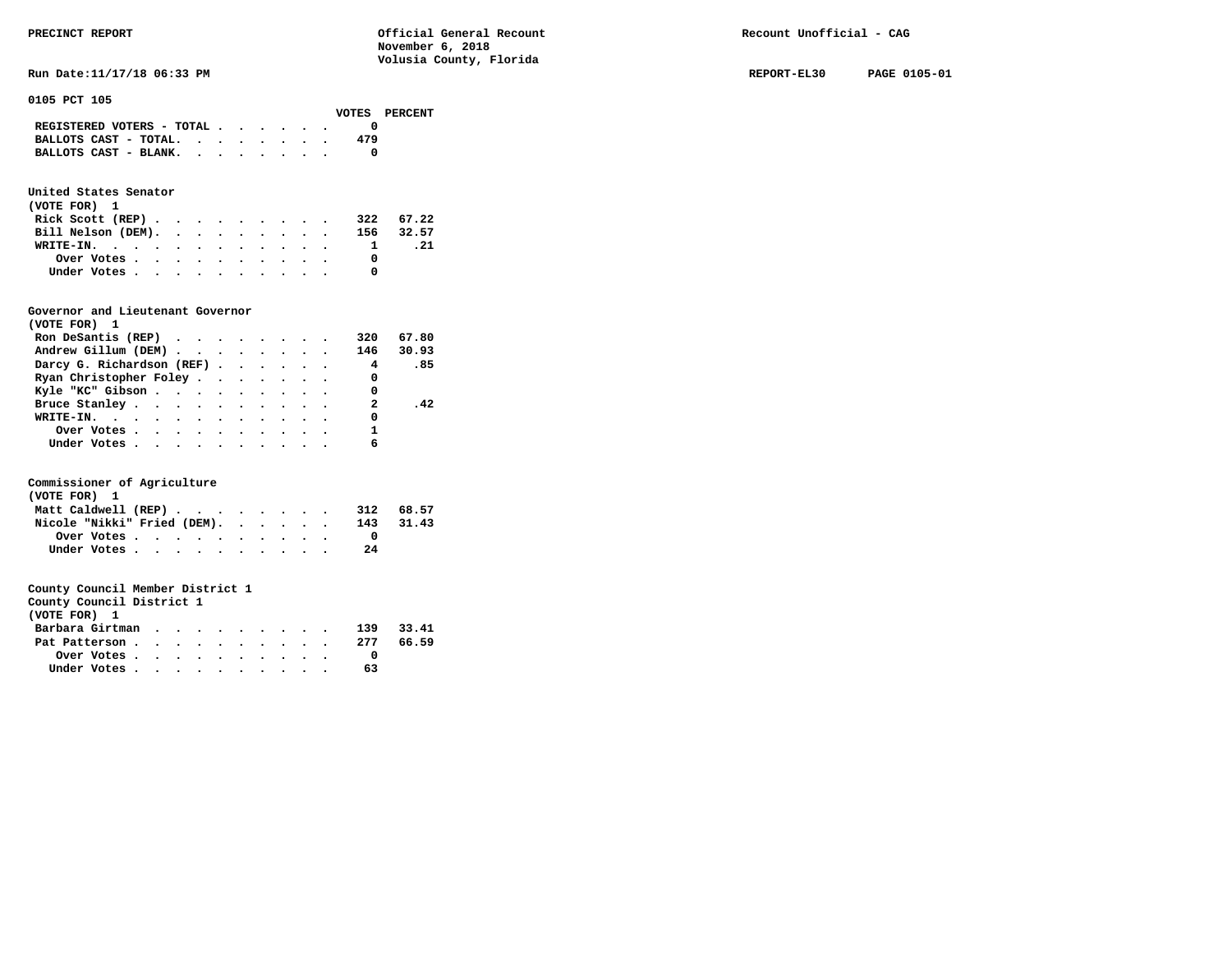**Run Date:11/17/18 06:33 PM REPORT-EL30** PAGE 0107-01

**0107 PCT 107** 

|                                                           |  |  |  |      | VOTES PERCENT |
|-----------------------------------------------------------|--|--|--|------|---------------|
| REGISTERED VOTERS - TOTAL $\cdot \cdot \cdot \cdot \cdot$ |  |  |  |      |               |
| BALLOTS CAST - TOTAL.                                     |  |  |  | 1010 |               |
| BALLOTS CAST - BLANK.                                     |  |  |  |      | .10           |

# **United States Senator**

| (VOTE FOR) 1                                            |  |  |  |  |  |     |           |
|---------------------------------------------------------|--|--|--|--|--|-----|-----------|
| Rick Scott (REP) $\cdots$ $\cdots$ $\cdots$             |  |  |  |  |  |     | 761 75.57 |
| Bill Nelson (DEM).                                      |  |  |  |  |  |     | 243 24.13 |
| WRITE-IN.                                               |  |  |  |  |  | - 3 | .30       |
| Over Votes $\cdots$ $\cdots$ $\cdots$ $\cdots$ $\cdots$ |  |  |  |  |  |     |           |
| Under Votes                                             |  |  |  |  |  | 3   |           |

# **Governor and Lieutenant Governor**

| (VOTE FOR) 1                                                        |  |  |  |                          |       |
|---------------------------------------------------------------------|--|--|--|--------------------------|-------|
| Ron DeSantis (REP) $\cdots$ $\cdots$ $\cdots$                       |  |  |  | 771                      | 77.25 |
| Andrew Gillum (DEM) $\cdot \cdot \cdot \cdot \cdot \cdot \cdot$ 216 |  |  |  |                          | 21.64 |
| Darcy G. Richardson (REF)                                           |  |  |  | $\sqrt{5}$               | .50   |
| Ryan Christopher Foley                                              |  |  |  | 3 .30                    |       |
| Kyle "KC" Gibson                                                    |  |  |  | $\overline{\phantom{0}}$ |       |
| Bruce Stanley                                                       |  |  |  | 3                        | .30   |
| WRITE-IN.                                                           |  |  |  | $\overline{\phantom{0}}$ |       |
| Over Votes.                                                         |  |  |  | $\overline{\phantom{a}}$ |       |
| Under Votes                                                         |  |  |  | 10                       |       |

# **Commissioner of Agriculture**

| (VOTE FOR) 1                |  |  |  |     |           |
|-----------------------------|--|--|--|-----|-----------|
| Matt Caldwell (REP)         |  |  |  | 762 | 77.28     |
| Nicole "Nikki" Fried (DEM). |  |  |  |     | 224 22.72 |
| Over Votes                  |  |  |  |     |           |
| Under Votes                 |  |  |  | 2.4 |           |

| County Council District 1 |  |  |  |  |     |       |
|---------------------------|--|--|--|--|-----|-------|
| (VOTE FOR) 1              |  |  |  |  |     |       |
| Barbara Girtman           |  |  |  |  | 332 | 38.79 |
| Pat Patterson             |  |  |  |  | 524 | 61.21 |
|                           |  |  |  |  |     |       |

| Under Votes |  |  |  |  |  | 154 |
|-------------|--|--|--|--|--|-----|
|             |  |  |  |  |  |     |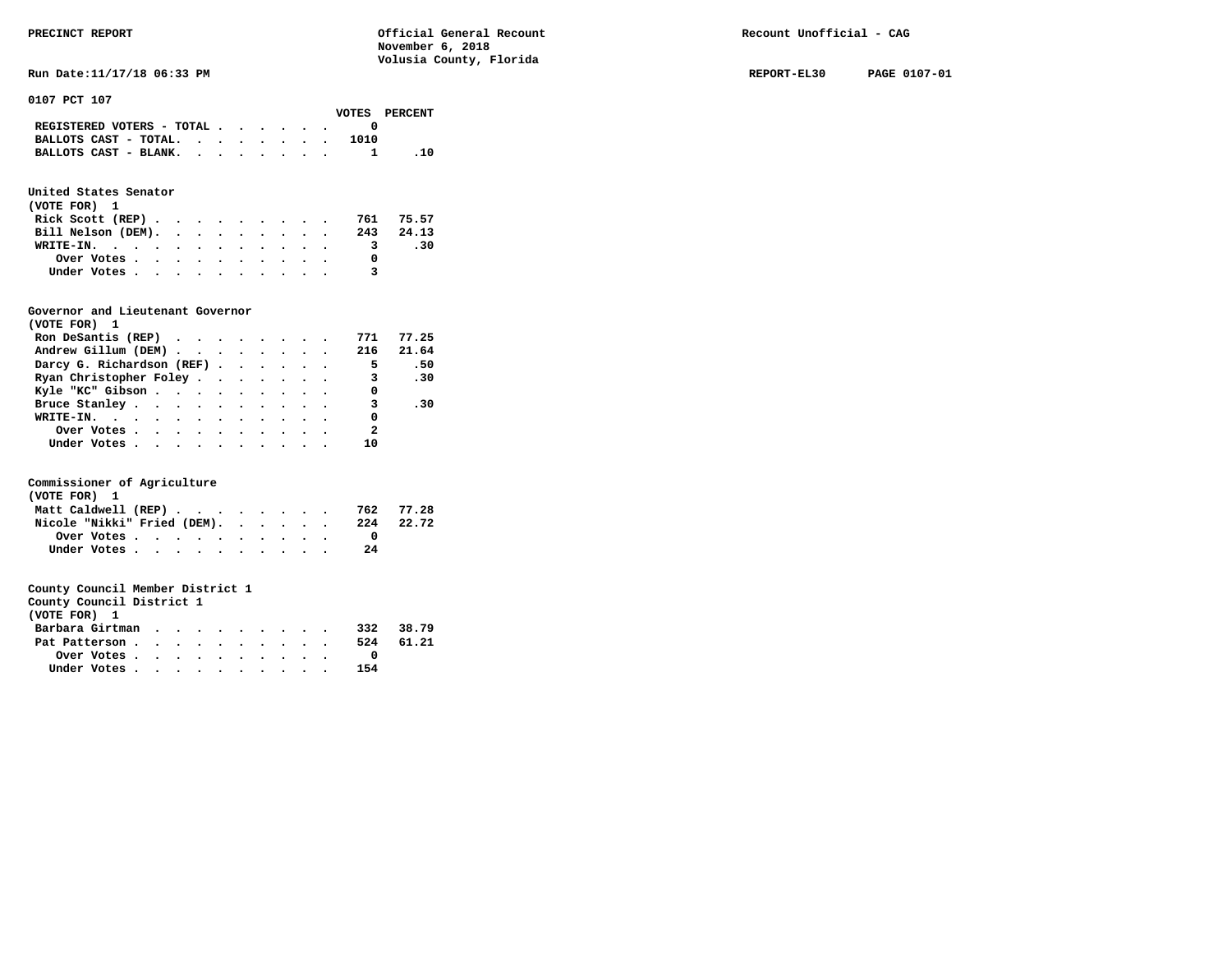**Run Date:11/17/18 06:33 PM REPORT-EL30 PAGE 0201-01** 

**0201 PCT 201** 

|                                             |  |  |  |      | VOTES PERCENT |
|---------------------------------------------|--|--|--|------|---------------|
| REGISTERED VOTERS - TOTAL $\cdot$ , , , , . |  |  |  |      |               |
| BALLOTS CAST - TOTAL.                       |  |  |  | 3350 |               |
| BALLOTS CAST - BLANK.                       |  |  |  |      |               |

# **United States Senator**

| (VOTE FOR) 1 |                                                         |  |  |  |  |  |                               |     |
|--------------|---------------------------------------------------------|--|--|--|--|--|-------------------------------|-----|
|              |                                                         |  |  |  |  |  | Rick Scott (REP) 2106 63.21   |     |
|              |                                                         |  |  |  |  |  | Bill Nelson (DEM). 1212 36.37 |     |
|              |                                                         |  |  |  |  |  | WRITE-IN. 14                  | .42 |
|              | Over Votes $\cdots$ $\cdots$ $\cdots$ $\cdots$ $\cdots$ |  |  |  |  |  |                               |     |
|              | Under Votes                                             |  |  |  |  |  |                               |     |

# **Governor and Lieutenant Governor**

| (VOTE FOR) 1                                  |  |  |  |                |            |
|-----------------------------------------------|--|--|--|----------------|------------|
| Ron DeSantis (REP) $\cdots$ $\cdots$ $\cdots$ |  |  |  | 2118           | 63.60      |
| Andrew Gillum (DEM) 1172                      |  |  |  |                | 35.20      |
| Darcy G. Richardson (REF)                     |  |  |  | 17             | . 51       |
| Ryan Christopher Foley                        |  |  |  | $\overline{7}$ | .21        |
| Kyle "KC" Gibson                              |  |  |  | 9              | .27        |
| Bruce Stanley.                                |  |  |  | 3              | .09        |
| WRITE-IN.                                     |  |  |  | 4              | $\cdot$ 12 |
| Over Votes.                                   |  |  |  | $\overline{7}$ |            |
| Under Votes, , , , , , , , , , ,              |  |  |  |                |            |

# **Commissioner of Agriculture**

| (VOTE FOR) 1 |  |  |  |                                                         |  |  |  |                                        |  |
|--------------|--|--|--|---------------------------------------------------------|--|--|--|----------------------------------------|--|
|              |  |  |  |                                                         |  |  |  | Matt Caldwell (REP) 2092 64.41         |  |
|              |  |  |  |                                                         |  |  |  | Nicole "Nikki" Fried (DEM). 1156 35.59 |  |
|              |  |  |  | Over Votes $\cdots$ $\cdots$ $\cdots$ $\cdots$ $\cdots$ |  |  |  |                                        |  |
|              |  |  |  | Under Votes                                             |  |  |  | 102                                    |  |

|            |                 | County Council District 1 |  |
|------------|-----------------|---------------------------|--|
| (VOTE FOR) |                 |                           |  |
|            | Backway Alatman |                           |  |

| Barbara Girtman 1342 45.14 |  |  |  |  |     |  |
|----------------------------|--|--|--|--|-----|--|
| Pat Patterson 1631 54.86   |  |  |  |  |     |  |
| Over Votes                 |  |  |  |  |     |  |
| Under Votes                |  |  |  |  | 376 |  |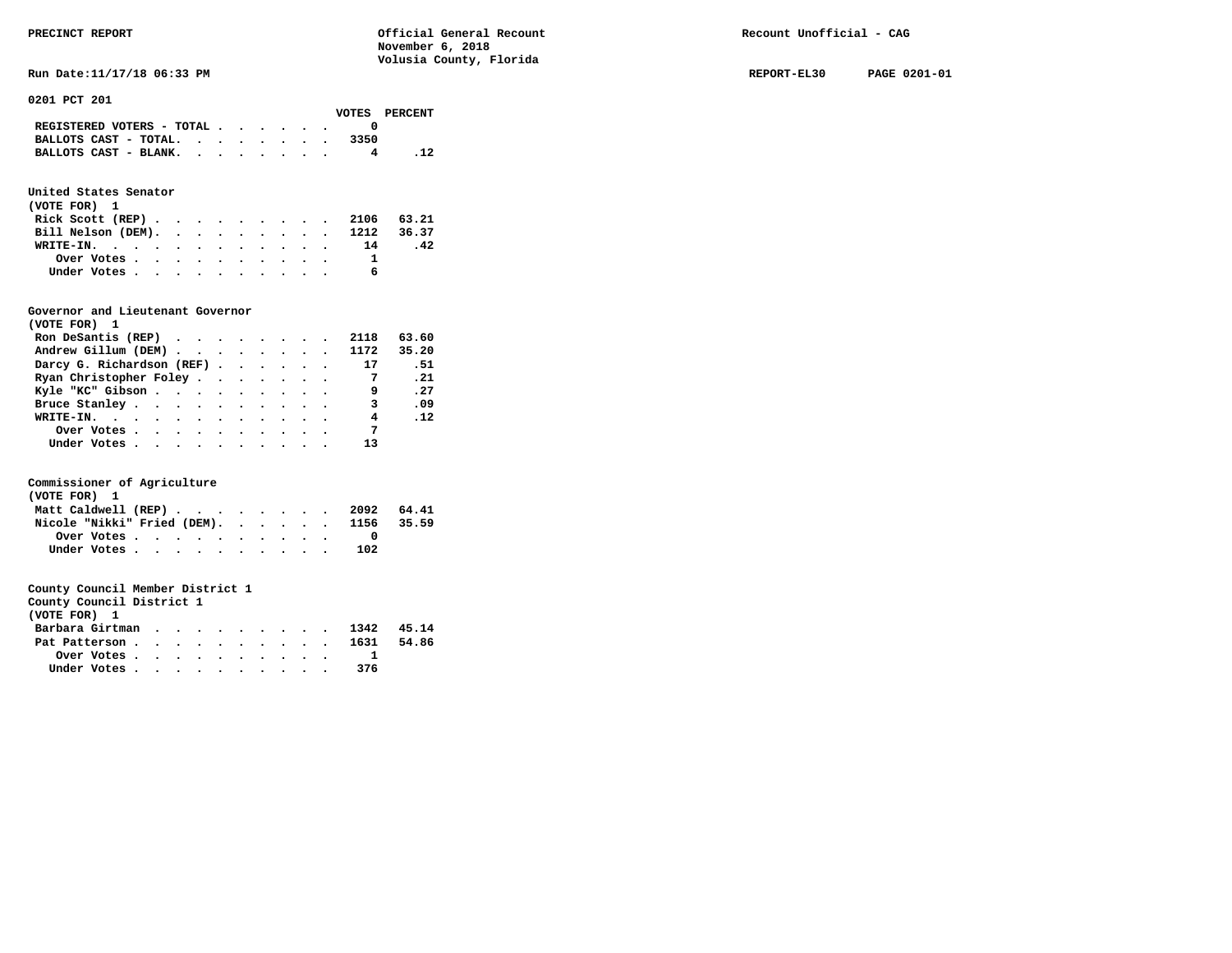**Run Date:11/17/18 06:33 PM REPORT-EL30 PAGE 0202-01** 

**0202 PCT 202** 

|                                                                           |  |  |  |      | VOTES PERCENT |
|---------------------------------------------------------------------------|--|--|--|------|---------------|
| REGISTERED VOTERS - TOTAL $\cdot$ $\cdot$ $\cdot$ $\cdot$ $\cdot$ $\cdot$ |  |  |  |      |               |
| BALLOTS CAST - TOTAL. $\cdot$ , , , , , , ,                               |  |  |  | 2473 |               |
| BALLOTS CAST - BLANK.                                                     |  |  |  |      |               |

# **United States Senator**

| (VOTE FOR) 1                       |  |  |  |  |  |           |
|------------------------------------|--|--|--|--|--|-----------|
| Rick Scott (REP) 1501 60.92        |  |  |  |  |  |           |
| Bill Nelson (DEM), , , , , , , , , |  |  |  |  |  | 956 38.80 |
| WRITE-IN.                          |  |  |  |  |  | .28       |
| Over Votes                         |  |  |  |  |  |           |
| Under Votes                        |  |  |  |  |  |           |

# **Governor and Lieutenant Governor**

| (VOTE FOR) 1                                  |  |  |  |                          |       |
|-----------------------------------------------|--|--|--|--------------------------|-------|
| Ron DeSantis (REP) $\cdots$ $\cdots$ $\cdots$ |  |  |  | 1500                     | 61.22 |
| Andrew Gillum (DEM)                           |  |  |  | 907                      | 37.02 |
| Darcy G. Richardson (REF)                     |  |  |  | 22                       | .90   |
| Ryan Christopher Foley                        |  |  |  | - 5                      | .20   |
| Kyle "KC" Gibson                              |  |  |  | 13                       | .53   |
| Bruce Stanley                                 |  |  |  | $\overline{\phantom{a}}$ | .08   |
| WRITE-IN.                                     |  |  |  | $\mathbf{1}$             | .04   |
| Over Votes                                    |  |  |  | $\overline{7}$           |       |
| Under Votes, , , , , , , , , , ,              |  |  |  | 16                       |       |

# **Commissioner of Agriculture**

| (VOTE FOR) 1                   |  |  |  |     |       |
|--------------------------------|--|--|--|-----|-------|
| Matt Caldwell (REP) 1499 62.54 |  |  |  |     |       |
| Nicole "Nikki" Fried (DEM).    |  |  |  | 898 | 37.46 |
| Over Votes                     |  |  |  |     |       |
| Under Votes                    |  |  |  |     |       |

| County Council District 1                               |  |  |  |  |  |     |  |
|---------------------------------------------------------|--|--|--|--|--|-----|--|
| (VOTE FOR) 1                                            |  |  |  |  |  |     |  |
| Barbara Girtman 1105 50.66                              |  |  |  |  |  |     |  |
| Pat Patterson 1076 49.34                                |  |  |  |  |  |     |  |
| Over Votes $\cdots$ $\cdots$ $\cdots$ $\cdots$ $\cdots$ |  |  |  |  |  |     |  |
| Under Votes                                             |  |  |  |  |  | 292 |  |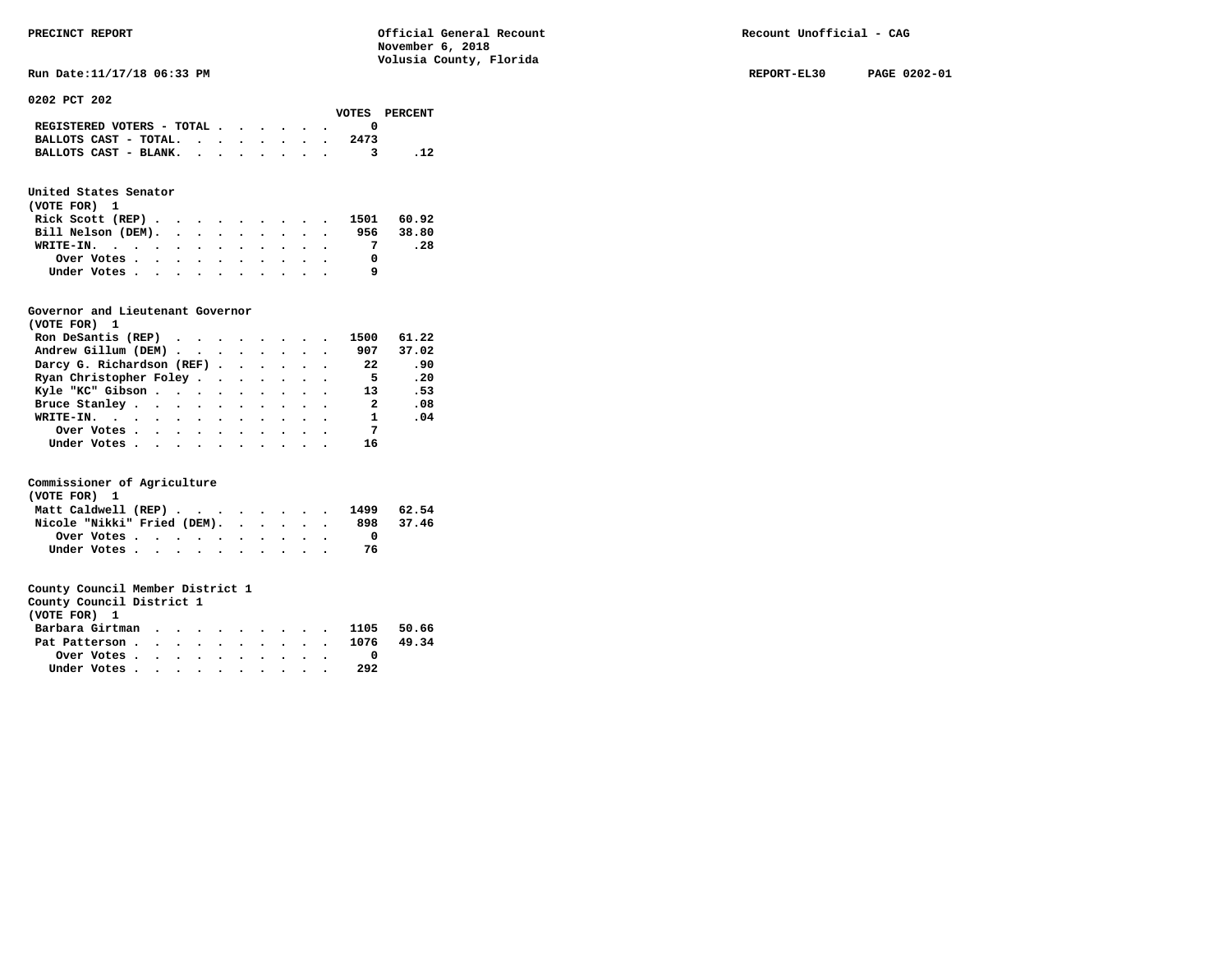# **BALLOTS CAST - TOTAL. . . . . . . . 396 BALLOTS CAST - BLANK. . . . . . . . 0**

# **United States Senator**

| (VOTE FOR) 1                                |  |  |  |  |     |       |
|---------------------------------------------|--|--|--|--|-----|-------|
| Rick Scott (REP) $\cdots$ $\cdots$ $\cdots$ |  |  |  |  | 274 | 69.19 |
| Bill Nelson (DEM). 122 30.81                |  |  |  |  |     |       |
| WRITE-IN.                                   |  |  |  |  |     |       |
| Over Votes                                  |  |  |  |  |     |       |
| Under Votes                                 |  |  |  |  |     |       |

# **Governor and Lieutenant Governor**

| (VOTE FOR) 1                                  |  |  |  |                          |       |
|-----------------------------------------------|--|--|--|--------------------------|-------|
| Ron DeSantis (REP) $\cdots$ $\cdots$ $\cdots$ |  |  |  | 278                      | 70.74 |
| Andrew Gillum (DEM) 113 28.75                 |  |  |  |                          |       |
| Darcy G. Richardson (REF)                     |  |  |  | $\overline{\phantom{0}}$ |       |
| Ryan Christopher Foley                        |  |  |  | $\overline{\phantom{a}}$ | .25   |
| Kyle "KC" Gibson                              |  |  |  | 0                        |       |
| Bruce Stanley                                 |  |  |  | $\mathbf{1}$             | .25   |
| WRITE-IN.                                     |  |  |  | 0                        |       |
| Over Votes                                    |  |  |  |                          |       |
| Under Votes                                   |  |  |  |                          |       |

| (VOTE FOR) 1                |  |  |  |  |  |  |           |
|-----------------------------|--|--|--|--|--|--|-----------|
| Matt Caldwell (REP)         |  |  |  |  |  |  | 283 72.94 |
| Nicole "Nikki" Fried (DEM). |  |  |  |  |  |  | 105 27.06 |
| Over Votes                  |  |  |  |  |  |  |           |
| Under Votes                 |  |  |  |  |  |  |           |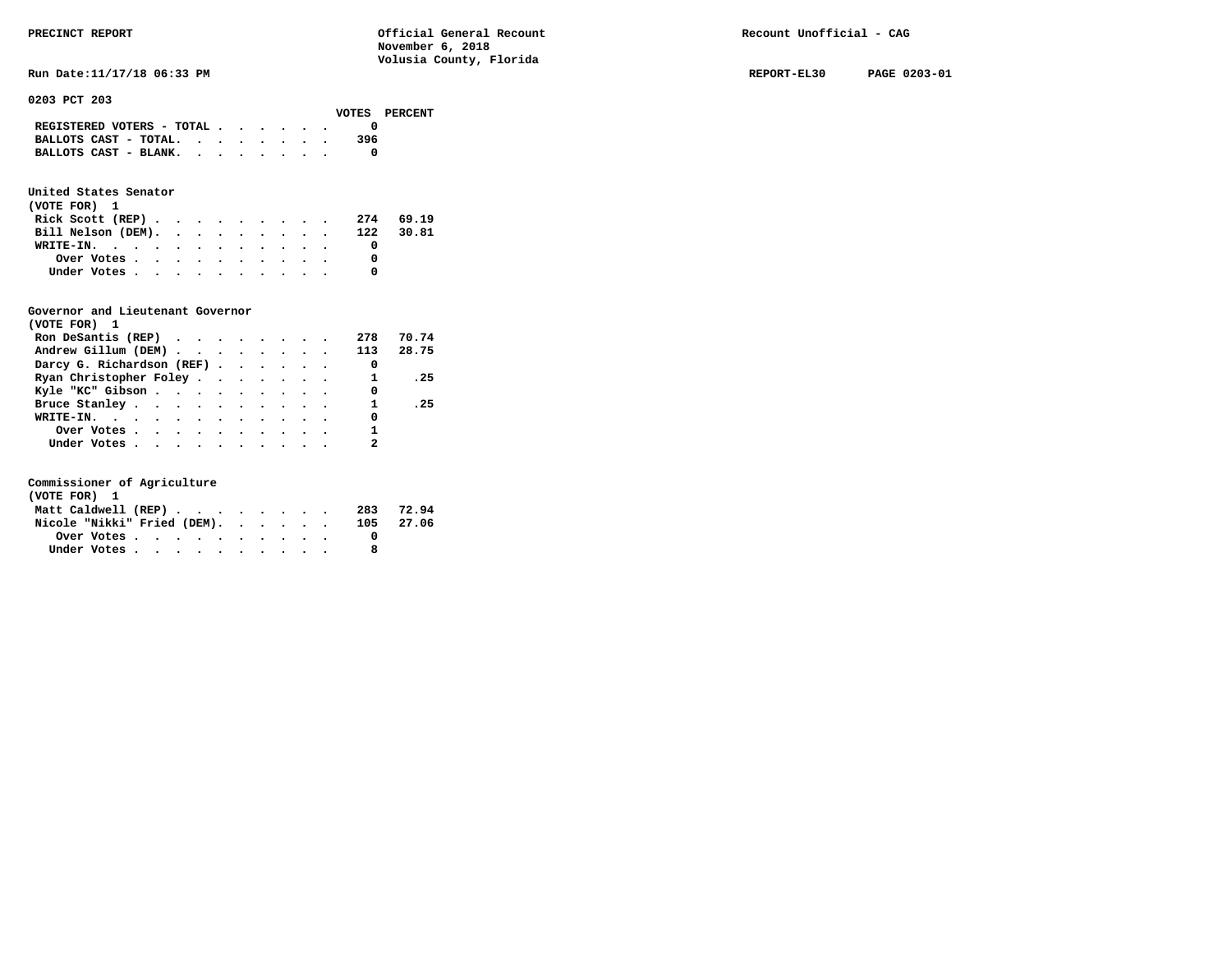**Run Date:11/17/18 06:33 PM REPORT-EL30 PAGE 0204-01** 

| 0204 PCT 204 |  |  |
|--------------|--|--|
|--------------|--|--|

|                                             |  |  |  |     | VOTES PERCENT |
|---------------------------------------------|--|--|--|-----|---------------|
| REGISTERED VOTERS - TOTAL $\cdot$ , , , , , |  |  |  |     |               |
| BALLOTS CAST - TOTAL. $\cdot$               |  |  |  | 486 |               |
| BALLOTS CAST - BLANK.                       |  |  |  |     | . 21          |
|                                             |  |  |  |     |               |

# **United States Senator**

| (VOTE FOR) 1                 |  |  |  |  |              |      |
|------------------------------|--|--|--|--|--------------|------|
| Rick Scott (REP) 315 65.35   |  |  |  |  |              |      |
| Bill Nelson (DEM). 166 34.44 |  |  |  |  |              |      |
| WRITE-IN.                    |  |  |  |  | $\mathbf{1}$ | . 21 |
| Over Votes                   |  |  |  |  |              |      |
| Under Votes                  |  |  |  |  | 4            |      |

# **Governor and Lieutenant Governor**

| (VOTE FOR) 1                                                   |  |  |  |                            |       |
|----------------------------------------------------------------|--|--|--|----------------------------|-------|
| Ron DeSantis (REP) $\cdot \cdot \cdot \cdot \cdot \cdot \cdot$ |  |  |  | 313                        | 64.94 |
| Andrew Gillum (DEM)                                            |  |  |  | 158                        | 32.78 |
| Darcy G. Richardson (REF)                                      |  |  |  | $\overline{\phantom{a}}$ 3 | .62   |
| Ryan Christopher Foley                                         |  |  |  | $\overline{a}$             | .41   |
| Kyle "KC" Gibson                                               |  |  |  | 2                          | .41   |
| Bruce Stanley                                                  |  |  |  | 2                          | .41   |
| WRITE-IN.                                                      |  |  |  | $\overline{2}$             | .41   |
| Over Votes                                                     |  |  |  | 0                          |       |
| Under Votes                                                    |  |  |  | 4                          |       |

# **Commissioner of Agriculture**

| (VOTE FOR) 1                |  |  |  |  |  |     |           |
|-----------------------------|--|--|--|--|--|-----|-----------|
| Matt Caldwell (REP)         |  |  |  |  |  |     | 319 67.58 |
| Nicole "Nikki" Fried (DEM). |  |  |  |  |  | 153 | 32.42     |
| Over Votes                  |  |  |  |  |  |     |           |
| Under Votes                 |  |  |  |  |  | 14  |           |

# **State Representative District 26**

| Florida House District 26   |                                                         |  |  |  |  |     |           |
|-----------------------------|---------------------------------------------------------|--|--|--|--|-----|-----------|
| (VOTE FOR) 1                |                                                         |  |  |  |  |     |           |
| Elizabeth Fetterhoff (REP). |                                                         |  |  |  |  | 329 | 70.75     |
| Patrick Henry (DEM)         |                                                         |  |  |  |  |     | 136 29.25 |
|                             | Over Votes $\cdots$ $\cdots$ $\cdots$ $\cdots$ $\cdots$ |  |  |  |  |     |           |
|                             | Under Votes                                             |  |  |  |  | 21  |           |

| County Council District 1 |  |  |  |  |    |         |
|---------------------------|--|--|--|--|----|---------|
| (VOTE FOR) 1              |  |  |  |  |    |         |
| Barbara Girtman           |  |  |  |  |    | 2 15.38 |
| Pat Patterson             |  |  |  |  | 11 | 84.62   |

| .            | .         |               |  |   |  |  | --- |
|--------------|-----------|---------------|--|---|--|--|-----|
| Over Votes.  | $\bullet$ |               |  | . |  |  | 0   |
| Under Votes. | $\bullet$ | $\sim$ $\sim$ |  | . |  |  | 3   |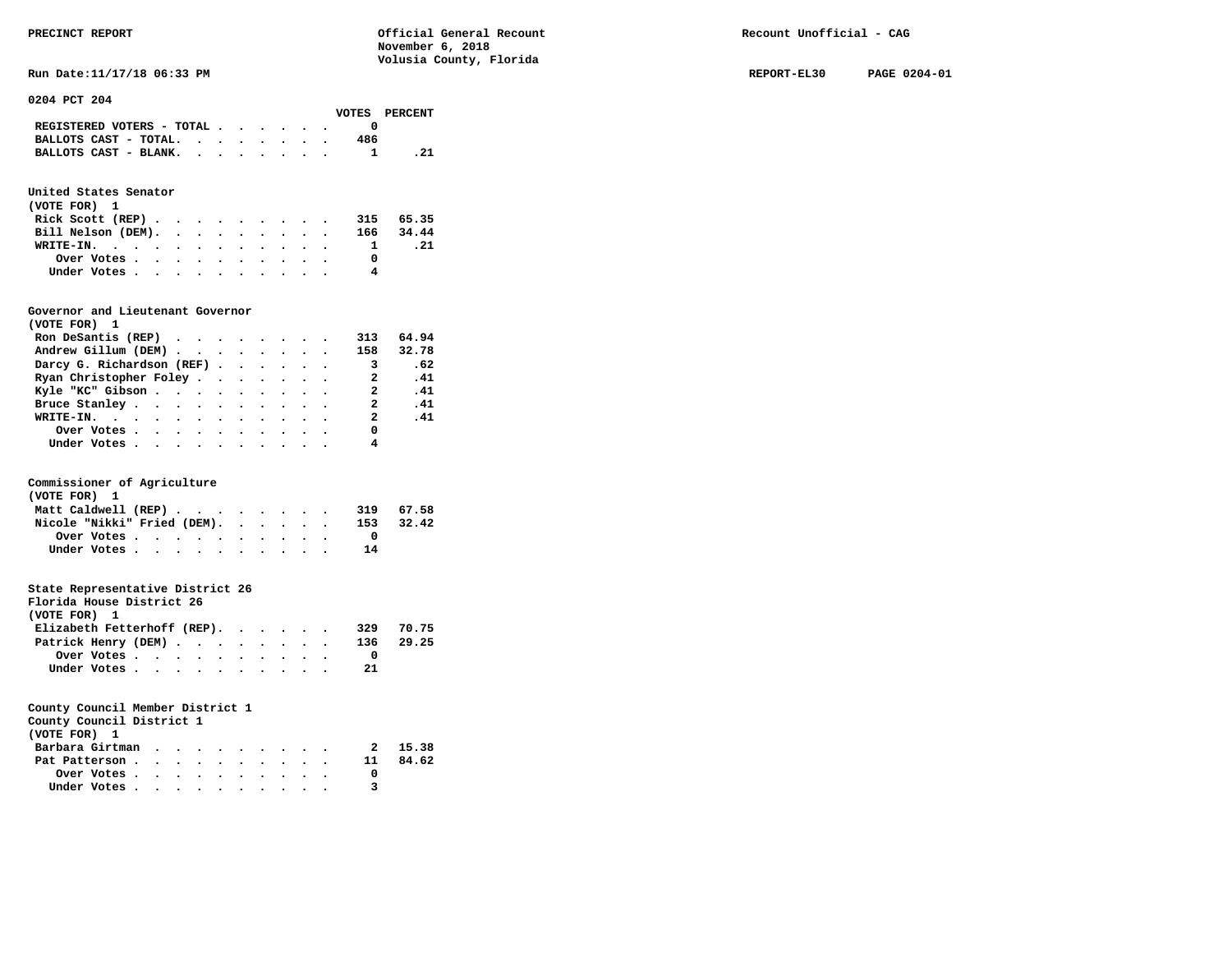**Run Date:11/17/18 06:33 PM REPORT-EL30 PAGE 0205-01** 

**0205 PCT 205** 

|                                             |  |  |  |      | VOTES PERCENT |
|---------------------------------------------|--|--|--|------|---------------|
| REGISTERED VOTERS - TOTAL $\cdot$ , , , , . |  |  |  |      |               |
| BALLOTS CAST - TOTAL. $\cdot$               |  |  |  | 1106 |               |
| BALLOTS CAST - BLANK.                       |  |  |  |      | - 09          |
|                                             |  |  |  |      |               |

# **United States Senator**

| (VOTE FOR) 1       |  |  |  |  |           |     |
|--------------------|--|--|--|--|-----------|-----|
| Rick Scott (REP)   |  |  |  |  | 663 60.55 |     |
| Bill Nelson (DEM). |  |  |  |  | 428 39.09 |     |
| WRITE-IN.          |  |  |  |  | 4         | .37 |
| Over Votes         |  |  |  |  |           |     |
| Under Votes        |  |  |  |  | 11        |     |

# **Governor and Lieutenant Governor**

| (VOTE FOR) 1                                  |  |  |  |                |       |
|-----------------------------------------------|--|--|--|----------------|-------|
| Ron DeSantis (REP) $\cdots$ $\cdots$ $\cdots$ |  |  |  | 660            | 60.22 |
| Andrew Gillum (DEM) 414 37.77                 |  |  |  |                |       |
| Darcy G. Richardson (REF)                     |  |  |  | 10             | .91   |
| Ryan Christopher Foley                        |  |  |  | $_{\rm 8}$     | .73   |
| Kyle "KC" Gibson                              |  |  |  | $\overline{4}$ | .36   |
| Bruce Stanley                                 |  |  |  | 0              |       |
| WRITE-IN.                                     |  |  |  | 0              |       |
| Over Votes                                    |  |  |  |                |       |
| Under Votes, , , , , , , , , , ,              |  |  |  |                |       |

# **Commissioner of Agriculture**

| (VOTE FOR) 1        |                             |  |  |  |  |  |     |       |
|---------------------|-----------------------------|--|--|--|--|--|-----|-------|
| Matt Caldwell (REP) |                             |  |  |  |  |  | 657 | 61.12 |
|                     | Nicole "Nikki" Fried (DEM). |  |  |  |  |  | 418 | 38.88 |
|                     | Over Votes.                 |  |  |  |  |  |     |       |
|                     | Under Votes                 |  |  |  |  |  |     |       |

# **State Representative District 26**

| Florida House District 26   |                                                         |  |  |  |  |     |           |
|-----------------------------|---------------------------------------------------------|--|--|--|--|-----|-----------|
| (VOTE FOR) 1                |                                                         |  |  |  |  |     |           |
| Elizabeth Fetterhoff (REP). |                                                         |  |  |  |  | 679 | 62.93     |
| Patrick Henry (DEM)         |                                                         |  |  |  |  |     | 400 37.07 |
|                             | Over Votes $\cdots$ $\cdots$ $\cdots$ $\cdots$ $\cdots$ |  |  |  |  |     |           |
|                             | Under Votes                                             |  |  |  |  | 27  |           |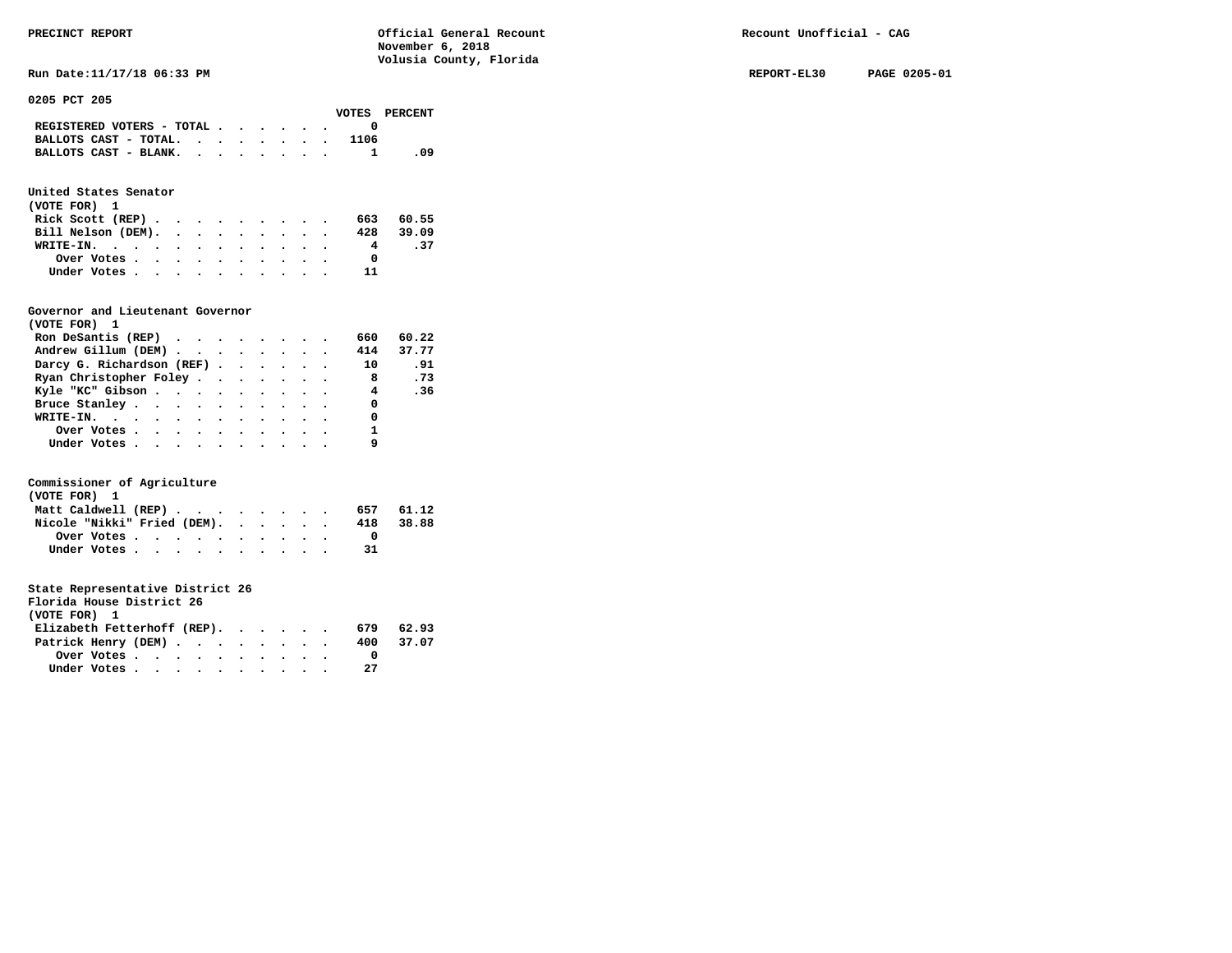**Run Date:11/17/18 06:33 PM REPORT-EL30 PAGE 0206-01** 

| 0206 PCT 206 |  |
|--------------|--|
|              |  |

|                                                                           |  |  |  |      | VOTES PERCENT |
|---------------------------------------------------------------------------|--|--|--|------|---------------|
| REGISTERED VOTERS - TOTAL $\cdot$ $\cdot$ $\cdot$ $\cdot$ $\cdot$ $\cdot$ |  |  |  |      |               |
| BALLOTS CAST - TOTAL.                                                     |  |  |  | 1746 |               |
| BALLOTS CAST - BLANK.                                                     |  |  |  |      | . 23          |

# **United States Senator**

| (VOTE FOR) 1                |  |  |  |  |           |     |
|-----------------------------|--|--|--|--|-----------|-----|
| Rick Scott (REP) 1012 58.33 |  |  |  |  |           |     |
| Bill Nelson (DEM).          |  |  |  |  | 713 41.10 |     |
| WRITE-IN. $\blacksquare$    |  |  |  |  | - 10      | .58 |
| Over Votes                  |  |  |  |  |           |     |
| Under Votes                 |  |  |  |  |           |     |

### **Governor and Lieutenant Governor**

| (VOTE FOR) 1                                  |  |  |  |                         |             |
|-----------------------------------------------|--|--|--|-------------------------|-------------|
| Ron DeSantis (REP) $\cdots$ $\cdots$ $\cdots$ |  |  |  | 1014                    | 58.78       |
| Andrew Gillum (DEM) 683 39.59                 |  |  |  |                         |             |
| Darcy G. Richardson (REF) 13                  |  |  |  |                         | .75         |
| Ryan Christopher Foley                        |  |  |  | 6                       | .35         |
| Kyle "KC" Gibson                              |  |  |  | $\overline{\mathbf{3}}$ | $\cdot$ 17  |
| Bruce Stanley                                 |  |  |  | 3                       | .17         |
| WRITE-IN.                                     |  |  |  | $\overline{\mathbf{3}}$ | $\ldots$ 17 |
| Over Votes.                                   |  |  |  | 5.                      |             |
| Under Votes, , , , , , , , , , ,              |  |  |  | 16                      |             |

### **Commissioner of Agriculture**

| (VOTE FOR) 1                                                               |  |  |  |  |  |     |       |
|----------------------------------------------------------------------------|--|--|--|--|--|-----|-------|
| Matt Caldwell (REP) $\cdot \cdot \cdot \cdot \cdot \cdot \cdot \cdot 1008$ |  |  |  |  |  |     | 59.79 |
| Nicole "Nikki" Fried (DEM).                                                |  |  |  |  |  | 678 | 40.21 |
|                                                                            |  |  |  |  |  |     |       |
| Under Votes                                                                |  |  |  |  |  | 59  |       |

# **State Representative District 26**

| Florida House District 26              |                                                         |  |  |  |  |    |           |
|----------------------------------------|---------------------------------------------------------|--|--|--|--|----|-----------|
| (VOTE FOR) 1                           |                                                         |  |  |  |  |    |           |
| Elizabeth Fetterhoff (REP). 1064 62.92 |                                                         |  |  |  |  |    |           |
| Patrick Henry (DEM)                    |                                                         |  |  |  |  |    | 627 37.08 |
|                                        | Over Votes $\cdots$ $\cdots$ $\cdots$ $\cdots$ $\cdots$ |  |  |  |  |    |           |
|                                        | Under Votes                                             |  |  |  |  | 55 |           |

| County Council District 1<br>(VOTE FOR) 1 |  |  |  |  |     |       |
|-------------------------------------------|--|--|--|--|-----|-------|
|                                           |  |  |  |  |     |       |
| Barbara Girtman                           |  |  |  |  | 727 | 45.67 |
| Pat Patterson                             |  |  |  |  | 865 | 54.33 |
| Over Votes                                |  |  |  |  |     |       |

|  | Under Votes |  |  |  |  |  | 151 |
|--|-------------|--|--|--|--|--|-----|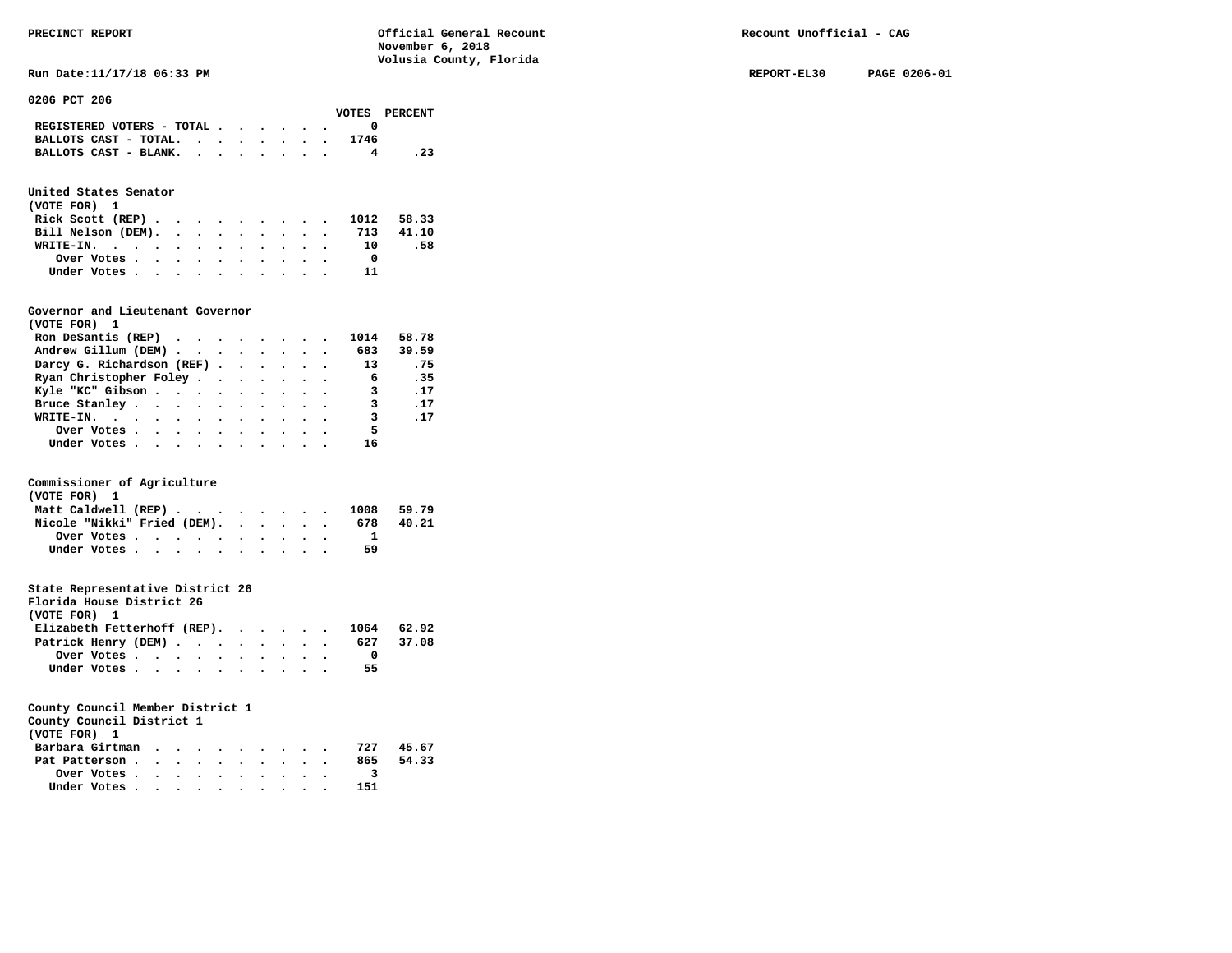**Run Date:11/17/18 06:33 PM REPORT-EL30 PAGE 0207-01** 

**0207 PCT 207** 

|  |  |  |      | VOTES PERCENT                                                                                                     |
|--|--|--|------|-------------------------------------------------------------------------------------------------------------------|
|  |  |  |      |                                                                                                                   |
|  |  |  | 1812 |                                                                                                                   |
|  |  |  |      |                                                                                                                   |
|  |  |  |      | REGISTERED VOTERS - TOTAL $\cdot$ , $\cdot$ , $\cdot$ , $\cdot$<br>BALLOTS CAST - TOTAL.<br>BALLOTS CAST - BLANK. |

# **United States Senator**

| (VOTE FOR) 1                 |  |  |  |  |    |     |
|------------------------------|--|--|--|--|----|-----|
| Rick Scott (REP) 1159 64.46  |  |  |  |  |    |     |
| Bill Nelson (DEM). 631 35.09 |  |  |  |  |    |     |
| WRITE-IN.                    |  |  |  |  |    | .44 |
| Over Votes                   |  |  |  |  |    |     |
| Under Votes                  |  |  |  |  | 14 |     |

### **Governor and Lieutenant Governor**

| (VOTE FOR) 1                                  |  |  |  |                            |       |
|-----------------------------------------------|--|--|--|----------------------------|-------|
| Ron DeSantis (REP) $\cdots$ $\cdots$ $\cdots$ |  |  |  | 1158                       | 64.19 |
| Andrew Gillum (DEM) 619                       |  |  |  |                            | 34.31 |
| Darcy G. Richardson (REF)                     |  |  |  | 16                         | -89.  |
| Ryan Christopher Foley                        |  |  |  | $\overline{\phantom{a}}$ 3 | .17   |
| Kyle "KC" Gibson                              |  |  |  | $\mathbf{1}$               | .06   |
| Bruce Stanley                                 |  |  |  | 6                          | .33   |
| WRITE-IN.                                     |  |  |  | $\mathbf{1}$               | .06   |
| Over Votes                                    |  |  |  | 3                          |       |
| Under Votes, , , , , , , , , , ,              |  |  |  | 5                          |       |

# **Commissioner of Agriculture**

| (VOTE FOR) 1 |                             |  |  |  |  |  |                                |       |
|--------------|-----------------------------|--|--|--|--|--|--------------------------------|-------|
|              |                             |  |  |  |  |  | Matt Caldwell (REP) 1143 65.02 |       |
|              | Nicole "Nikki" Fried (DEM). |  |  |  |  |  | 615                            | 34.98 |
|              | Over Votes                  |  |  |  |  |  |                                |       |
|              | Under Votes                 |  |  |  |  |  | 54                             |       |

# **State Representative District 26**

| Florida House District 26                |             |  |  |  |  |     |       |
|------------------------------------------|-------------|--|--|--|--|-----|-------|
| (VOTE FOR) 1                             |             |  |  |  |  |     |       |
| Elizabeth Fetterhoff (REP). 1182 $67.50$ |             |  |  |  |  |     |       |
| Patrick Henry (DEM)                      |             |  |  |  |  | 569 | 32.50 |
|                                          | Over Votes  |  |  |  |  |     |       |
|                                          | Under Votes |  |  |  |  | 60  |       |

# **County Council Member District 1**

**County Council District 1** 

| (VOTE FOR) 1    |  |  |  |  |     |       |
|-----------------|--|--|--|--|-----|-------|
| Barbara Girtman |  |  |  |  | 678 | 42.56 |
| Pat Patterson   |  |  |  |  | 915 | 57.44 |
| Over Votes      |  |  |  |  |     |       |
| Under Votes     |  |  |  |  | 217 |       |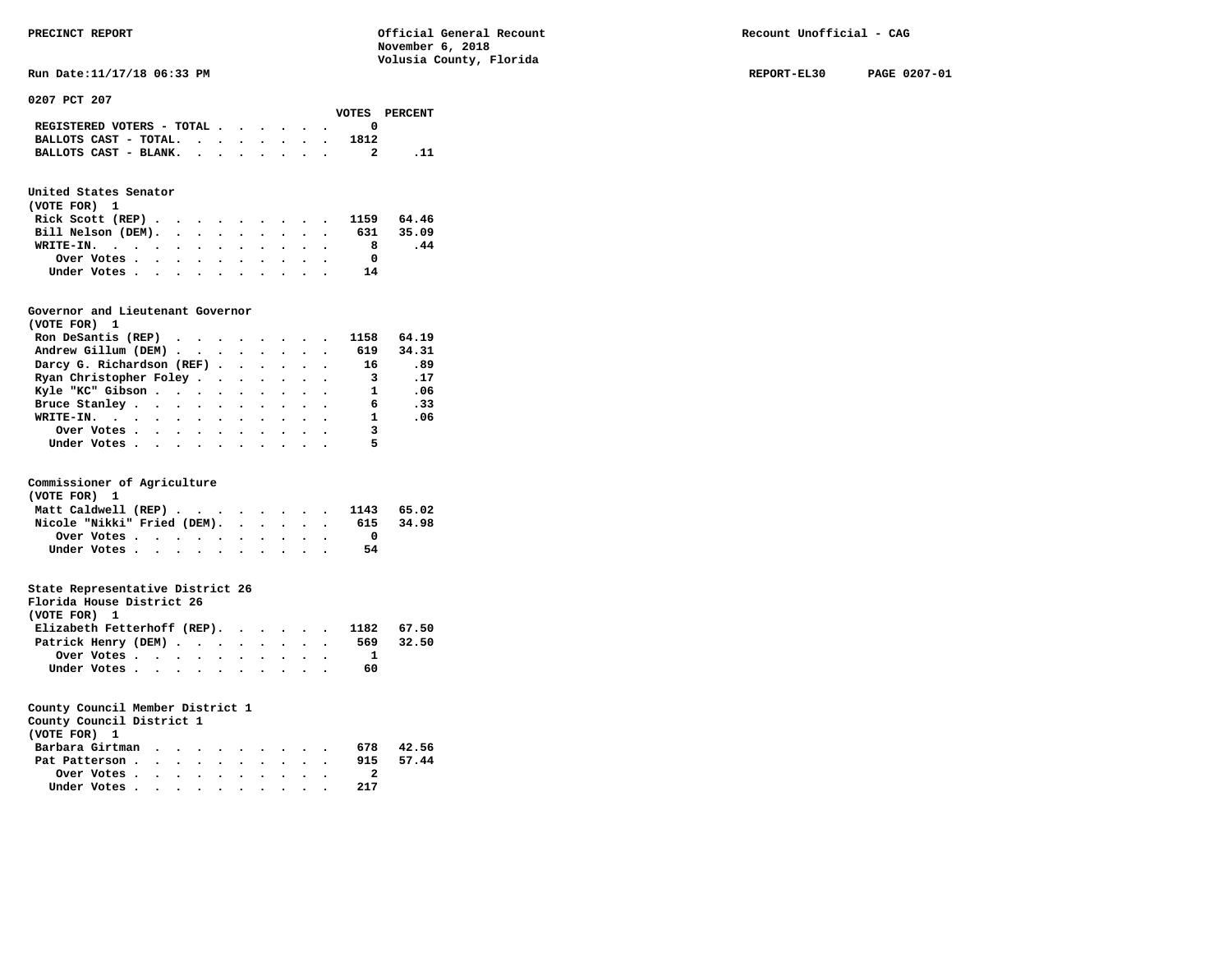**Run Date:11/17/18 06:33 PM REPORT-EL30 PAGE 0208-01** 

**0208 PCT 208** 

| VOTES PERCENT |      |  |  |  |                                                                           |
|---------------|------|--|--|--|---------------------------------------------------------------------------|
|               |      |  |  |  | REGISTERED VOTERS - TOTAL $\cdot$ $\cdot$ $\cdot$ $\cdot$ $\cdot$ $\cdot$ |
|               | 3008 |  |  |  | BALLOTS CAST - TOTAL. $\cdot$                                             |
|               |      |  |  |  | BALLOTS CAST - BLANK.                                                     |
|               |      |  |  |  |                                                                           |

# **United States Senator**

| (VOTE FOR) 1 |  |  |  |  |  |                               |      |
|--------------|--|--|--|--|--|-------------------------------|------|
|              |  |  |  |  |  | Rick Scott (REP) 1777 59.49   |      |
|              |  |  |  |  |  | Bill Nelson (DEM). 1190 39.84 |      |
|              |  |  |  |  |  | WRITE-IN. 20                  | - 67 |
| Over Votes   |  |  |  |  |  |                               |      |
| Under Votes  |  |  |  |  |  | -21                           |      |

### **Governor and Lieutenant Governor**

| (VOTE FOR) 1                                  |  |  |  |                         |          |
|-----------------------------------------------|--|--|--|-------------------------|----------|
| Ron DeSantis (REP) $\cdots$ $\cdots$ $\cdots$ |  |  |  | 1799                    | 60.39    |
| Andrew Gillum (DEM) 1130                      |  |  |  |                         | 37.93    |
| Darcy G. Richardson (REF)                     |  |  |  | 18                      | .60      |
| Ryan Christopher Foley                        |  |  |  | $\overline{7}$          | .23      |
| Kyle "KC" Gibson                              |  |  |  | - 8                     | .27      |
| Bruce Stanley                                 |  |  |  | 13                      | .44      |
| WRITE-IN.                                     |  |  |  | $\overline{\mathbf{4}}$ | $\ldots$ |
| Over Votes.                                   |  |  |  | $\mathbf{1}$            |          |
| Under Votes                                   |  |  |  | 28                      |          |

# **Commissioner of Agriculture**

| (VOTE FOR) 1                           |  |  |  |    |  |
|----------------------------------------|--|--|--|----|--|
| Matt Caldwell (REP) 1795 61.49         |  |  |  |    |  |
| Nicole "Nikki" Fried (DEM). 1124 38.51 |  |  |  |    |  |
| Over Votes                             |  |  |  |    |  |
| Under Votes                            |  |  |  | 89 |  |

# **State Representative District 26**

| Florida House District 26                               |  |  |  |  |  |     |  |
|---------------------------------------------------------|--|--|--|--|--|-----|--|
| (VOTE FOR) 1                                            |  |  |  |  |  |     |  |
| Elizabeth Fetterhoff (REP). 1837 $63.43$                |  |  |  |  |  |     |  |
| Patrick Henry (DEM) 1059 36.57                          |  |  |  |  |  |     |  |
| Over Votes $\cdots$ $\cdots$ $\cdots$ $\cdots$ $\cdots$ |  |  |  |  |  |     |  |
| Under Votes                                             |  |  |  |  |  | 112 |  |

| County Council District 1                               |  |  |  |  |     |  |
|---------------------------------------------------------|--|--|--|--|-----|--|
| (VOTE FOR) 1                                            |  |  |  |  |     |  |
| Barbara Girtman 1248 46.55                              |  |  |  |  |     |  |
| Pat Patterson 1433 53.45                                |  |  |  |  |     |  |
| Over Votes $\cdots$ $\cdots$ $\cdots$ $\cdots$ $\cdots$ |  |  |  |  |     |  |
| Under Votes                                             |  |  |  |  | 325 |  |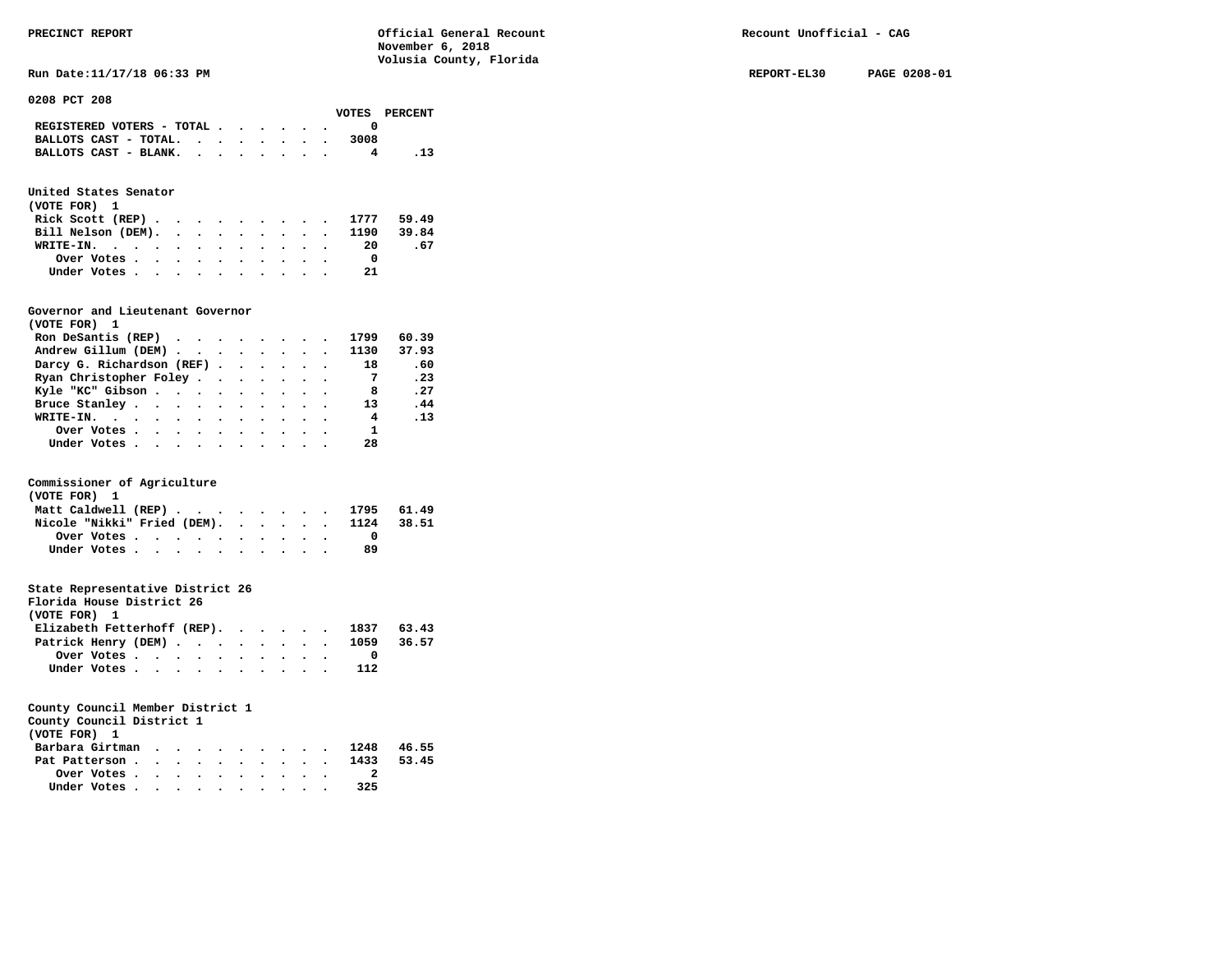**Run Date:11/17/18 06:33 PM REPORT-EL30 PAGE 0212-01** 

**0212 PCT 212** 

|                                                                           |  |  |  |      | VOTES PERCENT |
|---------------------------------------------------------------------------|--|--|--|------|---------------|
| REGISTERED VOTERS - TOTAL $\cdot$ $\cdot$ $\cdot$ $\cdot$ $\cdot$ $\cdot$ |  |  |  |      |               |
| BALLOTS CAST - TOTAL. $\cdot$ , , , , , , ,                               |  |  |  | 2199 |               |
| BALLOTS CAST - BLANK.                                                     |  |  |  |      | .05           |

# **United States Senator**

| (VOTE FOR) 1 |  |  |  |  |  |                               |     |  |
|--------------|--|--|--|--|--|-------------------------------|-----|--|
|              |  |  |  |  |  | Rick Scott (REP) 1056 48.37   |     |  |
|              |  |  |  |  |  | Bill Nelson (DEM). 1117 51.17 |     |  |
| WRITE-IN. 10 |  |  |  |  |  |                               | .46 |  |
| Over Votes   |  |  |  |  |  |                               |     |  |
| Under Votes  |  |  |  |  |  | 15                            |     |  |

# **Governor and Lieutenant Governor**

| (VOTE FOR) 1                                  |  |  |  |                            |       |
|-----------------------------------------------|--|--|--|----------------------------|-------|
| Ron DeSantis (REP) $\cdots$ $\cdots$ $\cdots$ |  |  |  | 1044                       | 47.91 |
| Andrew Gillum (DEM) 1091                      |  |  |  |                            | 50.07 |
| Darcy G. Richardson (REF)                     |  |  |  | 24                         | 1.10  |
| Ryan Christopher Foley                        |  |  |  | $\overline{\phantom{a}}$ 8 | .37   |
| Kyle "KC" Gibson                              |  |  |  | $\overline{\phantom{0}}$   | .23   |
| Bruce Stanley                                 |  |  |  | 5.                         | .23   |
| WRITE-IN.                                     |  |  |  | 2                          | .09   |
| Over Votes                                    |  |  |  | 6                          |       |
| Under Votes                                   |  |  |  | 14                         |       |

### **Commissioner of Agriculture**

| (VOTE FOR) 1                           |  |  |  |    |  |
|----------------------------------------|--|--|--|----|--|
| Matt Caldwell (REP) 1056 49.98         |  |  |  |    |  |
| Nicole "Nikki" Fried (DEM). 1057 50.02 |  |  |  |    |  |
| Over Votes                             |  |  |  |    |  |
| Under Votes                            |  |  |  | 86 |  |

# **State Representative District 26**

| Florida House District 26              |                                                         |  |  |  |  |    |  |
|----------------------------------------|---------------------------------------------------------|--|--|--|--|----|--|
| (VOTE FOR) 1                           |                                                         |  |  |  |  |    |  |
| Elizabeth Fetterhoff (REP). 1094 51.36 |                                                         |  |  |  |  |    |  |
| Patrick Henry (DEM) 1036 48.64         |                                                         |  |  |  |  |    |  |
|                                        | Over Votes $\cdots$ $\cdots$ $\cdots$ $\cdots$ $\cdots$ |  |  |  |  |    |  |
|                                        | Under Votes                                             |  |  |  |  | 69 |  |

| County Council District 1  |  |  |  |  |     |       |
|----------------------------|--|--|--|--|-----|-------|
| (VOTE FOR) 1               |  |  |  |  |     |       |
| Barbara Girtman 1040 53.03 |  |  |  |  |     |       |
| Pat Patterson              |  |  |  |  | 921 | 46.97 |
| Over Votes.                |  |  |  |  |     |       |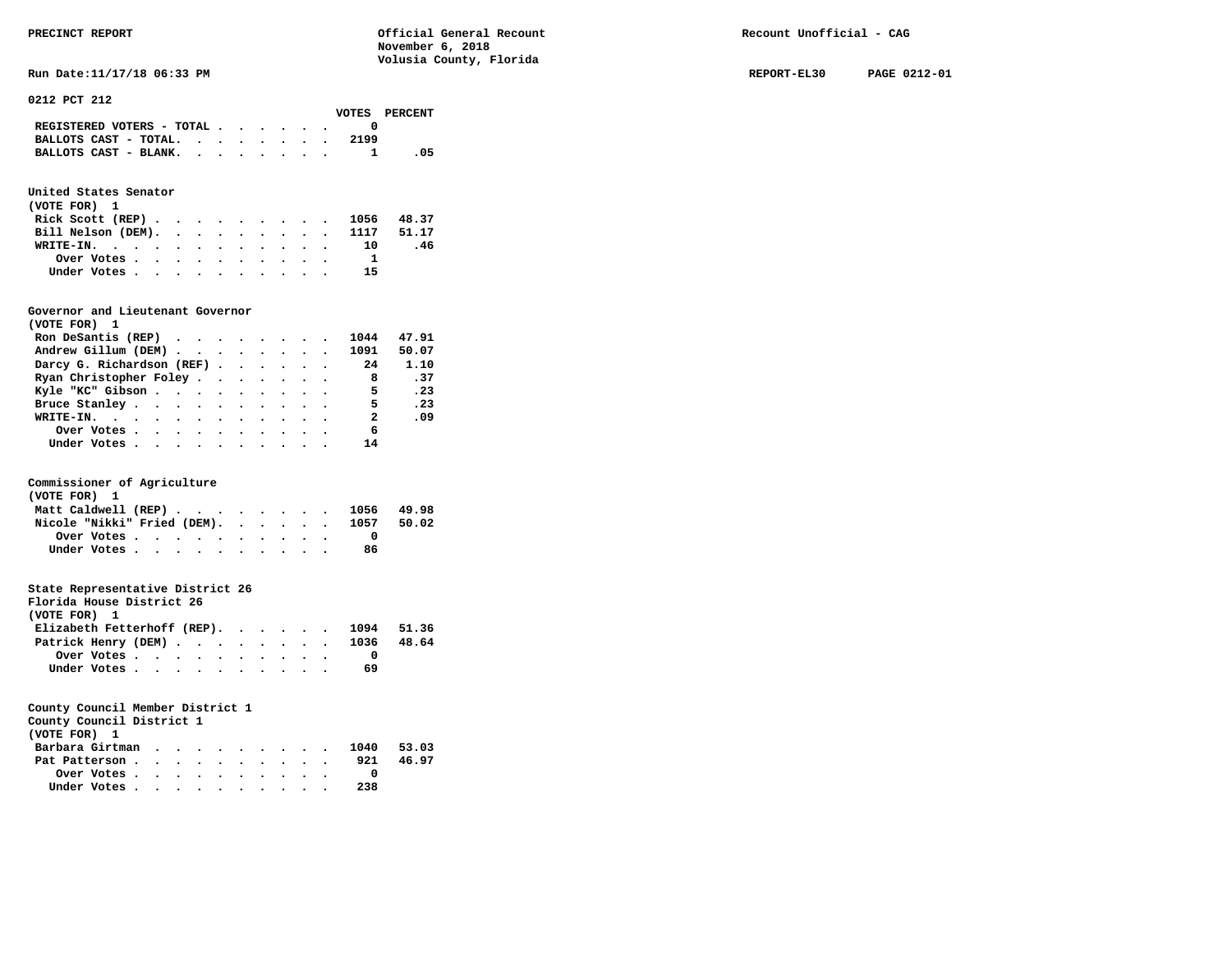**Run Date:11/17/18 06:33 PM REPORT-EL30 PAGE 0215-01** 

**0215 PCT 215** 

|                                                                           |  |  |  |      | VOTES PERCENT |
|---------------------------------------------------------------------------|--|--|--|------|---------------|
| REGISTERED VOTERS - TOTAL $\cdot$ $\cdot$ $\cdot$ $\cdot$ $\cdot$ $\cdot$ |  |  |  |      |               |
| BALLOTS CAST - TOTAL. $\cdot$                                             |  |  |  | 3758 |               |
| BALLOTS CAST - BLANK.                                                     |  |  |  | 5.   |               |

# **United States Senator**

| (VOTE FOR) 1 |  |  |  |  |  |                               |     |
|--------------|--|--|--|--|--|-------------------------------|-----|
|              |  |  |  |  |  | Rick Scott (REP) 2194 58.52   |     |
|              |  |  |  |  |  | Bill Nelson (DEM). 1550 41.34 |     |
| WRITE-IN.    |  |  |  |  |  | 5.                            | .13 |
| Over Votes   |  |  |  |  |  |                               |     |
| Under Votes  |  |  |  |  |  | q                             |     |

# **Governor and Lieutenant Governor**

| (VOTE FOR) 1                                  |  |  |  |                          |       |
|-----------------------------------------------|--|--|--|--------------------------|-------|
| Ron DeSantis (REP) $\cdots$ $\cdots$ $\cdots$ |  |  |  | 2146                     | 57.55 |
| Andrew Gillum (DEM) 1553                      |  |  |  |                          | 41.65 |
| Darcy G. Richardson (REF)                     |  |  |  | 14                       | .38   |
| Ryan Christopher Foley                        |  |  |  | $\overline{\phantom{a}}$ | .05   |
| Kyle "KC" Gibson                              |  |  |  | $\overline{7}$           | .19   |
| Bruce Stanley                                 |  |  |  | 4                        | . 11  |
| WRITE-IN.                                     |  |  |  | $\overline{\mathbf{3}}$  | .08   |
| Over Votes                                    |  |  |  | - 6                      |       |
| Under Votes                                   |  |  |  | 23                       |       |

# **Commissioner of Agriculture**

| (VOTE FOR) 1                           |  |  |  |     |  |
|----------------------------------------|--|--|--|-----|--|
| Matt Caldwell (REP) 2073 57.30         |  |  |  |     |  |
| Nicole "Nikki" Fried (DEM). 1545 42.70 |  |  |  |     |  |
|                                        |  |  |  |     |  |
| Under Votes                            |  |  |  | 140 |  |

# **State Representative District 26**

| Florida House District 26              |             |  |  |  |  |     |  |
|----------------------------------------|-------------|--|--|--|--|-----|--|
| (VOTE FOR) 1                           |             |  |  |  |  |     |  |
| Elizabeth Fetterhoff (REP). 2207 60.87 |             |  |  |  |  |     |  |
| Patrick Henry (DEM) 1419 39.13         |             |  |  |  |  |     |  |
|                                        |             |  |  |  |  |     |  |
|                                        | Under Votes |  |  |  |  | 132 |  |

| County Council District 1                               |  |  |  |  |     |  |
|---------------------------------------------------------|--|--|--|--|-----|--|
| (VOTE FOR) 1                                            |  |  |  |  |     |  |
| Barbara Girtman 1684 52.09                              |  |  |  |  |     |  |
| Pat Patterson 1549 47.91                                |  |  |  |  |     |  |
| Over Votes $\cdots$ $\cdots$ $\cdots$ $\cdots$ $\cdots$ |  |  |  |  |     |  |
| Under Votes                                             |  |  |  |  | 524 |  |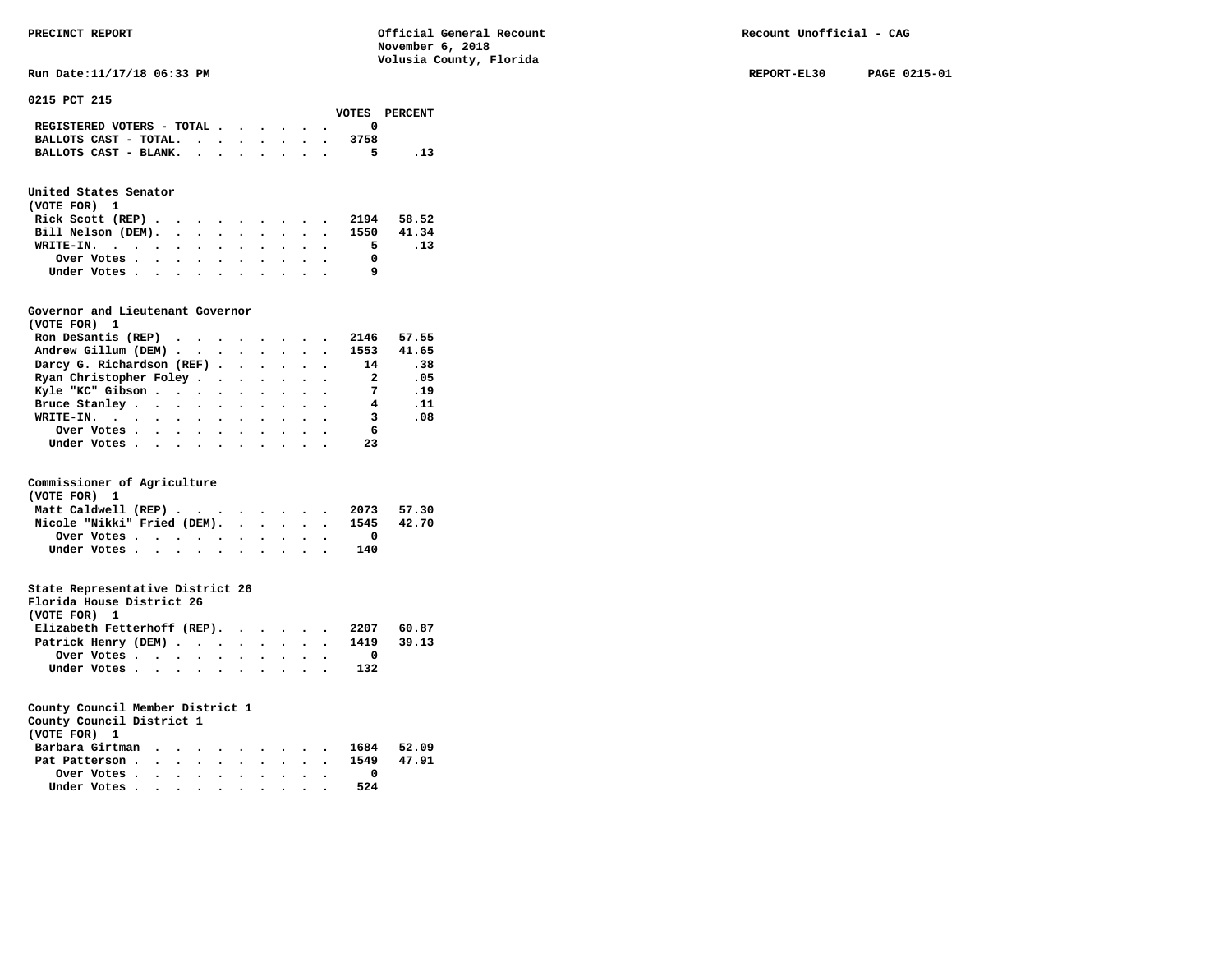**Run Date:11/17/18 06:33 PM REPORT-EL30 PAGE 0216-01 REPORT-EL30 PAGE 0216-01** 

**0216 PCT 216** 

|                                             |  |  |  |      | VOTES PERCENT |
|---------------------------------------------|--|--|--|------|---------------|
| REGISTERED VOTERS - TOTAL $\cdot$ , , , , . |  |  |  |      |               |
| BALLOTS CAST - TOTAL.                       |  |  |  | 3134 |               |
| BALLOTS CAST - BLANK.                       |  |  |  | 5.   | . 16          |

# **United States Senator**

| (VOTE FOR) 1 |             |  |  |  |  |  |                               |     |  |
|--------------|-------------|--|--|--|--|--|-------------------------------|-----|--|
|              |             |  |  |  |  |  | Rick Scott (REP) 1438 46.24   |     |  |
|              |             |  |  |  |  |  | Bill Nelson (DEM). 1667 53.60 |     |  |
|              | WRITE-IN.   |  |  |  |  |  | 5.                            | .16 |  |
|              | Over Votes  |  |  |  |  |  |                               |     |  |
|              | Under Votes |  |  |  |  |  | 22                            |     |  |

### **Governor and Lieutenant Governor**

| (VOTE FOR) 1                                                        |  |  |  |                            |          |
|---------------------------------------------------------------------|--|--|--|----------------------------|----------|
| Ron DeSantis (REP) $\cdot \cdot \cdot \cdot \cdot \cdot \cdot 1411$ |  |  |  |                            | 45.31    |
| Andrew Gillum (DEM) 1662 53.37                                      |  |  |  |                            |          |
| Darcy G. Richardson (REF) 18                                        |  |  |  |                            | .58      |
| Ryan Christopher Foley 13 . 42                                      |  |  |  |                            |          |
| Kyle "KC" Gibson 6 . 19                                             |  |  |  |                            |          |
| Bruce Stanley.                                                      |  |  |  | $\overline{\mathbf{4}}$    | $\ldots$ |
| WRITE-IN. 0                                                         |  |  |  |                            |          |
| Over Votes.                                                         |  |  |  | $\overline{\phantom{a}}$ 3 |          |
| Under Votes                                                         |  |  |  | 17                         |          |

# **Commissioner of Agriculture**

| (VOTE FOR) 1                     |  |  |  |  |  |    |       |
|----------------------------------|--|--|--|--|--|----|-------|
| Matt Caldwell (REP) 1415 46.62   |  |  |  |  |  |    |       |
| Nicole "Nikki" Fried (DEM). 1620 |  |  |  |  |  |    | 53.38 |
| Over Votes                       |  |  |  |  |  |    |       |
| Under Votes                      |  |  |  |  |  | 99 |       |

# **State Representative District 26**

| Florida House District 26              |                                                         |  |  |  |  |    |  |
|----------------------------------------|---------------------------------------------------------|--|--|--|--|----|--|
| (VOTE FOR) 1                           |                                                         |  |  |  |  |    |  |
| Elizabeth Fetterhoff (REP). 1458 47.76 |                                                         |  |  |  |  |    |  |
| Patrick Henry (DEM) 1595 52.24         |                                                         |  |  |  |  |    |  |
|                                        | Over Votes $\cdots$ $\cdots$ $\cdots$ $\cdots$ $\cdots$ |  |  |  |  |    |  |
|                                        | Under Votes                                             |  |  |  |  | 81 |  |

| County Council District 1                                                        |  |  |  |  |  |  |
|----------------------------------------------------------------------------------|--|--|--|--|--|--|
| (VOTE FOR) 1                                                                     |  |  |  |  |  |  |
| Barbara Girtman 1655 59.23                                                       |  |  |  |  |  |  |
| Pat Patterson 1139 40.77                                                         |  |  |  |  |  |  |
|                                                                                  |  |  |  |  |  |  |
| Under Votes, $\cdot$ , $\cdot$ , $\cdot$ , $\cdot$ , $\cdot$ , $\cdot$ , $\cdot$ |  |  |  |  |  |  |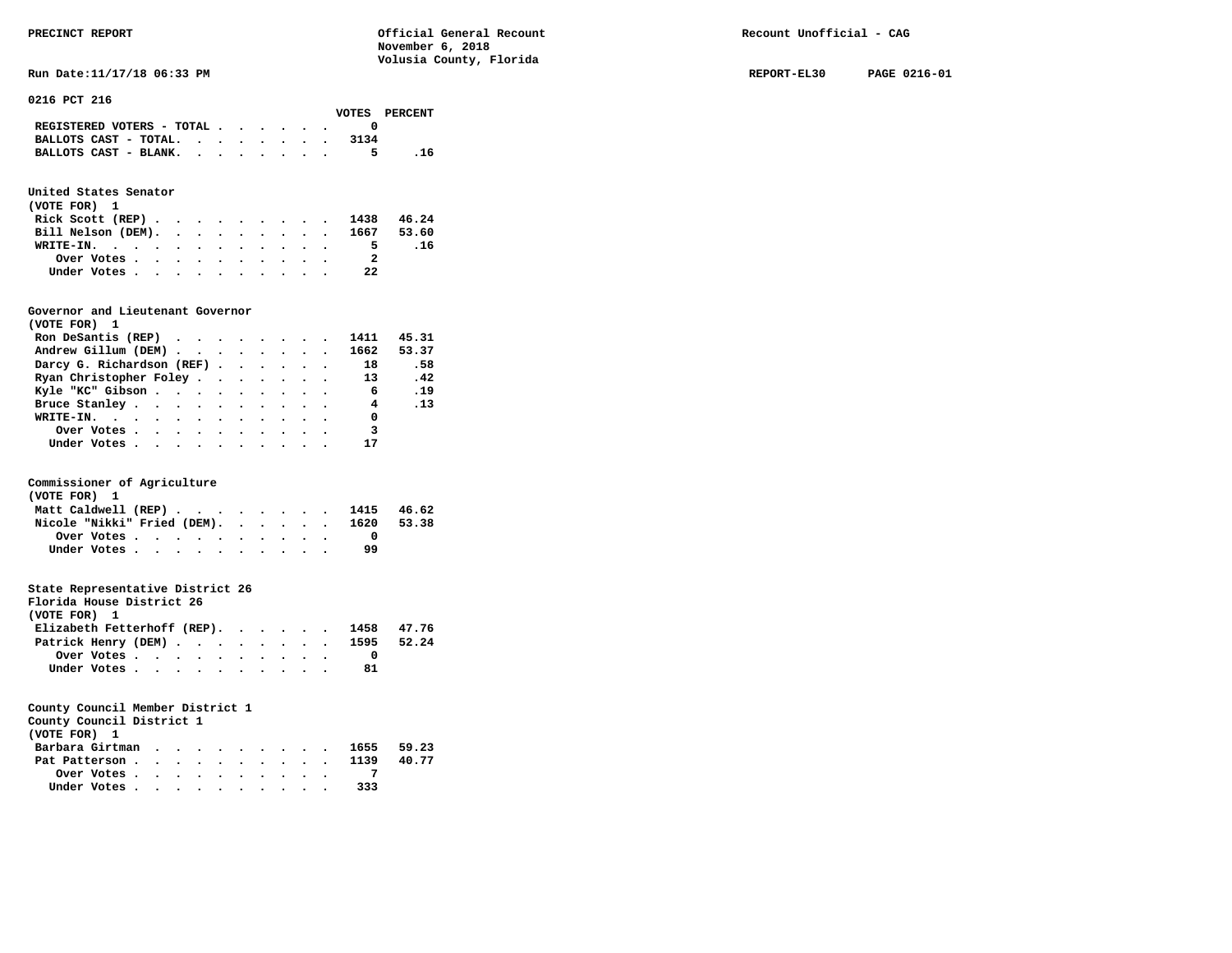**Run Date:11/17/18 06:33 PM REPORT-EL30 PAGE 0217-01** 

**0217 PCT 217** 

|                                                                           |  |  |  |      | VOTES PERCENT |
|---------------------------------------------------------------------------|--|--|--|------|---------------|
| REGISTERED VOTERS - TOTAL $\cdot$ $\cdot$ $\cdot$ $\cdot$ $\cdot$ $\cdot$ |  |  |  |      |               |
| BALLOTS CAST - TOTAL. $\cdot$                                             |  |  |  | 1846 |               |
| BALLOTS CAST - BLANK.                                                     |  |  |  |      | .38           |
|                                                                           |  |  |  |      |               |

# **United States Senator**

| (VOTE FOR) 1                                |  |  |  |  |    |           |
|---------------------------------------------|--|--|--|--|----|-----------|
| Rick Scott (REP) $\cdots$ $\cdots$ $\cdots$ |  |  |  |  |    | 544 29.73 |
| Bill Nelson (DEM). 1281 70.00               |  |  |  |  |    |           |
| WRITE-IN.                                   |  |  |  |  | 5. | . 27      |
| Over Votes                                  |  |  |  |  |    |           |
| Under Votes                                 |  |  |  |  | 16 |           |

### **Governor and Lieutenant Governor**

| (VOTE FOR) 1                                      |  |  |  |                         |            |
|---------------------------------------------------|--|--|--|-------------------------|------------|
| Ron DeSantis (REP) $\cdots$ $\cdots$ $\cdots$ 513 |  |  |  |                         | 28.08      |
| Andrew Gillum (DEM) 1283                          |  |  |  |                         | 70.22      |
| Darcy G. Richardson (REF)                         |  |  |  | 10                      | .55        |
| Ryan Christopher Foley                            |  |  |  | 6                       | .33        |
| Kyle "KC" Gibson                                  |  |  |  | $6\overline{6}$         | .33        |
| Bruce Stanley                                     |  |  |  | $\overline{7}$          | .38        |
| WRITE-IN.                                         |  |  |  | 2                       | $\cdot$ 11 |
| Over Votes                                        |  |  |  | $\overline{\mathbf{3}}$ |            |
| Under Votes                                       |  |  |  | 16                      |            |

# **Commissioner of Agriculture**

| (VOTE FOR) 1        |             |  |  |  |  |  |                                        |           |
|---------------------|-------------|--|--|--|--|--|----------------------------------------|-----------|
| Matt Caldwell (REP) |             |  |  |  |  |  |                                        | 536 29.86 |
|                     |             |  |  |  |  |  | Nicole "Nikki" Fried (DEM). 1259 70.14 |           |
|                     | Over Votes  |  |  |  |  |  |                                        |           |
|                     | Under Votes |  |  |  |  |  | 51.                                    |           |

# **State Representative District 26**

| Florida House District 26      |                                                         |  |  |  |  |     |       |
|--------------------------------|---------------------------------------------------------|--|--|--|--|-----|-------|
| (VOTE FOR) 1                   |                                                         |  |  |  |  |     |       |
| Elizabeth Fetterhoff (REP).    |                                                         |  |  |  |  | 550 | 30.62 |
| Patrick Henry (DEM) 1246 69.38 |                                                         |  |  |  |  |     |       |
|                                | Over Votes $\cdots$ $\cdots$ $\cdots$ $\cdots$ $\cdots$ |  |  |  |  |     |       |
|                                | Under Votes                                             |  |  |  |  | 50  |       |

# **County Council Member District 1**

**County Council District 1** 

| (VOTE FOR) 1                                            |  |  |  |  |     |           |
|---------------------------------------------------------|--|--|--|--|-----|-----------|
| Barbara Girtman 1179 69.97                              |  |  |  |  |     |           |
| Pat Patterson                                           |  |  |  |  |     | 506 30.03 |
| Over Votes $\cdots$ $\cdots$ $\cdots$ $\cdots$ $\cdots$ |  |  |  |  |     |           |
| Under Votes                                             |  |  |  |  | 160 |           |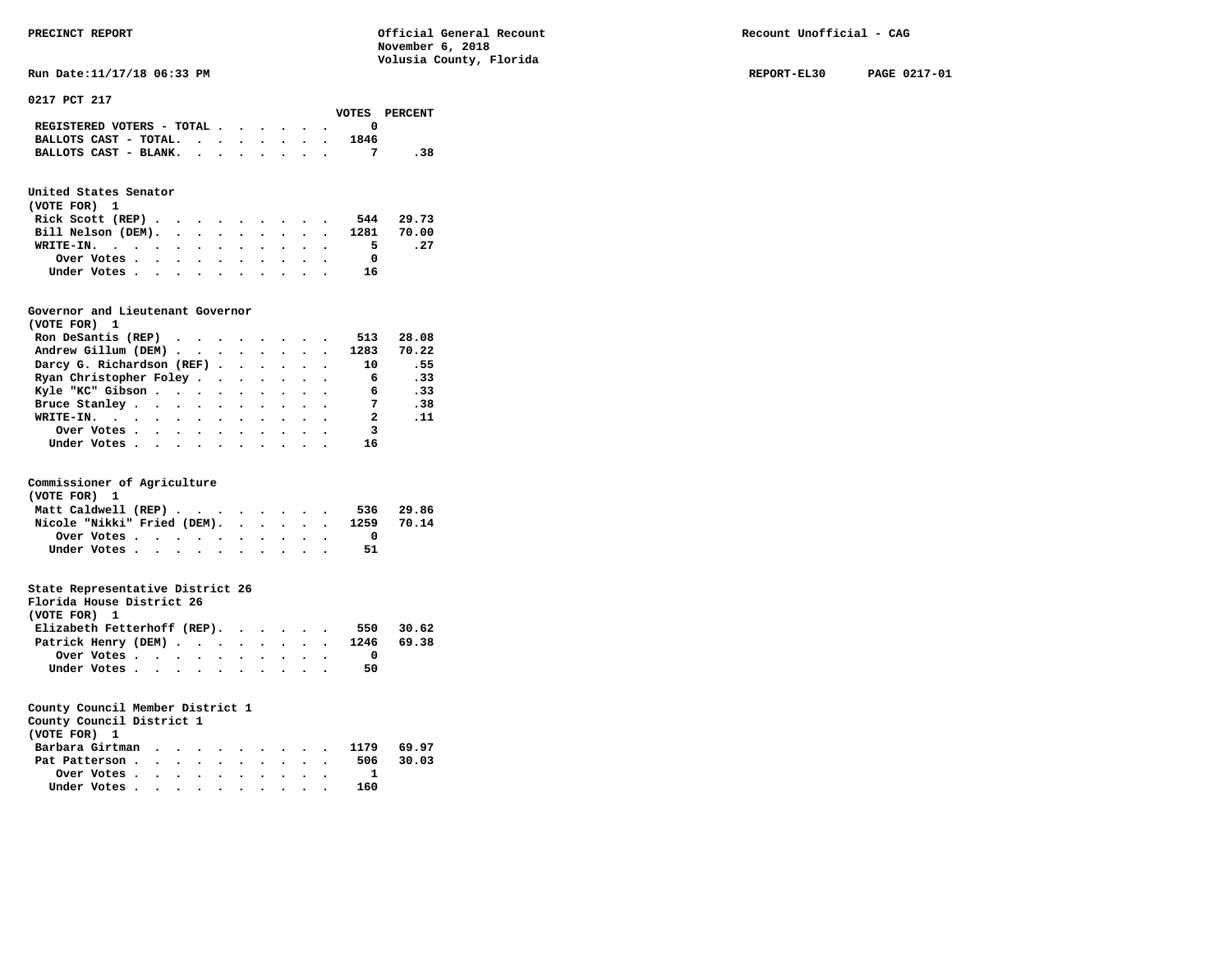**Run Date:11/17/18 06:33 PM REPORT-EL30 PAGE 0218-01** 

**0218 PCT 218** 

|                                                                           |  |  |  |      | VOTES PERCENT |
|---------------------------------------------------------------------------|--|--|--|------|---------------|
| REGISTERED VOTERS - TOTAL $\cdot$ $\cdot$ $\cdot$ $\cdot$ $\cdot$ $\cdot$ |  |  |  |      |               |
| BALLOTS CAST - TOTAL. $\cdot$                                             |  |  |  | 2840 |               |
| BALLOTS CAST - BLANK.                                                     |  |  |  |      |               |

# **United States Senator**

| (VOTE FOR) 1 |  |  |  |  |  |                               |     |  |
|--------------|--|--|--|--|--|-------------------------------|-----|--|
|              |  |  |  |  |  | Rick Scott (REP) 1318 46.65   |     |  |
|              |  |  |  |  |  | Bill Nelson (DEM). 1499 53.06 |     |  |
| WRITE-IN.    |  |  |  |  |  |                               | .28 |  |
| Over Votes   |  |  |  |  |  |                               |     |  |
| Under Votes  |  |  |  |  |  | 14                            |     |  |

# **Governor and Lieutenant Governor**

| (VOTE FOR) 1                   |  |  |  |                          |          |
|--------------------------------|--|--|--|--------------------------|----------|
| Ron DeSantis (REP)             |  |  |  | 1299                     | 46.13    |
| Andrew Gillum (DEM) 1490 52.91 |  |  |  |                          |          |
| Darcy G. Richardson (REF) 14   |  |  |  |                          | .50      |
| Ryan Christopher Foley 3       |  |  |  |                          | $\ldots$ |
| Kyle "KC" Gibson 8             |  |  |  |                          | .28      |
| Bruce Stanley.                 |  |  |  | $\overline{\phantom{a}}$ | .07      |
| WRITE-IN. 0                    |  |  |  |                          |          |
| Over Votes.                    |  |  |  | 4                        |          |
| Under Votes                    |  |  |  | 20                       |          |

# **Commissioner of Agriculture**

| (VOTE FOR) 1                           |  |  |  |  |  |  |
|----------------------------------------|--|--|--|--|--|--|
| Matt Caldwell (REP) 1288 46.85         |  |  |  |  |  |  |
| Nicole "Nikki" Fried (DEM). 1461 53.15 |  |  |  |  |  |  |
| Over Votes                             |  |  |  |  |  |  |
| Under Votes                            |  |  |  |  |  |  |

# **State Representative District 26**

| Florida House District 26              |                                                         |  |  |  |  |    |  |
|----------------------------------------|---------------------------------------------------------|--|--|--|--|----|--|
| (VOTE FOR) 1                           |                                                         |  |  |  |  |    |  |
| Elizabeth Fetterhoff (REP). 1361 49.58 |                                                         |  |  |  |  |    |  |
| Patrick Henry (DEM) 1384 50.42         |                                                         |  |  |  |  |    |  |
|                                        | Over Votes $\cdots$ $\cdots$ $\cdots$ $\cdots$ $\cdots$ |  |  |  |  |    |  |
|                                        | Under Votes                                             |  |  |  |  | 95 |  |

| County Council District 1<br>(VOTE FOR) 1               |  |  |  |  |  |     |  |
|---------------------------------------------------------|--|--|--|--|--|-----|--|
| Barbara Girtman 1411 55.77                              |  |  |  |  |  |     |  |
|                                                         |  |  |  |  |  |     |  |
| Pat Patterson 1119 44.23                                |  |  |  |  |  |     |  |
| Over Votes $\cdots$ $\cdots$ $\cdots$ $\cdots$ $\cdots$ |  |  |  |  |  |     |  |
| Under Votes                                             |  |  |  |  |  | 310 |  |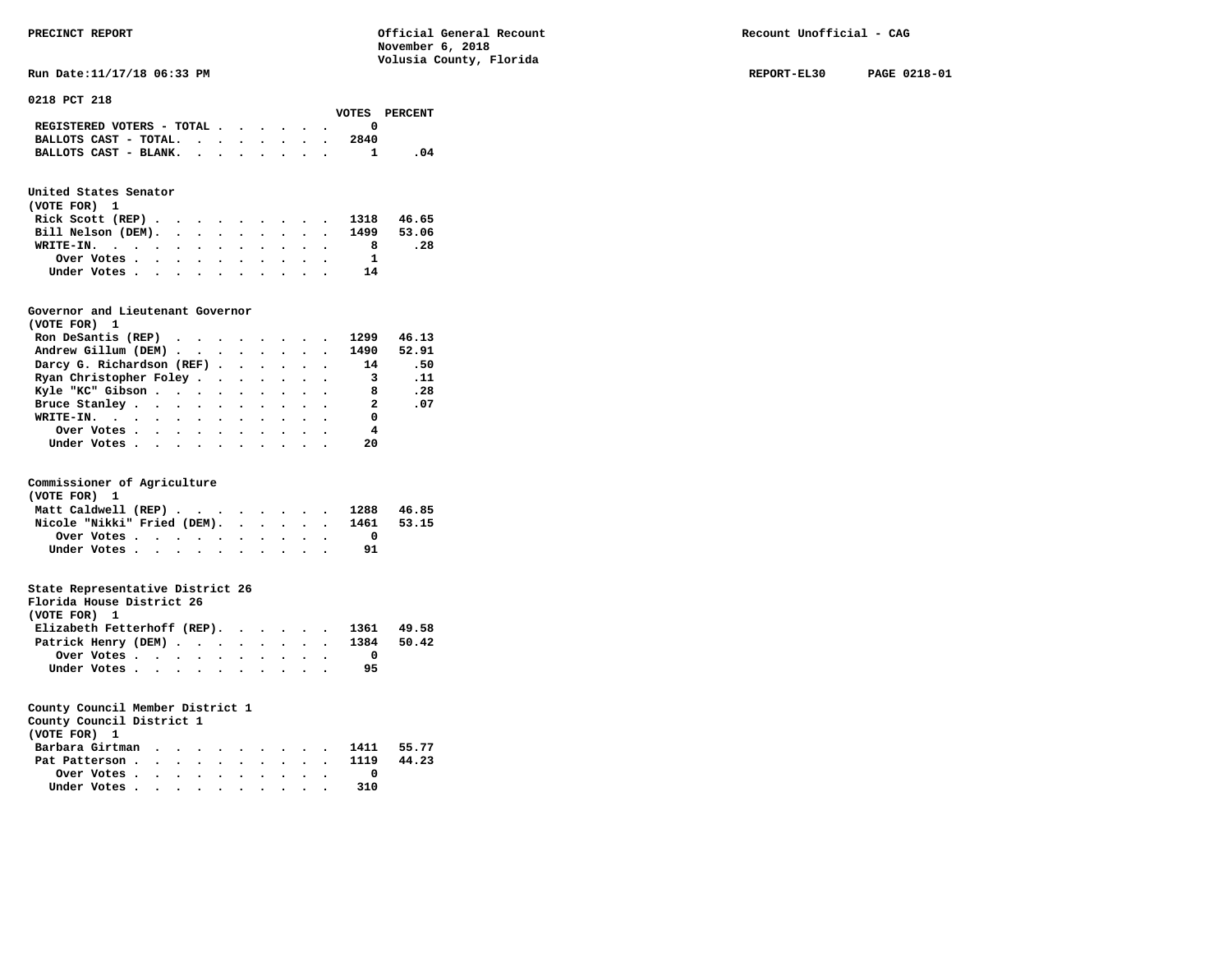| PRECINCT REPORT                                                           | Official General Recount<br>November 6, 2018<br>Volusia County, Florida | Recount Unofficial - CAG |              |
|---------------------------------------------------------------------------|-------------------------------------------------------------------------|--------------------------|--------------|
| Run Date: 11/17/18 06:33 PM                                               |                                                                         | REPORT-EL30              | PAGE 0220-01 |
| 0220 PCT 220<br>VOTES                                                     | PERCENT                                                                 |                          |              |
| REGISTERED VOTERS - TOTAL $\cdot$ $\cdot$ $\cdot$ $\cdot$ $\cdot$ $\cdot$ |                                                                         |                          |              |
| 296<br>BALLOTS CAST - TOTAL.                                              |                                                                         |                          |              |
| BALLOTS CAST - BLANK. $\cdot$ , $\cdot$ , $\cdot$ , $\cdot$               | 0                                                                       |                          |              |
| United States Senator                                                     |                                                                         |                          |              |

| (VOTE FOR) 1                                            |  |  |  |  |     |           |
|---------------------------------------------------------|--|--|--|--|-----|-----------|
| Rick Scott $(REP)$                                      |  |  |  |  | -28 | 9.52      |
| Bill Nelson (DEM).                                      |  |  |  |  |     | 264 89.80 |
| WRITE-IN.                                               |  |  |  |  |     | .68       |
| Over Votes $\cdots$ $\cdots$ $\cdots$ $\cdots$ $\cdots$ |  |  |  |  |     |           |
| Under Votes                                             |  |  |  |  |     |           |

### **Governor and Lieutenant Governor**

| (VOTE FOR) 1                                              |  |  |  |              |      |
|-----------------------------------------------------------|--|--|--|--------------|------|
| Ron DeSantis (REP) $\cdots$ $\cdots$ $\cdots$ $\cdots$ 20 |  |  |  |              | 6.76 |
| Andrew Gillum (DEM) 274 92.57                             |  |  |  |              |      |
| Darcy G. Richardson (REF)                                 |  |  |  | $\mathbf{1}$ | .34  |
| Ryan Christopher Foley                                    |  |  |  | 0            |      |
| Kyle "KC" Gibson 1                                        |  |  |  |              | .34  |
| Bruce Stanley                                             |  |  |  | 0            |      |
| WRITE-IN. $\blacksquare$                                  |  |  |  | 0            |      |
| Over Votes.                                               |  |  |  | 0            |      |
| Under Votes                                               |  |  |  |              |      |

# **Commissioner of Agriculture**

| (VOTE FOR) 1                |            |  |  |  |  |  |     |       |
|-----------------------------|------------|--|--|--|--|--|-----|-------|
| Matt Caldwell (REP)         |            |  |  |  |  |  | 21  | 7.19  |
| Nicole "Nikki" Fried (DEM). |            |  |  |  |  |  | 271 | 92.81 |
|                             | Over Votes |  |  |  |  |  |     |       |
| Under Votes                 |            |  |  |  |  |  |     |       |

# **State Representative District 26**

| 7.19  |
|-------|
| 92.81 |
|       |
|       |
|       |

| County Council District 1                               |  |  |  |  |     |       |
|---------------------------------------------------------|--|--|--|--|-----|-------|
| (VOTE FOR) 1                                            |  |  |  |  |     |       |
| Barbara Girtman                                         |  |  |  |  | 240 | 84.21 |
| Pat Patterson                                           |  |  |  |  | 45  | 15.79 |
| Over Votes $\cdots$ $\cdots$ $\cdots$ $\cdots$ $\cdots$ |  |  |  |  |     |       |
| Under Votes                                             |  |  |  |  |     |       |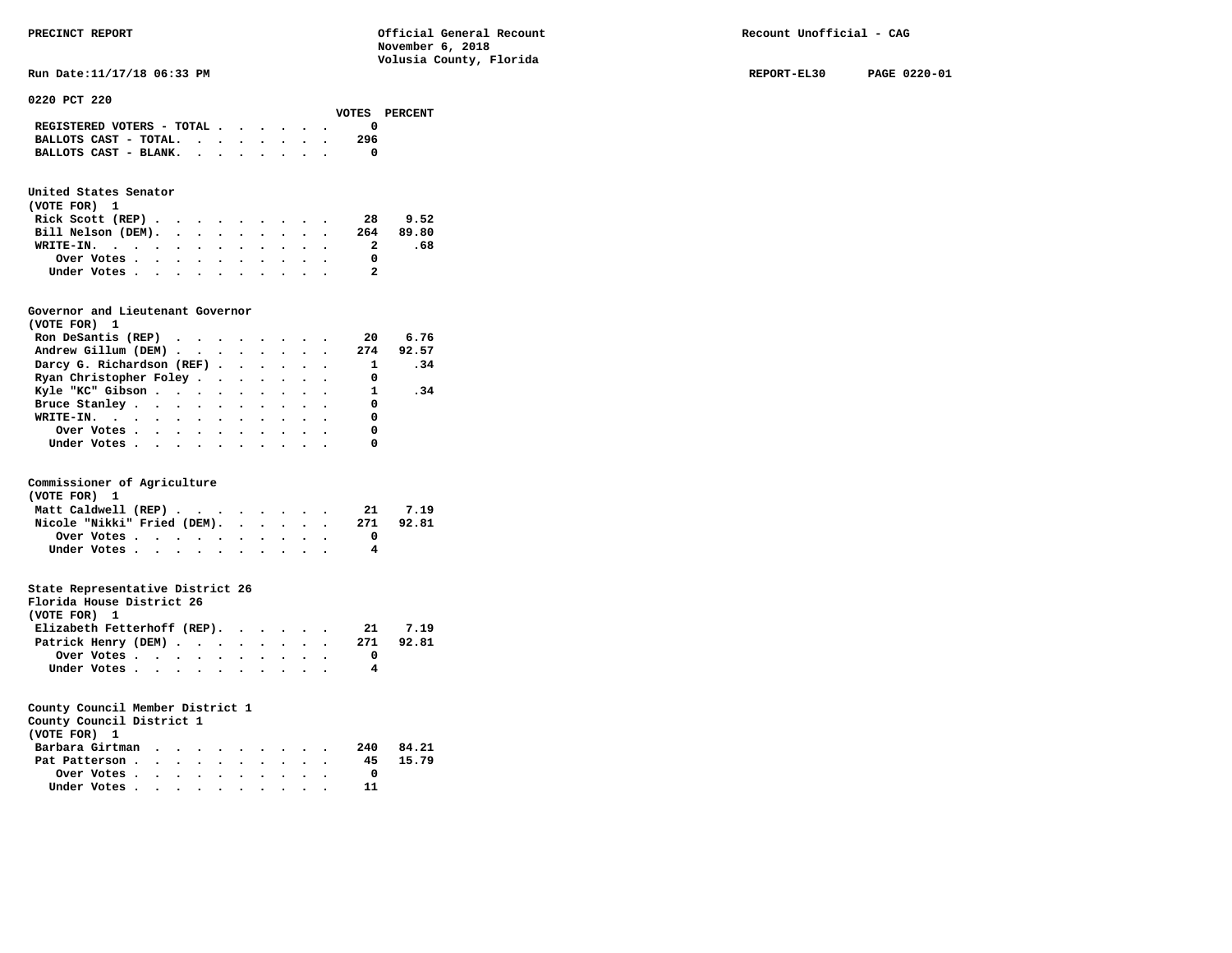**Run Date:11/17/18 06:33 PM REPORT-EL30 PAGE 0222-01** 

**0222 PCT 222** 

|                                             |  |  |  |      | VOTES PERCENT |
|---------------------------------------------|--|--|--|------|---------------|
| REGISTERED VOTERS - TOTAL $\cdot$ , , , , . |  |  |  |      |               |
| BALLOTS CAST - TOTAL.                       |  |  |  | 1791 |               |
| BALLOTS CAST - BLANK.                       |  |  |  |      |               |
|                                             |  |  |  |      |               |

# **United States Senator**

| (VOTE FOR) 1                                            |  |  |  |  |    |           |
|---------------------------------------------------------|--|--|--|--|----|-----------|
| Rick Scott (REP) 1064 60.01                             |  |  |  |  |    |           |
| Bill Nelson (DEM).                                      |  |  |  |  |    | 704 39.71 |
| WRITE-IN.                                               |  |  |  |  | 5. | .28       |
| Over Votes $\cdots$ $\cdots$ $\cdots$ $\cdots$ $\cdots$ |  |  |  |  |    |           |
| Under Votes                                             |  |  |  |  | 18 |           |

### **Governor and Lieutenant Governor**

| (VOTE FOR) 1                                  |  |  |  |                |       |
|-----------------------------------------------|--|--|--|----------------|-------|
| Ron DeSantis (REP) $\cdots$ $\cdots$ $\cdots$ |  |  |  | 1075           | 60.63 |
| Andrew Gillum (DEM) 670                       |  |  |  |                | 37.79 |
| Darcy G. Richardson (REF)                     |  |  |  | 10             | - 56  |
| Ryan Christopher Foley                        |  |  |  |                | .39   |
| Kyle "KC" Gibson                              |  |  |  | 2              | . 11  |
| Bruce Stanley                                 |  |  |  | $\overline{7}$ | .39   |
| WRITE-IN.                                     |  |  |  | 2              | . 11  |
| Over Votes                                    |  |  |  | 4              |       |
| Under Votes, , , , , , , , , , ,              |  |  |  | 14             |       |

# **Commissioner of Agriculture**

| (VOTE FOR) 1                                                               |  |  |  |  |  |     |       |
|----------------------------------------------------------------------------|--|--|--|--|--|-----|-------|
| Matt Caldwell (REP) $\cdot \cdot \cdot \cdot \cdot \cdot \cdot \cdot 1040$ |  |  |  |  |  |     | 59.91 |
| Nicole "Nikki" Fried (DEM).                                                |  |  |  |  |  | 696 | 40.09 |
| Over Votes                                                                 |  |  |  |  |  |     |       |
| Under Votes                                                                |  |  |  |  |  | 55  |       |

# **State Representative District 26**

| Florida House District 26   |            |  |  |  |  |     |       |
|-----------------------------|------------|--|--|--|--|-----|-------|
| (VOTE FOR) 1                |            |  |  |  |  |     |       |
| Elizabeth Fetterhoff (REP). |            |  |  |  |  | 95  | 44.60 |
| Patrick Henry (DEM)         |            |  |  |  |  | 118 | 55.40 |
|                             | Over Votes |  |  |  |  |     |       |
| Under Votes                 |            |  |  |  |  | 5   |       |

# **County Council Member District 1**

**County Council District 1** 

| (VOTE FOR) 1    |  |  |  |  |     |       |
|-----------------|--|--|--|--|-----|-------|
| Barbara Girtman |  |  |  |  | 703 | 48.18 |
| Pat Patterson   |  |  |  |  | 756 | 51.82 |
| Over Votes      |  |  |  |  |     |       |
| Under Votes     |  |  |  |  | 201 |       |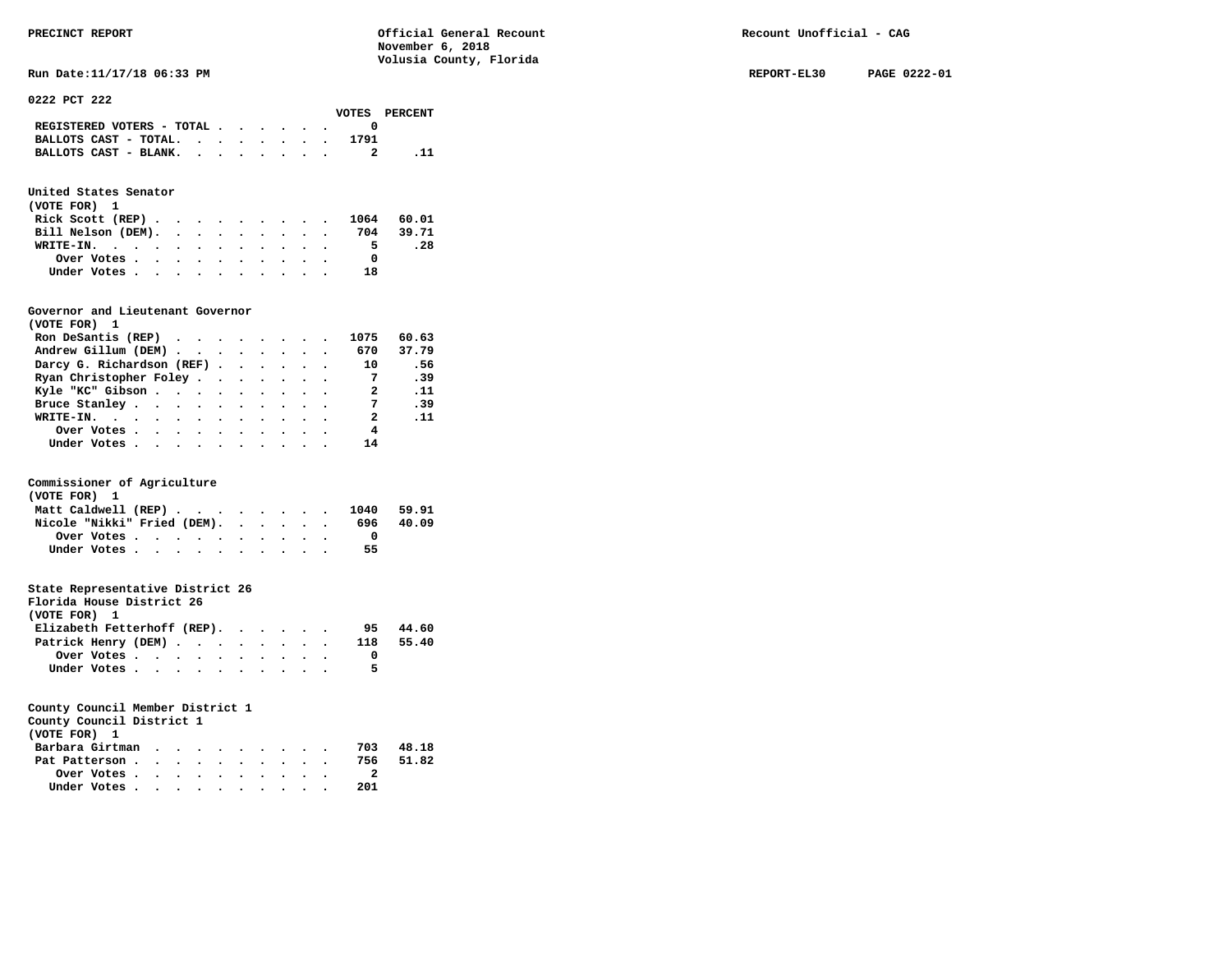# **United States Senator**

| (VOTE FOR) 1       |  |  |  |  |    |           |
|--------------------|--|--|--|--|----|-----------|
| Rick Scott $(REP)$ |  |  |  |  |    | 118 56.73 |
| Bill Nelson (DEM). |  |  |  |  | 89 | 42.79     |
| WRITE-IN.          |  |  |  |  |    | -48       |
| Over Votes         |  |  |  |  |    |           |
| Under Votes        |  |  |  |  | 4  |           |

### **Governor and Lieutenant Governor**

| (VOTE FOR) 1                                  |  |  |  |                          |       |
|-----------------------------------------------|--|--|--|--------------------------|-------|
| Ron DeSantis (REP) $\cdots$ $\cdots$ $\cdots$ |  |  |  | 119                      | 56.67 |
| Andrew Gillum (DEM)                           |  |  |  | 79                       | 37.62 |
| Darcy G. Richardson (REF)                     |  |  |  | $\overline{\phantom{0}}$ | 2.38  |
| Ryan Christopher Foley                        |  |  |  | 1 .48                    |       |
| Kyle "KC" Gibson                              |  |  |  | 0                        |       |
| Bruce Stanley.                                |  |  |  | 6                        | 2.86  |
| WRITE-IN.                                     |  |  |  | 0                        |       |
| Over Votes                                    |  |  |  | 0                        |       |
| Under Votes                                   |  |  |  |                          |       |

### **Commissioner of Agriculture**

| (VOTE FOR) 1                                            |  |  |  |  |  |    |           |
|---------------------------------------------------------|--|--|--|--|--|----|-----------|
| Matt Caldwell (REP)                                     |  |  |  |  |  |    | 116 57.14 |
| Nicole "Nikki" Fried (DEM).                             |  |  |  |  |  | 87 | 42.86     |
| Over Votes $\cdots$ $\cdots$ $\cdots$ $\cdots$ $\cdots$ |  |  |  |  |  |    |           |
| Under Votes                                             |  |  |  |  |  |    |           |

# **State Representative District 26**

| Florida House District 26                               |  |  |  |    |         |
|---------------------------------------------------------|--|--|--|----|---------|
| (VOTE FOR) 1                                            |  |  |  |    |         |
| Elizabeth Fetterhoff (REP).                             |  |  |  |    | 4 40.00 |
| Patrick Henry (DEM)                                     |  |  |  | 6. | 60.00   |
| Over Votes $\cdots$ $\cdots$ $\cdots$ $\cdots$ $\cdots$ |  |  |  |    |         |
| Under Votes                                             |  |  |  |    |         |

| County Council District 1 |  |  |  |  |     |       |
|---------------------------|--|--|--|--|-----|-------|
| (VOTE FOR) 1              |  |  |  |  |     |       |
| Barbara Girtman           |  |  |  |  | 90  | 47.37 |
| Pat Patterson             |  |  |  |  | 100 | 52.63 |
| Over Votes.               |  |  |  |  |     |       |

| Under Votes, , , , , , , , , , , 22 |  |  |  |  |  |
|-------------------------------------|--|--|--|--|--|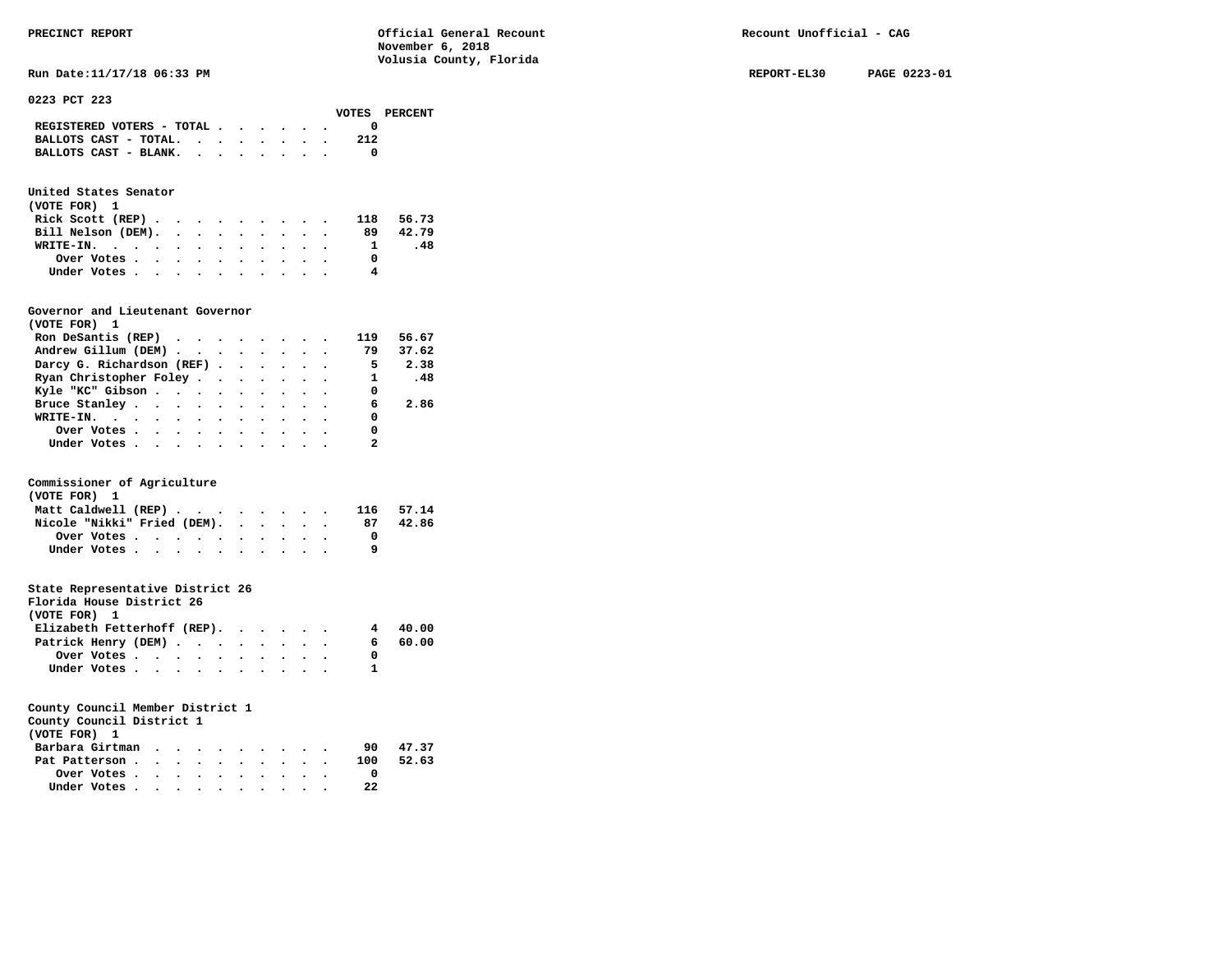**Run Date:11/17/18 06:33 PM REPORT-EL30 PAGE 0224-01** 

|  | 0224 PCT 224 |  |  |  |
|--|--------------|--|--|--|
|--|--------------|--|--|--|

|                                                                           |  |  |  |      | VOTES PERCENT |
|---------------------------------------------------------------------------|--|--|--|------|---------------|
| REGISTERED VOTERS - TOTAL $\cdot$ $\cdot$ $\cdot$ $\cdot$ $\cdot$ $\cdot$ |  |  |  |      |               |
| BALLOTS CAST - TOTAL.                                                     |  |  |  | 2350 |               |
|                                                                           |  |  |  |      |               |

# **United States Senator**

| (VOTE FOR) 1                |  |  |  |  |  |    |           |
|-----------------------------|--|--|--|--|--|----|-----------|
| Rick Scott (REP) 1418 60.75 |  |  |  |  |  |    |           |
| Bill Nelson (DEM).          |  |  |  |  |  |    | 910 38.99 |
| WRITE-IN.                   |  |  |  |  |  | 6  | . 26      |
| Over Votes                  |  |  |  |  |  |    |           |
| Under Votes                 |  |  |  |  |  | 15 |           |

# **Governor and Lieutenant Governor**

| (VOTE FOR) 1                                  |  |  |  |              |       |
|-----------------------------------------------|--|--|--|--------------|-------|
| Ron DeSantis (REP) $\cdots$ $\cdots$ $\cdots$ |  |  |  | 1426         | 61.25 |
| Andrew Gillum (DEM) 875 37.59                 |  |  |  |              |       |
| Darcy G. Richardson (REF) 13                  |  |  |  |              | .56   |
| Ryan Christopher Foley                        |  |  |  | $\mathbf{1}$ | .04   |
| Kyle "KC" Gibson                              |  |  |  | - 7          | .30   |
| Bruce Stanley                                 |  |  |  | $\mathbf{1}$ | .04   |
| WRITE-IN.                                     |  |  |  | 5.           | .21   |
| Over Votes                                    |  |  |  | $\mathbf{1}$ |       |
| Under Votes                                   |  |  |  | 21           |       |

# **Commissioner of Agriculture**

| (VOTE FOR) 1                   |  |  |  |  |     |       |
|--------------------------------|--|--|--|--|-----|-------|
| Matt Caldwell (REP) 1400 61.43 |  |  |  |  |     |       |
| Nicole "Nikki" Fried (DEM).    |  |  |  |  | 879 | 38.57 |
| Over Votes                     |  |  |  |  |     |       |
| Under Votes                    |  |  |  |  |     |       |

# **State Representative District 26**

| Florida House District 26              |                                                         |  |  |  |  |    |       |
|----------------------------------------|---------------------------------------------------------|--|--|--|--|----|-------|
| (VOTE FOR) 1                           |                                                         |  |  |  |  |    |       |
| Elizabeth Fetterhoff (REP). 1465 64.11 |                                                         |  |  |  |  |    |       |
| Patrick Henry (DEM) 820                |                                                         |  |  |  |  |    | 35.89 |
|                                        | Over Votes $\cdots$ $\cdots$ $\cdots$ $\cdots$ $\cdots$ |  |  |  |  |    |       |
|                                        | Under Votes                                             |  |  |  |  | 65 |       |

| County Council District 1<br>(VOTE FOR) 1               |  |  |  |  |  |      |  |
|---------------------------------------------------------|--|--|--|--|--|------|--|
| Barbara Girtman 1021 48.46                              |  |  |  |  |  |      |  |
| Pat Patterson 1086 51.54                                |  |  |  |  |  |      |  |
| Over Votes $\cdots$ $\cdots$ $\cdots$ $\cdots$ $\cdots$ |  |  |  |  |  |      |  |
| Under Votes                                             |  |  |  |  |  | 2.42 |  |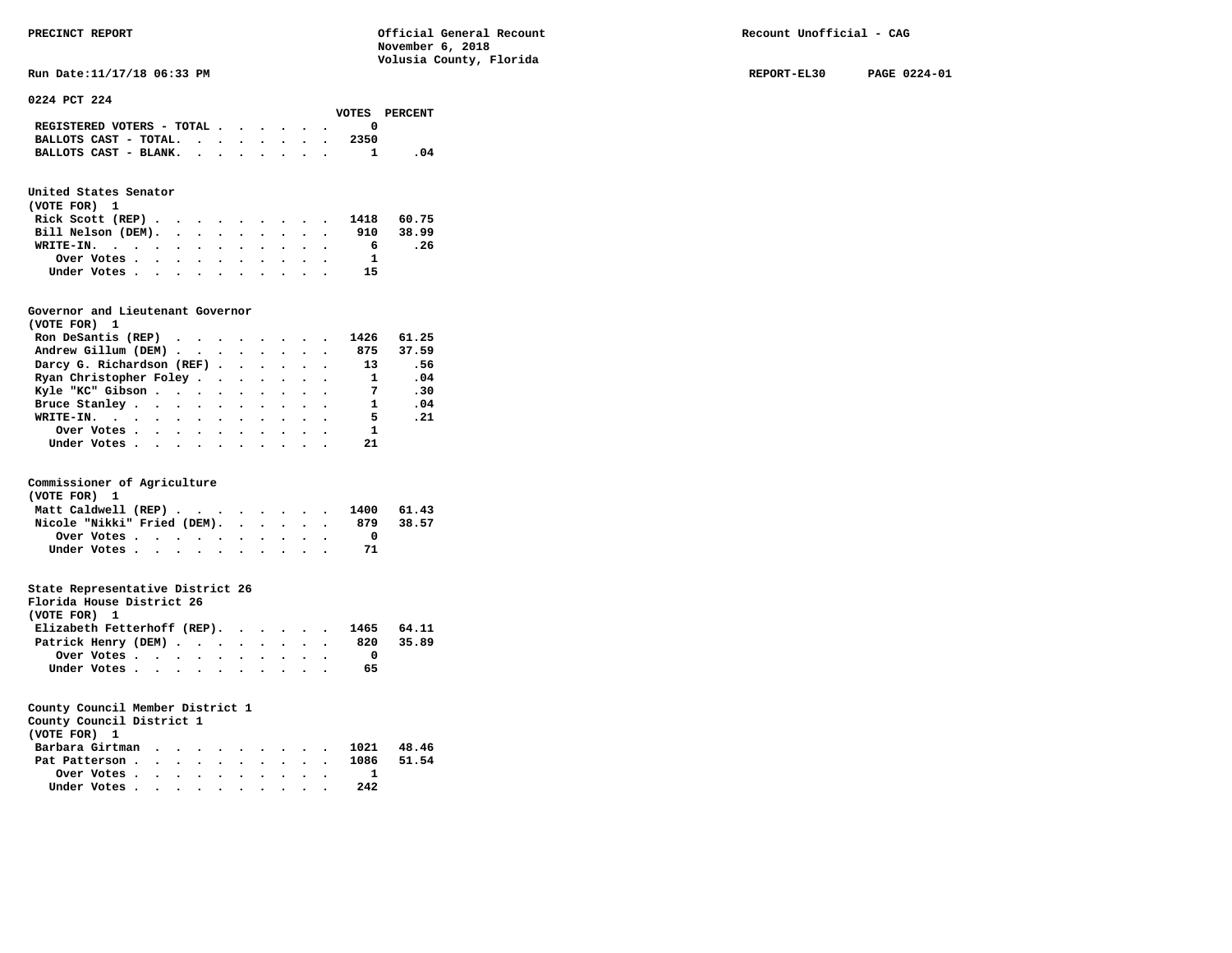**Run Date:11/17/18 06:33 PM REPORT-EL30 PAGE 0301-01** 

**0301 PCT 301** 

|                                                                           |  |  |  |      | VOTES PERCENT |
|---------------------------------------------------------------------------|--|--|--|------|---------------|
| REGISTERED VOTERS - TOTAL $\cdot$ $\cdot$ $\cdot$ $\cdot$ $\cdot$ $\cdot$ |  |  |  |      |               |
| BALLOTS CAST - TOTAL. $\cdot$                                             |  |  |  | 2328 |               |
| BALLOTS CAST - BLANK.                                                     |  |  |  |      |               |

# **United States Senator**

| (VOTE FOR) 1                |  |  |  |  |    |           |
|-----------------------------|--|--|--|--|----|-----------|
| Rick Scott (REP) 1413 61.12 |  |  |  |  |    |           |
| Bill Nelson (DEM).          |  |  |  |  |    | 891 38.54 |
| WRITE-IN.                   |  |  |  |  |    | .35       |
| Over Votes                  |  |  |  |  | 2  |           |
| Under Votes                 |  |  |  |  | 14 |           |

# **Governor and Lieutenant Governor**

| (VOTE FOR) 1                                  |  |  |  |                            |       |
|-----------------------------------------------|--|--|--|----------------------------|-------|
| Ron DeSantis (REP) $\cdots$ $\cdots$ $\cdots$ |  |  |  | 1403                       | 60.71 |
| Andrew Gillum (DEM) 867                       |  |  |  |                            | 37.52 |
| Darcy G. Richardson (REF) 13                  |  |  |  |                            | .56   |
| Ryan Christopher Foley                        |  |  |  | $\overline{\phantom{a}}$ 8 | .35   |
| Kyle "KC" Gibson                              |  |  |  | $\overline{7}$             | .30   |
| Bruce Stanley                                 |  |  |  | 8                          | .35   |
| WRITE-IN.                                     |  |  |  | 5.                         | .22   |
| Over Votes                                    |  |  |  | $\overline{\mathbf{3}}$    |       |
| Under Votes                                   |  |  |  | 14                         |       |

# **Commissioner of Agriculture**

| (VOTE FOR) 1                |  |  |  |  |  |                                |       |
|-----------------------------|--|--|--|--|--|--------------------------------|-------|
|                             |  |  |  |  |  | Matt Caldwell (REP) 1379 61.56 |       |
| Nicole "Nikki" Fried (DEM). |  |  |  |  |  | 861                            | 38.44 |
| Over Votes                  |  |  |  |  |  |                                |       |
| Under Votes                 |  |  |  |  |  |                                |       |

# **State Representative District 26**

| Florida House District 26                |                                                         |  |  |  |  |    |       |
|------------------------------------------|---------------------------------------------------------|--|--|--|--|----|-------|
| (VOTE FOR) 1                             |                                                         |  |  |  |  |    |       |
| Elizabeth Fetterhoff (REP). 1413 $63.08$ |                                                         |  |  |  |  |    |       |
| Patrick Henry (DEM) 827                  |                                                         |  |  |  |  |    | 36.92 |
|                                          | Over Votes $\cdots$ $\cdots$ $\cdots$ $\cdots$ $\cdots$ |  |  |  |  |    |       |
| Under Votes                              |                                                         |  |  |  |  | 86 |       |

| County Council District 1 |  |  |  |  |
|---------------------------|--|--|--|--|
| (VOTE FOR) 1              |  |  |  |  |
| Barbara Girtman           |  |  |  |  |

|  |  |  |  |                           | 1000 49.75                                  |
|--|--|--|--|---------------------------|---------------------------------------------|
|  |  |  |  |                           |                                             |
|  |  |  |  |                           |                                             |
|  |  |  |  | 315                       |                                             |
|  |  |  |  | Over Votes<br>Under Votes | Barbara Girtman<br>Pat Patterson 1010 50.25 |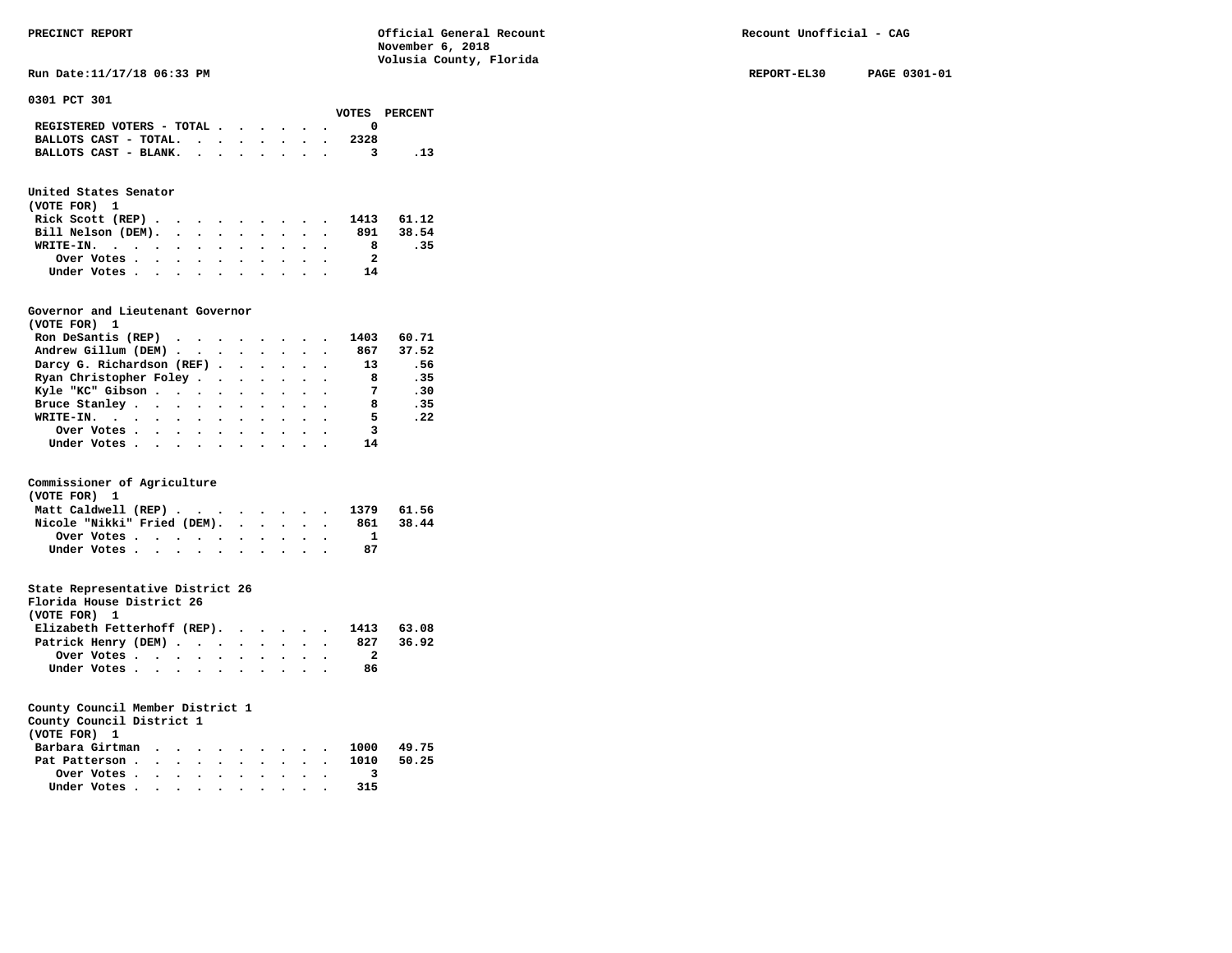**Run Date:11/17/18 06:33 PM REPORT-EL30 PAGE 0303-01** 

**0303 PCT 303** 

|                                             |  |  |  |      | VOTES PERCENT |
|---------------------------------------------|--|--|--|------|---------------|
| REGISTERED VOTERS - TOTAL $\cdot$ , , , , . |  |  |  |      |               |
| BALLOTS CAST - TOTAL. $\cdot$ , , , , , .   |  |  |  | 2023 |               |
| BALLOTS CAST - BLANK.                       |  |  |  |      | .15           |
|                                             |  |  |  |      |               |

# **United States Senator**

| (VOTE FOR) 1                |  |  |  |  |  |    |           |
|-----------------------------|--|--|--|--|--|----|-----------|
| Rick Scott (REP) 1142 56.84 |  |  |  |  |  |    |           |
| Bill Nelson (DEM).          |  |  |  |  |  |    | 861 42.86 |
| WRITE-IN.                   |  |  |  |  |  | 6. | -30       |
| Over Votes                  |  |  |  |  |  | -1 |           |
| Under Votes                 |  |  |  |  |  | 13 |           |

# **Governor and Lieutenant Governor**

| (VOTE FOR) 1                                                   |  |  |  |                            |       |
|----------------------------------------------------------------|--|--|--|----------------------------|-------|
| Ron DeSantis (REP) $\cdot \cdot \cdot \cdot \cdot \cdot \cdot$ |  |  |  | 1136                       | 56.66 |
| Andrew Gillum (DEM) 832                                        |  |  |  |                            | 41.50 |
| Darcy G. Richardson (REF) 14                                   |  |  |  |                            | .70   |
| Ryan Christopher Foley                                         |  |  |  | $\overline{\phantom{a}}$ 8 | .40   |
| Kyle "KC" Gibson                                               |  |  |  | 6                          | .30   |
| Bruce Stanley                                                  |  |  |  | -5                         | .25   |
| WRITE-IN.                                                      |  |  |  | 4                          | .20   |
| Over Votes                                                     |  |  |  | 6                          |       |
| Under Votes                                                    |  |  |  | 12                         |       |

# **Commissioner of Agriculture**

| (VOTE FOR) 1                   |  |  |  |  |  |     |       |
|--------------------------------|--|--|--|--|--|-----|-------|
| Matt Caldwell (REP) 1124 57.52 |  |  |  |  |  |     |       |
| Nicole "Nikki" Fried (DEM).    |  |  |  |  |  | 830 | 42.48 |
| Over Votes.                    |  |  |  |  |  |     |       |
| Under Votes                    |  |  |  |  |  | 69  |       |

# **State Representative District 26**

| Florida House District 26   |            |  |  |  |  |     |       |
|-----------------------------|------------|--|--|--|--|-----|-------|
| (VOTE FOR) 1                |            |  |  |  |  |     |       |
| Elizabeth Fetterhoff (REP). |            |  |  |  |  | 645 | 60.00 |
| Patrick Henry (DEM)         |            |  |  |  |  | 430 | 40.00 |
|                             | Over Votes |  |  |  |  |     |       |
| Under Votes                 |            |  |  |  |  | 43  |       |

# **County Council Member District 1**

**County Council District 1** 

| (VOTE FOR) 1    |  |  |  |  |     |       |
|-----------------|--|--|--|--|-----|-------|
| Barbara Girtman |  |  |  |  | 868 | 50.55 |
| Pat Patterson   |  |  |  |  | 849 | 49.45 |
| Over Votes      |  |  |  |  |     |       |
| Under Votes     |  |  |  |  | 306 |       |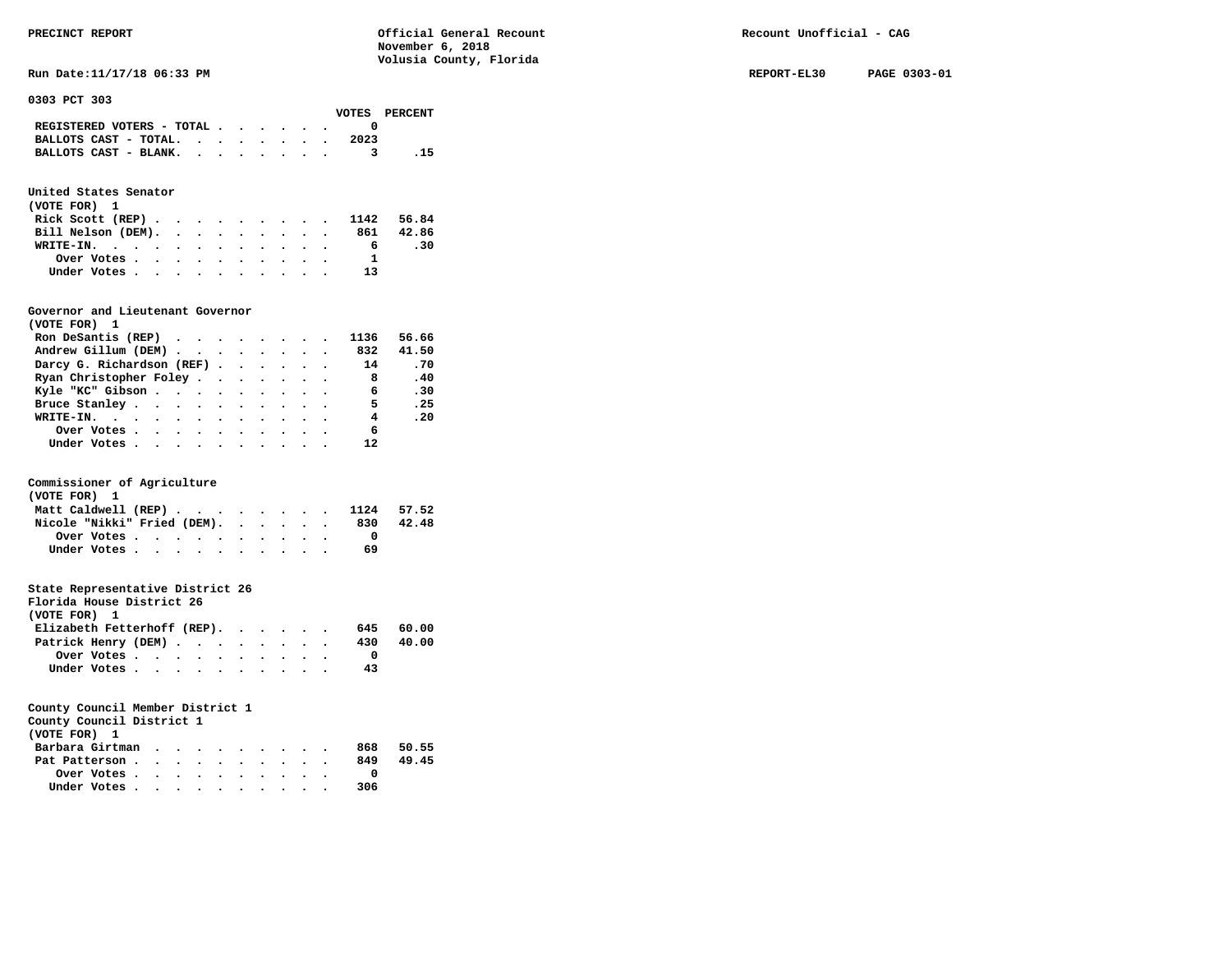**Run Date:11/17/18 06:33 PM REPORT-EL30 PAGE 0304-01** 

**0304 PCT 304** 

|                                                             |  |  |  |      | VOTES PERCENT |
|-------------------------------------------------------------|--|--|--|------|---------------|
| REGISTERED VOTERS - TOTAL $\cdot$ , , , , ,                 |  |  |  |      |               |
| BALLOTS CAST - TOTAL. $\cdot$ , $\cdot$ , $\cdot$ , $\cdot$ |  |  |  | 2458 |               |
| BALLOTS CAST - BLANK.                                       |  |  |  |      | . 16          |

# **United States Senator**

| (VOTE FOR) 1                                            |  |  |  |  |  |                         |           |
|---------------------------------------------------------|--|--|--|--|--|-------------------------|-----------|
| Rick Scott (REP) 1477 60.58                             |  |  |  |  |  |                         |           |
| Bill Nelson (DEM).                                      |  |  |  |  |  |                         | 958 39.29 |
| WRITE-IN.                                               |  |  |  |  |  | $\overline{\mathbf{3}}$ | .12       |
| Over Votes $\cdots$ $\cdots$ $\cdots$ $\cdots$ $\cdots$ |  |  |  |  |  |                         |           |
| Under Votes                                             |  |  |  |  |  | 20                      |           |

# **Governor and Lieutenant Governor**

| (VOTE FOR) 1                                  |  |  |  |                         |                 |
|-----------------------------------------------|--|--|--|-------------------------|-----------------|
| Ron DeSantis (REP) $\cdots$ $\cdots$ $\cdots$ |  |  |  | 1460                    | 60.06           |
| Andrew Gillum (DEM)                           |  |  |  |                         | 943 38.79       |
| Darcy G. Richardson (REF) 14                  |  |  |  |                         | .58             |
| Ryan Christopher Foley                        |  |  |  | $\overline{\mathbf{3}}$ | $\overline{12}$ |
| Kyle "KC" Gibson                              |  |  |  | $\overline{6}$          | .25             |
| Bruce Stanley                                 |  |  |  | 5.                      | .21             |
| WRITE-IN.                                     |  |  |  | 0                       |                 |
| Over Votes                                    |  |  |  | و.                      |                 |
| Under Votes                                   |  |  |  | 18                      |                 |

# **Commissioner of Agriculture**

| (VOTE FOR) 1 |                                                         |  |  |  |  |  |                                |       |
|--------------|---------------------------------------------------------|--|--|--|--|--|--------------------------------|-------|
|              |                                                         |  |  |  |  |  | Matt Caldwell (REP) 1446 60.73 |       |
|              | Nicole "Nikki" Fried (DEM).                             |  |  |  |  |  | 935                            | 39.27 |
|              | Over Votes $\cdots$ $\cdots$ $\cdots$ $\cdots$ $\cdots$ |  |  |  |  |  |                                |       |
|              | Under Votes                                             |  |  |  |  |  |                                |       |

| County Council District 1 |  |  |  |  |     |       |
|---------------------------|--|--|--|--|-----|-------|
| (VOTE FOR) 1              |  |  |  |  |     |       |
| Barbara Girtman           |  |  |  |  | 961 | 46.92 |
|                           |  |  |  |  |     |       |

| Pat Patterson                                           |  |  |  |  |  |     | 1087 53.08 |
|---------------------------------------------------------|--|--|--|--|--|-----|------------|
| Over Votes $\cdots$ $\cdots$ $\cdots$ $\cdots$ $\cdots$ |  |  |  |  |  |     |            |
| Under Votes                                             |  |  |  |  |  | 410 |            |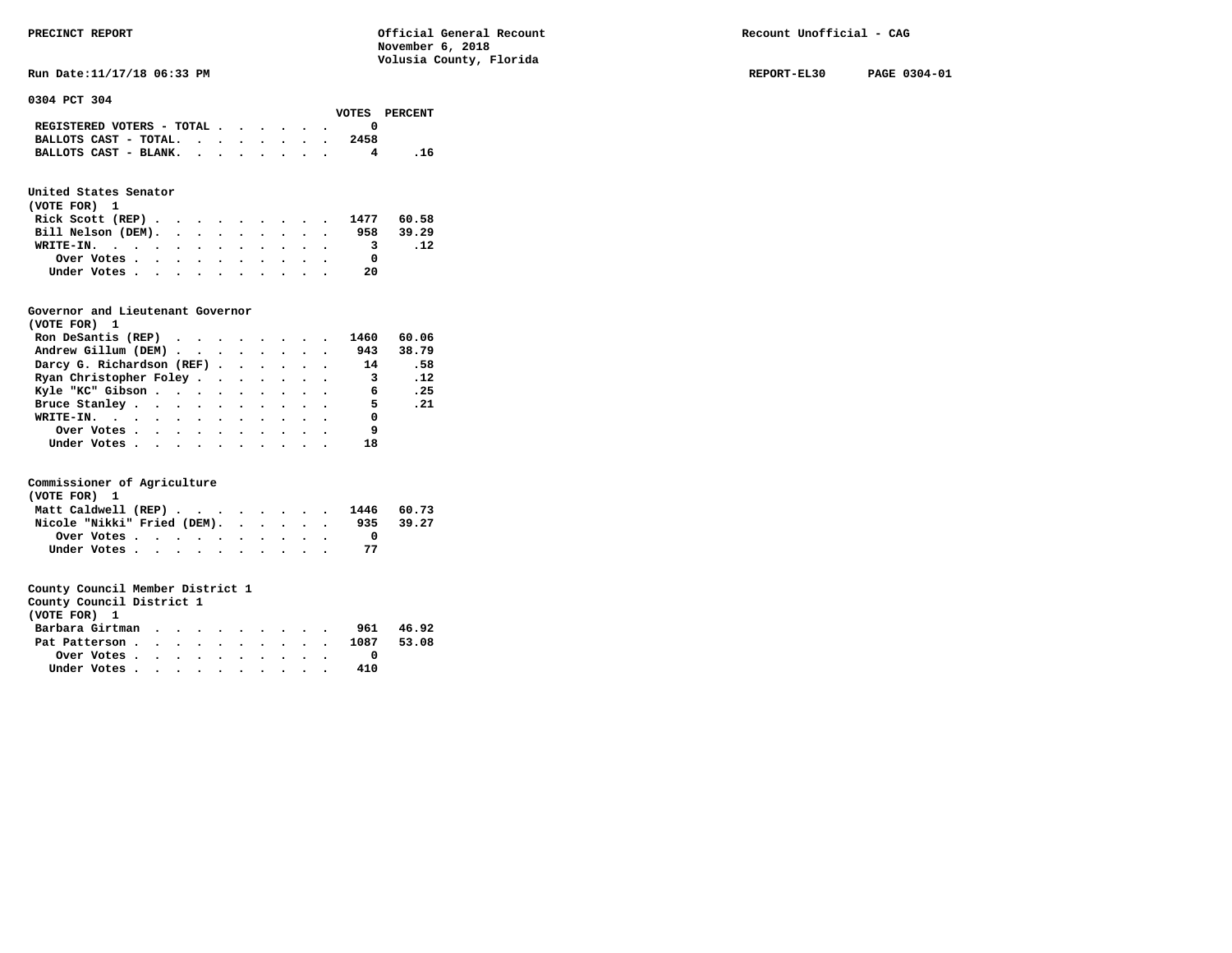**Run Date:11/17/18 06:33 PM REPORT-EL30 PAGE 0305-01** 

**0305 PCT 305** 

|                                             |  |  |  |      | VOTES PERCENT |
|---------------------------------------------|--|--|--|------|---------------|
| REGISTERED VOTERS - TOTAL $\cdot$ , , , , . |  |  |  |      |               |
| BALLOTS CAST - TOTAL. $\cdot$ , , , , , , , |  |  |  | 2917 |               |
| BALLOTS CAST - BLANK.                       |  |  |  |      |               |

# **United States Senator**

| (VOTE FOR) 1                  |  |  |  |  |    |     |
|-------------------------------|--|--|--|--|----|-----|
| Rick Scott (REP) 1804 62.44   |  |  |  |  |    |     |
| Bill Nelson (DEM). 1073 37.14 |  |  |  |  |    |     |
| WRITE-IN. 12                  |  |  |  |  |    | .42 |
| Over Votes                    |  |  |  |  |    |     |
| Under Votes                   |  |  |  |  | 28 |     |

# **Governor and Lieutenant Governor**

| (VOTE FOR) 1                                  |  |  |  |                |                              |
|-----------------------------------------------|--|--|--|----------------|------------------------------|
| Ron DeSantis (REP) $\cdots$ $\cdots$ $\cdots$ |  |  |  | 1813           | 62.73                        |
| Andrew Gillum (DEM) 1030                      |  |  |  |                | 35.64                        |
| Darcy G. Richardson (REF)                     |  |  |  | 22             | .76                          |
| Ryan Christopher Foley                        |  |  |  | - 5            | .17                          |
| Kyle "KC" Gibson                              |  |  |  | 12             | $\overline{\phantom{0}}$ .42 |
| Bruce Stanley.                                |  |  |  | 4              | .14                          |
| WRITE-IN.                                     |  |  |  | $\overline{4}$ | .14                          |
| Over Votes                                    |  |  |  | - 2            |                              |
| Under Votes, , , , , , , , , , ,              |  |  |  | 25             |                              |

| (VOTE FOR) 1 |             |  |  |  |  |  |                                        |  |
|--------------|-------------|--|--|--|--|--|----------------------------------------|--|
|              |             |  |  |  |  |  | Matt Caldwell (REP) 1780 63.55         |  |
|              |             |  |  |  |  |  | Nicole "Nikki" Fried (DEM). 1021 36.45 |  |
|              |             |  |  |  |  |  |                                        |  |
|              | Under Votes |  |  |  |  |  | 116                                    |  |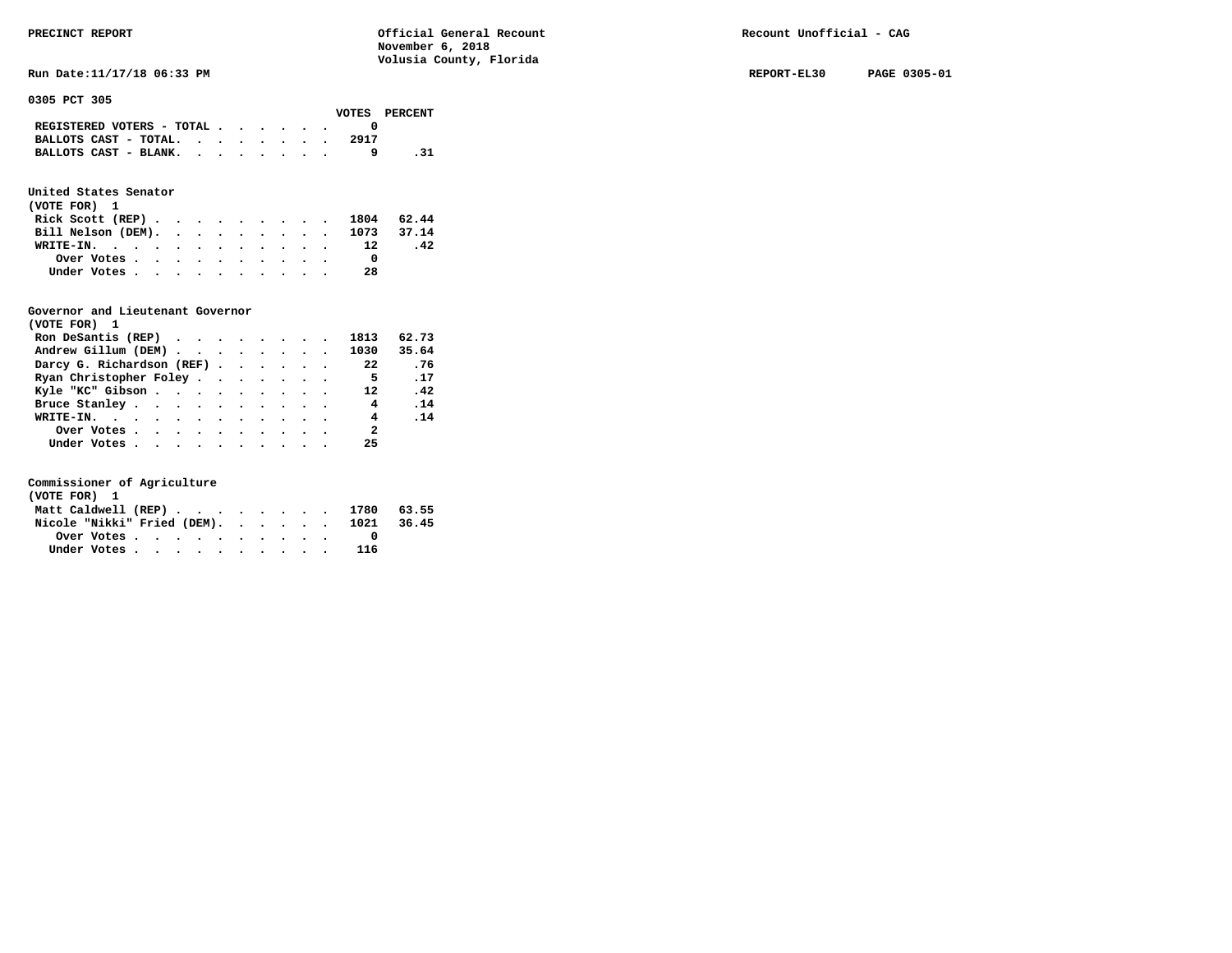**Run Date:11/17/18 06:33 PM REPORT-EL30 PAGE 0306-01** 

**0306 PCT 306** 

|                                             |  |  |  |      | VOTES PERCENT |
|---------------------------------------------|--|--|--|------|---------------|
| REGISTERED VOTERS - TOTAL $\cdot$ , , , , . |  |  |  |      |               |
| BALLOTS CAST - TOTAL.                       |  |  |  | 3212 |               |
| BALLOTS CAST - BLANK.                       |  |  |  |      | - 09          |

# **United States Senator**

| (VOTE FOR) 1 |  |  |  |  |  |                               |     |
|--------------|--|--|--|--|--|-------------------------------|-----|
|              |  |  |  |  |  | Rick Scott (REP) 2048 63.98   |     |
|              |  |  |  |  |  | Bill Nelson (DEM). 1147 35.83 |     |
|              |  |  |  |  |  | 6                             | .19 |
| Over Votes   |  |  |  |  |  |                               |     |
| Under Votes  |  |  |  |  |  |                               |     |

# **Governor and Lieutenant Governor**

| (VOTE FOR) 1                                  |  |  |  |                         |       |
|-----------------------------------------------|--|--|--|-------------------------|-------|
| Ron DeSantis (REP) $\cdots$ $\cdots$ $\cdots$ |  |  |  | 2024                    | 63.45 |
| Andrew Gillum (DEM)                           |  |  |  | 1119                    | 35.08 |
| Darcy G. Richardson (REF)                     |  |  |  | 19                      | .60   |
| Ryan Christopher Foley                        |  |  |  | $12 \overline{ }$       | .38   |
| Kyle "KC" Gibson                              |  |  |  | 6                       | .19   |
| Bruce Stanley.                                |  |  |  | $\overline{7}$          | .22   |
| WRITE-IN.                                     |  |  |  | $\overline{\mathbf{3}}$ | .09   |
| Over Votes                                    |  |  |  | $\mathbf{1}$            |       |
| Under Votes, , , , , , , , , , ,              |  |  |  | 21                      |       |

# **Commissioner of Agriculture**

| (VOTE FOR) 1 |                                                         |  |  |  |  |  |                                        |  |
|--------------|---------------------------------------------------------|--|--|--|--|--|----------------------------------------|--|
|              |                                                         |  |  |  |  |  | Matt Caldwell (REP) 2015 64.75         |  |
|              |                                                         |  |  |  |  |  | Nicole "Nikki" Fried (DEM). 1097 35.25 |  |
|              | Over Votes $\cdots$ $\cdots$ $\cdots$ $\cdots$ $\cdots$ |  |  |  |  |  |                                        |  |
|              | Under Votes                                             |  |  |  |  |  | 99                                     |  |

| County Council District 1  |  |  |  |  |  |       |
|----------------------------|--|--|--|--|--|-------|
| (VOTE FOR) 1               |  |  |  |  |  |       |
| Barbara Girtman 1176 44.00 |  |  |  |  |  |       |
| Pat Patterson 1497         |  |  |  |  |  | 56.00 |
| Over Votes.                |  |  |  |  |  |       |

| Under Votes |  |  |  |  |  | 539 |
|-------------|--|--|--|--|--|-----|
|             |  |  |  |  |  |     |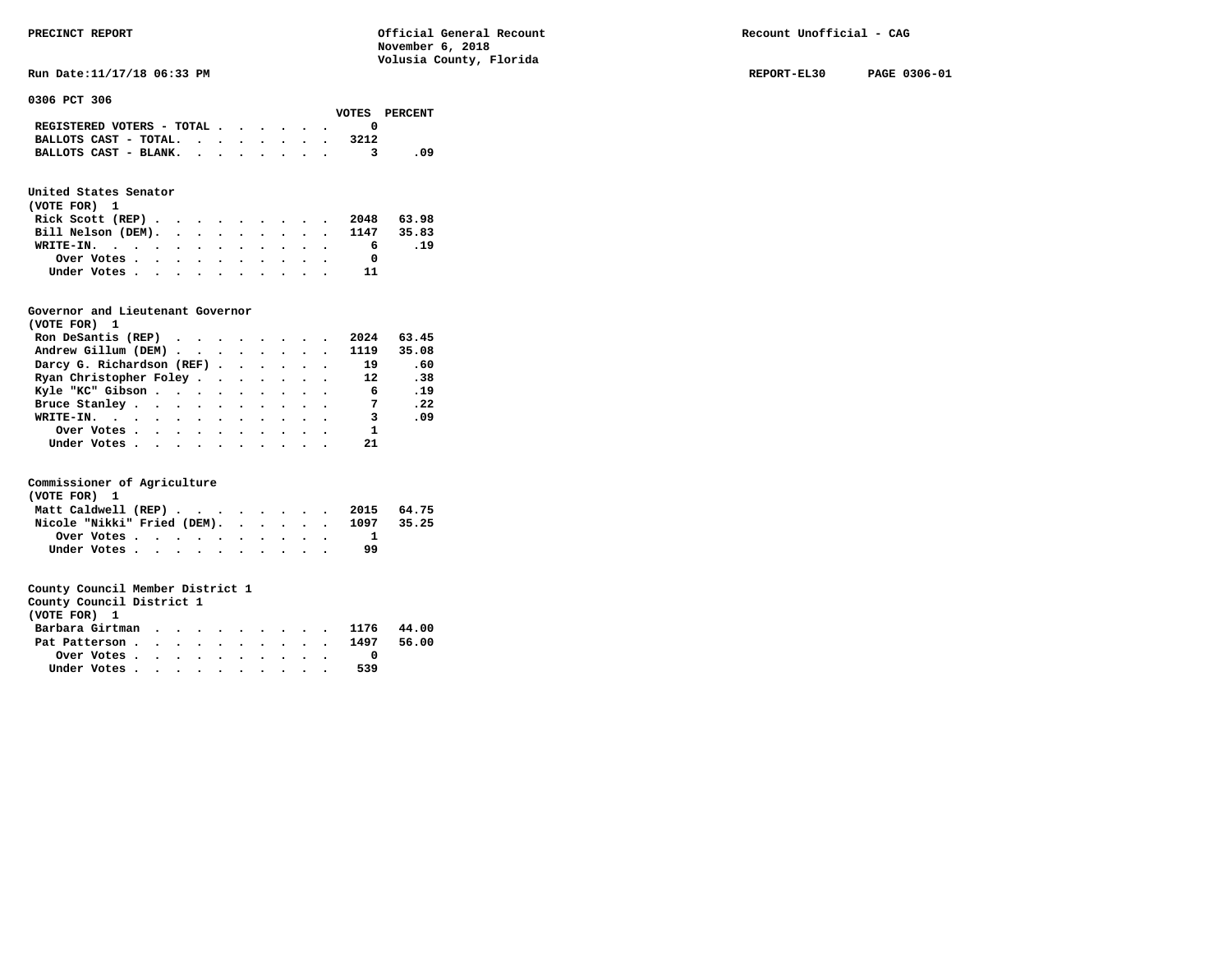Run Date:11/17/18 06:33 PM REPORT-EL30 PAGE 0307-01

**0307 PCT 307** 

|                                                             |  |  |  |      | VOTES PERCENT |
|-------------------------------------------------------------|--|--|--|------|---------------|
| REGISTERED VOTERS - TOTAL $\cdot$ , , , , .                 |  |  |  |      |               |
| BALLOTS CAST - TOTAL. $\cdot$ , $\cdot$ , $\cdot$ , $\cdot$ |  |  |  | 1902 |               |
| BALLOTS CAST - BLANK.                                       |  |  |  | 5.   | . 26          |

# **United States Senator**

| (VOTE FOR) 1                 |  |  |  |  |  |    |     |  |
|------------------------------|--|--|--|--|--|----|-----|--|
| Rick Scott (REP) 1153 61.46  |  |  |  |  |  |    |     |  |
| Bill Nelson (DEM). 711 37.90 |  |  |  |  |  |    |     |  |
| WRITE-IN. 12                 |  |  |  |  |  |    | .64 |  |
| Over Votes                   |  |  |  |  |  |    |     |  |
| Under Votes                  |  |  |  |  |  | 26 |     |  |

# **Governor and Lieutenant Governor**

| (VOTE FOR) 1                                  |  |  |  |                         |            |
|-----------------------------------------------|--|--|--|-------------------------|------------|
| Ron DeSantis (REP) $\cdots$ $\cdots$ $\cdots$ |  |  |  | 1149                    | 61.31      |
| Andrew Gillum (DEM) 675                       |  |  |  |                         | 36.02      |
| Darcy G. Richardson (REF) 27                  |  |  |  |                         | 1.44       |
| Ryan Christopher Foley                        |  |  |  | 6                       | $\cdot$ 32 |
| Kyle "KC" Gibson                              |  |  |  | $\overline{\mathbf{8}}$ | .43        |
| Bruce Stanley.                                |  |  |  | $\overline{4}$          | .21        |
| WRITE-IN.                                     |  |  |  | 5 <sub>5</sub>          | .27        |
| Over Votes                                    |  |  |  | $\overline{\mathbf{2}}$ |            |
| Under Votes, , , , , , , , , , ,              |  |  |  | 26                      |            |

| (VOTE FOR) 1                |  |  |  |  |  |                                |           |
|-----------------------------|--|--|--|--|--|--------------------------------|-----------|
|                             |  |  |  |  |  | Matt Caldwell (REP) 1143 62.98 |           |
| Nicole "Nikki" Fried (DEM). |  |  |  |  |  |                                | 672 37.02 |
|                             |  |  |  |  |  |                                |           |
| Under Votes                 |  |  |  |  |  |                                |           |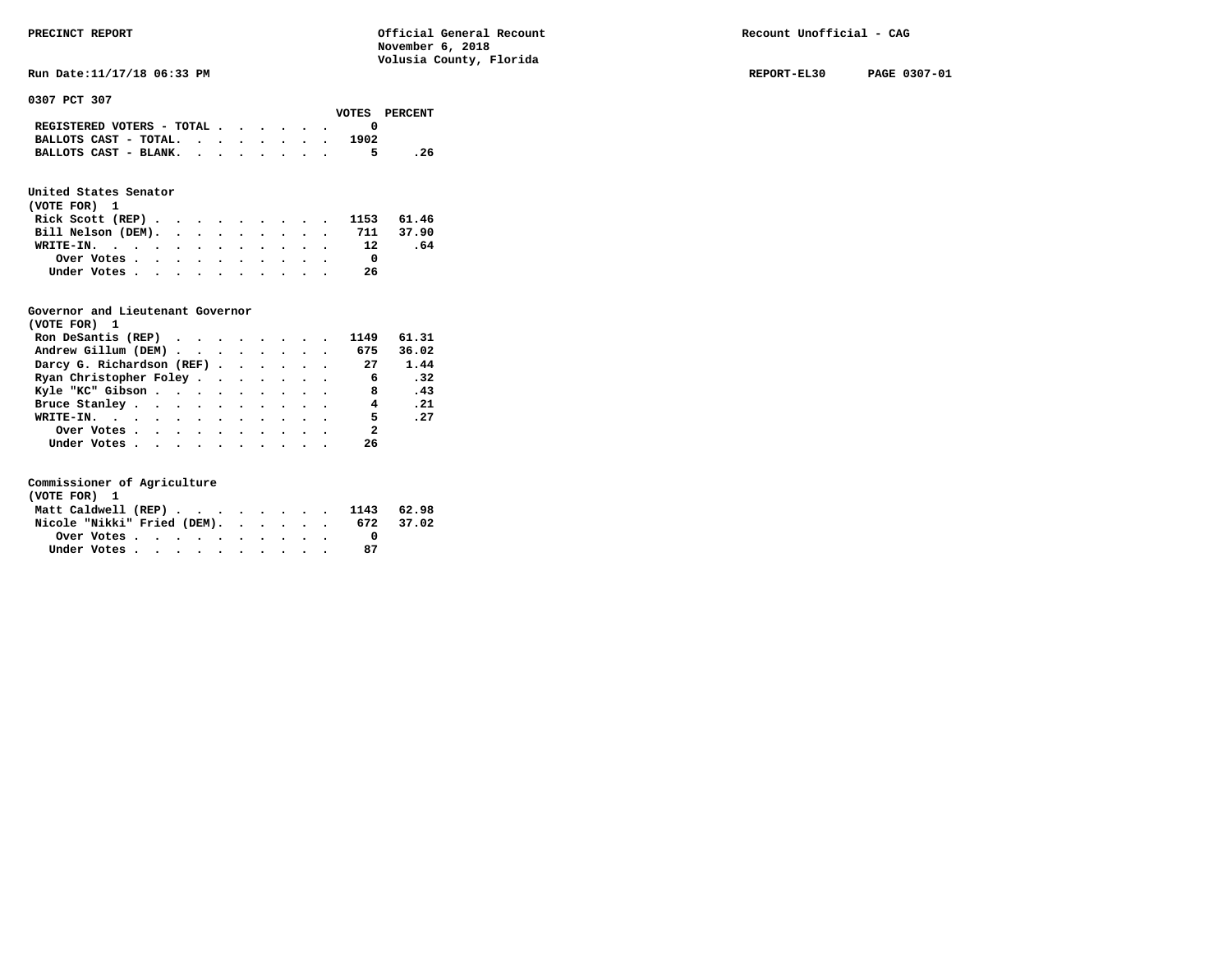**Run Date:11/17/18 06:33 PM REPORT-EL30 PAGE 0308-01** 

**0308 PCT 308** 

|                                             |  |  |  |      | VOTES PERCENT |
|---------------------------------------------|--|--|--|------|---------------|
| REGISTERED VOTERS - TOTAL $\cdot$ , , , , . |  |  |  |      |               |
| BALLOTS CAST - TOTAL. $\cdot$               |  |  |  | 1729 |               |
| BALLOTS CAST - BLANK.                       |  |  |  |      | -06           |

# **United States Senator**

| (VOTE FOR) 1                                |  |  |  |  |    |           |
|---------------------------------------------|--|--|--|--|----|-----------|
| Rick Scott (REP) $\cdots$ $\cdots$ $\cdots$ |  |  |  |  |    | 984 57.41 |
| Bill Nelson (DEM).                          |  |  |  |  |    | 723 42.18 |
| WRITE-IN.                                   |  |  |  |  |    | -41       |
| Over Votes                                  |  |  |  |  |    |           |
| Under Votes                                 |  |  |  |  | 15 |           |

# **Governor and Lieutenant Governor**

| (VOTE FOR) 1                                                   |  |  |  |                         |                              |
|----------------------------------------------------------------|--|--|--|-------------------------|------------------------------|
| Ron DeSantis (REP) $\cdot \cdot \cdot \cdot \cdot \cdot \cdot$ |  |  |  | 973                     | 56.87                        |
| Andrew Gillum (DEM)                                            |  |  |  | 704                     | 41.15                        |
| Darcy G. Richardson (REF)                                      |  |  |  | 16                      | .94                          |
| Ryan Christopher Foley                                         |  |  |  | و ۔                     | .53                          |
| Kyle "KC" Gibson                                               |  |  |  | $\overline{\mathbf{3}}$ | $\overline{\phantom{0}}$ .18 |
| Bruce Stanley                                                  |  |  |  | -5                      | .29                          |
| WRITE-IN.                                                      |  |  |  | $\mathbf{1}$            | .06                          |
| Over Votes                                                     |  |  |  | $\mathbf{1}$            |                              |
| Under Votes                                                    |  |  |  | 17                      |                              |

# **Commissioner of Agriculture**

| (VOTE FOR) 1                |  |  |  |     |       |
|-----------------------------|--|--|--|-----|-------|
| Matt Caldwell (REP)         |  |  |  | 960 | 57.25 |
| Nicole "Nikki" Fried (DEM). |  |  |  | 717 | 42.75 |
| Over Votes                  |  |  |  |     |       |
| Under Votes                 |  |  |  | 52  |       |

| County Council District 1 |  |
|---------------------------|--|
|---------------------------|--|

| (VOTE FOR) 1    |  |  |  |  |     |       |
|-----------------|--|--|--|--|-----|-------|
| Barbara Girtman |  |  |  |  | 698 | 47.00 |
| Pat Patterson   |  |  |  |  | 787 | 53.00 |
| Over Votes      |  |  |  |  |     |       |
| Under Votes     |  |  |  |  | 243 |       |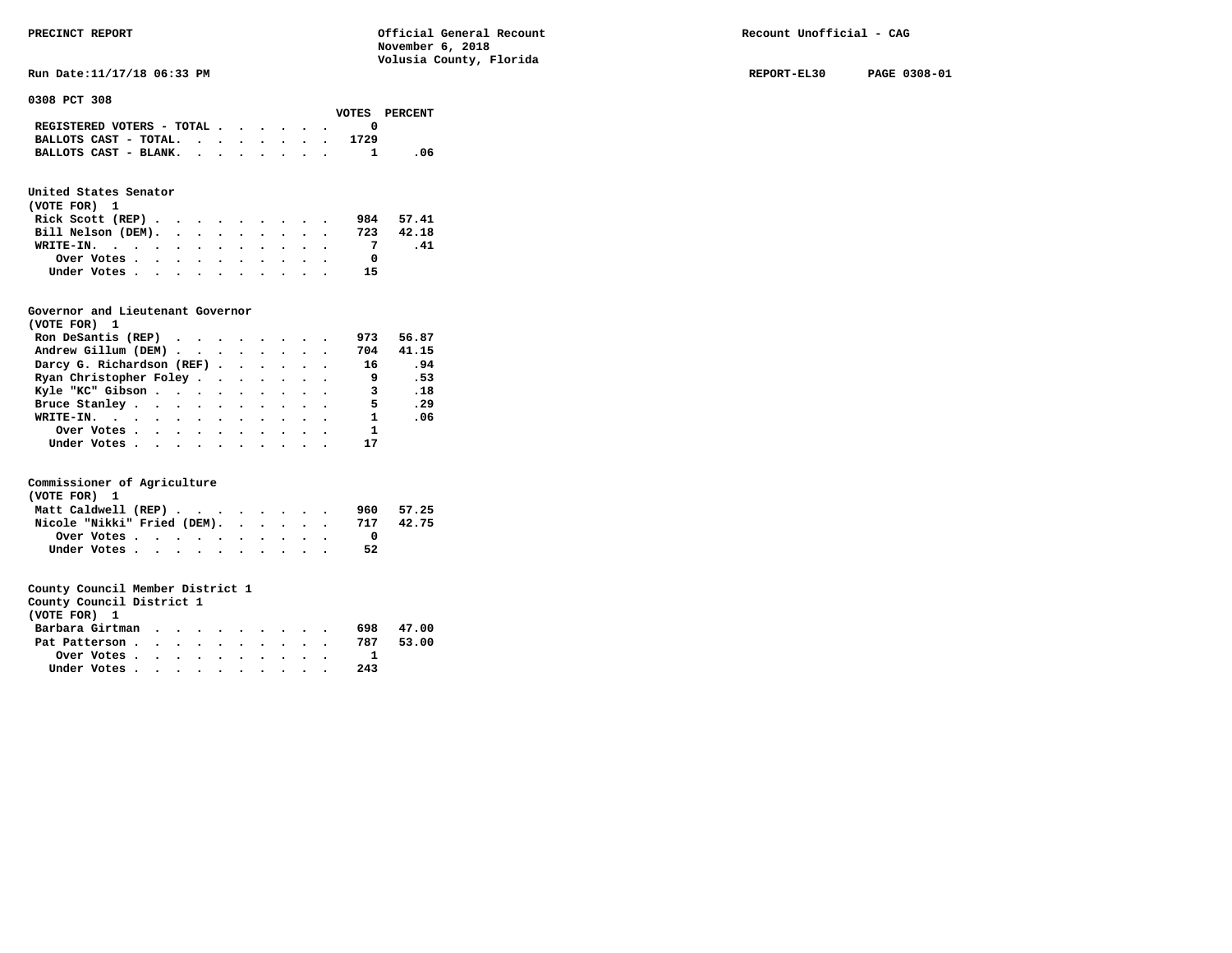**Run Date:11/17/18 06:33 PM REPORT-EL30 PAGE 0309-01** 

**0309 PCT 309** 

|                                                                           |  |  |  |      | VOTES PERCENT |
|---------------------------------------------------------------------------|--|--|--|------|---------------|
| REGISTERED VOTERS - TOTAL $\cdot$ $\cdot$ $\cdot$ $\cdot$ $\cdot$ $\cdot$ |  |  |  |      |               |
| BALLOTS CAST - TOTAL.                                                     |  |  |  | 2407 |               |
| BALLOTS CAST - BLANK.                                                     |  |  |  |      |               |
|                                                                           |  |  |  |      |               |

# **United States Senator**

| (VOTE FOR) 1 |  |  |  |  |  |                               |      |
|--------------|--|--|--|--|--|-------------------------------|------|
|              |  |  |  |  |  | Rick Scott (REP) 1219 50.83   |      |
|              |  |  |  |  |  | Bill Nelson (DEM). 1173 48.92 |      |
| WRITE-IN.    |  |  |  |  |  | - 6                           | . 25 |
| Over Votes   |  |  |  |  |  |                               |      |
| Under Votes  |  |  |  |  |  |                               |      |

### **Governor and Lieutenant Governor**

| (VOTE FOR) 1                 |  |  |  |                         |       |
|------------------------------|--|--|--|-------------------------|-------|
| Ron DeSantis (REP)           |  |  |  | 1179                    | 49.41 |
| Andrew Gillum (DEM) 1154     |  |  |  |                         | 48.37 |
| Darcy G. Richardson (REF) 21 |  |  |  |                         | .88   |
| Ryan Christopher Foley       |  |  |  | 12                      | .50   |
| Kyle "KC" Gibson 16          |  |  |  |                         | .67   |
| Bruce Stanley                |  |  |  | $\overline{\mathbf{3}}$ | .13   |
| WRITE-IN.                    |  |  |  | $\overline{\mathbf{1}}$ | .04   |
| Over Votes                   |  |  |  | 10                      |       |
| Under Votes                  |  |  |  | 11                      |       |

# **Commissioner of Agriculture**

| (VOTE FOR) 1                           |  |  |  |    |  |
|----------------------------------------|--|--|--|----|--|
| Matt Caldwell (REP) 1184 50.64         |  |  |  |    |  |
| Nicole "Nikki" Fried (DEM). 1154 49.36 |  |  |  |    |  |
| Over Votes                             |  |  |  |    |  |
| Under Votes                            |  |  |  | 69 |  |

# **State Representative District 26**

| Florida House District 26   |                                                         |  |  |  |  |     |       |
|-----------------------------|---------------------------------------------------------|--|--|--|--|-----|-------|
| (VOTE FOR) 1                |                                                         |  |  |  |  |     |       |
| Elizabeth Fetterhoff (REP). |                                                         |  |  |  |  | 256 | 59.53 |
| Patrick Henry (DEM) 174     |                                                         |  |  |  |  |     | 40.47 |
|                             | Over Votes $\cdots$ $\cdots$ $\cdots$ $\cdots$ $\cdots$ |  |  |  |  |     |       |
|                             | Under Votes                                             |  |  |  |  | 15  |       |

|  | County Council District 1 |  |  |
|--|---------------------------|--|--|
|  |                           |  |  |

|  |  |  |  | 932                       | 45.33                                       |
|--|--|--|--|---------------------------|---------------------------------------------|
|  |  |  |  |                           |                                             |
|  |  |  |  | 350                       |                                             |
|  |  |  |  | Over Votes<br>Under Votes | Barbara Girtman 1124 54.67<br>Pat Patterson |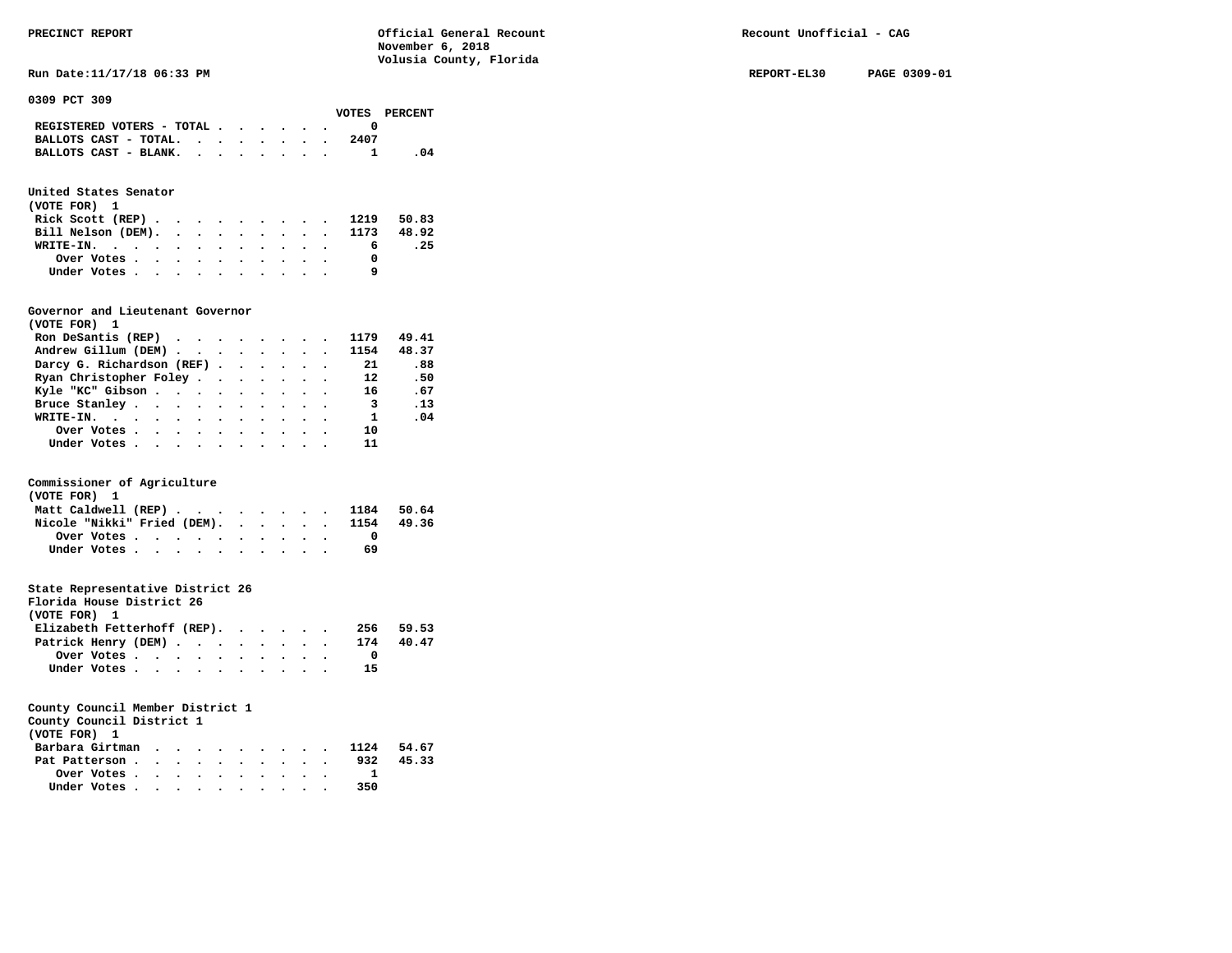**Run Date:11/17/18 06:33 PM REPORT-EL30 PAGE 0401-01** 

**0401 PCT 401** 

|                                                                           |  |  |  |      | VOTES PERCENT |
|---------------------------------------------------------------------------|--|--|--|------|---------------|
| REGISTERED VOTERS - TOTAL $\cdot$ $\cdot$ $\cdot$ $\cdot$ $\cdot$ $\cdot$ |  |  |  |      |               |
| BALLOTS CAST - TOTAL.                                                     |  |  |  | 2972 |               |
| BALLOTS CAST - BLANK.                                                     |  |  |  |      |               |

# **United States Senator**

| (VOTE FOR) 1                  |  |  |  |  |    |      |
|-------------------------------|--|--|--|--|----|------|
| Rick Scott (REP) 1403 47.51   |  |  |  |  |    |      |
| Bill Nelson (DEM). 1534 51.95 |  |  |  |  |    |      |
| WRITE-IN. 16                  |  |  |  |  |    | - 54 |
| Over Votes                    |  |  |  |  |    |      |
| Under Votes                   |  |  |  |  | 19 |      |

# **Governor and Lieutenant Governor**

| (VOTE FOR) 1                   |  |  |  |                |       |
|--------------------------------|--|--|--|----------------|-------|
| Ron DeSantis (REP)             |  |  |  | 1352           | 46.08 |
| Andrew Gillum (DEM) 1522 51.87 |  |  |  |                |       |
| Darcy G. Richardson (REF) 33   |  |  |  |                | 1.12  |
| Ryan Christopher Foley 4       |  |  |  |                | .14   |
| Kyle "KC" Gibson               |  |  |  | $\overline{7}$ | .24   |
| Bruce Stanley                  |  |  |  | $\overline{7}$ | .24   |
| WRITE-IN.                      |  |  |  | 9              | .31   |
| Over Votes.                    |  |  |  | 13             |       |
| Under Votes                    |  |  |  | 25             |       |

| (VOTE FOR) 1                           |  |  |  |  |  |     |  |
|----------------------------------------|--|--|--|--|--|-----|--|
| Matt Caldwell (REP) 1355 47.31         |  |  |  |  |  |     |  |
| Nicole "Nikki" Fried (DEM). 1509 52.69 |  |  |  |  |  |     |  |
|                                        |  |  |  |  |  |     |  |
| Under Votes                            |  |  |  |  |  | 108 |  |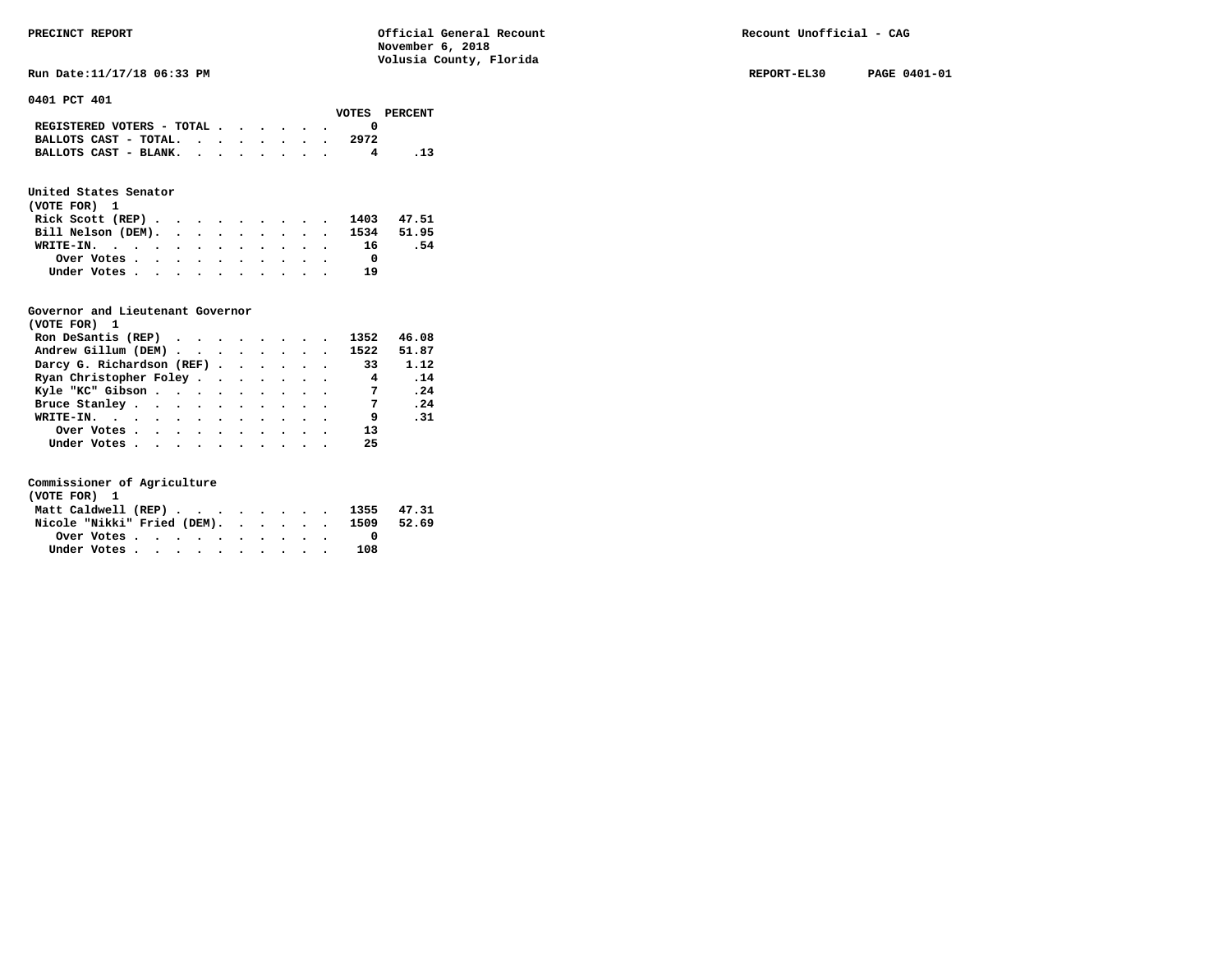**Run Date:11/17/18 06:33 PM REPORT-EL30 PAGE 0403-01** 

**0403 PCT 403** 

|                                                                           |  |  |  |      | VOTES PERCENT |
|---------------------------------------------------------------------------|--|--|--|------|---------------|
| REGISTERED VOTERS - TOTAL $\cdot$ $\cdot$ $\cdot$ $\cdot$ $\cdot$ $\cdot$ |  |  |  |      |               |
| BALLOTS CAST - TOTAL. $\cdot$                                             |  |  |  | 2005 |               |
| BALLOTS CAST - BLANK. 1                                                   |  |  |  |      | .05           |

# **United States Senator**

| (VOTE FOR) 1       |  |  |  |  |  |                               |       |  |
|--------------------|--|--|--|--|--|-------------------------------|-------|--|
| Rick Scott $(REP)$ |  |  |  |  |  | 887                           | 44.53 |  |
|                    |  |  |  |  |  | Bill Nelson (DEM). 1092 54.82 |       |  |
| WRITE-IN. 13       |  |  |  |  |  |                               | .65   |  |
| Over Votes         |  |  |  |  |  |                               |       |  |
| Under Votes        |  |  |  |  |  | 13                            |       |  |

# **Governor and Lieutenant Governor**

| (VOTE FOR) 1                                      |  |  |  |                          |          |
|---------------------------------------------------|--|--|--|--------------------------|----------|
| Ron DeSantis (REP) $\cdots$ $\cdots$ $\cdots$ 842 |  |  |  |                          | 42.18    |
| Andrew Gillum (DEM) 1122 56.21                    |  |  |  |                          |          |
| Darcy G. Richardson (REF)                         |  |  |  | $\overline{11}$          | .55      |
| Ryan Christopher Foley                            |  |  |  | 10                       | .50      |
| Kyle "KC" Gibson                                  |  |  |  | $-5$                     | .25      |
| Bruce Stanley                                     |  |  |  | 4                        | .20      |
| WRITE-IN.                                         |  |  |  | $\overline{\mathbf{a}}$  | $\ldots$ |
| Over Votes                                        |  |  |  | $\overline{\phantom{a}}$ |          |
| Under Votes                                       |  |  |  | 6                        |          |

| (VOTE FOR) 1        |             |  |  |  |  |  |                                        |       |
|---------------------|-------------|--|--|--|--|--|----------------------------------------|-------|
| Matt Caldwell (REP) |             |  |  |  |  |  | 837                                    | 42.97 |
|                     |             |  |  |  |  |  | Nicole "Nikki" Fried (DEM). 1111 57.03 |       |
|                     |             |  |  |  |  |  |                                        |       |
|                     | Under Votes |  |  |  |  |  | 57                                     |       |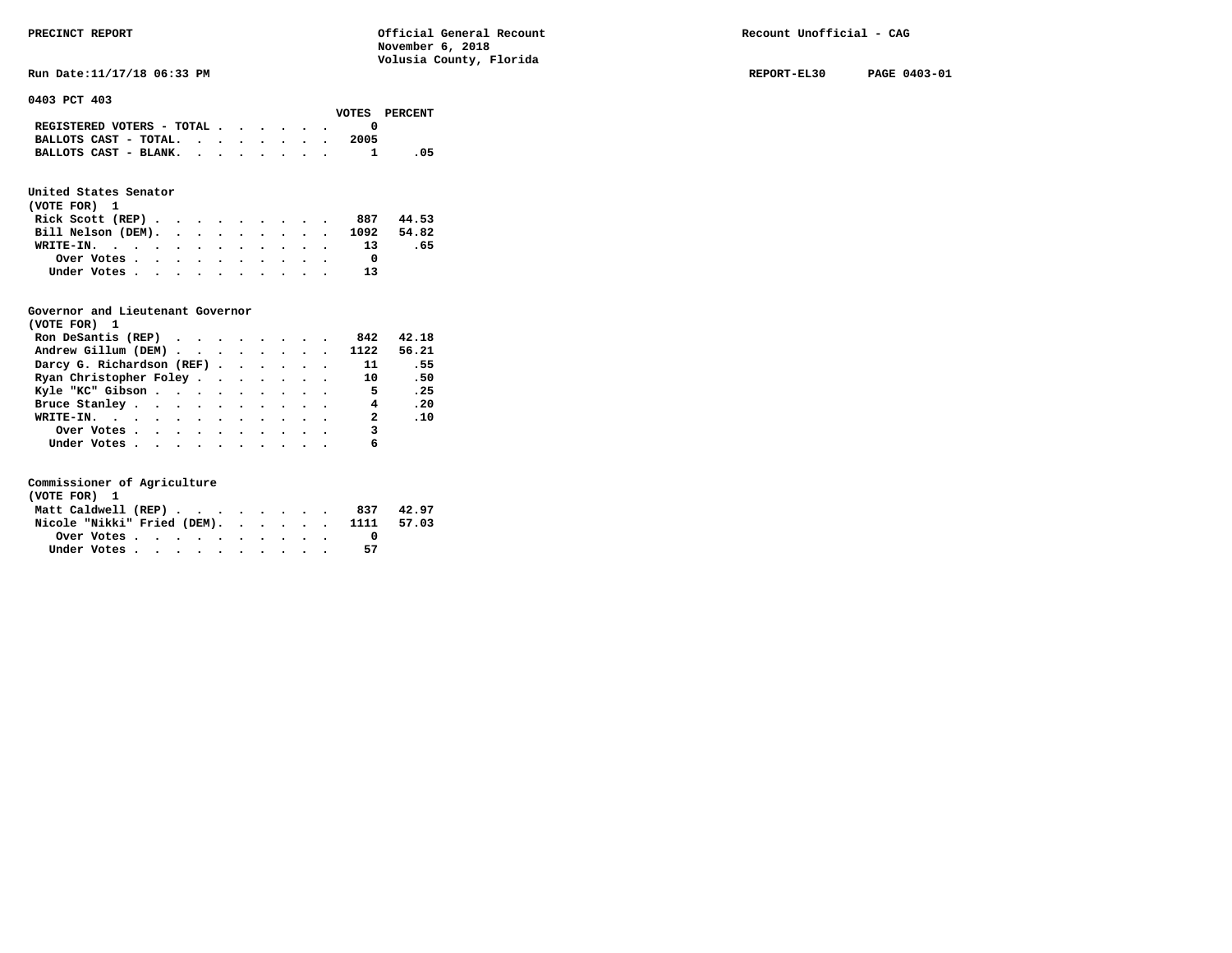**Run Date:11/17/18 06:33 PM REPORT-EL30 PAGE 0404-01** 

**0404 PCT 404** 

|                                                                           |  |  |  |     | VOTES PERCENT |
|---------------------------------------------------------------------------|--|--|--|-----|---------------|
| REGISTERED VOTERS - TOTAL $\cdot$ $\cdot$ $\cdot$ $\cdot$ $\cdot$ $\cdot$ |  |  |  |     |               |
| BALLOTS CAST - TOTAL. $\cdot$                                             |  |  |  | 972 |               |
| BALLOTS CAST - BLANK.                                                     |  |  |  |     | . 21          |
|                                                                           |  |  |  |     |               |

# **United States Senator**

| (VOTE FOR) 1                 |  |  |  |  |           |     |
|------------------------------|--|--|--|--|-----------|-----|
| Rick Scott (REP)             |  |  |  |  | 722 75.05 |     |
| Bill Nelson (DEM). 239 24.84 |  |  |  |  |           |     |
| WRITE-IN.                    |  |  |  |  |           | .10 |
| Over Votes                   |  |  |  |  |           |     |
| Under Votes                  |  |  |  |  | 10        |     |

# **Governor and Lieutenant Governor**

| (VOTE FOR) 1                                                        |  |  |  |                |       |
|---------------------------------------------------------------------|--|--|--|----------------|-------|
| Ron DeSantis (REP) $\cdots$ $\cdots$ $\cdots$                       |  |  |  | 741            | 77.11 |
| Andrew Gillum (DEM) $\cdot \cdot \cdot \cdot \cdot \cdot \cdot 212$ |  |  |  |                | 22.06 |
| Darcy G. Richardson (REF)                                           |  |  |  | $\overline{4}$ | .42   |
| Ryan Christopher Foley                                              |  |  |  | 3.31           |       |
| Kyle "KC" Gibson                                                    |  |  |  | $1 \quad .10$  |       |
| Bruce Stanley.                                                      |  |  |  | $\Omega$       |       |
| WRITE-IN. $\qquad$                                                  |  |  |  | 0              |       |
| Over Votes                                                          |  |  |  | 3              |       |
| Under Votes                                                         |  |  |  | 8              |       |

| (VOTE FOR) 1                |  |  |  |  |  |     |       |
|-----------------------------|--|--|--|--|--|-----|-------|
| Matt Caldwell (REP)         |  |  |  |  |  | 709 | 74.79 |
| Nicole "Nikki" Fried (DEM). |  |  |  |  |  | 239 | 25.21 |
| Over Votes.                 |  |  |  |  |  |     |       |
| Under Votes                 |  |  |  |  |  | 2.4 |       |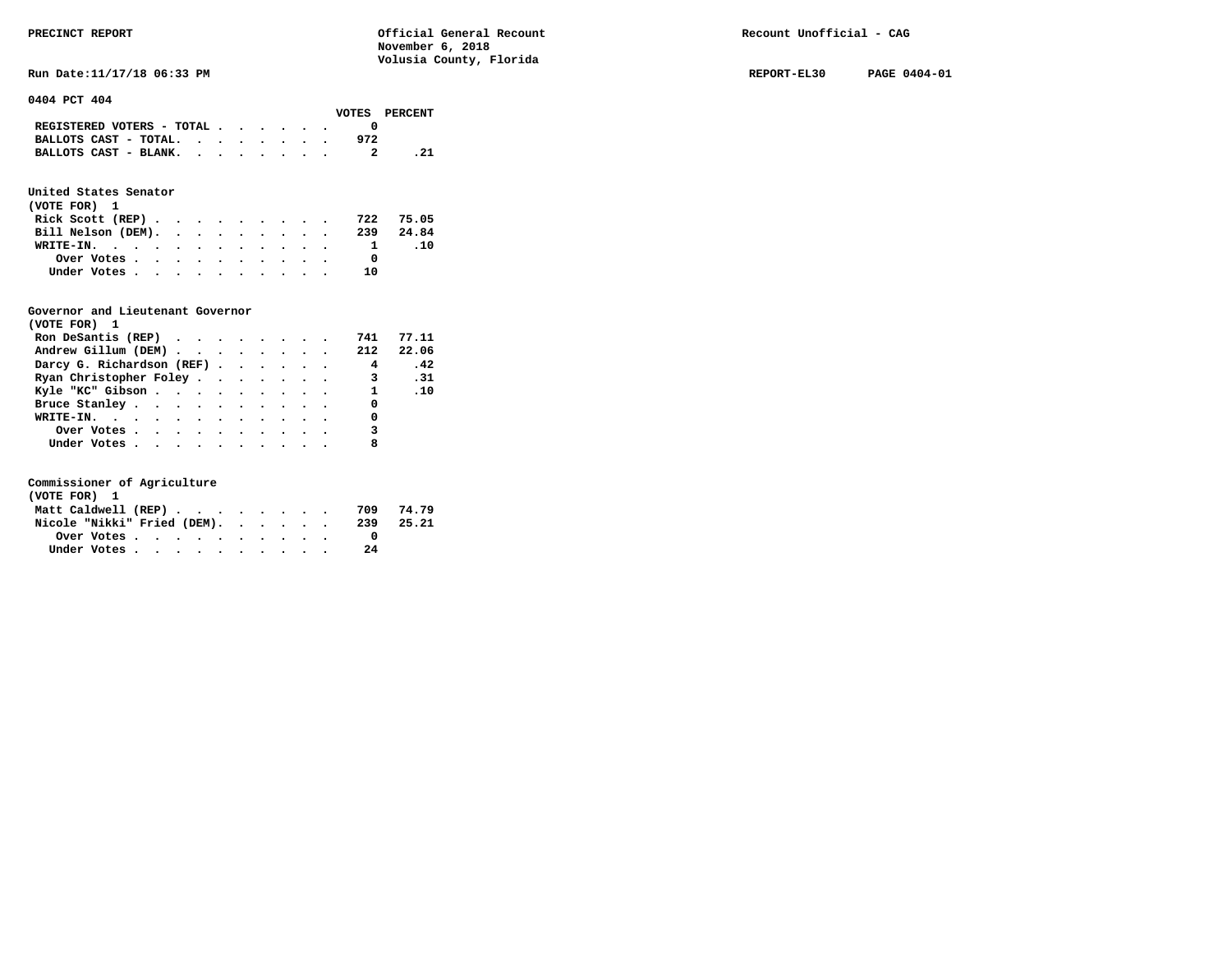**RUN Date:11/17/18 06:33 PM REPORT-EL30 PAGE 0405-01 REPORT-EL30 PAGE 0405-01** 

**0405 PCT 405** 

|                                                                           |  |  |  |      | VOTES PERCENT |
|---------------------------------------------------------------------------|--|--|--|------|---------------|
| REGISTERED VOTERS - TOTAL $\cdot$ $\cdot$ $\cdot$ $\cdot$ $\cdot$ $\cdot$ |  |  |  |      |               |
| BALLOTS CAST - TOTAL. $\cdot$                                             |  |  |  | 1424 |               |
| BALLOTS CAST - BLANK.                                                     |  |  |  |      |               |

# **United States Senator**

| (VOTE FOR) 1     |  |  |  |  |  |                              |       |  |
|------------------|--|--|--|--|--|------------------------------|-------|--|
| Rick Scott (REP) |  |  |  |  |  | 624                          | 44.10 |  |
|                  |  |  |  |  |  | Bill Nelson (DEM). 785 55.48 |       |  |
| WRITE-IN.        |  |  |  |  |  | 6.                           | .42   |  |
| Over Votes       |  |  |  |  |  |                              |       |  |
| Under Votes      |  |  |  |  |  |                              |       |  |

# **Governor and Lieutenant Governor**

| (VOTE FOR) 1                                  |  |  |  |                |       |
|-----------------------------------------------|--|--|--|----------------|-------|
| Ron DeSantis (REP) $\cdots$ $\cdots$ $\cdots$ |  |  |  | 611            | 43.24 |
| Andrew Gillum (DEM) 776                       |  |  |  |                | 54.92 |
| Darcy G. Richardson (REF)                     |  |  |  | $\overline{5}$ | .35   |
| Ryan Christopher Foley                        |  |  |  | 6              | .42   |
| Kyle "KC" Gibson                              |  |  |  | 6.             | .42   |
| Bruce Stanley.                                |  |  |  | 3              | .21   |
| WRITE-IN.                                     |  |  |  | 6              | .42   |
| Over Votes                                    |  |  |  | 3              |       |
| Under Votes, , , , , , , , , , ,              |  |  |  |                |       |

| (VOTE FOR) 1                |  |  |  |  |  |     |       |
|-----------------------------|--|--|--|--|--|-----|-------|
| Matt Caldwell (REP)         |  |  |  |  |  | 610 | 44.20 |
| Nicole "Nikki" Fried (DEM). |  |  |  |  |  | 770 | 55.80 |
|                             |  |  |  |  |  |     |       |
| Under Votes                 |  |  |  |  |  | 43  |       |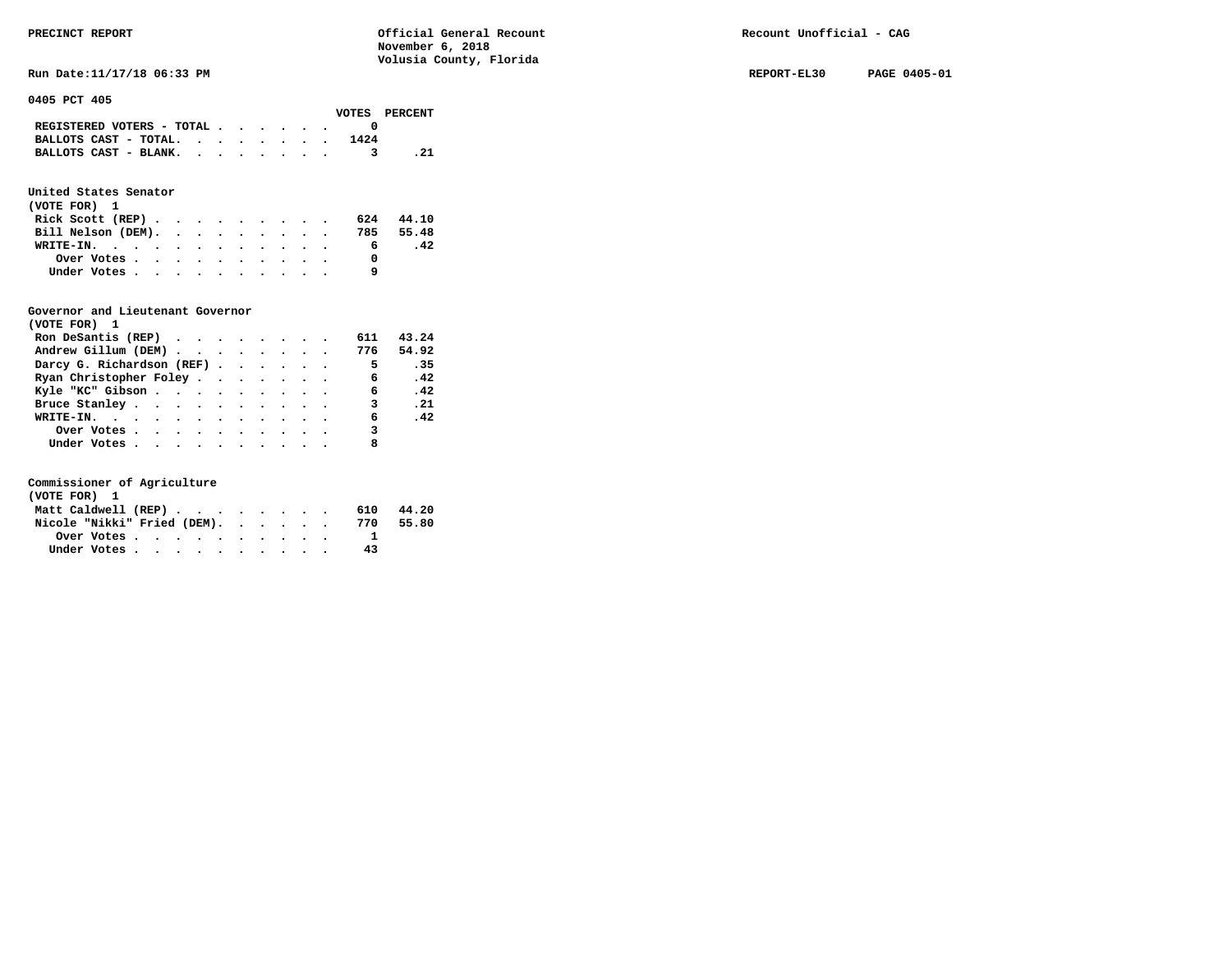**RUN Date:11/17/18 06:33 PM REPORT-EL30 PAGE 0406-01 REPORT-EL30 PAGE 0406-01** 

**0406 PCT 406** 

|                                             |  |  |  |      | VOTES PERCENT |
|---------------------------------------------|--|--|--|------|---------------|
| REGISTERED VOTERS - TOTAL $\cdot$ , , , , . |  |  |  |      |               |
| BALLOTS CAST - TOTAL.                       |  |  |  | 3323 |               |
| BALLOTS CAST - BLANK.                       |  |  |  | 10   | .30           |
|                                             |  |  |  |      |               |

# **United States Senator**

| (VOTE FOR) 1                  |  |  |  |  |    |      |
|-------------------------------|--|--|--|--|----|------|
| Rick Scott (REP) 1545 46.92   |  |  |  |  |    |      |
| Bill Nelson (DEM). 1739 52.81 |  |  |  |  |    |      |
| WRITE-IN.                     |  |  |  |  |    | . 27 |
| Over Votes                    |  |  |  |  |    |      |
| Under Votes                   |  |  |  |  | 29 |      |

# **Governor and Lieutenant Governor**

| (VOTE FOR) 1                                  |  |  |  |                          |            |
|-----------------------------------------------|--|--|--|--------------------------|------------|
| Ron DeSantis (REP) $\cdots$ $\cdots$ $\cdots$ |  |  |  | 1487                     | 45.23      |
| Andrew Gillum (DEM)                           |  |  |  | 1760 53.53               |            |
| Darcy G. Richardson (REF)                     |  |  |  | 19                       | .58        |
| Ryan Christopher Foley 12                     |  |  |  |                          | .36        |
| Kyle "KC" Gibson                              |  |  |  | $\overline{\phantom{0}}$ | $\cdot$ 15 |
| Bruce Stanley                                 |  |  |  | - 5                      | .15        |
| WRITE-IN.                                     |  |  |  | $\sim$ 0                 |            |
| Over Votes                                    |  |  |  | 5 <sub>5</sub>           |            |
| Under Votes                                   |  |  |  | 30                       |            |

| (VOTE FOR) 1                           |  |  |  |  |  |     |  |
|----------------------------------------|--|--|--|--|--|-----|--|
| Matt Caldwell (REP) 1480 46.32         |  |  |  |  |  |     |  |
| Nicole "Nikki" Fried (DEM). 1715 53.68 |  |  |  |  |  |     |  |
| Over Votes                             |  |  |  |  |  |     |  |
| Under Votes                            |  |  |  |  |  | 128 |  |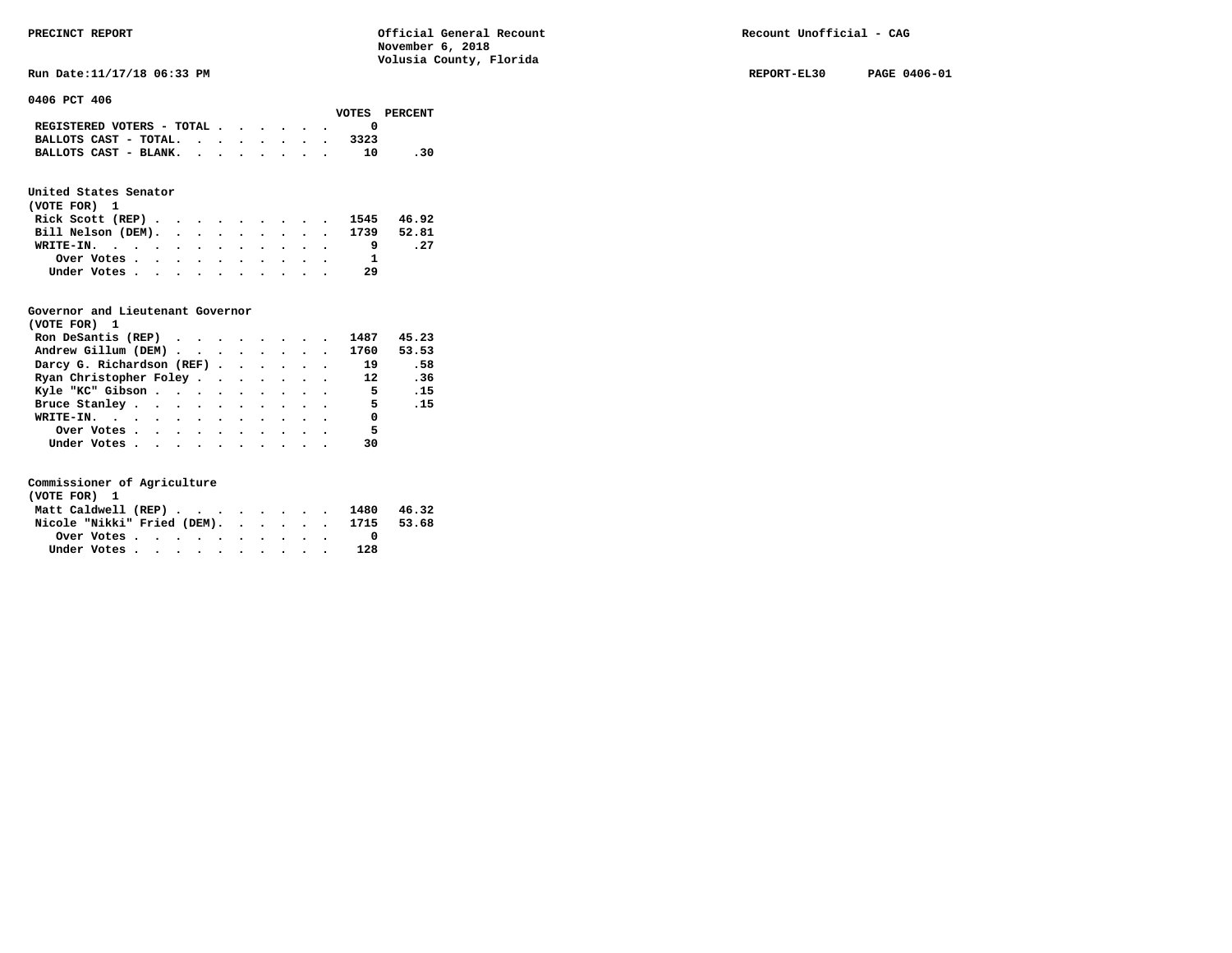**RUN Date:11/17/18 06:33 PM REPORT-EL30 PAGE 0407-01 REPORT-EL30 PAGE 0407-01** 

**0407 PCT 407** 

|                                                                           |  |  |  |      | VOTES PERCENT |
|---------------------------------------------------------------------------|--|--|--|------|---------------|
| REGISTERED VOTERS - TOTAL $\cdot$ $\cdot$ $\cdot$ $\cdot$ $\cdot$ $\cdot$ |  |  |  |      |               |
| BALLOTS CAST - TOTAL. $\cdot$ , , , , , , ,                               |  |  |  | 1875 |               |
| BALLOTS CAST - BLANK.                                                     |  |  |  |      | .16           |

# **United States Senator**

| (VOTE FOR) 1       |  |  |  |  |  |                               |       |
|--------------------|--|--|--|--|--|-------------------------------|-------|
| Rick Scott $(REP)$ |  |  |  |  |  | 832                           | 44.78 |
|                    |  |  |  |  |  | Bill Nelson (DEM). 1020 54.90 |       |
| WRITE-IN.          |  |  |  |  |  | 6                             | .32   |
| Over Votes         |  |  |  |  |  |                               |       |
| Under Votes        |  |  |  |  |  | 16                            |       |

# **Governor and Lieutenant Governor**

| (VOTE FOR) 1                                  |  |  |  |                            |              |
|-----------------------------------------------|--|--|--|----------------------------|--------------|
| Ron DeSantis (REP) $\cdots$ $\cdots$ $\cdots$ |  |  |  | 780                        | 42.03        |
| Andrew Gillum (DEM)                           |  |  |  | 1035                       | 55.77        |
| Darcy G. Richardson (REF) 26                  |  |  |  |                            | 1.40         |
| Ryan Christopher Foley                        |  |  |  | $\overline{\phantom{0}}$ 6 | $\cdot$ 32   |
| Kyle "KC" Gibson                              |  |  |  | $\overline{\mathbf{4}}$    | $\cdot$ . 22 |
| Bruce Stanley.                                |  |  |  | $\overline{4}$             | .22          |
| WRITE-IN.                                     |  |  |  | $\mathbf{1}$               | .05          |
| Over Votes                                    |  |  |  | 6                          |              |
| Under Votes                                   |  |  |  | 13                         |              |

| (VOTE FOR) 1        |  |  |  |  |  |                                        |           |
|---------------------|--|--|--|--|--|----------------------------------------|-----------|
| Matt Caldwell (REP) |  |  |  |  |  |                                        | 794 43.72 |
|                     |  |  |  |  |  | Nicole "Nikki" Fried (DEM). 1022 56.28 |           |
|                     |  |  |  |  |  |                                        |           |
| Under Votes         |  |  |  |  |  | 58                                     |           |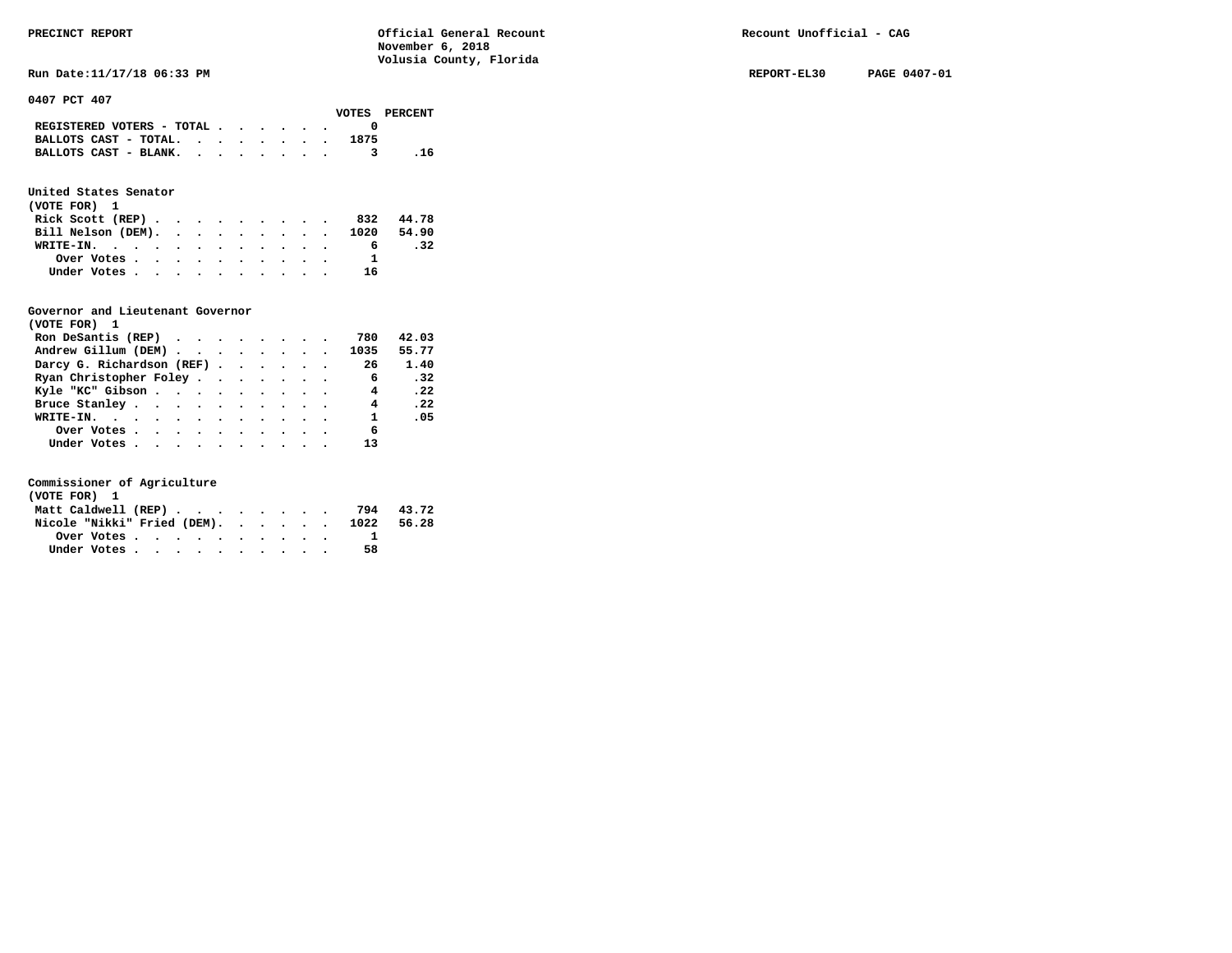**Run Date:11/17/18 06:33 PM REPORT-EL30 PAGE 0410-01** 

**0410 PCT 410** 

|                                                                           |  |  |  |      | VOTES PERCENT |
|---------------------------------------------------------------------------|--|--|--|------|---------------|
| REGISTERED VOTERS - TOTAL $\cdot$ $\cdot$ $\cdot$ $\cdot$ $\cdot$ $\cdot$ |  |  |  |      |               |
| BALLOTS CAST - TOTAL. $\cdot$ , , , , , .                                 |  |  |  | 1888 |               |
| BALLOTS CAST - BLANK.                                                     |  |  |  |      | . 16          |

# **United States Senator**

| (VOTE FOR) 1                  |  |  |  |  |    |     |
|-------------------------------|--|--|--|--|----|-----|
| Rick Scott (REP) 851 45.56    |  |  |  |  |    |     |
| Bill Nelson (DEM). 1009 54.01 |  |  |  |  |    |     |
| WRITE-IN.                     |  |  |  |  |    | -43 |
| Over Votes                    |  |  |  |  |    |     |
| Under Votes                   |  |  |  |  | 19 |     |

# **Governor and Lieutenant Governor**

| (VOTE FOR) 1                                      |  |  |  |                          |             |
|---------------------------------------------------|--|--|--|--------------------------|-------------|
| Ron DeSantis (REP) $\cdots$ $\cdots$ $\cdots$ 817 |  |  |  |                          | 43.64       |
| Andrew Gillum (DEM) 1022                          |  |  |  |                          | 54.59       |
| Darcy G. Richardson (REF)                         |  |  |  | 18                       | .96         |
| Ryan Christopher Foley                            |  |  |  | $\overline{\phantom{a}}$ | $\ldots$ 11 |
| Kyle "KC" Gibson                                  |  |  |  | 11                       | .59         |
| Bruce Stanley                                     |  |  |  | $\mathbf{1}$             | .05         |
| WRITE-IN.                                         |  |  |  | $\mathbf{1}$             | .05         |
| Over Votes                                        |  |  |  | $\overline{\mathbf{3}}$  |             |
| Under Votes                                       |  |  |  | 13                       |             |

| (VOTE FOR) 1                           |  |  |  |  |  |    |           |
|----------------------------------------|--|--|--|--|--|----|-----------|
| Matt Caldwell (REP)                    |  |  |  |  |  |    | 789 43.26 |
| Nicole "Nikki" Fried (DEM). 1035 56.74 |  |  |  |  |  |    |           |
|                                        |  |  |  |  |  |    |           |
| Under Votes                            |  |  |  |  |  | 64 |           |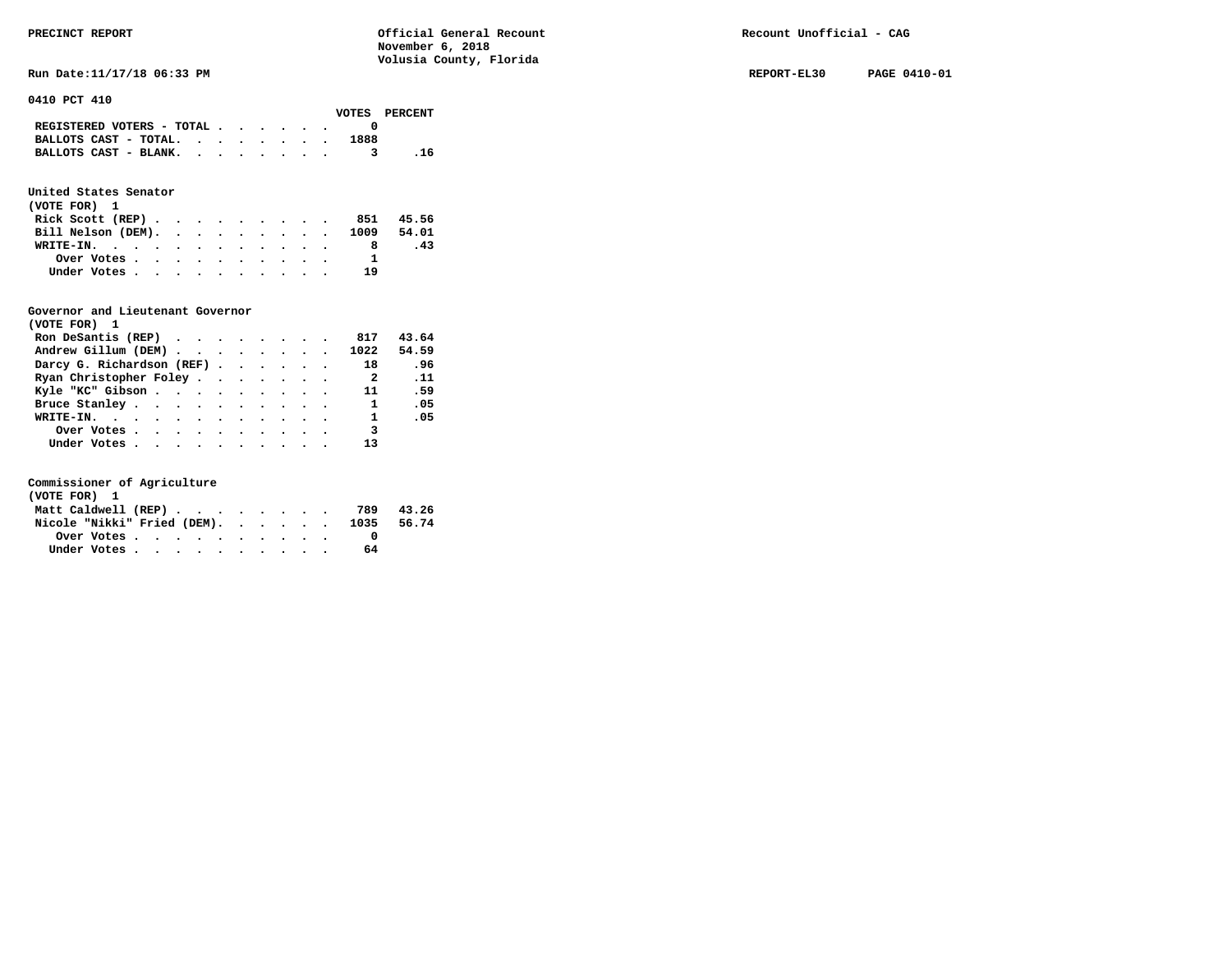**RUN DATE:11/17/18 06:33 PM REPORT-EL30 PAGE 0411-01 REPORT-EL30 PAGE 0411-01** 

**0411 PCT 411** 

|                                                                           |  |  |  |      | VOTES PERCENT |
|---------------------------------------------------------------------------|--|--|--|------|---------------|
| REGISTERED VOTERS - TOTAL $\cdot$ $\cdot$ $\cdot$ $\cdot$ $\cdot$ $\cdot$ |  |  |  |      |               |
| BALLOTS CAST - TOTAL.                                                     |  |  |  | 1785 |               |
| BALLOTS CAST - BLANK.                                                     |  |  |  |      |               |
|                                                                           |  |  |  |      |               |

# **United States Senator**

| (VOTE FOR) 1       |  |  |  |  |     |       |
|--------------------|--|--|--|--|-----|-------|
| Rick Scott (REP)   |  |  |  |  | 894 | 50.48 |
| Bill Nelson (DEM). |  |  |  |  | 870 | 49.12 |
| WRITE-IN.          |  |  |  |  |     | -40   |
| Over Votes         |  |  |  |  |     |       |
| Under Votes        |  |  |  |  | 14  |       |

# **Governor and Lieutenant Governor**

| (VOTE FOR) 1                                  |  |  |  |                         |             |
|-----------------------------------------------|--|--|--|-------------------------|-------------|
| Ron DeSantis (REP) $\cdots$ $\cdots$ $\cdots$ |  |  |  | 870                     | 49.01       |
| Andrew Gillum (DEM)                           |  |  |  | 867                     | 48.85       |
| Darcy G. Richardson (REF)                     |  |  |  | 16                      | .90         |
| Ryan Christopher Foley                        |  |  |  | $\overline{\mathbf{3}}$ | .17         |
| Kyle "KC" Gibson                              |  |  |  | 14                      | .79         |
| Bruce Stanley.                                |  |  |  | 3                       | .17         |
| WRITE-IN.                                     |  |  |  | $\overline{\mathbf{2}}$ | $\ldots$ 11 |
| Over Votes                                    |  |  |  | 0                       |             |
| Under Votes, , , , , , , , , , ,              |  |  |  |                         |             |

| (VOTE FOR) 1                |  |  |  |  |  |     |       |
|-----------------------------|--|--|--|--|--|-----|-------|
| Matt Caldwell (REP)         |  |  |  |  |  | 859 | 49.31 |
| Nicole "Nikki" Fried (DEM). |  |  |  |  |  | 883 | 50.69 |
| Over Votes                  |  |  |  |  |  |     |       |
| Under Votes                 |  |  |  |  |  | 43  |       |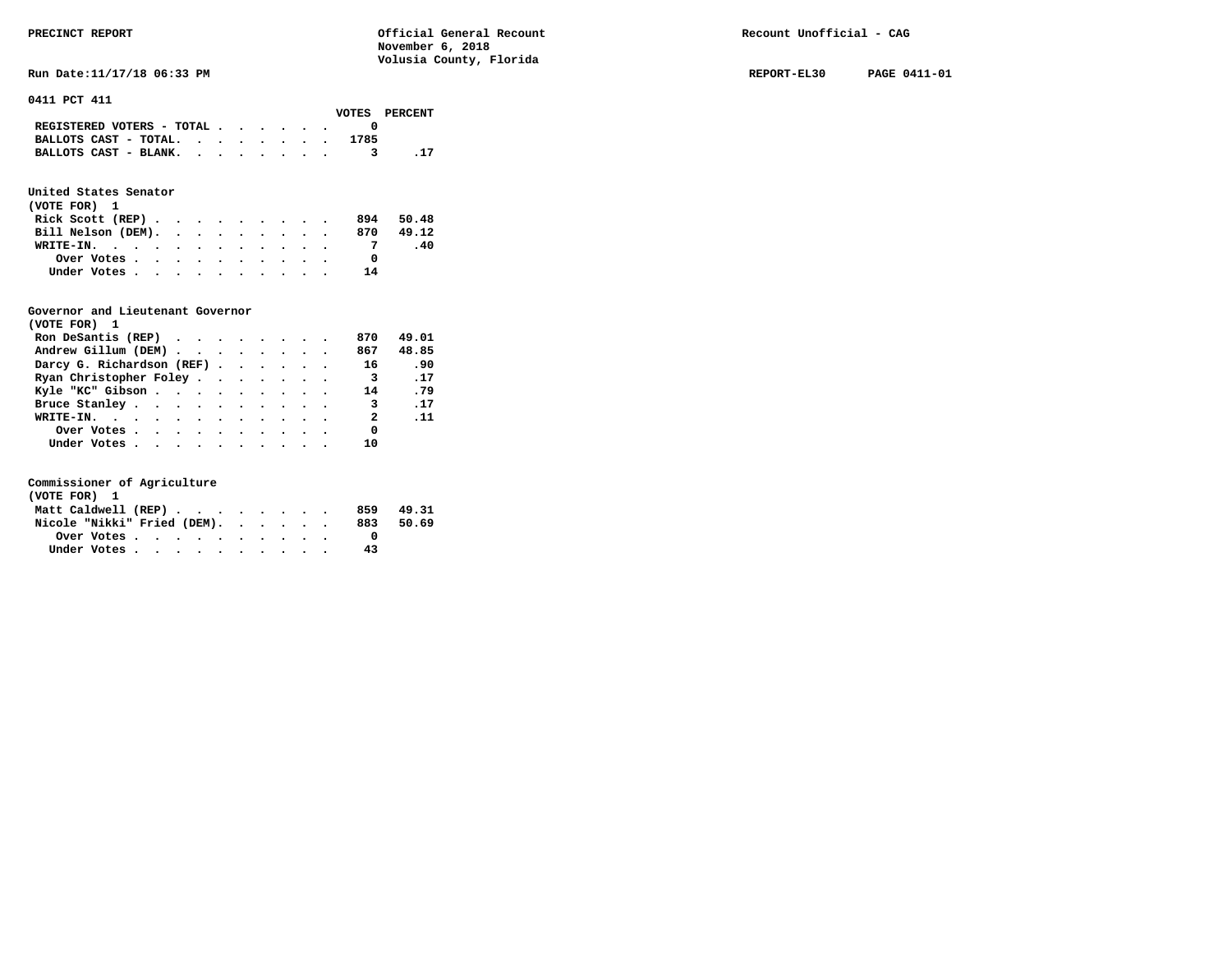#### **0412 PCT 412**

|                            |  |  |  | VOTES PERCE |  |
|----------------------------|--|--|--|-------------|--|
| REGISTERED VOTERS - TOTAL  |  |  |  |             |  |
| BALLOTS CAST - TOTAL. 1167 |  |  |  |             |  |
| BALLOTS CAST - BLANK.      |  |  |  |             |  |
|                            |  |  |  |             |  |

### **United States Senator**

| (VOTE FOR) 1                                            |  |  |  |  |           |
|---------------------------------------------------------|--|--|--|--|-----------|
| Rick Scott $(REP)$                                      |  |  |  |  | 804 69.43 |
| Bill Nelson (DEM). 353 30.48                            |  |  |  |  |           |
| WRITE-IN.                                               |  |  |  |  | - 09      |
| Over Votes $\cdots$ $\cdots$ $\cdots$ $\cdots$ $\cdots$ |  |  |  |  |           |
| Under Votes                                             |  |  |  |  |           |

### **Governor and Lieutenant Governor**

| (VOTE FOR) 1                                  |  |  |  |              |       |
|-----------------------------------------------|--|--|--|--------------|-------|
| Ron DeSantis (REP) $\cdots$ $\cdots$ $\cdots$ |  |  |  | 819          | 70.91 |
| Andrew Gillum (DEM)                           |  |  |  | 313          | 27.10 |
| Darcy G. Richardson (REF)                     |  |  |  | 9            | .78   |
| Ryan Christopher Foley                        |  |  |  | 10           | .87   |
| Kyle "KC" Gibson                              |  |  |  | $\mathbf{1}$ | .09   |
| Bruce Stanley                                 |  |  |  | 2            | .17   |
| WRITE-IN.                                     |  |  |  | $\mathbf{1}$ | .09   |
| Over Votes                                    |  |  |  | 9            |       |
| Under Votes, , , , , , , , , , ,              |  |  |  |              |       |

| (VOTE FOR) 1                |  |  |  |  |  |     |           |
|-----------------------------|--|--|--|--|--|-----|-----------|
| Matt Caldwell (REP)         |  |  |  |  |  |     | 809 71.03 |
| Nicole "Nikki" Fried (DEM). |  |  |  |  |  | 330 | 28.97     |
| Over Votes                  |  |  |  |  |  |     |           |
| Under Votes                 |  |  |  |  |  | 28  |           |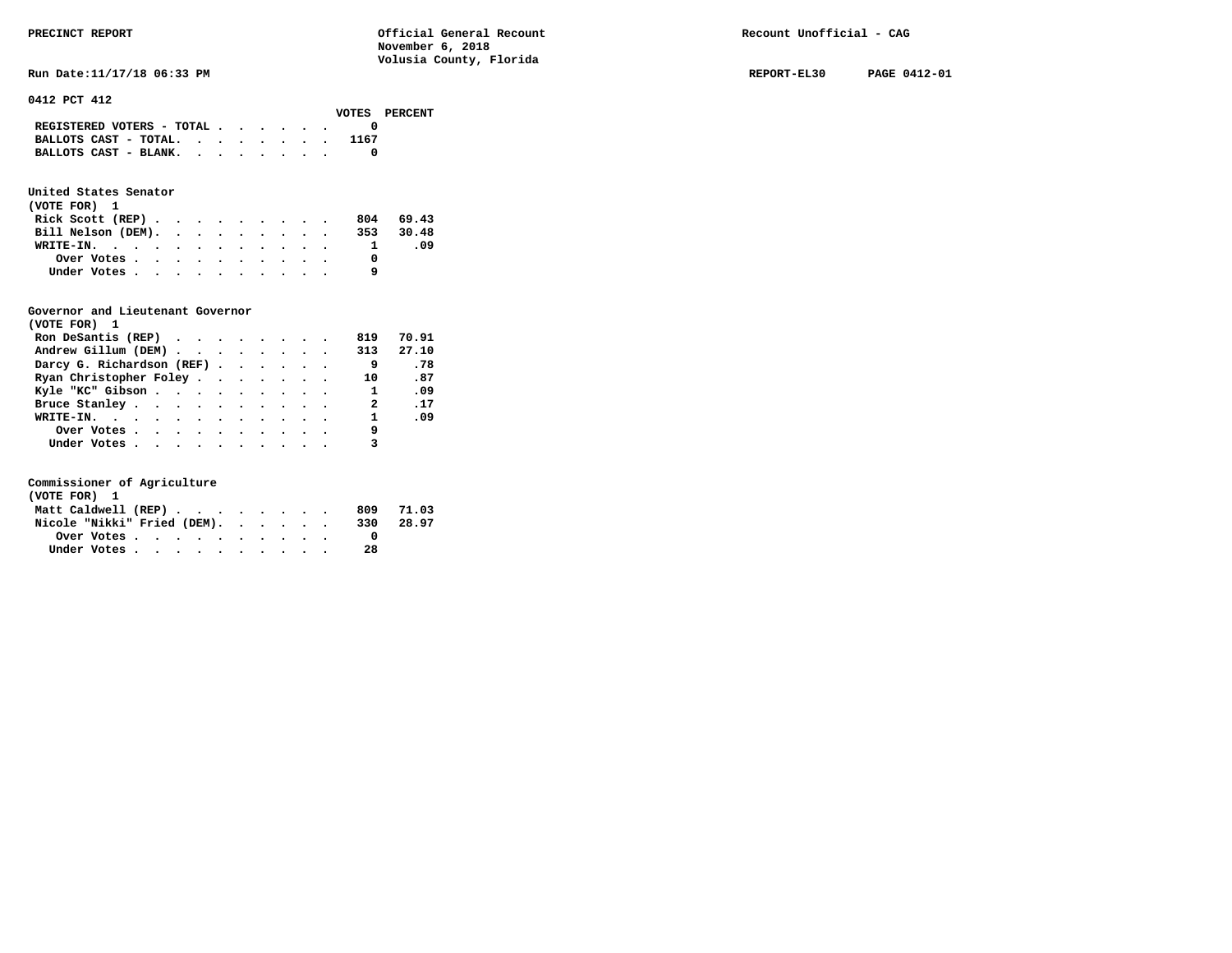**RUN Date:11/17/18 06:33 PM REPORT-EL30 PAGE 0413-01 REPORT-EL30 PAGE 0413-01** 

#### **0413 PCT 413**

|                                                                           |  |  |  |      | VOTES PERCENT |
|---------------------------------------------------------------------------|--|--|--|------|---------------|
| REGISTERED VOTERS - TOTAL $\cdot$ $\cdot$ $\cdot$ $\cdot$ $\cdot$ $\cdot$ |  |  |  |      |               |
| BALLOTS CAST - TOTAL. $\cdot$ , , , , , , ,                               |  |  |  | 1542 |               |
| BALLOTS CAST - BLANK.                                                     |  |  |  |      | - 06          |

### **United States Senator**

| (VOTE FOR) 1                 |  |  |  |  |  |    |           |
|------------------------------|--|--|--|--|--|----|-----------|
| Rick Scott (REP)             |  |  |  |  |  |    | 754 49.41 |
| Bill Nelson (DEM). 769 50.39 |  |  |  |  |  |    |           |
| WRITE-IN.                    |  |  |  |  |  |    | . 20      |
| Over Votes                   |  |  |  |  |  |    |           |
| Under Votes                  |  |  |  |  |  | 16 |           |

#### **Governor and Lieutenant Governor**

| (VOTE FOR) 1                                  |  |  |  |                |       |
|-----------------------------------------------|--|--|--|----------------|-------|
| Ron DeSantis (REP) $\cdots$ $\cdots$ $\cdots$ |  |  |  | 723            | 47.22 |
| Andrew Gillum (DEM)                           |  |  |  | 782            | 51.08 |
| Darcy G. Richardson (REF)                     |  |  |  | 16             | 1.05  |
| Ryan Christopher Foley                        |  |  |  | $\overline{4}$ | .26   |
| Kyle "KC" Gibson                              |  |  |  |                | 2.13  |
| Bruce Stanley                                 |  |  |  | $\overline{4}$ | .26   |
| WRITE-IN.                                     |  |  |  | 0              |       |
| Over Votes                                    |  |  |  | 3              |       |
| Under Votes                                   |  |  |  | 8              |       |

| (VOTE FOR) 1                |  |  |  |           |  |
|-----------------------------|--|--|--|-----------|--|
| Matt Caldwell (REP)         |  |  |  | 696 47.00 |  |
| Nicole "Nikki" Fried (DEM). |  |  |  | 785 53.00 |  |
|                             |  |  |  |           |  |
| Under Votes                 |  |  |  | 61        |  |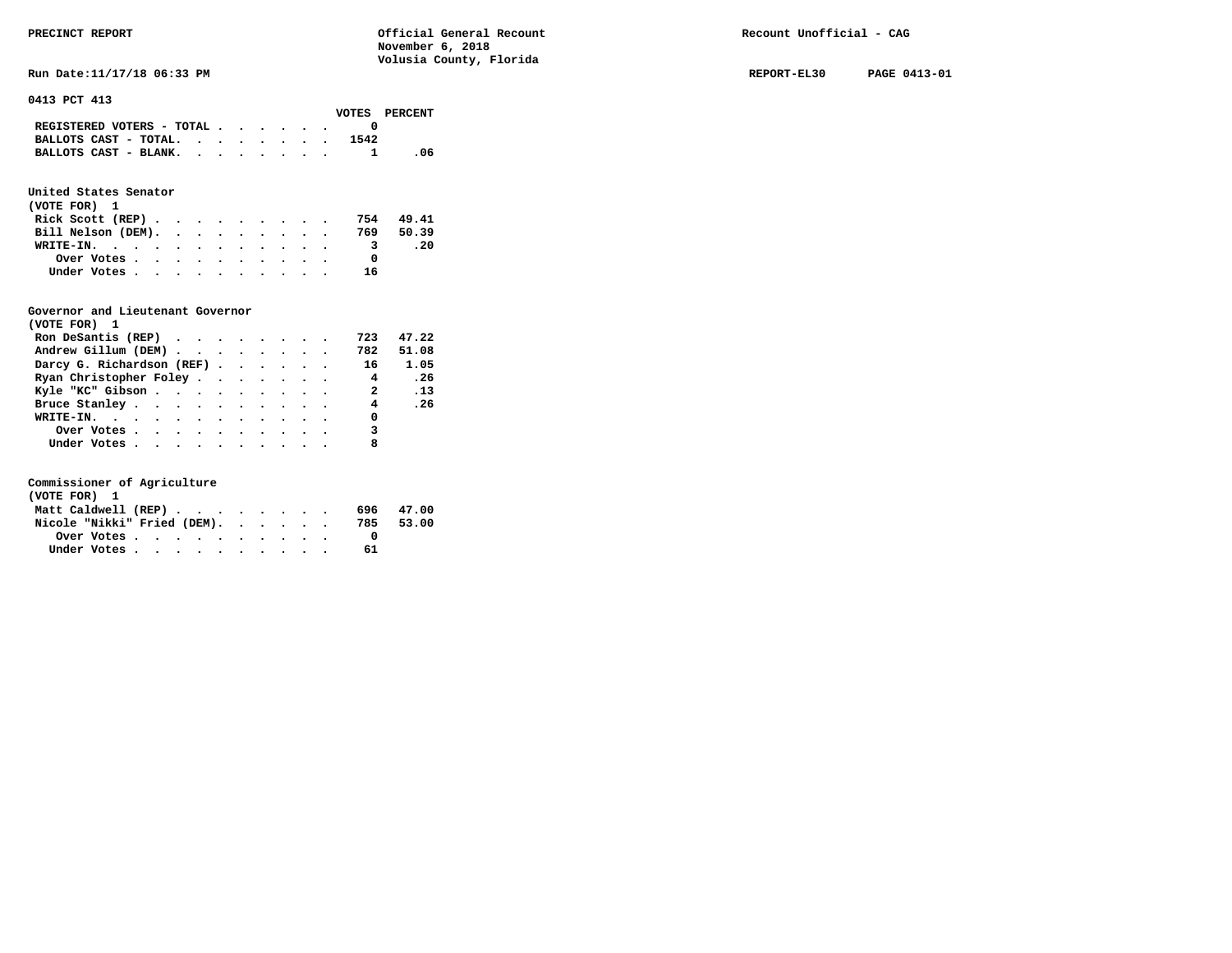**RUN Date:11/17/18 06:33 PM REPORT-EL30 PAGE 0414-01 REPORT-EL30 PAGE 0414-01** 

#### **0414 PCT 414**

|                                             |  |  |  |      | VOTES PERCENT |
|---------------------------------------------|--|--|--|------|---------------|
| REGISTERED VOTERS - TOTAL $\cdot$ , , , , . |  |  |  |      |               |
| BALLOTS CAST - TOTAL.                       |  |  |  | 1709 |               |
| BALLOTS CAST - BLANK.                       |  |  |  |      | . 23          |

### **United States Senator**

| (VOTE FOR) 1                                |            |  |  |  |  |  |    |           |  |
|---------------------------------------------|------------|--|--|--|--|--|----|-----------|--|
| Rick Scott (REP) $\cdots$ $\cdots$ $\cdots$ |            |  |  |  |  |  |    | 814 48.00 |  |
| Bill Nelson (DEM). 873 51.47                |            |  |  |  |  |  |    |           |  |
| WRITE-IN.                                   |            |  |  |  |  |  |    | .53       |  |
|                                             | Over Votes |  |  |  |  |  |    |           |  |
| Under Votes                                 |            |  |  |  |  |  | 13 |           |  |

#### **Governor and Lieutenant Governor**

| (VOTE FOR) 1                                                   |  |  |  |                |           |
|----------------------------------------------------------------|--|--|--|----------------|-----------|
| Ron DeSantis (REP) $\cdot \cdot \cdot \cdot \cdot \cdot \cdot$ |  |  |  | 806            | 47.55     |
| Andrew Gillum (DEM)                                            |  |  |  |                | 869 51.27 |
| Darcy G. Richardson (REF)                                      |  |  |  | $\overline{7}$ | .41       |
| Ryan Christopher Foley                                         |  |  |  | 3              | .18       |
| Kyle "KC" Gibson                                               |  |  |  | 3              | .18       |
| Bruce Stanley                                                  |  |  |  | 4              | .24       |
| WRITE-IN.                                                      |  |  |  | $\mathbf{3}$   | .18       |
| Over Votes                                                     |  |  |  | 1              |           |
| Under Votes                                                    |  |  |  | 13             |           |

| (VOTE FOR) 1                |  |  |  |  |  |     |           |
|-----------------------------|--|--|--|--|--|-----|-----------|
| Matt Caldwell (REP)         |  |  |  |  |  |     | 782 47.57 |
| Nicole "Nikki" Fried (DEM). |  |  |  |  |  | 862 | 52.43     |
| Over Votes.                 |  |  |  |  |  |     |           |
| Under Votes                 |  |  |  |  |  | 63  |           |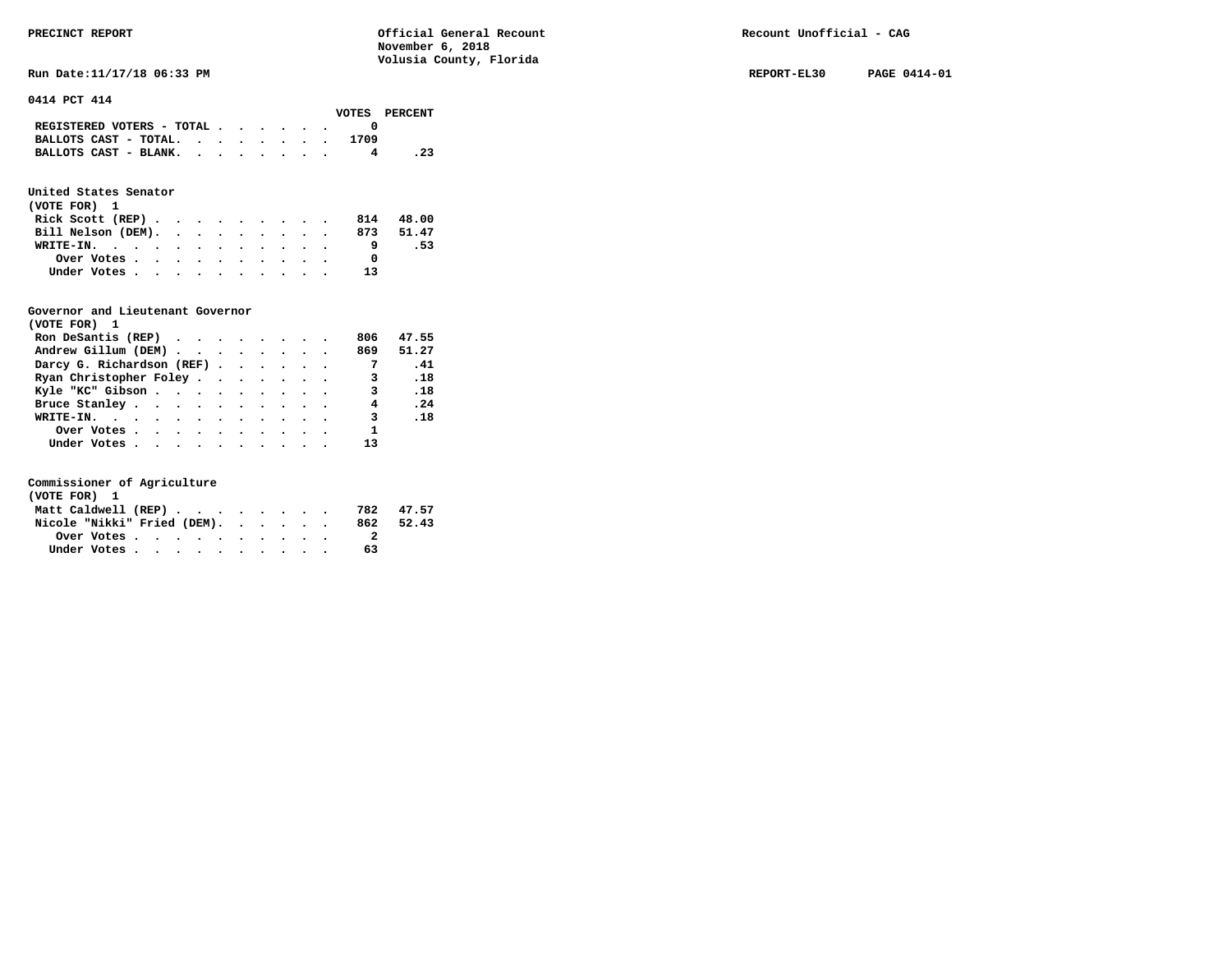**Run Date:11/17/18 06:33 PM REPORT-EL30 PAGE 0415-01** 

**0415 PCT 415** 

|                                                                           |  |  |  |      | VOTES PERCENT |
|---------------------------------------------------------------------------|--|--|--|------|---------------|
| REGISTERED VOTERS - TOTAL $\cdot$ $\cdot$ $\cdot$ $\cdot$ $\cdot$ $\cdot$ |  |  |  |      |               |
| BALLOTS CAST - TOTAL. $\cdot$                                             |  |  |  | 1989 |               |
| BALLOTS CAST - BLANK.                                                     |  |  |  |      | . 35          |

### **United States Senator**

| (VOTE FOR) 1 |  |  |  |  |  |                               |      |
|--------------|--|--|--|--|--|-------------------------------|------|
|              |  |  |  |  |  | Rick Scott (REP) 915 46.45    |      |
|              |  |  |  |  |  | Bill Nelson (DEM). 1052 53.40 |      |
| WRITE-IN.    |  |  |  |  |  |                               | - 15 |
| Over Votes   |  |  |  |  |  |                               |      |
| Under Votes  |  |  |  |  |  | 19                            |      |

#### **Governor and Lieutenant Governor**

| (VOTE FOR) 1                                                             |  |  |  |                         |       |  |
|--------------------------------------------------------------------------|--|--|--|-------------------------|-------|--|
| Ron DeSantis (REP) $\cdot \cdot \cdot \cdot \cdot \cdot \cdot \cdot$ 872 |  |  |  |                         | 44.42 |  |
| Andrew Gillum (DEM) 1065                                                 |  |  |  |                         | 54.25 |  |
| Darcy G. Richardson (REF)                                                |  |  |  | 13                      | .66   |  |
| Ryan Christopher Foley                                                   |  |  |  |                         | .36   |  |
| Kyle "KC" Gibson                                                         |  |  |  | $\mathbf{1}$            | .05   |  |
| Bruce Stanley                                                            |  |  |  | $\overline{4}$          | .20   |  |
| WRITE-IN.                                                                |  |  |  | $\overline{\mathbf{1}}$ | .05   |  |
| Over Votes                                                               |  |  |  | 9                       |       |  |
| Under Votes                                                              |  |  |  | 17                      |       |  |

| (VOTE FOR) 1                           |  |  |  |  |  |     |       |
|----------------------------------------|--|--|--|--|--|-----|-------|
| Matt Caldwell (REP)                    |  |  |  |  |  | 870 | 45.17 |
| Nicole "Nikki" Fried (DEM). 1056 54.83 |  |  |  |  |  |     |       |
|                                        |  |  |  |  |  |     |       |
| Under Votes                            |  |  |  |  |  | 63  |       |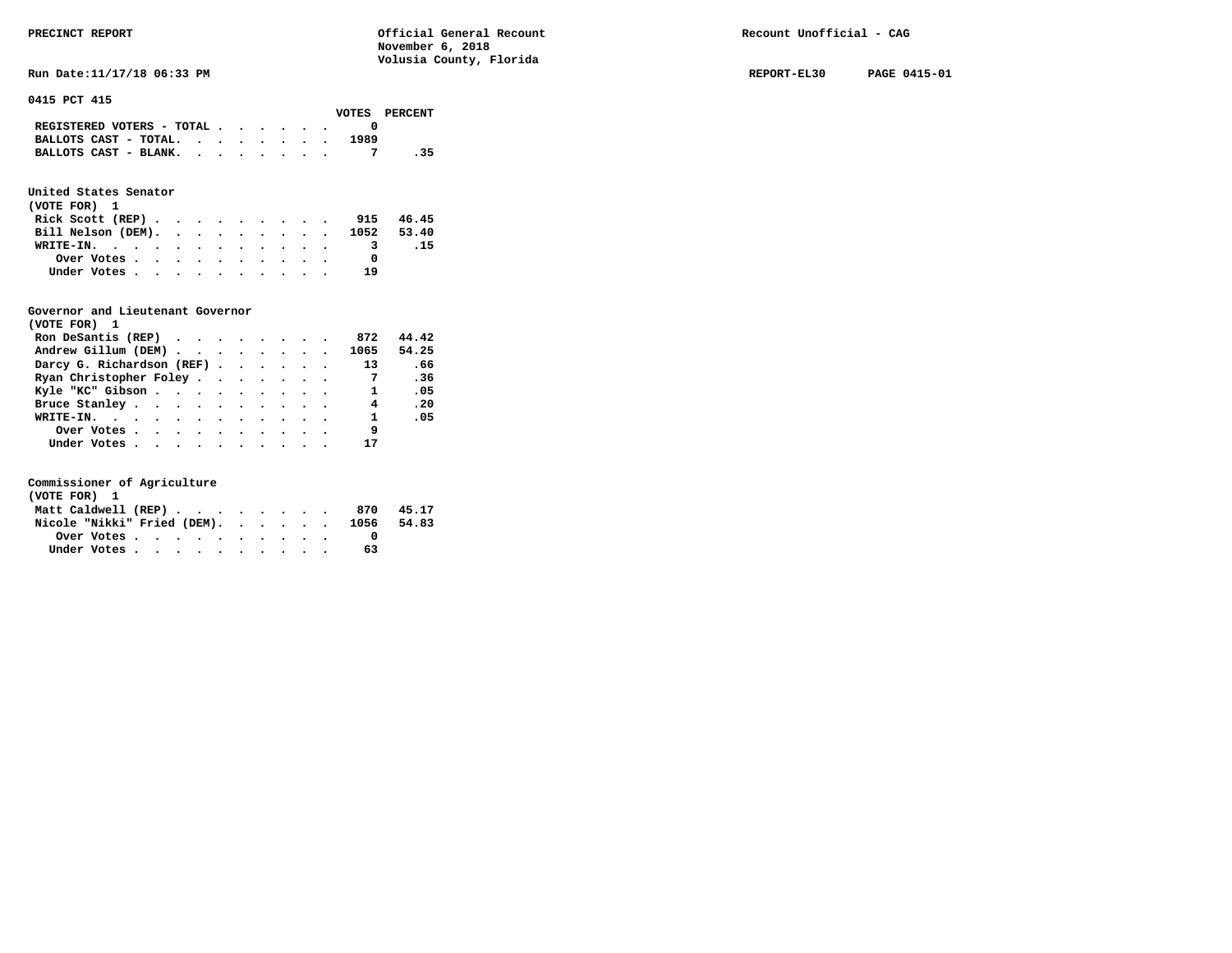**Run Date:11/17/18 06:33 PM REPORT-EL30 PAGE 0416-01 REPORT-EL30 PAGE 0416-01** 

**0416 PCT 416** 

| VOTES PERCENT                                     |
|---------------------------------------------------|
|                                                   |
| BALLOTS CAST - TOTAL. $\cdot$ , , , , , .<br>2724 |
| BALLOTS CAST - BLANK.<br>. 15                     |
|                                                   |

### **United States Senator**

| (VOTE FOR) 1                  |  |  |  |  |     |     |
|-------------------------------|--|--|--|--|-----|-----|
| Rick Scott (REP) 1165 43.10   |  |  |  |  |     |     |
| Bill Nelson (DEM). 1532 56.68 |  |  |  |  |     |     |
| WRITE-IN.                     |  |  |  |  | 6   | .22 |
| Over Votes                    |  |  |  |  |     |     |
| Under Votes                   |  |  |  |  | -21 |     |

#### **Governor and Lieutenant Governor**

| (VOTE FOR) 1                                  |  |  |  |                          |             |
|-----------------------------------------------|--|--|--|--------------------------|-------------|
| Ron DeSantis (REP) $\cdots$ $\cdots$ $\cdots$ |  |  |  | 1111                     | 41.26       |
| Andrew Gillum (DEM) 1532                      |  |  |  |                          | 56.89       |
| Darcy G. Richardson (REF)                     |  |  |  | 25                       | 93          |
| Ryan Christopher Foley                        |  |  |  | $\overline{\phantom{0}}$ | .19         |
| Kyle "KC" Gibson                              |  |  |  | 11 (1)                   | .41         |
| Bruce Stanley.                                |  |  |  | $6^{\circ}$              | .22         |
| WRITE-IN.                                     |  |  |  | $\overline{\phantom{a}}$ | $\ldots$ 11 |
| Over Votes                                    |  |  |  | 6                        |             |
| Under Votes                                   |  |  |  | 25                       |             |

| (VOTE FOR) 1                     |  |  |  |  |  |                                |       |
|----------------------------------|--|--|--|--|--|--------------------------------|-------|
|                                  |  |  |  |  |  | Matt Caldwell (REP) 1094 41.58 |       |
| Nicole "Nikki" Fried (DEM). 1537 |  |  |  |  |  |                                | 58.42 |
|                                  |  |  |  |  |  |                                |       |
| Under Votes                      |  |  |  |  |  | 93                             |       |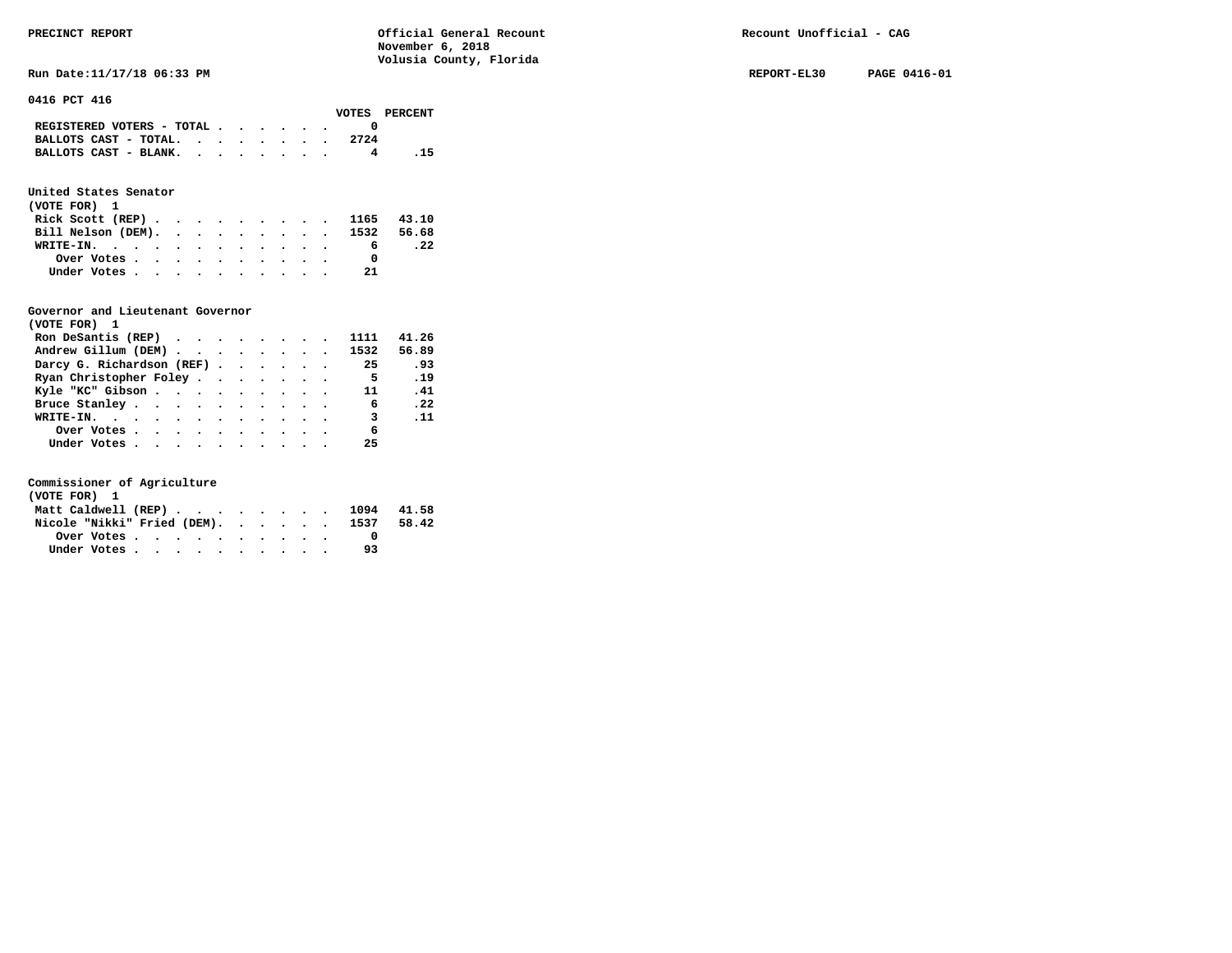**Run Date:11/17/18 06:33 PM REPORT-EL30 PAGE 0417-01** 

**0417 PCT 417** 

|                           |  |  |  |     | VOTES PERCENT |
|---------------------------|--|--|--|-----|---------------|
| REGISTERED VOTERS - TOTAL |  |  |  |     |               |
| BALLOTS CAST - TOTAL.     |  |  |  | 975 |               |
| BALLOTS CAST - BLANK.     |  |  |  |     | . 21          |
|                           |  |  |  |     |               |

### **United States Senator**

| (VOTE FOR) 1       |  |  |  |  |     |           |
|--------------------|--|--|--|--|-----|-----------|
| Rick Scott (REP)   |  |  |  |  | 429 | 44.46     |
| Bill Nelson (DEM). |  |  |  |  |     | 533 55.23 |
| WRITE-IN.          |  |  |  |  | 3   | .31       |
| Over Votes         |  |  |  |  |     |           |
| Under Votes        |  |  |  |  | າ ດ |           |

#### **Governor and Lieutenant Governor**

| (VOTE FOR) 1                                  |  |  |  |                         |       |
|-----------------------------------------------|--|--|--|-------------------------|-------|
| Ron DeSantis (REP) $\cdots$ $\cdots$ $\cdots$ |  |  |  | 429                     | 44.46 |
| Andrew Gillum (DEM)                           |  |  |  | 520                     | 53.89 |
| Darcy G. Richardson (REF)                     |  |  |  | $\overline{7}$          | .73   |
| Ryan Christopher Foley                        |  |  |  | $\overline{\mathbf{3}}$ | .31   |
| Kyle "KC" Gibson                              |  |  |  | $6^{\circ}$             | .62   |
| Bruce Stanley.                                |  |  |  | 0                       |       |
| WRITE-IN.                                     |  |  |  | 0                       |       |
| Over Votes                                    |  |  |  | 3                       |       |
| Under Votes                                   |  |  |  |                         |       |

| (VOTE FOR) 1                |  |  |  |  |  |     |       |
|-----------------------------|--|--|--|--|--|-----|-------|
| Matt Caldwell (REP)         |  |  |  |  |  | 428 | 45.20 |
| Nicole "Nikki" Fried (DEM). |  |  |  |  |  | 519 | 54.80 |
| Over Votes.                 |  |  |  |  |  |     |       |
| Under Votes                 |  |  |  |  |  | 28  |       |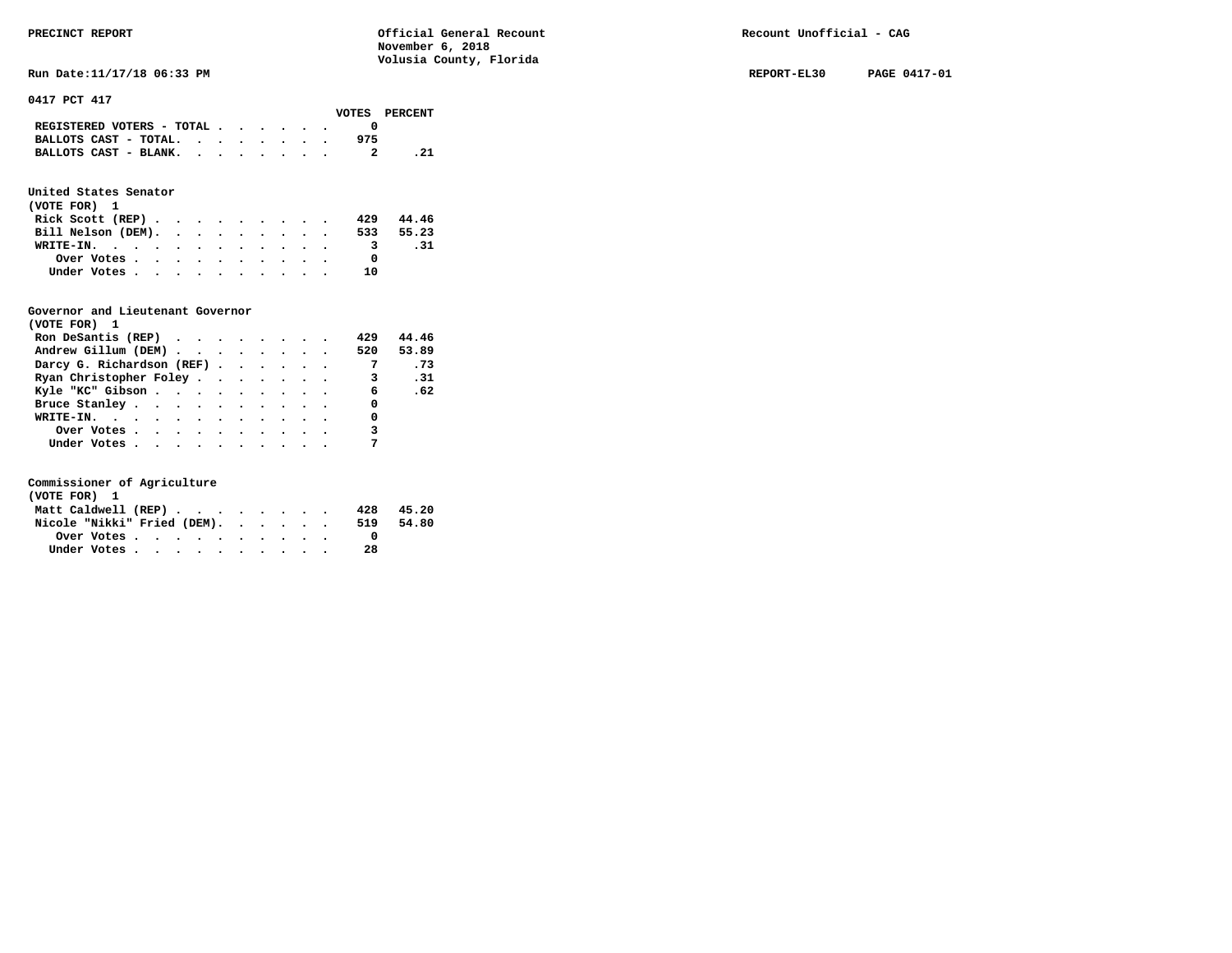**RUN Date:11/17/18 06:33 PM REPORT-EL30 PAGE 0419-01 REPORT-EL30 PAGE 0419-01** 

**0419 PCT 419** 

|                                             |  |  |  |     | VOTES PERCENT |
|---------------------------------------------|--|--|--|-----|---------------|
| REGISTERED VOTERS - TOTAL $\cdot$ , , , , , |  |  |  |     |               |
| BALLOTS CAST - TOTAL.                       |  |  |  | 914 |               |
| BALLOTS CAST - BLANK.                       |  |  |  |     |               |
|                                             |  |  |  |     |               |

### **United States Senator**

| (VOTE FOR) 1       |  |  |  |  |  |              |           |
|--------------------|--|--|--|--|--|--------------|-----------|
| Rick Scott (REP)   |  |  |  |  |  | 420          | 46.36     |
| Bill Nelson (DEM). |  |  |  |  |  |              | 483 53.31 |
| WRITE-IN.          |  |  |  |  |  | $\mathbf{3}$ | .33       |
| Over Votes         |  |  |  |  |  |              |           |
| Under Votes        |  |  |  |  |  |              |           |

#### **Governor and Lieutenant Governor**

| (VOTE FOR) 1                                                   |  |  |  |                         |                               |
|----------------------------------------------------------------|--|--|--|-------------------------|-------------------------------|
| Ron DeSantis (REP) $\cdot \cdot \cdot \cdot \cdot \cdot \cdot$ |  |  |  | 394                     | 43.44                         |
| Andrew Gillum (DEM)                                            |  |  |  | 498                     | 54.91                         |
| Darcy G. Richardson (REF)                                      |  |  |  | $\overline{\mathbf{4}}$ | .44                           |
| Ryan Christopher Foley                                         |  |  |  | 8 <sup>1</sup>          | .88                           |
| Kyle "KC" Gibson                                               |  |  |  | $\mathbf{2}$            | $\overline{\phantom{0}}$ . 22 |
| Bruce Stanley.                                                 |  |  |  | $\mathbf{1}$            | $\ldots$                      |
| WRITE-IN.                                                      |  |  |  | 0                       |                               |
| Over Votes.                                                    |  |  |  | 1                       |                               |
| Under Votes                                                    |  |  |  | 6                       |                               |

| (VOTE FOR) 1                |  |  |  |  |  |     |       |
|-----------------------------|--|--|--|--|--|-----|-------|
| Matt Caldwell (REP)         |  |  |  |  |  | 388 | 44.09 |
| Nicole "Nikki" Fried (DEM). |  |  |  |  |  | 492 | 55.91 |
| Over Votes.                 |  |  |  |  |  |     |       |
| Under Votes                 |  |  |  |  |  | 34  |       |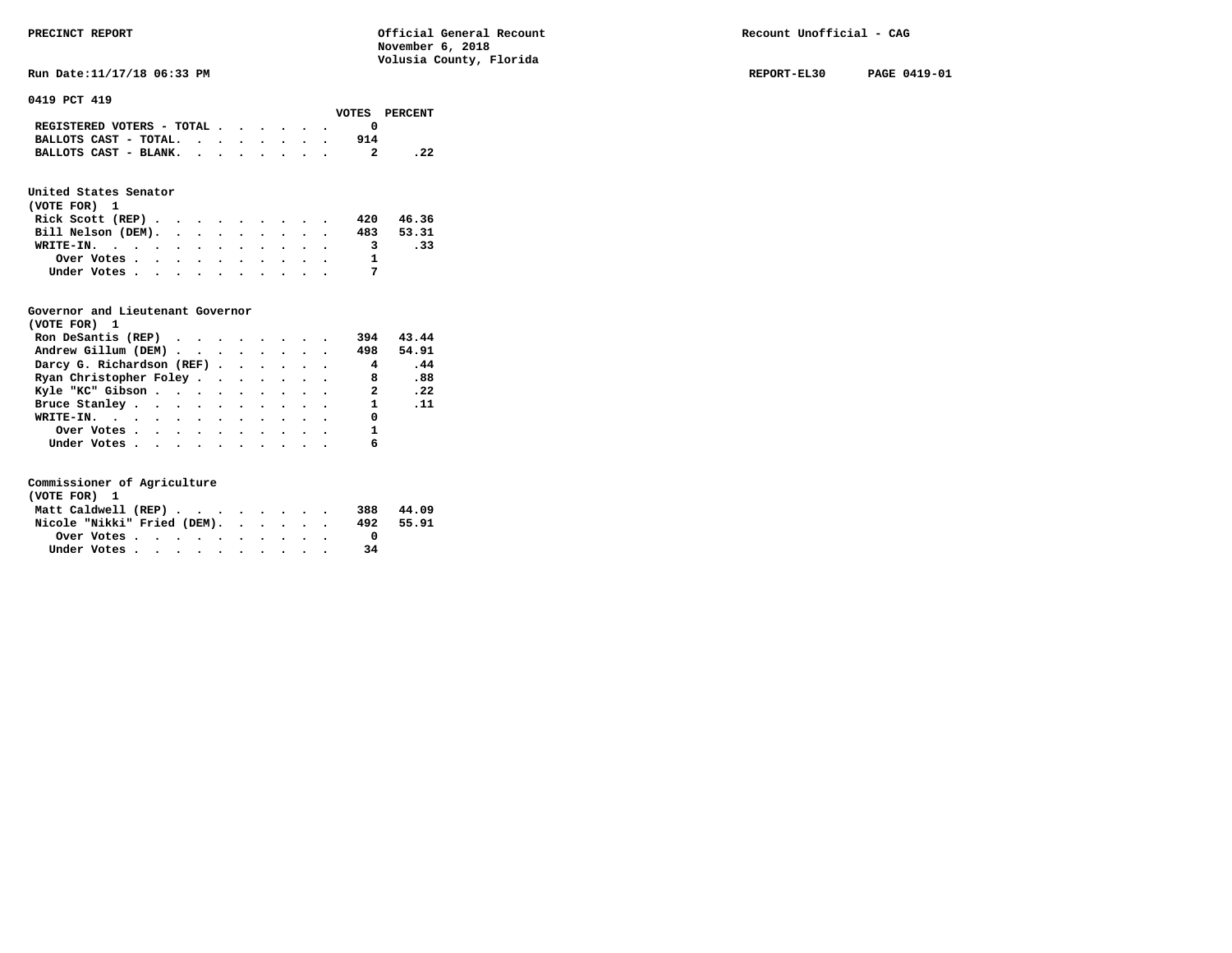**Run Date:11/17/18 06:33 PM REPORT-EL30 PAGE 0420-01** 

**0420 PCT 420** 

|                                                                           |  |  |  |      | VOTES PERCENT |
|---------------------------------------------------------------------------|--|--|--|------|---------------|
| REGISTERED VOTERS - TOTAL $\cdot$ $\cdot$ $\cdot$ $\cdot$ $\cdot$ $\cdot$ |  |  |  |      |               |
| BALLOTS CAST - TOTAL. $\cdot$ , , , , , , ,                               |  |  |  | 2206 |               |
| BALLOTS CAST - BLANK.                                                     |  |  |  |      |               |

### **United States Senator**

| (VOTE FOR) 1                  |  |  |  |  |  |            |     |
|-------------------------------|--|--|--|--|--|------------|-----|
| Rick Scott (REP)              |  |  |  |  |  | 1083 49.43 |     |
| Bill Nelson (DEM). 1105 50.43 |  |  |  |  |  |            |     |
| WRITE-IN.                     |  |  |  |  |  |            | .14 |
| Over Votes                    |  |  |  |  |  |            |     |
| Under Votes                   |  |  |  |  |  | -15        |     |

#### **Governor and Lieutenant Governor**

| (VOTE FOR) 1              |  |  |  |                         |                               |
|---------------------------|--|--|--|-------------------------|-------------------------------|
| Ron DeSantis (REP)        |  |  |  | 1096                    | 50.09                         |
| Andrew Gillum (DEM)       |  |  |  | 1059                    | 48.40                         |
| Darcy G. Richardson (REF) |  |  |  | 11                      | .50                           |
| Ryan Christopher Foley    |  |  |  | و ۔                     | .41                           |
| Kyle "KC" Gibson          |  |  |  | $\overline{6}$          | $\overline{\phantom{0}}$ . 27 |
| Bruce Stanley.            |  |  |  | 4                       | .18                           |
| WRITE-IN.                 |  |  |  | $\overline{\mathbf{3}}$ | .14                           |
| Over Votes                |  |  |  | 5                       |                               |
| Under Votes               |  |  |  | 13                      |                               |

| (VOTE FOR) 1 |                                  |  |  |  |  |  |    |       |
|--------------|----------------------------------|--|--|--|--|--|----|-------|
|              | Matt Caldwell (REP) 1082 50.58   |  |  |  |  |  |    |       |
|              | Nicole "Nikki" Fried (DEM). 1057 |  |  |  |  |  |    | 49.42 |
|              |                                  |  |  |  |  |  |    |       |
|              | Under Votes                      |  |  |  |  |  | 67 |       |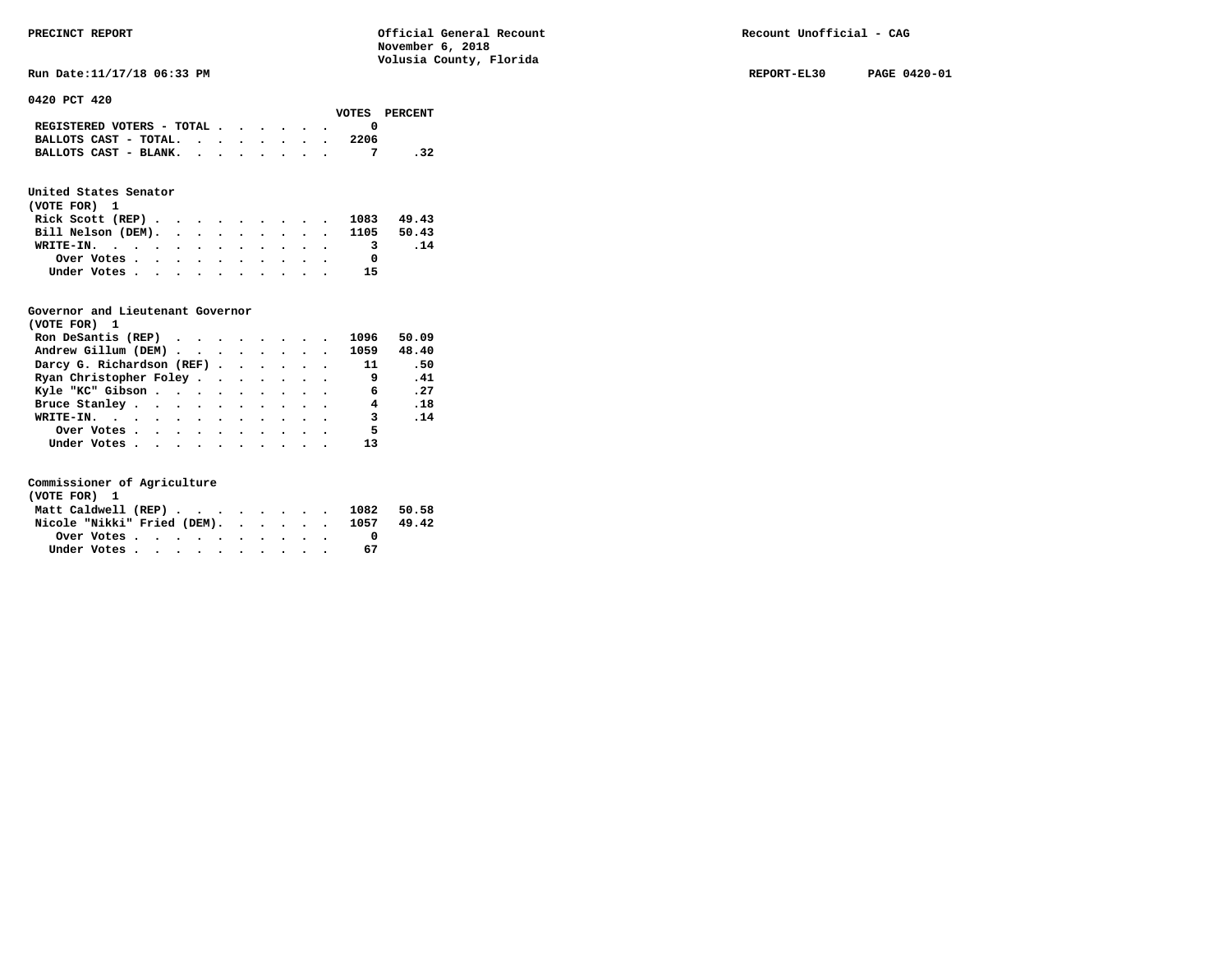**RUN Date:11/17/18 06:33 PM REPORT-EL30 PAGE 0421-01 REPORT-EL30 PAGE 0421-01** 

**0421 PCT 421** 

|                                                                           |  |  |  |      | VOTES PERCENT |
|---------------------------------------------------------------------------|--|--|--|------|---------------|
| REGISTERED VOTERS - TOTAL $\cdot$ $\cdot$ $\cdot$ $\cdot$ $\cdot$ $\cdot$ |  |  |  |      |               |
| BALLOTS CAST - TOTAL. $\cdot$                                             |  |  |  | 1678 |               |
| BALLOTS CAST - BLANK.                                                     |  |  |  |      | -06           |

## **United States Senator**

| (VOTE FOR) 1                 |  |  |  |  |   |     |
|------------------------------|--|--|--|--|---|-----|
| Rick Scott (REP) 1042 62.36  |  |  |  |  |   |     |
| Bill Nelson (DEM). 625 37.40 |  |  |  |  |   |     |
| WRITE-IN.                    |  |  |  |  | 4 | .24 |
| Over Votes                   |  |  |  |  |   |     |
| Under Votes                  |  |  |  |  | 6 |     |

### **Governor and Lieutenant Governor**

| (VOTE FOR) 1                                  |  |  |  |                         |       |
|-----------------------------------------------|--|--|--|-------------------------|-------|
| Ron DeSantis (REP) $\cdots$ $\cdots$ $\cdots$ |  |  |  | 1041                    | 62.60 |
| Andrew Gillum (DEM)                           |  |  |  | 600                     | 36.08 |
| Darcy G. Richardson (REF)                     |  |  |  | 10                      | .60   |
| Ryan Christopher Foley                        |  |  |  | $6^{\circ}$             | .36   |
| Kyle "KC" Gibson                              |  |  |  | 3                       | .18   |
| Bruce Stanley                                 |  |  |  | $\mathbf{1}$            | .06   |
| WRITE-IN.                                     |  |  |  | $\overline{\mathbf{2}}$ | .12   |
| Over Votes                                    |  |  |  | 4                       |       |
| Under Votes                                   |  |  |  | 11                      |       |

| (VOTE FOR) 1                |  |  |  |  |  |                                |           |
|-----------------------------|--|--|--|--|--|--------------------------------|-----------|
|                             |  |  |  |  |  | Matt Caldwell (REP) 1043 63.37 |           |
| Nicole "Nikki" Fried (DEM). |  |  |  |  |  |                                | 603 36.63 |
|                             |  |  |  |  |  |                                |           |
| Under Votes                 |  |  |  |  |  | 32                             |           |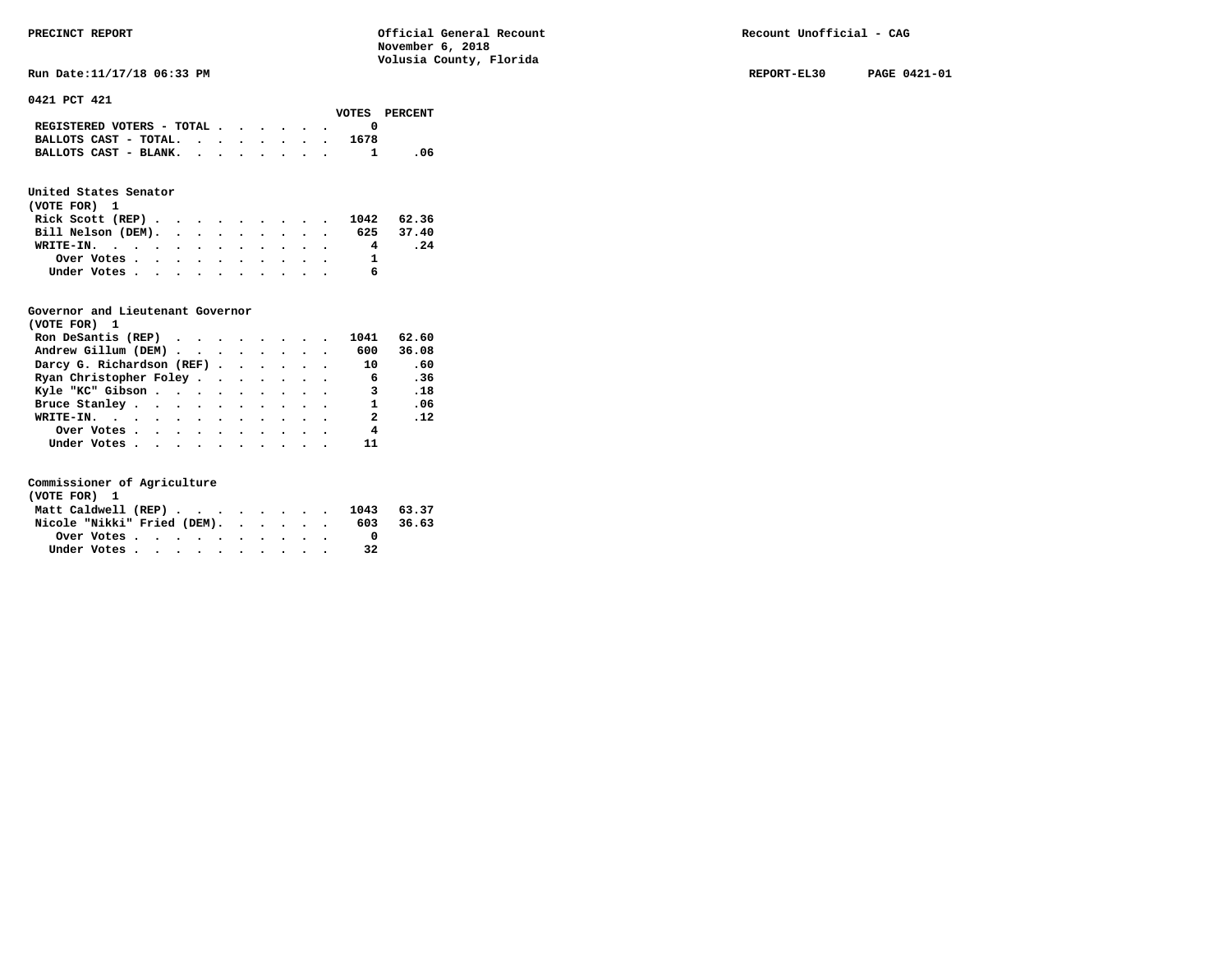**Run Date:11/17/18 06:33 PM REPORT-EL30 PAGE 0422-01** 

**0422 PCT 422** 

|                                             |  |  |  |      | VOTES PERCENT |
|---------------------------------------------|--|--|--|------|---------------|
| REGISTERED VOTERS - TOTAL $\cdot$ , , , , . |  |  |  |      |               |
| BALLOTS CAST - TOTAL.                       |  |  |  | 1626 |               |
| BALLOTS CAST - BLANK.                       |  |  |  |      |               |

## **United States Senator**

| (VOTE FOR) 1                                |  |  |  |  |  |           |
|---------------------------------------------|--|--|--|--|--|-----------|
| Rick Scott (REP) $\cdots$ $\cdots$ $\cdots$ |  |  |  |  |  | 706 43.63 |
| Bill Nelson (DEM).                          |  |  |  |  |  | 905 55.93 |
| WRITE-IN.                                   |  |  |  |  |  | -43       |
| Over Votes                                  |  |  |  |  |  |           |
| Under Votes                                 |  |  |  |  |  |           |

### **Governor and Lieutenant Governor**

| (VOTE FOR) 1              |  |  |  |                            |           |
|---------------------------|--|--|--|----------------------------|-----------|
| Ron DeSantis (REP)        |  |  |  | 695                        | 43.19     |
| Andrew Gillum (DEM)       |  |  |  |                            | 892 55.44 |
| Darcy G. Richardson (REF) |  |  |  | $\overline{\phantom{a}}$ 8 | .50       |
| Ryan Christopher Foley    |  |  |  | - 8                        | .50       |
| Kyle "KC" Gibson          |  |  |  | 2 .12                      |           |
| Bruce Stanley.            |  |  |  | 4                          | .25       |
| WRITE-IN.                 |  |  |  | 0                          |           |
| Over Votes                |  |  |  | $\overline{4}$             |           |
| Under Votes               |  |  |  | 13                         |           |

| (VOTE FOR) 1                |  |  |  |  |  |     |       |
|-----------------------------|--|--|--|--|--|-----|-------|
| Matt Caldwell (REP)         |  |  |  |  |  | 672 | 42.75 |
| Nicole "Nikki" Fried (DEM). |  |  |  |  |  | 900 | 57.25 |
| Over Votes                  |  |  |  |  |  |     |       |
| Under Votes                 |  |  |  |  |  | 54  |       |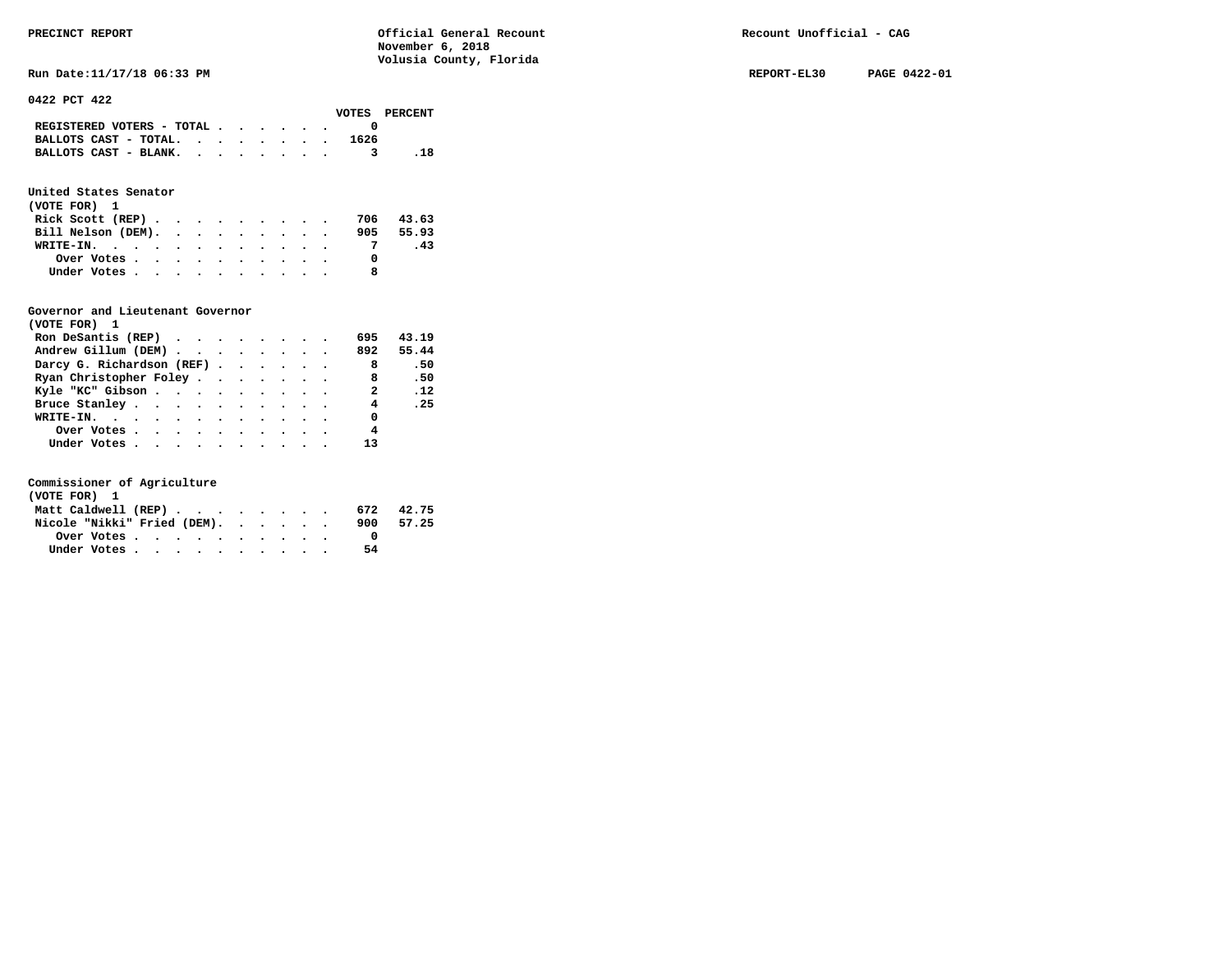**Run Date:11/17/18 06:33 PM REPORT-EL30 PAGE 0423-01** 

**0423 PCT 423** 

|                                             |  |  |  |      | VOTES PERCENT |
|---------------------------------------------|--|--|--|------|---------------|
| REGISTERED VOTERS - TOTAL $\cdot$ , , , , . |  |  |  |      |               |
| BALLOTS CAST - TOTAL. $\cdot$ , , , , , .   |  |  |  | 1445 |               |
| BALLOTS CAST - BLANK.                       |  |  |  |      | . 21          |
|                                             |  |  |  |      |               |

## **United States Senator**

| (VOTE FOR) 1                                |  |  |  |  |           |      |
|---------------------------------------------|--|--|--|--|-----------|------|
| Rick Scott (REP) $\cdots$ $\cdots$ $\cdots$ |  |  |  |  | 689 48.05 |      |
| Bill Nelson (DEM). 742 51.74                |  |  |  |  |           |      |
| WRITE-IN.                                   |  |  |  |  | - 3       | . 21 |
| Over Votes                                  |  |  |  |  |           |      |
| Under Votes                                 |  |  |  |  | 11        |      |

#### **Governor and Lieutenant Governor**

| (VOTE FOR) 1                                  |  |  |  |                         |       |
|-----------------------------------------------|--|--|--|-------------------------|-------|
| Ron DeSantis (REP) $\cdots$ $\cdots$ $\cdots$ |  |  |  | 658                     | 46.05 |
| Andrew Gillum (DEM)                           |  |  |  | 746                     | 52.20 |
| Darcy G. Richardson (REF)                     |  |  |  | 13                      | .91   |
| Ryan Christopher Foley                        |  |  |  | $\overline{5}$          | .35   |
| Kyle "KC" Gibson                              |  |  |  | $\overline{\mathbf{a}}$ | .14   |
| Bruce Stanley.                                |  |  |  | 3                       | .21   |
| WRITE-IN.                                     |  |  |  | $\overline{\mathbf{2}}$ | .14   |
| Over Votes                                    |  |  |  | 4                       |       |
| Under Votes, , , , , , , , , , ,              |  |  |  |                         |       |

| (VOTE FOR) 1                |  |  |  |  |     |       |
|-----------------------------|--|--|--|--|-----|-------|
| Matt Caldwell (REP)         |  |  |  |  | 671 | 48.03 |
| Nicole "Nikki" Fried (DEM). |  |  |  |  | 726 | 51.97 |
| Over Votes                  |  |  |  |  |     |       |
| Under Votes                 |  |  |  |  | 48  |       |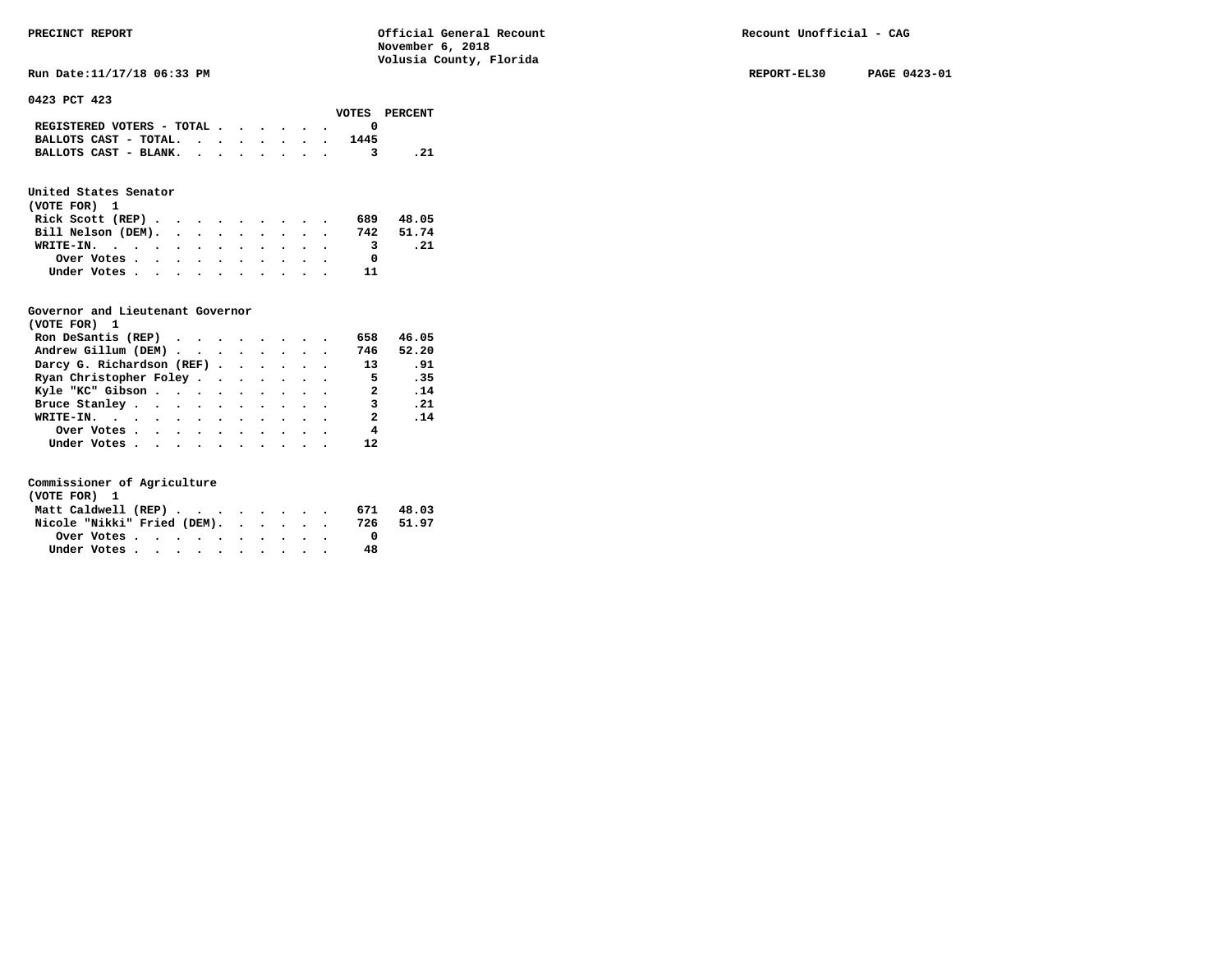| REGISTERED VOTERS - TOTAL $\cdot$ , , , |  |  |  |      |  |
|-----------------------------------------|--|--|--|------|--|
| BALLOTS CAST - TOTAL. $\cdot$           |  |  |  | 1638 |  |
| BALLOTS CAST - BLANK.                   |  |  |  |      |  |

## **United States Senator**

| (VOTE FOR) 1                 |  |  |  |  |   |     |
|------------------------------|--|--|--|--|---|-----|
| Rick Scott (REP) 754 46.40   |  |  |  |  |   |     |
| Bill Nelson (DEM). 865 53.23 |  |  |  |  |   |     |
| WRITE-IN.                    |  |  |  |  | 6 | .37 |
| Over Votes                   |  |  |  |  |   |     |
| Under Votes                  |  |  |  |  |   |     |

### **Governor and Lieutenant Governor**

| (VOTE FOR) 1                                  |  |  |  |                |       |
|-----------------------------------------------|--|--|--|----------------|-------|
| Ron DeSantis (REP) $\cdots$ $\cdots$ $\cdots$ |  |  |  | 712            | 43.84 |
| Andrew Gillum (DEM)                           |  |  |  | 883            | 54.37 |
| Darcy G. Richardson (REF)                     |  |  |  | 14             | .86   |
| Ryan Christopher Foley                        |  |  |  | $\overline{7}$ | .43   |
| Kyle "KC" Gibson                              |  |  |  | 5 <sup>5</sup> | .31   |
| Bruce Stanley                                 |  |  |  | 2              | .12   |
| WRITE-IN.                                     |  |  |  | $\mathbf{1}$   | .06   |
| Over Votes                                    |  |  |  | 4              |       |
| Under Votes, , , , , , , , , , ,              |  |  |  | 10             |       |

| (VOTE FOR) 1                |  |  |  |  |  |     |       |
|-----------------------------|--|--|--|--|--|-----|-------|
| Matt Caldwell (REP)         |  |  |  |  |  | 714 | 44.88 |
| Nicole "Nikki" Fried (DEM). |  |  |  |  |  | 877 | 55.12 |
| Over Votes                  |  |  |  |  |  |     |       |
| Under Votes                 |  |  |  |  |  | 47  |       |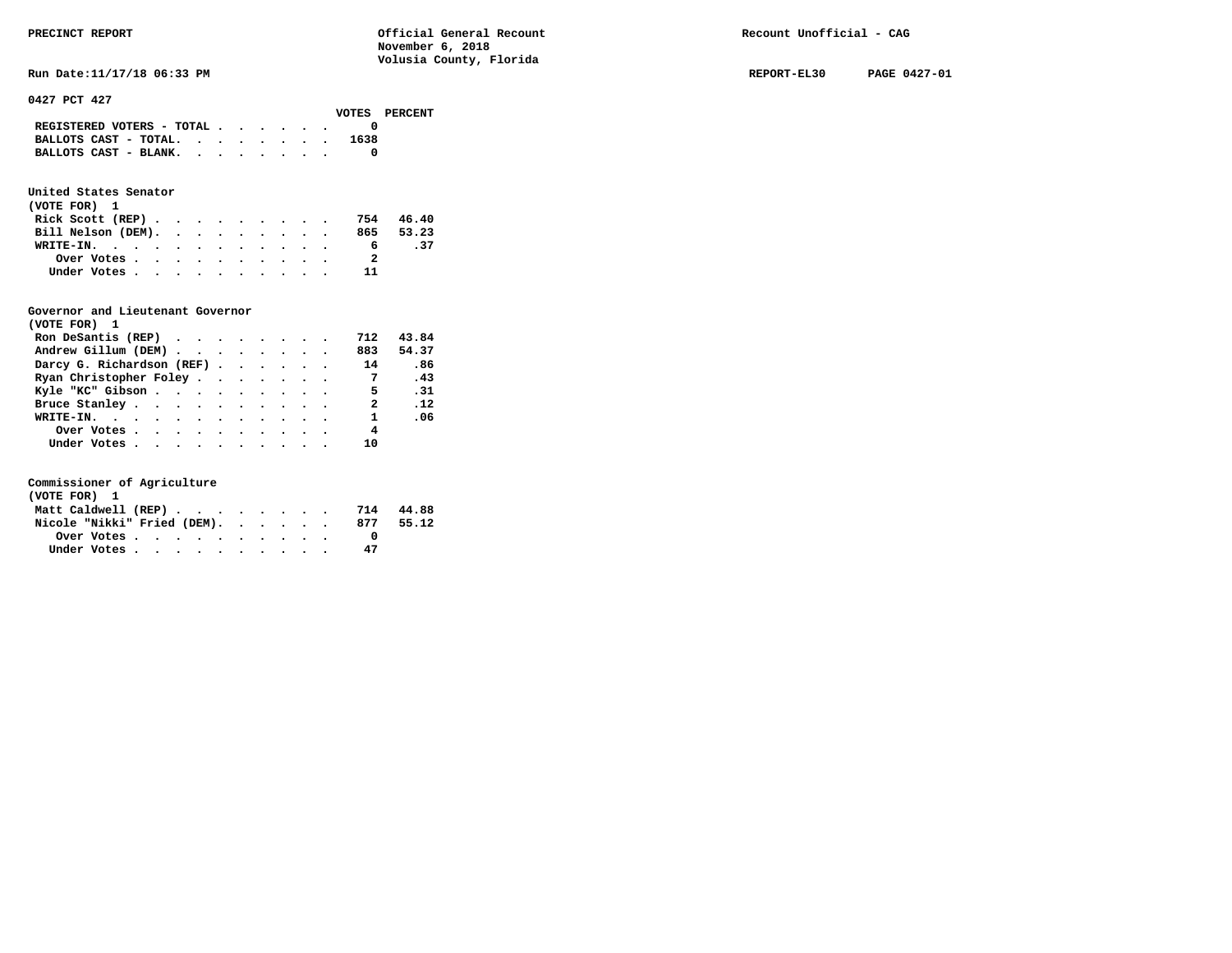| PRECINCT REPORT                                                            | Official General Recount<br>November 6, 2018<br>Volusia County, Florida | Recount Unofficial - CAG |              |
|----------------------------------------------------------------------------|-------------------------------------------------------------------------|--------------------------|--------------|
| Run Date: 11/17/18 06:33 PM                                                |                                                                         | REPORT-EL30              | PAGE 0429-01 |
| 0429 PCT 429<br>VOTES                                                      | PERCENT                                                                 |                          |              |
| REGISTERED VOTERS - TOTAL                                                  | 0                                                                       |                          |              |
| BALLOTS CAST - TOTAL. $\cdot$<br>BALLOTS CAST - BLANK. $\cdot$ , , , , , . | 939<br>0                                                                |                          |              |

#### **United States Senator**

| (VOTE FOR) 1       |  |  |  |  |           |       |
|--------------------|--|--|--|--|-----------|-------|
| Rick Scott $(REP)$ |  |  |  |  | 395       | 42.43 |
| Bill Nelson (DEM). |  |  |  |  | 534 57.36 |       |
| WRITE-IN.          |  |  |  |  |           | . 21  |
| Over Votes         |  |  |  |  |           |       |
| Under Votes        |  |  |  |  |           |       |

### **Governor and Lieutenant Governor**

| (VOTE FOR) 1                                  |  |  |  |                          |           |  |
|-----------------------------------------------|--|--|--|--------------------------|-----------|--|
| Ron DeSantis (REP) $\cdots$ $\cdots$ $\cdots$ |  |  |  | 387                      | 41.39     |  |
| Andrew Gillum (DEM)                           |  |  |  |                          | 533 57.01 |  |
| Darcy G. Richardson (REF)                     |  |  |  | $\overline{\phantom{0}}$ | .53       |  |
| Ryan Christopher Foley                        |  |  |  | 5                        | .53       |  |
| Kyle "KC" Gibson                              |  |  |  |                          | 4.43      |  |
| Bruce Stanley.                                |  |  |  | 0                        |           |  |
| WRITE-IN.                                     |  |  |  |                          | . 11      |  |
| Over Votes                                    |  |  |  |                          |           |  |
| Under Votes, , , , , , , , , , ,              |  |  |  |                          |           |  |

| (VOTE FOR) 1                |  |  |  |  |  |     |       |
|-----------------------------|--|--|--|--|--|-----|-------|
| Matt Caldwell (REP)         |  |  |  |  |  | 378 | 41.63 |
| Nicole "Nikki" Fried (DEM). |  |  |  |  |  | 530 | 58.37 |
| Over Votes.                 |  |  |  |  |  |     |       |
| Under Votes                 |  |  |  |  |  |     |       |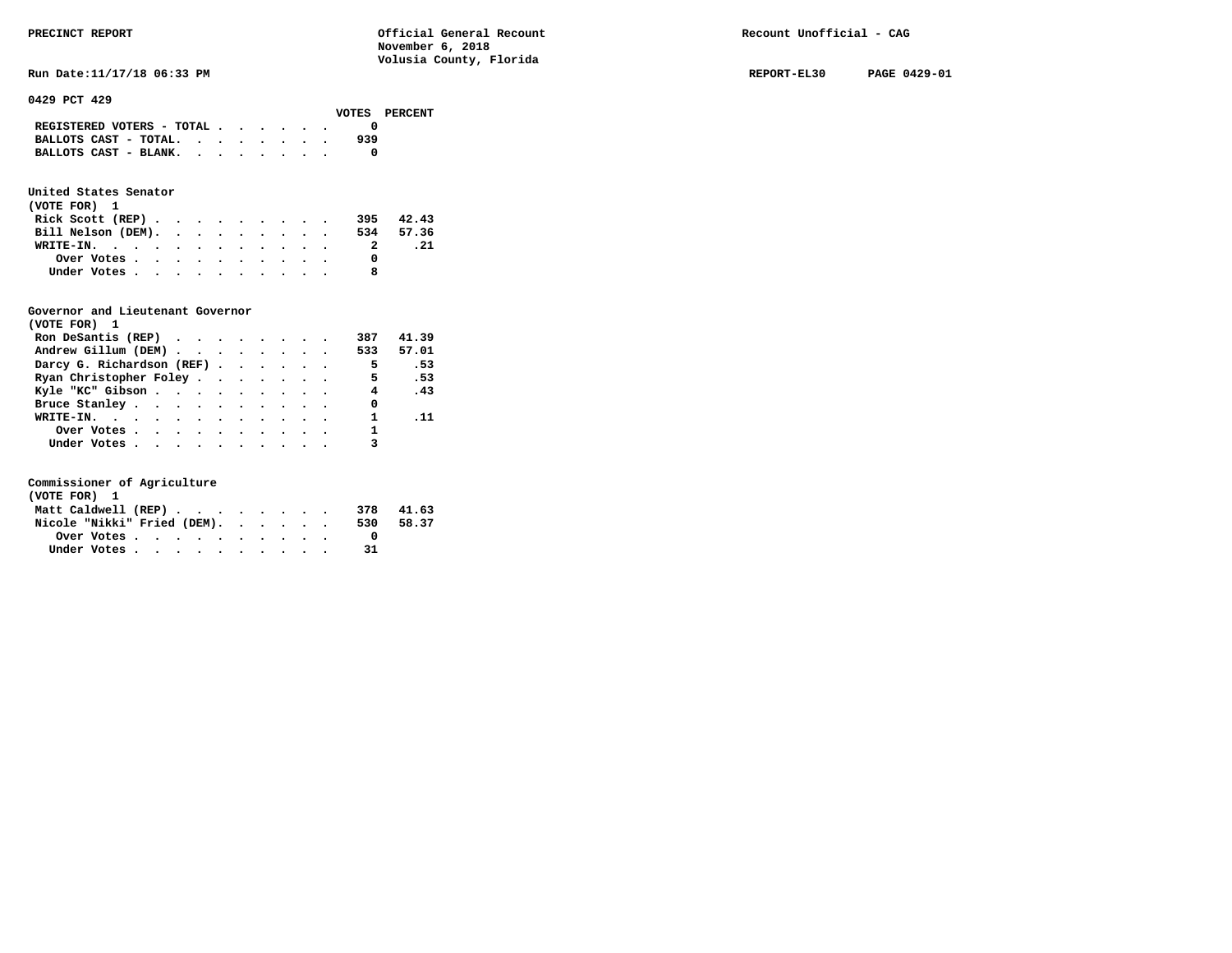#### **0501 PCT 501**

|                                                 |  |  |  | VOTES PERCENT |
|-------------------------------------------------|--|--|--|---------------|
| REGISTERED VOTERS - TOTAL $\cdot$ , , , , , , , |  |  |  |               |
| BALLOTS CAST - TOTAL. $\cdot$                   |  |  |  | 2124          |
| BALLOTS CAST - BLANK.                           |  |  |  |               |
|                                                 |  |  |  |               |

## **United States Senator**

| (VOTE FOR) 1                 |  |  |  |  |           |     |
|------------------------------|--|--|--|--|-----------|-----|
| Rick Scott (REP) 1397 66.08  |  |  |  |  |           |     |
| Bill Nelson (DEM). 712 33.68 |  |  |  |  |           |     |
| WRITE-IN.                    |  |  |  |  | 5.        | .24 |
| Over Votes                   |  |  |  |  |           |     |
| Under Votes                  |  |  |  |  | <b>10</b> |     |

### **Governor and Lieutenant Governor**

| (VOTE FOR) 1                                  |  |  |  |                          |              |
|-----------------------------------------------|--|--|--|--------------------------|--------------|
| Ron DeSantis (REP) $\cdots$ $\cdots$ $\cdots$ |  |  |  | 1393                     | 66.14        |
| Andrew Gillum (DEM) 693                       |  |  |  |                          | 32.91        |
| Darcy G. Richardson (REF)                     |  |  |  | $\overline{\phantom{0}}$ | $\cdot$ . 24 |
| Ryan Christopher Foley                        |  |  |  | $\overline{4}$           | .19          |
| Kyle "KC" Gibson                              |  |  |  | 3 .14                    |              |
| Bruce Stanley                                 |  |  |  | 4                        | .19          |
| WRITE-IN.                                     |  |  |  | $\overline{4}$           | .19          |
| Over Votes                                    |  |  |  | 3                        |              |
| Under Votes, , , , , , , , , , ,              |  |  |  |                          |              |

| (VOTE FOR) 1                   |  |  |  |  |  |     |       |
|--------------------------------|--|--|--|--|--|-----|-------|
| Matt Caldwell (REP) 1357 66.03 |  |  |  |  |  |     |       |
| Nicole "Nikki" Fried (DEM).    |  |  |  |  |  | 698 | 33.97 |
| Over Votes                     |  |  |  |  |  |     |       |
| Under Votes                    |  |  |  |  |  | 69  |       |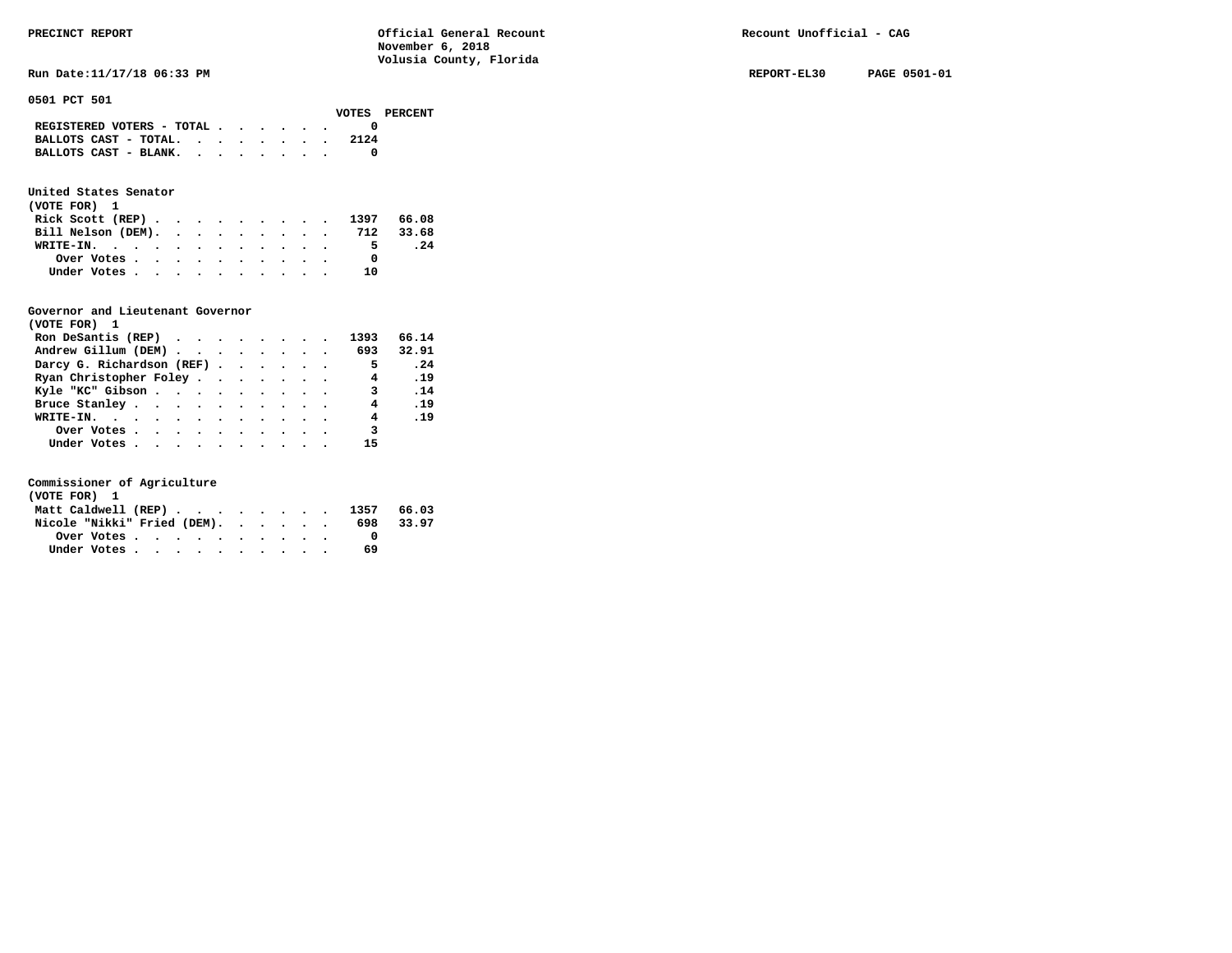**Run Date:11/17/18 06:33 PM REPORT-EL30 PAGE 0502-01** 

**0502 PCT 502** 

|                                                                           |  |  |  |      | VOTES PERCENT |
|---------------------------------------------------------------------------|--|--|--|------|---------------|
| REGISTERED VOTERS - TOTAL $\cdot$ $\cdot$ $\cdot$ $\cdot$ $\cdot$ $\cdot$ |  |  |  |      |               |
| BALLOTS CAST - TOTAL.                                                     |  |  |  | 3434 |               |
| BALLOTS CAST - BLANK.                                                     |  |  |  | 5.   | - 15          |

### **United States Senator**

| (VOTE FOR) 1                  |  |  |  |  |  |     |     |
|-------------------------------|--|--|--|--|--|-----|-----|
| Rick Scott (REP) 1960 57.46   |  |  |  |  |  |     |     |
| Bill Nelson (DEM). 1441 42.25 |  |  |  |  |  |     |     |
| WRITE-IN.                     |  |  |  |  |  | 10  | .29 |
| Over Votes                    |  |  |  |  |  |     |     |
| Under Votes                   |  |  |  |  |  | -23 |     |

#### **Governor and Lieutenant Governor**

| (VOTE FOR) 1              |  |  |  |                         |       |
|---------------------------|--|--|--|-------------------------|-------|
| Ron DeSantis (REP)        |  |  |  | 1960                    | 57.51 |
| Andrew Gillum (DEM)       |  |  |  | 1397                    | 40.99 |
| Darcy G. Richardson (REF) |  |  |  | 24                      | .70   |
| Ryan Christopher Foley    |  |  |  | 10                      | .29   |
| Kyle "KC" Gibson          |  |  |  | 6                       | .18   |
| Bruce Stanley.            |  |  |  | - 9                     | .26   |
| WRITE-IN.                 |  |  |  | $\overline{\mathbf{a}}$ | .06   |
| Over Votes                |  |  |  | 6                       |       |
| Under Votes               |  |  |  | 20                      |       |

| (VOTE FOR) 1                                            |  |  |  |  |  |                                        |  |
|---------------------------------------------------------|--|--|--|--|--|----------------------------------------|--|
|                                                         |  |  |  |  |  | Matt Caldwell (REP) 1923 57.83         |  |
|                                                         |  |  |  |  |  | Nicole "Nikki" Fried (DEM). 1402 42.17 |  |
| Over Votes $\cdots$ $\cdots$ $\cdots$ $\cdots$ $\cdots$ |  |  |  |  |  |                                        |  |
| Under Votes                                             |  |  |  |  |  | 109                                    |  |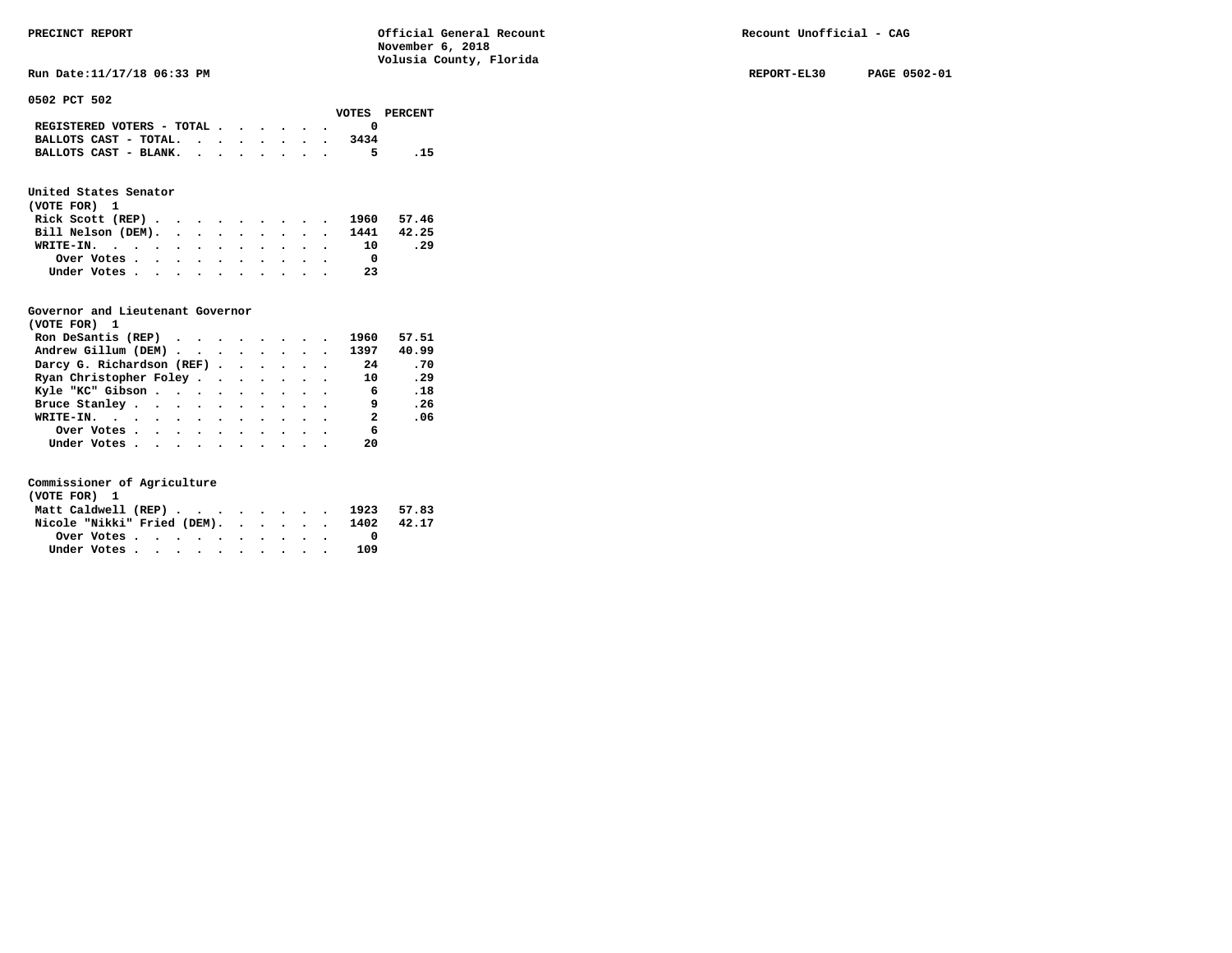**Run Date:11/17/18 06:33 PM REPORT-EL30 PAGE 0503-01** 

**0503 PCT 503** 

|                                                                           |  |  |  |     | VOTES PERCENT |
|---------------------------------------------------------------------------|--|--|--|-----|---------------|
| REGISTERED VOTERS - TOTAL $\cdot$ $\cdot$ $\cdot$ $\cdot$ $\cdot$ $\cdot$ |  |  |  |     |               |
| BALLOTS CAST - TOTAL. $\cdot$                                             |  |  |  | 871 |               |
| BALLOTS CAST - BLANK.                                                     |  |  |  |     |               |
|                                                                           |  |  |  |     |               |

### **United States Senator**

| (VOTE FOR) 1                                |  |  |  |  |  |   |           |
|---------------------------------------------|--|--|--|--|--|---|-----------|
| Rick Scott (REP) $\cdots$ $\cdots$ $\cdots$ |  |  |  |  |  |   | 568 65.44 |
| Bill Nelson (DEM).                          |  |  |  |  |  |   | 298 34.33 |
| WRITE-IN.                                   |  |  |  |  |  | 2 | . 23      |
| Over Votes                                  |  |  |  |  |  |   |           |
| Under Votes                                 |  |  |  |  |  | 3 |           |

#### **Governor and Lieutenant Governor**

| (VOTE FOR) 1                                  |  |  |  |                          |       |
|-----------------------------------------------|--|--|--|--------------------------|-------|
| Ron DeSantis (REP) $\cdots$ $\cdots$ $\cdots$ |  |  |  | 569                      | 66.24 |
| Andrew Gillum (DEM)                           |  |  |  | 283 32.95                |       |
| Darcy G. Richardson (REF)                     |  |  |  | $\overline{\phantom{0}}$ |       |
| Ryan Christopher Foley                        |  |  |  | 1                        | .12   |
| Kyle "KC" Gibson                              |  |  |  | $\overline{\mathbf{3}}$  | .35   |
| Bruce Stanley                                 |  |  |  | $\overline{\mathbf{3}}$  | .35   |
| WRITE-IN.                                     |  |  |  | 0                        |       |
| Over Votes.                                   |  |  |  | $\overline{\mathbf{2}}$  |       |
| Under Votes                                   |  |  |  | 10                       |       |

| (VOTE FOR) 1                |  |  |  |           |  |
|-----------------------------|--|--|--|-----------|--|
| Matt Caldwell (REP)         |  |  |  | 551 65.05 |  |
| Nicole "Nikki" Fried (DEM). |  |  |  | 296 34.95 |  |
|                             |  |  |  |           |  |
| Under Votes                 |  |  |  | 24        |  |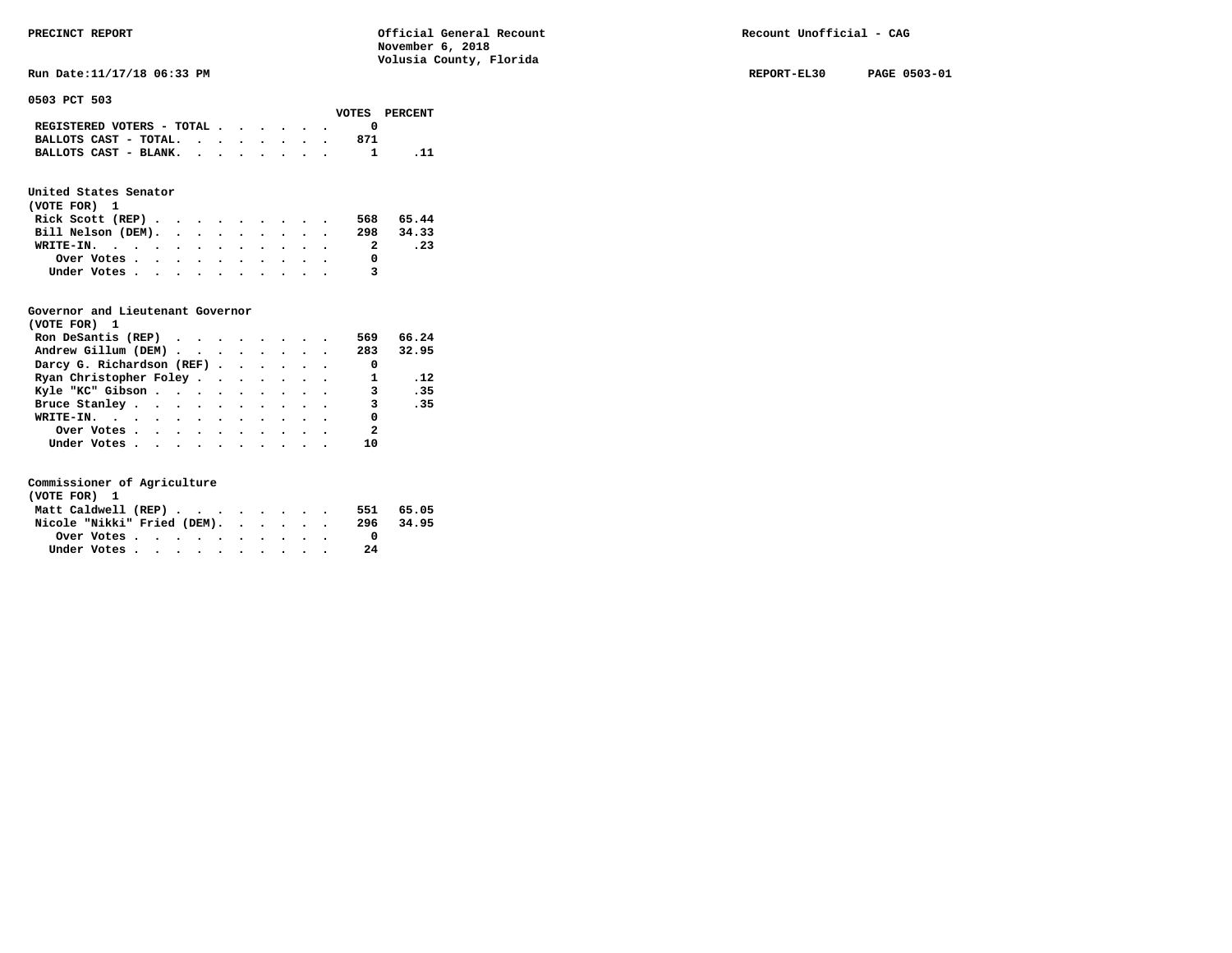**Run Date:11/17/18 06:33 PM REPORT-EL30 PAGE 0504-01 REPORT-EL30 PAGE 0504-01** 

**0504 PCT 504** 

|                                                                 |  |  |  |      | VOTES PERCENT |
|-----------------------------------------------------------------|--|--|--|------|---------------|
| REGISTERED VOTERS - TOTAL $\cdot$ , $\cdot$ , $\cdot$ , $\cdot$ |  |  |  |      |               |
| BALLOTS CAST - TOTAL.                                           |  |  |  | 1535 |               |
| BALLOTS CAST - BLANK.                                           |  |  |  |      | . 20          |
|                                                                 |  |  |  |      |               |

### **United States Senator**

| (VOTE FOR) 1       |  |  |  |  |              |       |
|--------------------|--|--|--|--|--------------|-------|
| Rick Scott (REP)   |  |  |  |  | 840          | 55.15 |
| Bill Nelson (DEM). |  |  |  |  | 678          | 44.52 |
| WRITE-IN.          |  |  |  |  | 5.           | .33   |
| Over Votes         |  |  |  |  | <sup>0</sup> |       |
| Under Votes        |  |  |  |  | 12           |       |

### **Governor and Lieutenant Governor**

| (VOTE FOR) 1                                                   |  |  |  |                |       |
|----------------------------------------------------------------|--|--|--|----------------|-------|
| Ron DeSantis (REP) $\cdot \cdot \cdot \cdot \cdot \cdot \cdot$ |  |  |  | 828            | 54.37 |
| Andrew Gillum (DEM)                                            |  |  |  | 663            | 43.53 |
| Darcy G. Richardson (REF)                                      |  |  |  | 11             | .72   |
| Ryan Christopher Foley                                         |  |  |  | 9              | .59   |
| Kyle "KC" Gibson                                               |  |  |  | $\overline{4}$ | .26   |
| Bruce Stanley                                                  |  |  |  | 4              | .26   |
| WRITE-IN.                                                      |  |  |  | $\overline{4}$ | . 26  |
| Over Votes                                                     |  |  |  | $\overline{2}$ |       |
| Under Votes, , , , , , , , , , ,                               |  |  |  | 10             |       |

| (VOTE FOR) 1                |  |  |  |  |  |     |       |
|-----------------------------|--|--|--|--|--|-----|-------|
| Matt Caldwell (REP)         |  |  |  |  |  | 822 | 54.87 |
| Nicole "Nikki" Fried (DEM). |  |  |  |  |  | 676 | 45.13 |
| Over Votes                  |  |  |  |  |  |     |       |
| Under Votes                 |  |  |  |  |  |     |       |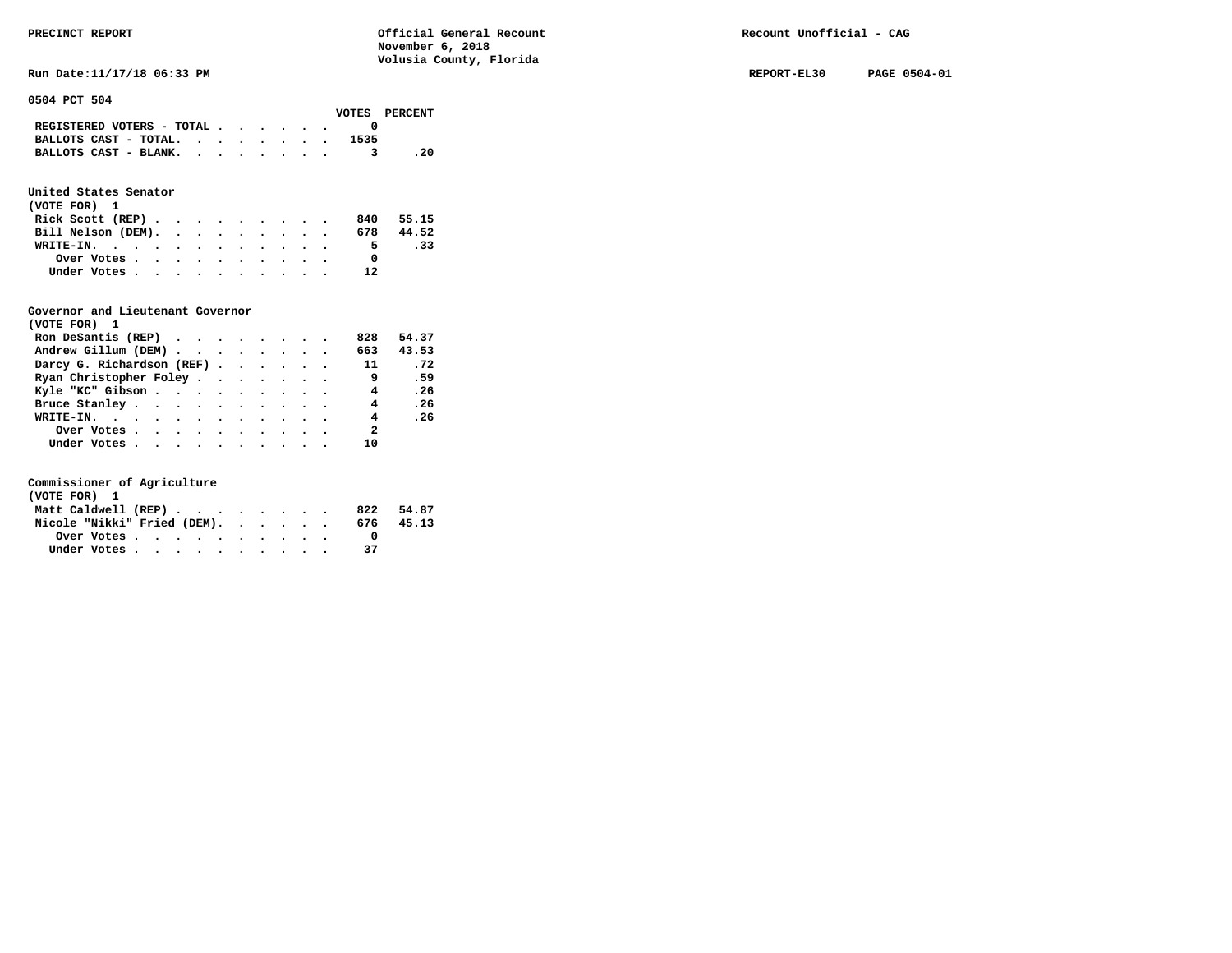Run Date:11/17/18 06:33 PM **REPORT-EL30** PAGE 0506-01

**0506 PCT 506** 

|                                                                           |  |  |  |      | VOTES PERCENT |
|---------------------------------------------------------------------------|--|--|--|------|---------------|
| REGISTERED VOTERS - TOTAL $\cdot$ $\cdot$ $\cdot$ $\cdot$ $\cdot$ $\cdot$ |  |  |  |      |               |
| BALLOTS CAST - TOTAL.                                                     |  |  |  | 1991 |               |
| BALLOTS CAST - BLANK.                                                     |  |  |  |      |               |

### **United States Senator**

| (VOTE FOR) 1                |  |  |  |  |    |           |
|-----------------------------|--|--|--|--|----|-----------|
| Rick Scott (REP) 1119 56.74 |  |  |  |  |    |           |
| Bill Nelson (DEM).          |  |  |  |  |    | 844 42.80 |
| WRITE-IN.                   |  |  |  |  |    | .46       |
| Over Votes                  |  |  |  |  |    |           |
| Under Votes                 |  |  |  |  | 19 |           |

#### **Governor and Lieutenant Governor**

| (VOTE FOR) 1                                  |  |  |  |                          |       |
|-----------------------------------------------|--|--|--|--------------------------|-------|
| Ron DeSantis (REP) $\cdots$ $\cdots$ $\cdots$ |  |  |  | 1137                     | 57.69 |
| Andrew Gillum (DEM)                           |  |  |  | 807                      | 40.94 |
| Darcy G. Richardson (REF)                     |  |  |  | 10                       | .51   |
| Ryan Christopher Foley                        |  |  |  | و ۔                      | .46   |
| Kyle "KC" Gibson                              |  |  |  | $\overline{\phantom{a}}$ | .10   |
| Bruce Stanley.                                |  |  |  | -5                       | .25   |
| WRITE-IN.                                     |  |  |  | $\mathbf{1}$             | .05   |
| Over Votes                                    |  |  |  | 0                        |       |
| Under Votes, , , , , , , , , , ,              |  |  |  | 20                       |       |

| (VOTE FOR) 1                   |  |  |  |  |  |     |       |
|--------------------------------|--|--|--|--|--|-----|-------|
| Matt Caldwell (REP) 1088 56.61 |  |  |  |  |  |     |       |
| Nicole "Nikki" Fried (DEM).    |  |  |  |  |  | 834 | 43.39 |
| Over Votes                     |  |  |  |  |  |     |       |
| Under Votes                    |  |  |  |  |  | 69  |       |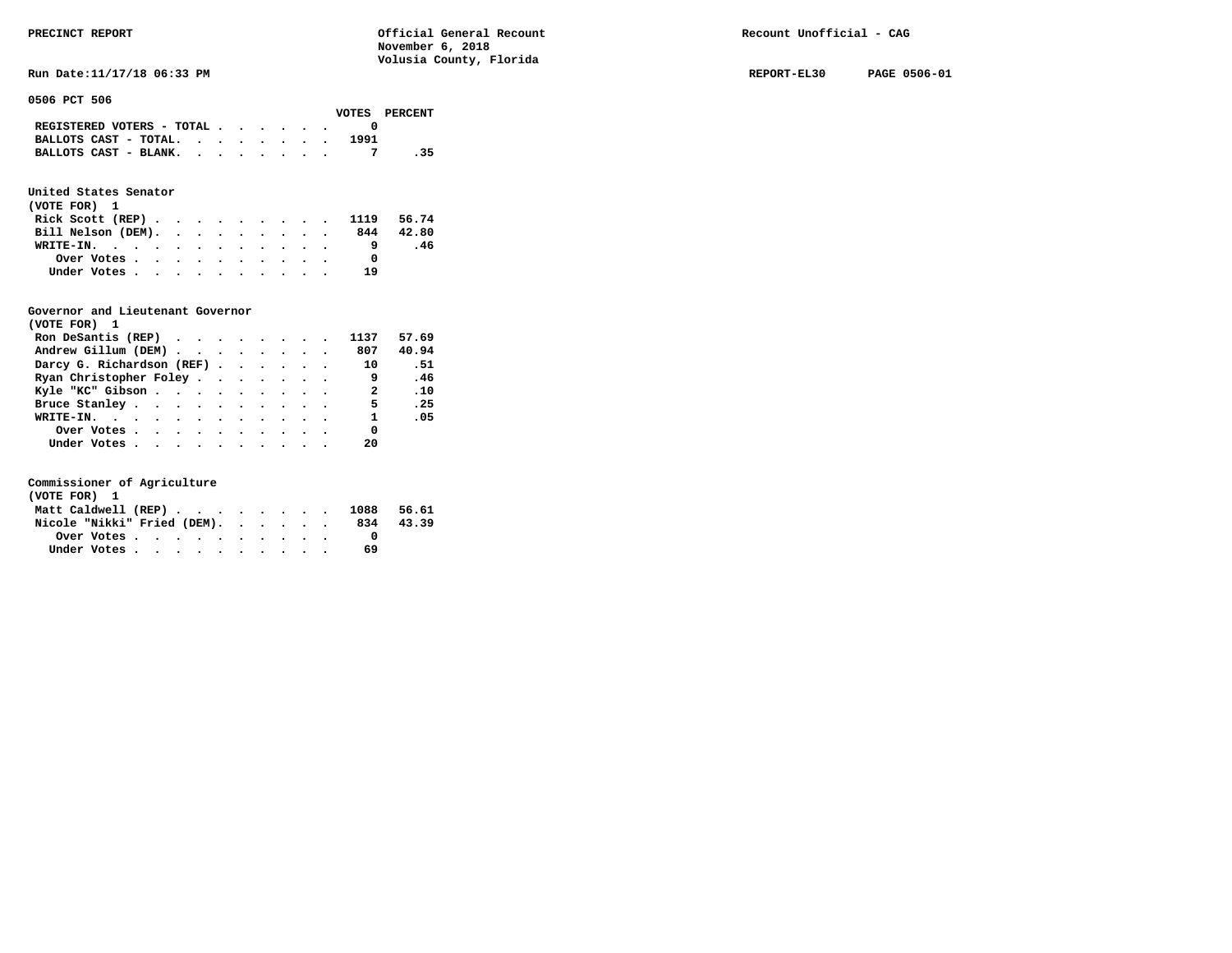**Run Date:11/17/18 06:33 PM REPORT-EL30 PAGE 0508-01** 

**0508 PCT 508** 

|                                             |  |  |  |      | VOTES PERCENT |
|---------------------------------------------|--|--|--|------|---------------|
| REGISTERED VOTERS - TOTAL $\cdot$ , , , , . |  |  |  |      |               |
| BALLOTS CAST - TOTAL. $\cdot$               |  |  |  | 1634 |               |
| BALLOTS CAST - BLANK.                       |  |  |  |      |               |

### **United States Senator**

| (VOTE FOR) 1                 |  |  |  |  |    |     |
|------------------------------|--|--|--|--|----|-----|
| Rick Scott (REP) 1001 61.87  |  |  |  |  |    |     |
| Bill Nelson (DEM). 610 37.70 |  |  |  |  |    |     |
| WRITE-IN.                    |  |  |  |  |    | -43 |
| Over Votes                   |  |  |  |  |    |     |
| Under Votes                  |  |  |  |  | 16 |     |

#### **Governor and Lieutenant Governor**

| (VOTE FOR) 1                                  |  |  |  |                            |       |
|-----------------------------------------------|--|--|--|----------------------------|-------|
| Ron DeSantis (REP) $\cdots$ $\cdots$ $\cdots$ |  |  |  | 990                        | 61.22 |
| Andrew Gillum (DEM)                           |  |  |  | 603                        | 37.29 |
| Darcy G. Richardson (REF)                     |  |  |  | 14                         | .87   |
| Ryan Christopher Foley                        |  |  |  | $\overline{\phantom{a}}$ 2 | .12   |
| Kyle "KC" Gibson                              |  |  |  | 5 <sub>5</sub>             | .31   |
| Bruce Stanley                                 |  |  |  | 0                          |       |
| WRITE-IN.                                     |  |  |  | 3                          | .19   |
| Over Votes                                    |  |  |  | 3                          |       |
| Under Votes                                   |  |  |  | 14                         |       |

| (VOTE FOR) 1                |  |  |  |  |  |     |           |
|-----------------------------|--|--|--|--|--|-----|-----------|
| Matt Caldwell (REP)         |  |  |  |  |  |     | 980 61.87 |
| Nicole "Nikki" Fried (DEM). |  |  |  |  |  | 604 | 38.13     |
| Over Votes                  |  |  |  |  |  |     |           |
| Under Votes                 |  |  |  |  |  | 50  |           |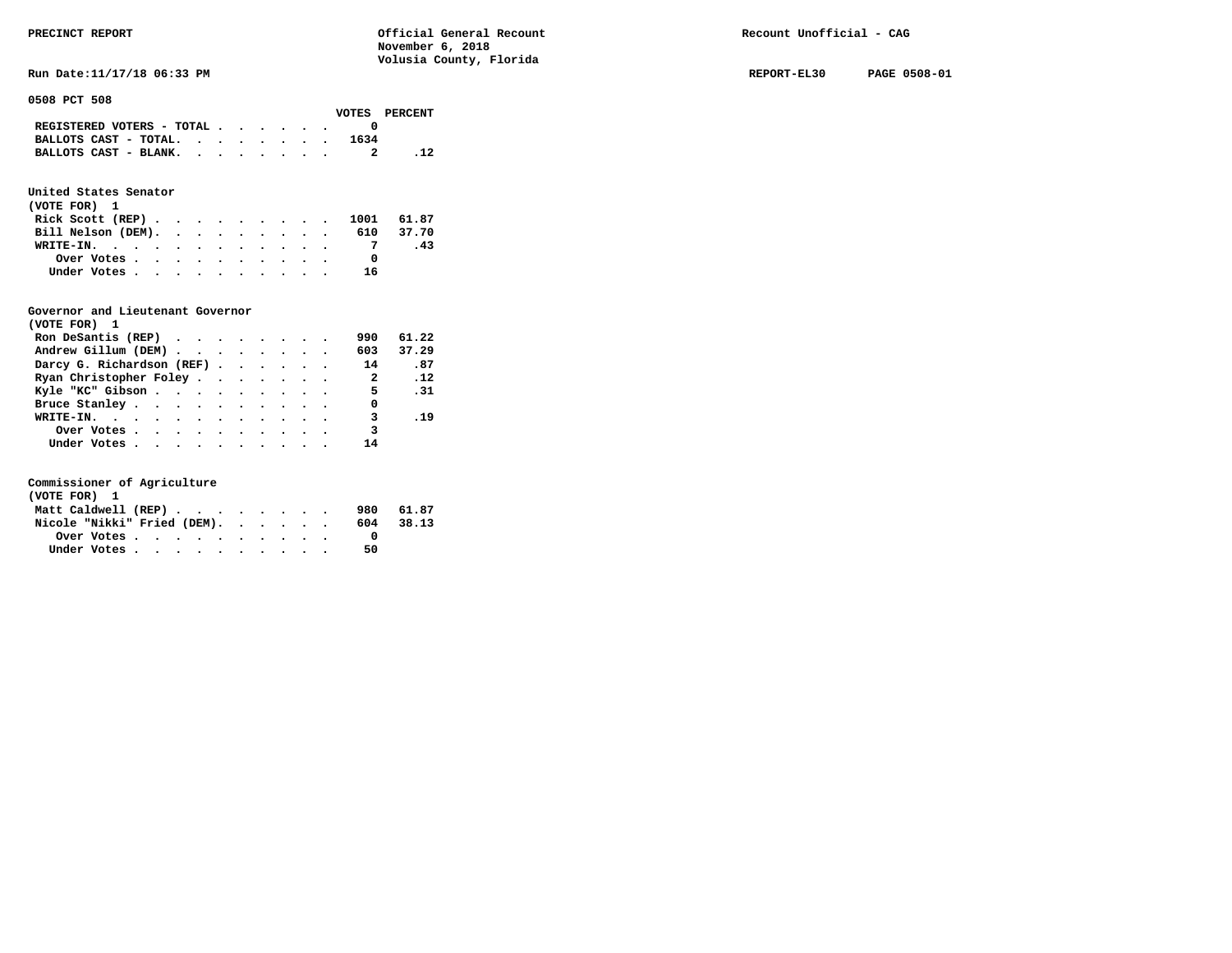**Run Date:11/17/18 06:33 PM REPORT-EL30 PAGE 0509-01** 

**0509 PCT 509** 

|                                             |  |  |  |     | VOTES PERCENT |
|---------------------------------------------|--|--|--|-----|---------------|
| REGISTERED VOTERS - TOTAL $\cdot$ , , , , . |  |  |  |     |               |
| BALLOTS CAST - TOTAL. $\cdot$               |  |  |  | 782 |               |
| BALLOTS CAST - BLANK.                       |  |  |  |     | .13           |
|                                             |  |  |  |     |               |

## **United States Senator**

| (VOTE FOR) 1                                |  |  |  |  |  |           |
|---------------------------------------------|--|--|--|--|--|-----------|
| Rick Scott (REP) $\cdots$ $\cdots$ $\cdots$ |  |  |  |  |  | 531 68.52 |
| Bill Nelson (DEM).                          |  |  |  |  |  | 242 31.23 |
| WRITE-IN.                                   |  |  |  |  |  | . 26      |
| Over Votes                                  |  |  |  |  |  |           |
| Under Votes                                 |  |  |  |  |  |           |

#### **Governor and Lieutenant Governor**

| (VOTE FOR) 1                                  |  |  |  |                            |       |
|-----------------------------------------------|--|--|--|----------------------------|-------|
| Ron DeSantis (REP) $\cdots$ $\cdots$ $\cdots$ |  |  |  | 529                        | 68.26 |
| Andrew Gillum (DEM)                           |  |  |  | 224                        | 28.90 |
| Darcy G. Richardson (REF)                     |  |  |  | 10                         | 1.29  |
| Ryan Christopher Foley                        |  |  |  | $\overline{\phantom{a}}$ 2 | .26   |
| Kyle "KC" Gibson                              |  |  |  | $\overline{7}$             | .90   |
| Bruce Stanley                                 |  |  |  | $\overline{\mathbf{3}}$    | .39   |
| WRITE-IN.                                     |  |  |  | 0                          |       |
| Over Votes.                                   |  |  |  | 3                          |       |
| Under Votes, , , , , , , , , , ,              |  |  |  |                            |       |

#### **Commissioner of Agriculture**

| (VOTE FOR) 1                                            |  |  |  |  |  |     |           |
|---------------------------------------------------------|--|--|--|--|--|-----|-----------|
| Matt Caldwell (REP)                                     |  |  |  |  |  |     | 512 67.90 |
| Nicole "Nikki" Fried (DEM).                             |  |  |  |  |  | 242 | 32.10     |
| Over Votes $\cdots$ $\cdots$ $\cdots$ $\cdots$ $\cdots$ |  |  |  |  |  |     |           |
| Under Votes                                             |  |  |  |  |  | 28  |           |

|              | Florida House District 26 |  |
|--------------|---------------------------|--|
| (VOTE FOR) 1 |                           |  |
|              |                           |  |

|  |  |  |  |  |                                    | 21 70.00                    |
|--|--|--|--|--|------------------------------------|-----------------------------|
|  |  |  |  |  |                                    | 9 30.00                     |
|  |  |  |  |  |                                    |                             |
|  |  |  |  |  |                                    |                             |
|  |  |  |  |  | Patrick Henry (DEM)<br>Under Votes | Elizabeth Fetterhoff (REP). |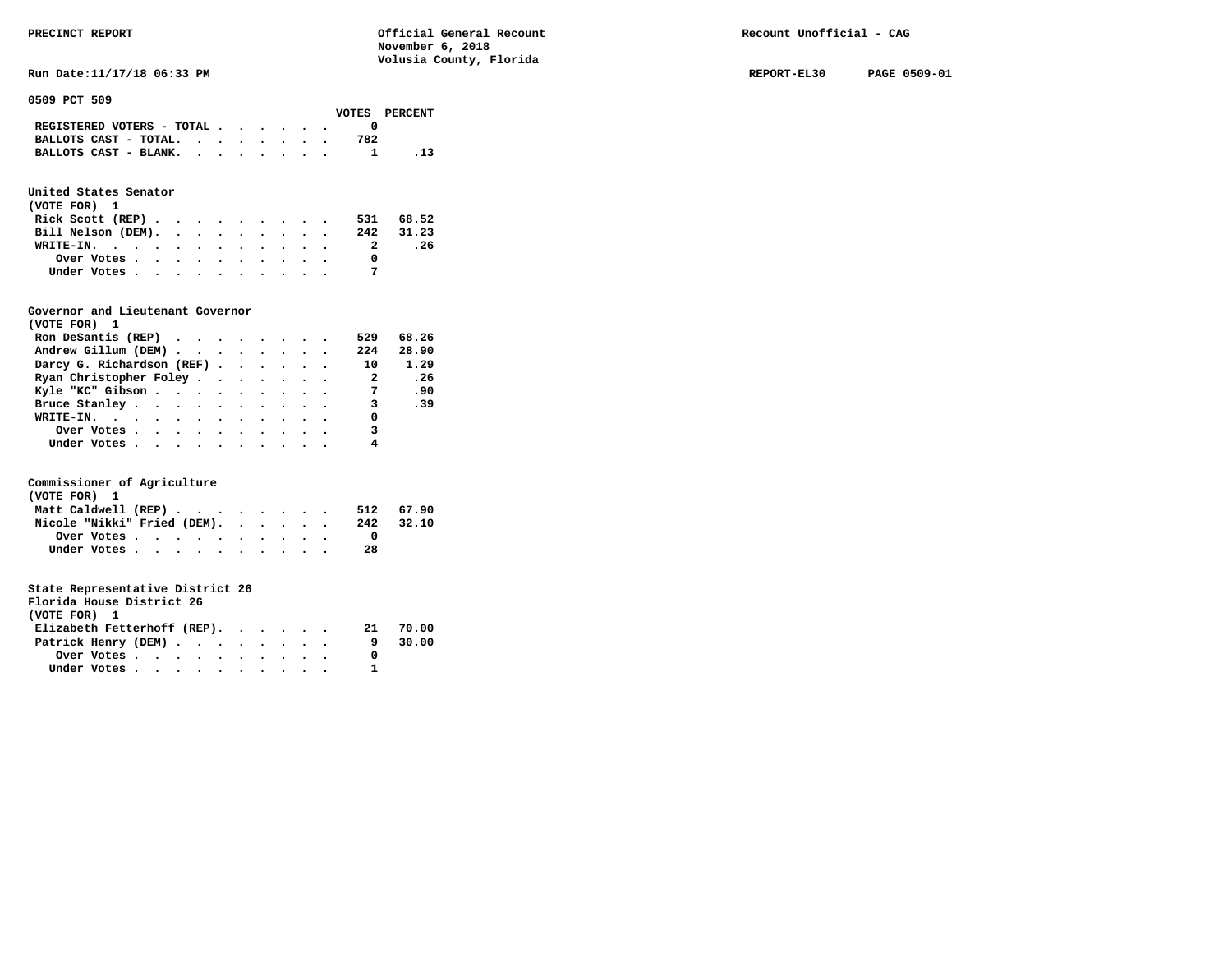Run Date:11/17/18 06:33 PM REPORT-EL30 PAGE 0510-01

**0510 PCT 510** 

|                                                                           |  |  |  |      | VOTES PERCENT |
|---------------------------------------------------------------------------|--|--|--|------|---------------|
| REGISTERED VOTERS - TOTAL $\cdot$ $\cdot$ $\cdot$ $\cdot$ $\cdot$ $\cdot$ |  |  |  |      |               |
| BALLOTS CAST - TOTAL.                                                     |  |  |  | 3202 |               |
| BALLOTS CAST - BLANK.                                                     |  |  |  | 5.   | . 16          |

### **United States Senator**

| (VOTE FOR) 1                                |  |  |  |  |  |                               |            |
|---------------------------------------------|--|--|--|--|--|-------------------------------|------------|
| Rick Scott (REP) $\cdots$ $\cdots$ $\cdots$ |  |  |  |  |  |                               | 2032 63.88 |
|                                             |  |  |  |  |  | Bill Nelson (DEM). 1140 35.84 |            |
| WRITE-IN.                                   |  |  |  |  |  |                               | .28        |
| Over Votes                                  |  |  |  |  |  |                               |            |
| Under Votes                                 |  |  |  |  |  | -20                           |            |

#### **Governor and Lieutenant Governor**

| (VOTE FOR) 1                                  |  |  |  |                |       |  |
|-----------------------------------------------|--|--|--|----------------|-------|--|
| Ron DeSantis (REP) $\cdots$ $\cdots$ $\cdots$ |  |  |  | 2012           | 63.19 |  |
| Andrew Gillum (DEM) 1138                      |  |  |  |                | 35.74 |  |
| Darcy G. Richardson (REF)                     |  |  |  | 13             | .41   |  |
| Ryan Christopher Foley                        |  |  |  | 8              | .25   |  |
| Kyle "KC" Gibson                              |  |  |  | 5              | .16   |  |
| Bruce Stanley                                 |  |  |  | -2             | .06   |  |
| WRITE-IN.                                     |  |  |  | 6              | .19   |  |
| Over Votes                                    |  |  |  | $\overline{2}$ |       |  |
| Under Votes                                   |  |  |  | 16             |       |  |

| (VOTE FOR) 1 |  |  |  |  |  |                                        |  |
|--------------|--|--|--|--|--|----------------------------------------|--|
|              |  |  |  |  |  | Matt Caldwell (REP) 1979 63.72         |  |
|              |  |  |  |  |  | Nicole "Nikki" Fried (DEM). 1127 36.28 |  |
|              |  |  |  |  |  |                                        |  |
| Under Votes  |  |  |  |  |  | 96                                     |  |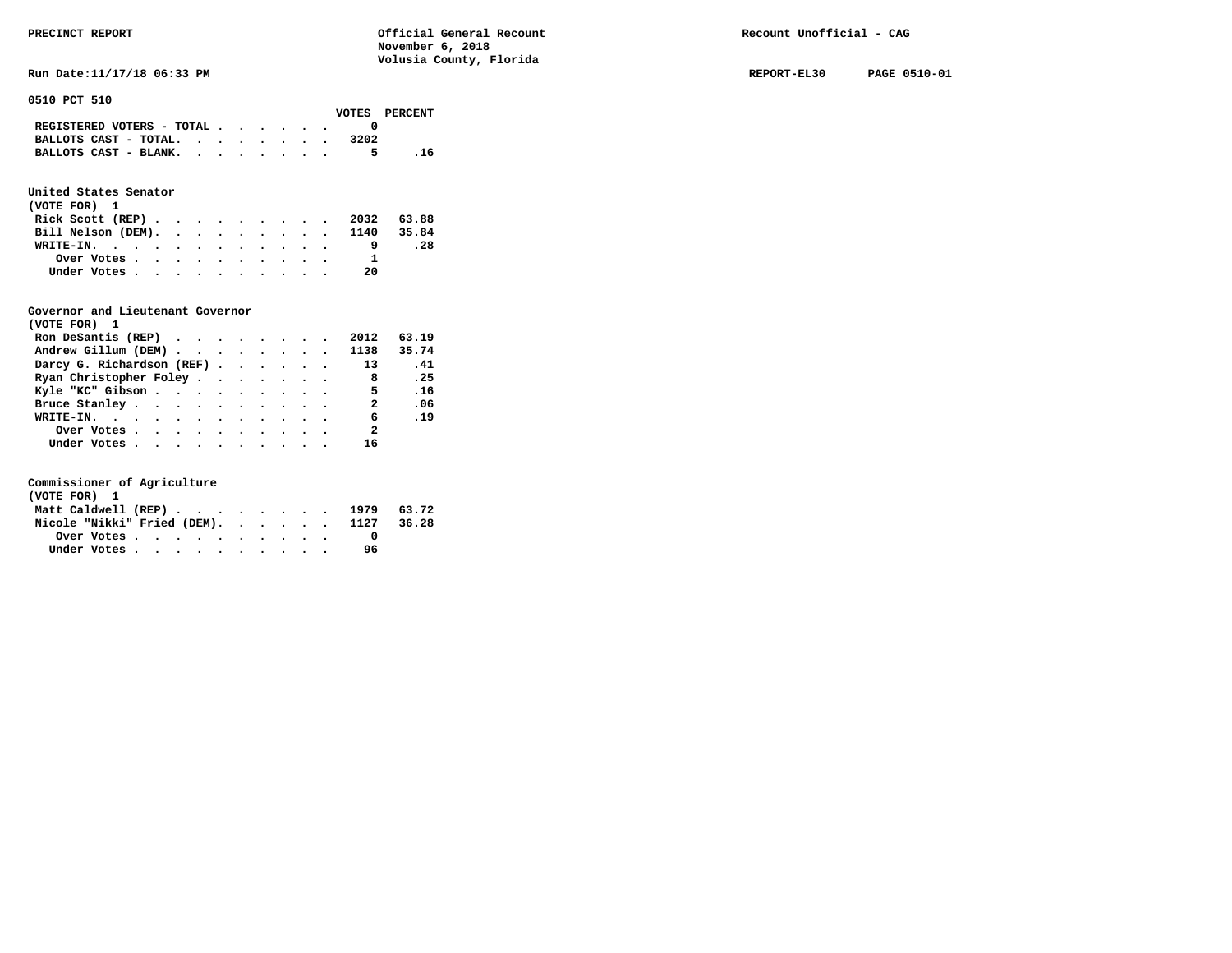### **United States Senator**

| (VOTE FOR) 1                 |  |  |  |  |   |           |
|------------------------------|--|--|--|--|---|-----------|
| Rick Scott $(REP)$           |  |  |  |  |   | 448 70.55 |
| Bill Nelson (DEM). 185 29.13 |  |  |  |  |   |           |
| WRITE-IN.                    |  |  |  |  | 2 | .31       |
| Over Votes                   |  |  |  |  |   |           |
| Under Votes                  |  |  |  |  | 5 |           |

#### **Governor and Lieutenant Governor**

| (VOTE FOR) 1                     |  |  |  |                         |       |
|----------------------------------|--|--|--|-------------------------|-------|
| Ron DeSantis (REP)               |  |  |  | 455                     | 71.54 |
| Andrew Gillum (DEM) 176          |  |  |  |                         | 27.67 |
| Darcy G. Richardson (REF)        |  |  |  | $\overline{\mathbf{4}}$ | .63   |
| Ryan Christopher Foley           |  |  |  | 1.16                    |       |
| Kyle "KC" Gibson                 |  |  |  | $\sim$ 0                |       |
| Bruce Stanley                    |  |  |  | 0                       |       |
| WRITE-IN.                        |  |  |  | 0                       |       |
| Over Votes                       |  |  |  | 0                       |       |
| Under Votes, , , , , , , , , , , |  |  |  |                         |       |

#### **Commissioner of Agriculture**

| (VOTE FOR) 1                |  |  |  |     |       |
|-----------------------------|--|--|--|-----|-------|
| Matt Caldwell (REP)         |  |  |  | 443 | 71.34 |
| Nicole "Nikki" Fried (DEM). |  |  |  | 178 | 28.66 |
|                             |  |  |  |     |       |
| Under Votes                 |  |  |  | 19  |       |

| Florida House District 26     |                                                         |  |  |  |  |  |     |       |
|-------------------------------|---------------------------------------------------------|--|--|--|--|--|-----|-------|
| (VOTE FOR) 1                  |                                                         |  |  |  |  |  |     |       |
| Elizabeth Fetterhoff (REP).   |                                                         |  |  |  |  |  | 458 | 73.05 |
| Patrick Henry (DEM) 169 26.95 |                                                         |  |  |  |  |  |     |       |
|                               | Over Votes $\cdots$ $\cdots$ $\cdots$ $\cdots$ $\cdots$ |  |  |  |  |  |     |       |
|                               | Under Votes, , , , , , , , , ,                          |  |  |  |  |  |     |       |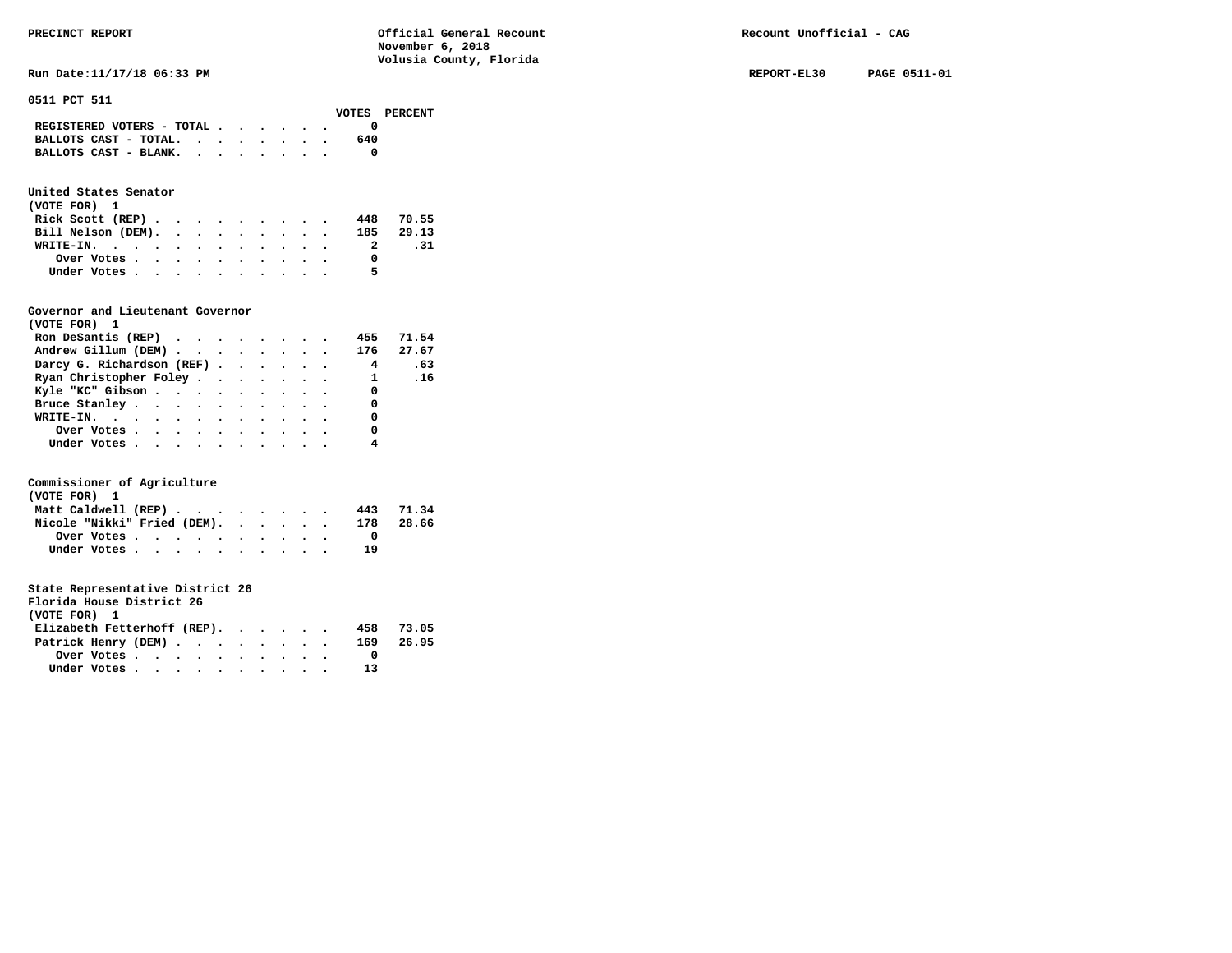**Run Date:11/17/18 06:33 PM REPORT-EL30 PAGE 0512-01** 

**0512 PCT 512** 

|                                             |  |  |  |      | VOTES PERCENT |
|---------------------------------------------|--|--|--|------|---------------|
| REGISTERED VOTERS - TOTAL $\cdot$ , , , , . |  |  |  |      |               |
| BALLOTS CAST - TOTAL.                       |  |  |  | 3022 |               |
| BALLOTS CAST - BLANK.                       |  |  |  |      | - 07          |

## **United States Senator**

| (VOTE FOR) 1                  |  |  |  |  |    |      |
|-------------------------------|--|--|--|--|----|------|
| Rick Scott (REP) 1707 56.86   |  |  |  |  |    |      |
| Bill Nelson (DEM). 1287 42.87 |  |  |  |  |    |      |
| WRITE-IN.                     |  |  |  |  |    | . 27 |
| Over Votes                    |  |  |  |  |    |      |
| Under Votes                   |  |  |  |  | 20 |      |

#### **Governor and Lieutenant Governor**

| (VOTE FOR) 1                                  |  |  |  |                 |             |
|-----------------------------------------------|--|--|--|-----------------|-------------|
| Ron DeSantis (REP) $\cdots$ $\cdots$ $\cdots$ |  |  |  | 1697            | 56.68       |
| Andrew Gillum (DEM) 1258                      |  |  |  |                 | 42.02       |
| Darcy G. Richardson (REF)                     |  |  |  | $\overline{12}$ | .40         |
| Ryan Christopher Foley                        |  |  |  | 11              | .37         |
| Kyle "KC" Gibson                              |  |  |  | $\overline{6}$  | .20         |
| Bruce Stanley.                                |  |  |  | $\sim$ 5        | .17         |
| WRITE-IN.                                     |  |  |  | 5 <sub>5</sub>  | $\ldots$ 17 |
| Over Votes.                                   |  |  |  | 6               |             |
| Under Votes, , , , , , , , , , ,              |  |  |  | 22              |             |

#### **Commissioner of Agriculture**

| (VOTE FOR) 1                                                               |  |  |  |  |  |     |       |
|----------------------------------------------------------------------------|--|--|--|--|--|-----|-------|
| Matt Caldwell (REP) $\cdot \cdot \cdot \cdot \cdot \cdot \cdot \cdot 1637$ |  |  |  |  |  |     | 56.18 |
| Nicole "Nikki" Fried (DEM). 1277                                           |  |  |  |  |  |     | 43.82 |
| Over Votes $\cdots$ $\cdots$ $\cdots$ $\cdots$ $\cdots$                    |  |  |  |  |  |     |       |
| Under Votes                                                                |  |  |  |  |  | 106 |       |

| Florida House District 26   |  |  |     |           |
|-----------------------------|--|--|-----|-----------|
| (VOTE FOR) 1                |  |  |     |           |
| Elizabeth Fetterhoff (REP). |  |  | 138 | 48.76     |
| Patrick Henry (DEM)         |  |  |     | 145 51.24 |

|              | Over Votes. | $\bullet$ . |  | . |  |  |  |
|--------------|-------------|-------------|--|---|--|--|--|
| Under Votes. |             | $\bullet$   |  | . |  |  |  |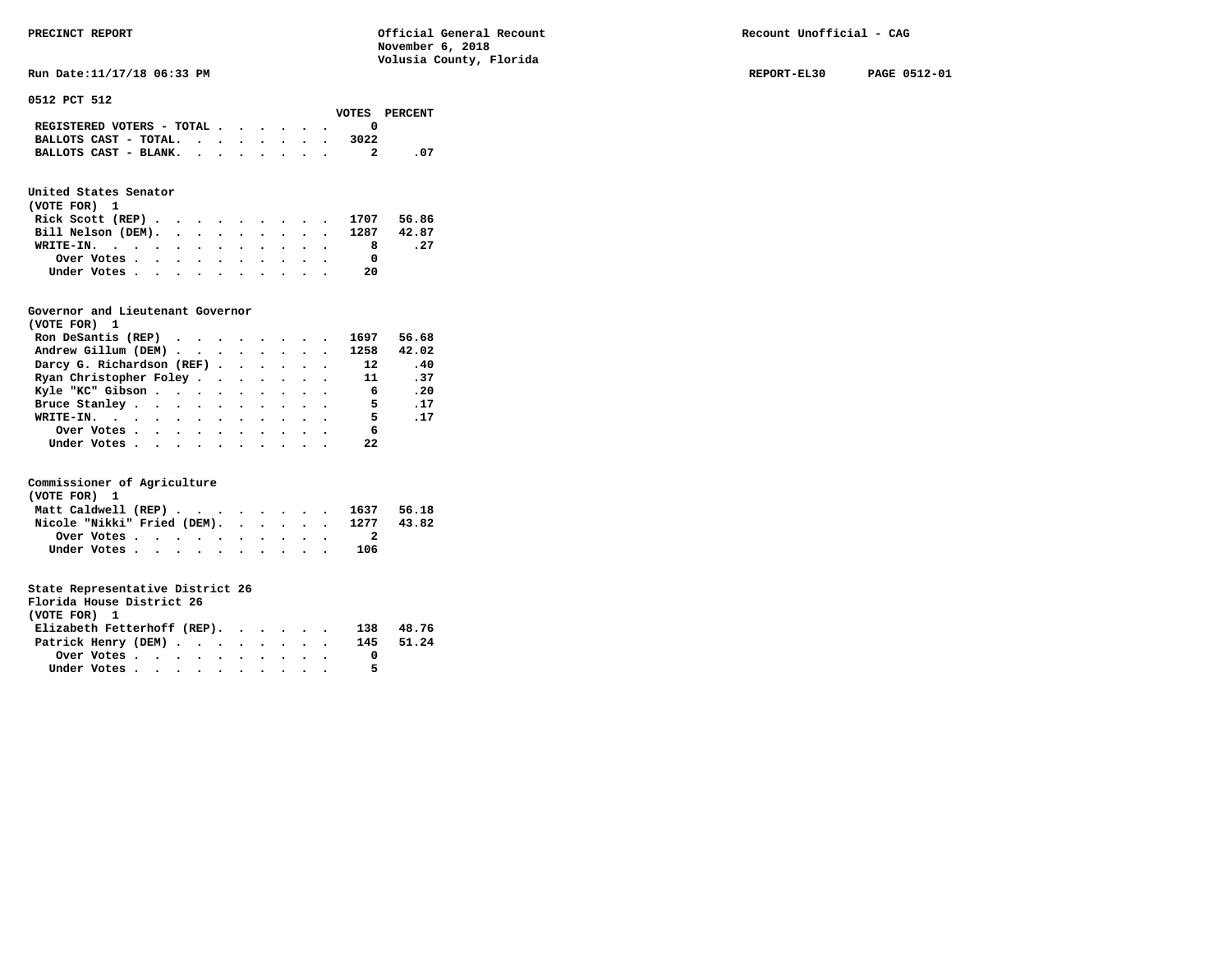Run Date:11/17/18 06:33 PM REPORT-EL30 PAGE 0515-01

#### **0515 PCT 515**

|                                                                           |  |  |  |      | VOTES PERCENT |
|---------------------------------------------------------------------------|--|--|--|------|---------------|
| REGISTERED VOTERS - TOTAL $\cdot$ $\cdot$ $\cdot$ $\cdot$ $\cdot$ $\cdot$ |  |  |  |      |               |
| BALLOTS CAST - TOTAL.                                                     |  |  |  | 1892 |               |
| BALLOTS CAST - BLANK.                                                     |  |  |  |      | . 26          |

## **United States Senator**

| (VOTE FOR) 1       |  |  |  |  |  |              |           |
|--------------------|--|--|--|--|--|--------------|-----------|
| Rick Scott $(REP)$ |  |  |  |  |  | 903          | 48.06     |
| Bill Nelson (DEM). |  |  |  |  |  |              | 971 51.68 |
| WRITE-IN.          |  |  |  |  |  | 5.           | . 27      |
| Over Votes         |  |  |  |  |  | <sup>0</sup> |           |
| Under Votes        |  |  |  |  |  | 13           |           |

### **Governor and Lieutenant Governor**

| (VOTE FOR) 1                                                   |  |  |  |                |       |
|----------------------------------------------------------------|--|--|--|----------------|-------|
| Ron DeSantis (REP) $\cdot \cdot \cdot \cdot \cdot \cdot \cdot$ |  |  |  | 886            | 47.30 |
| Andrew Gillum (DEM)                                            |  |  |  | 957            | 51.09 |
| Darcy G. Richardson (REF)                                      |  |  |  | 12             | .64   |
| Ryan Christopher Foley                                         |  |  |  | 9              | .48   |
| Kyle "KC" Gibson                                               |  |  |  | $\overline{7}$ | .37   |
| Bruce Stanley                                                  |  |  |  | 1              | .05   |
| WRITE-IN.                                                      |  |  |  | $\mathbf{1}$   | .05   |
| Over Votes                                                     |  |  |  | 6              |       |
| Under Votes, , , , , , , , , , ,                               |  |  |  |                |       |

| (VOTE FOR) 1                |  |  |  |  |  |     |       |
|-----------------------------|--|--|--|--|--|-----|-------|
| Matt Caldwell (REP)         |  |  |  |  |  | 890 | 48.93 |
| Nicole "Nikki" Fried (DEM). |  |  |  |  |  | 929 | 51.07 |
| Over Votes                  |  |  |  |  |  |     |       |
| Under Votes                 |  |  |  |  |  | 72  |       |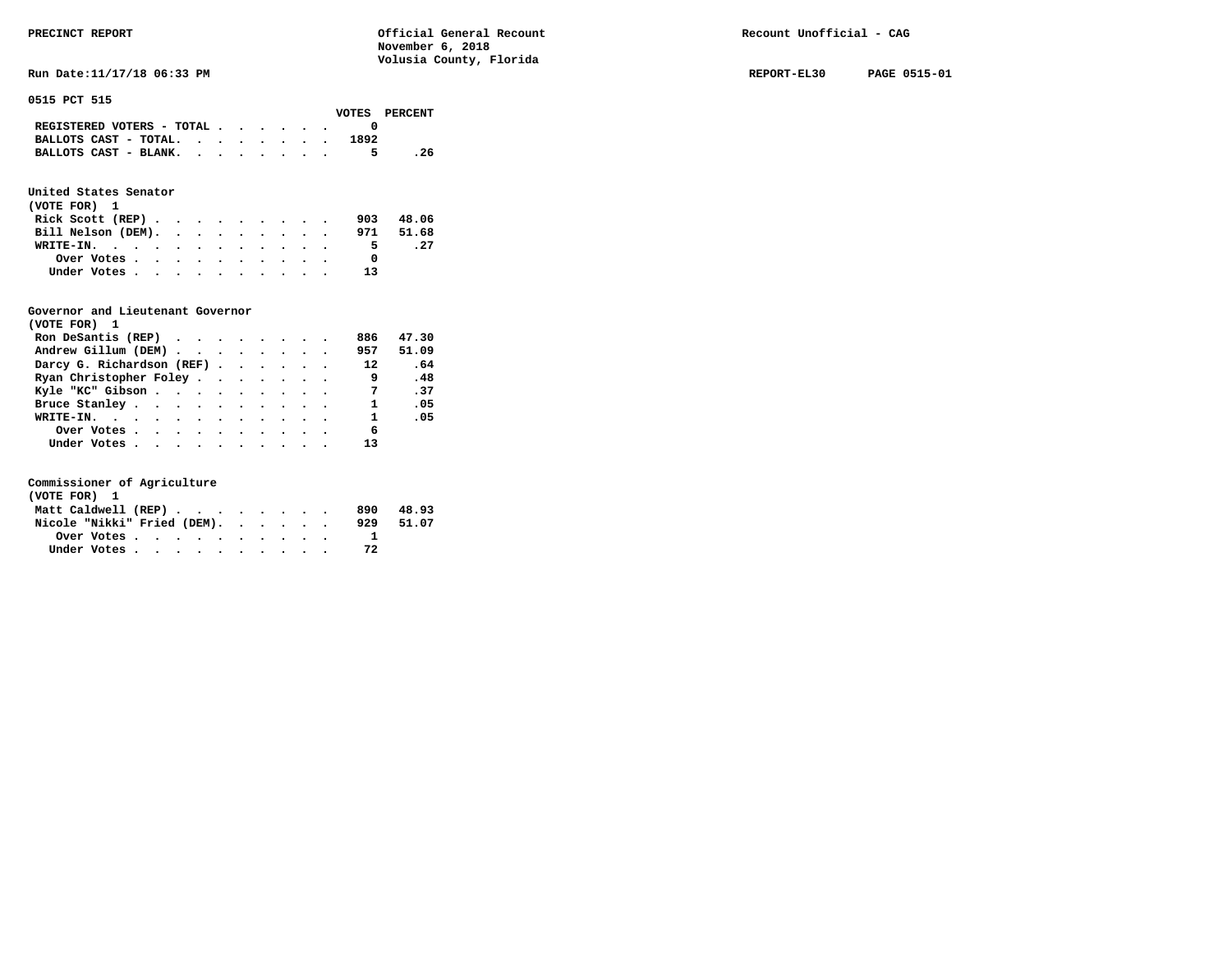Run Date:11/17/18 06:33 PM REPORT-EL30 PAGE 0516-01

**0516 PCT 516** 

|                                             |  |  |  |      | VOTES PERCENT |
|---------------------------------------------|--|--|--|------|---------------|
| REGISTERED VOTERS - TOTAL $\cdot$ , , , , . |  |  |  |      |               |
| BALLOTS CAST - TOTAL.                       |  |  |  | 1839 |               |
| BALLOTS CAST - BLANK.                       |  |  |  |      | .33           |

### **United States Senator**

| (VOTE FOR) 1                                            |  |  |  |  |    |     |  |
|---------------------------------------------------------|--|--|--|--|----|-----|--|
| Rick Scott (REP) 1117 61.24                             |  |  |  |  |    |     |  |
| Bill Nelson (DEM). 701 38.43                            |  |  |  |  |    |     |  |
| WRITE-IN.                                               |  |  |  |  | 6. | .33 |  |
| Over Votes $\cdots$ $\cdots$ $\cdots$ $\cdots$ $\cdots$ |  |  |  |  |    |     |  |
| Under Votes                                             |  |  |  |  | 14 |     |  |

#### **Governor and Lieutenant Governor**

| (VOTE FOR) 1                                                        |  |  |  |                          |       |
|---------------------------------------------------------------------|--|--|--|--------------------------|-------|
| Ron DeSantis (REP) $\cdot \cdot \cdot \cdot \cdot \cdot \cdot 1136$ |  |  |  |                          | 62.35 |
| Andrew Gillum (DEM) 669                                             |  |  |  |                          | 36.72 |
| Darcy G. Richardson (REF)                                           |  |  |  | $\overline{7}$           | .38   |
| Ryan Christopher Foley 3                                            |  |  |  |                          | .16   |
| Kyle "KC" Gibson 4 . 22                                             |  |  |  |                          |       |
| Bruce Stanley.                                                      |  |  |  | $\overline{\mathbf{3}}$  | .16   |
| WRITE-IN.                                                           |  |  |  | 0                        |       |
| Over Votes                                                          |  |  |  | $\overline{\phantom{a}}$ |       |
| Under Votes                                                         |  |  |  | 15                       |       |

| (VOTE FOR) 1                   |  |  |  |  |  |    |           |
|--------------------------------|--|--|--|--|--|----|-----------|
| Matt Caldwell (REP) 1093 62.21 |  |  |  |  |  |    |           |
| Nicole "Nikki" Fried (DEM).    |  |  |  |  |  |    | 664 37.79 |
| Over Votes                     |  |  |  |  |  |    |           |
| Under Votes                    |  |  |  |  |  | 82 |           |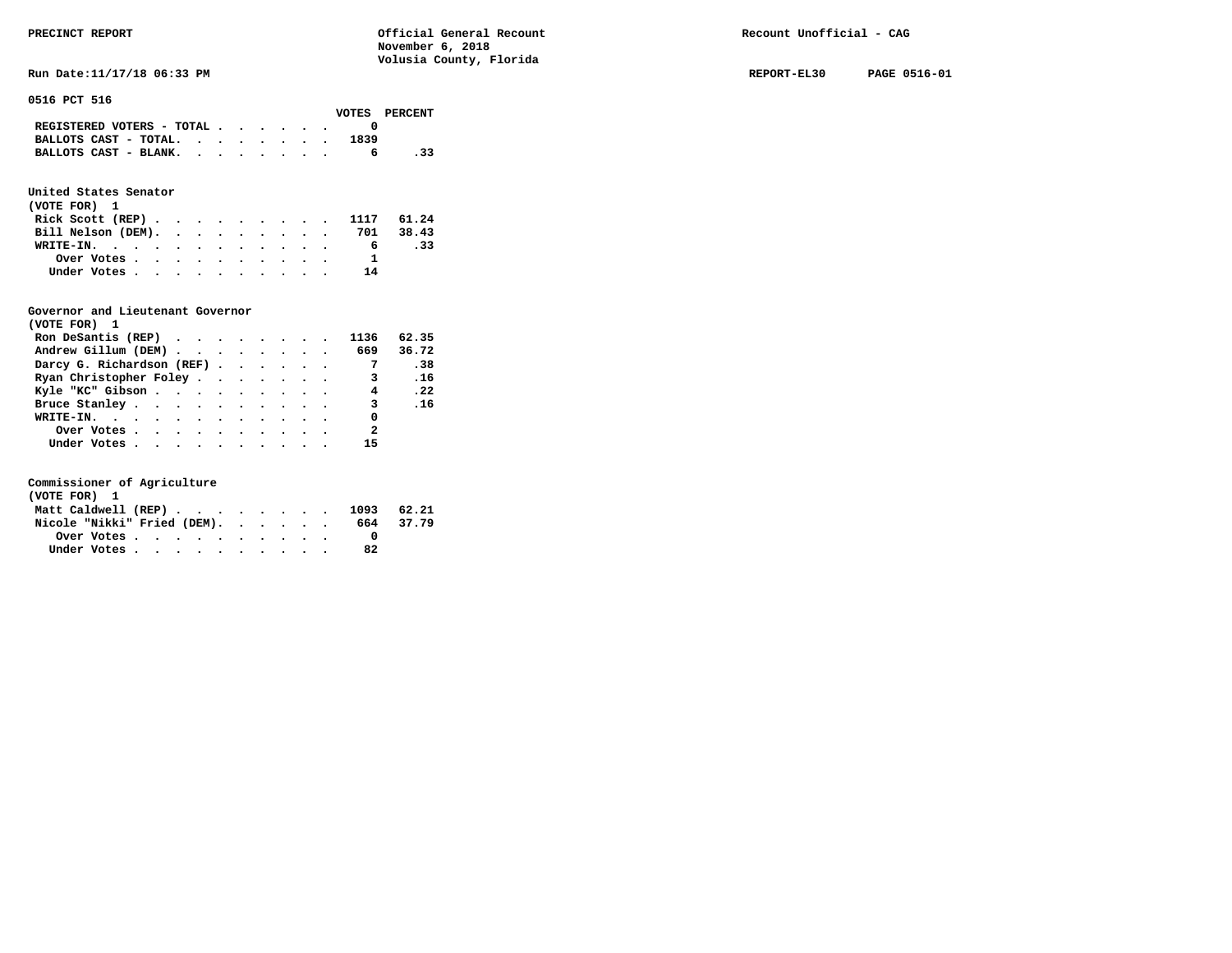Run Date:11/17/18 06:33 PM REPORT-EL30 PAGE 0517-01

**0517 PCT 517** 

|                                             |  |  |  |      | VOTES PERCENT |
|---------------------------------------------|--|--|--|------|---------------|
| REGISTERED VOTERS - TOTAL $\cdot$ , , , , . |  |  |  |      |               |
| BALLOTS CAST - TOTAL. $\cdot$ , , , , , .   |  |  |  | 1552 |               |
| BALLOTS CAST - BLANK.                       |  |  |  |      |               |

### **United States Senator**

| (VOTE FOR) 1                 |  |  |  |  |                |      |
|------------------------------|--|--|--|--|----------------|------|
| Rick Scott (REP)             |  |  |  |  | 835 54.22      |      |
| Bill Nelson (DEM). 701 45.52 |  |  |  |  |                |      |
| WRITE-IN.                    |  |  |  |  | $\overline{4}$ | . 26 |
| Over Votes                   |  |  |  |  | <sup>0</sup>   |      |
| Under Votes                  |  |  |  |  | 12             |      |

#### **Governor and Lieutenant Governor**

| (VOTE FOR) 1                                  |  |  |  |                |       |
|-----------------------------------------------|--|--|--|----------------|-------|
| Ron DeSantis (REP) $\cdots$ $\cdots$ $\cdots$ |  |  |  | 837            | 54.56 |
| Andrew Gillum (DEM)                           |  |  |  | 666 -          | 43.42 |
| Darcy G. Richardson (REF)                     |  |  |  | - 9            | .59   |
| Ryan Christopher Foley                        |  |  |  | 6              | .39   |
| Kyle "KC" Gibson                              |  |  |  | 9              | .59   |
| Bruce Stanley.                                |  |  |  | 3              | .20   |
| WRITE-IN.                                     |  |  |  | $\overline{4}$ | .26   |
| Over Votes                                    |  |  |  | 4              |       |
| Under Votes, , , , , , , , , , ,              |  |  |  | 14             |       |

| (VOTE FOR) 1                |             |  |  |  |  |  |     |       |
|-----------------------------|-------------|--|--|--|--|--|-----|-------|
| Matt Caldwell (REP)         |             |  |  |  |  |  | 804 | 54.14 |
| Nicole "Nikki" Fried (DEM). |             |  |  |  |  |  | 681 | 45.86 |
|                             | Over Votes. |  |  |  |  |  |     |       |
|                             | Under Votes |  |  |  |  |  | 67  |       |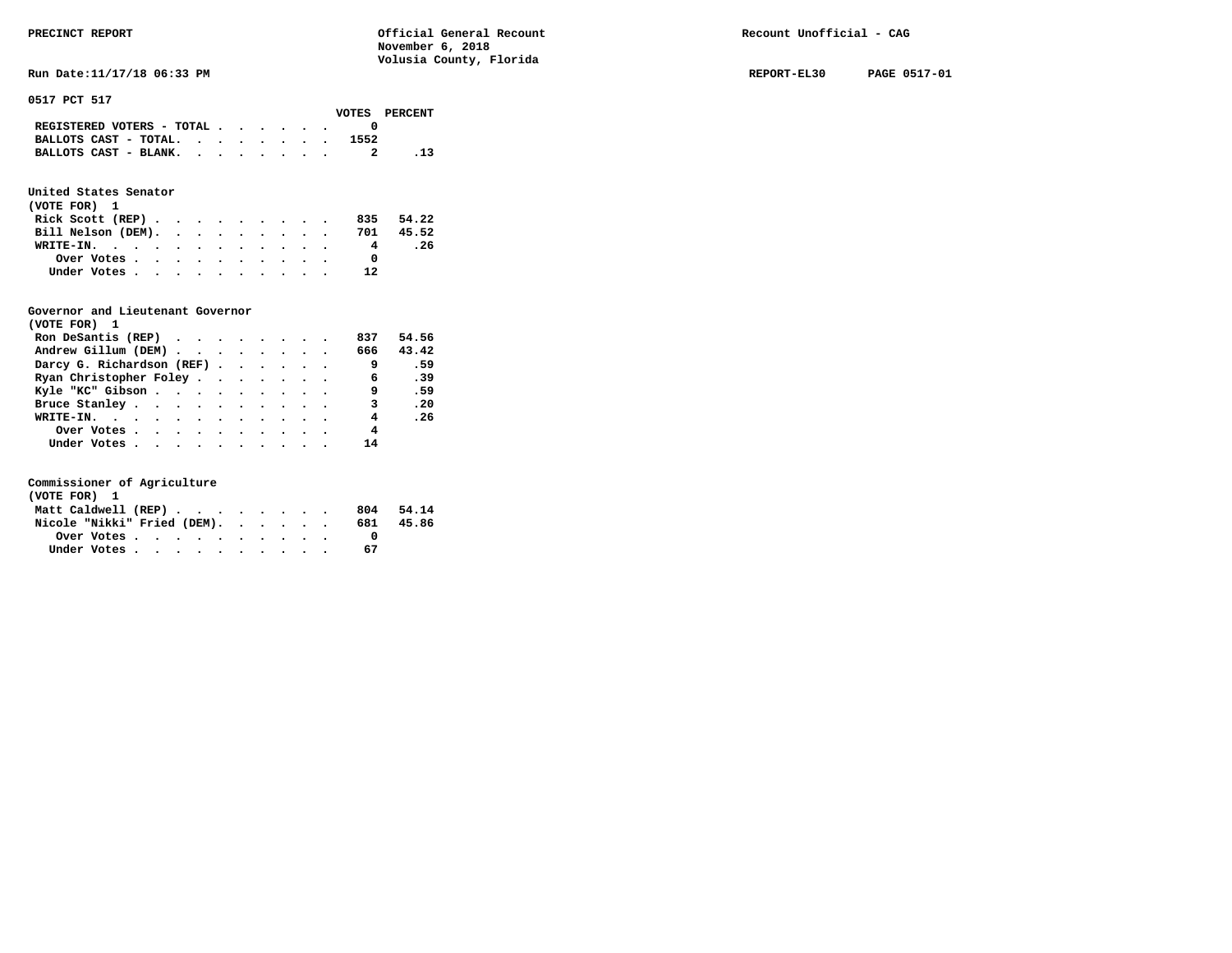**Run Date:11/17/18 06:33 PM REPORT-EL30 PAGE 0519-01** 

#### **0519 PCT 519**

|                           |  |  |  |     | VOTES PERCENT |
|---------------------------|--|--|--|-----|---------------|
| REGISTERED VOTERS - TOTAL |  |  |  |     |               |
| BALLOTS CAST - TOTAL.     |  |  |  | 990 |               |
| BALLOTS CAST - BLANK.     |  |  |  |     | - 20          |
|                           |  |  |  |     |               |

## **United States Senator**

| (VOTE FOR) 1                                |  |  |  |  |           |     |
|---------------------------------------------|--|--|--|--|-----------|-----|
| Rick Scott (REP) $\cdots$ $\cdots$ $\cdots$ |  |  |  |  | 506 51.63 |     |
| Bill Nelson (DEM).                          |  |  |  |  | 468 47.76 |     |
| WRITE-IN.                                   |  |  |  |  | 6.        | .61 |
| Over Votes                                  |  |  |  |  |           |     |
| Under Votes                                 |  |  |  |  | າ ດ       |     |

#### **Governor and Lieutenant Governor**

| (VOTE FOR) 1                                  |  |  |  |                          |               |
|-----------------------------------------------|--|--|--|--------------------------|---------------|
| Ron DeSantis (REP) $\cdots$ $\cdots$ $\cdots$ |  |  |  | 497                      | 50.66         |
| Andrew Gillum (DEM)                           |  |  |  | 462                      | 47.09         |
| Darcy G. Richardson (REF)                     |  |  |  | 12                       | 1.22          |
| Ryan Christopher Foley                        |  |  |  | $\overline{\phantom{a}}$ | .20           |
| Kyle "KC" Gibson                              |  |  |  | $\overline{\mathbf{2}}$  | .20           |
| Bruce Stanley.                                |  |  |  | 5.                       | .51           |
| WRITE-IN.                                     |  |  |  |                          | $1 \quad .10$ |
| Over Votes                                    |  |  |  | 3                        |               |
| Under Votes                                   |  |  |  | 6                        |               |

#### **Commissioner of Agriculture**

| (VOTE FOR) 1                |  |  |  |  |  |     |       |
|-----------------------------|--|--|--|--|--|-----|-------|
| Matt Caldwell (REP)         |  |  |  |  |  | 498 | 51.71 |
| Nicole "Nikki" Fried (DEM). |  |  |  |  |  | 465 | 48.29 |
| Over Votes                  |  |  |  |  |  |     |       |
| Under Votes                 |  |  |  |  |  | 27  |       |

| Florida House District 26   |                                                         |  |  |  |  |  |     |       |
|-----------------------------|---------------------------------------------------------|--|--|--|--|--|-----|-------|
| (VOTE FOR) 1                |                                                         |  |  |  |  |  |     |       |
| Elizabeth Fetterhoff (REP). |                                                         |  |  |  |  |  | 527 | 54.55 |
| Patrick Henry (DEM)         |                                                         |  |  |  |  |  | 439 | 45.45 |
|                             | Over Votes $\cdots$ $\cdots$ $\cdots$ $\cdots$ $\cdots$ |  |  |  |  |  |     |       |
|                             | Under Votes                                             |  |  |  |  |  | 24  |       |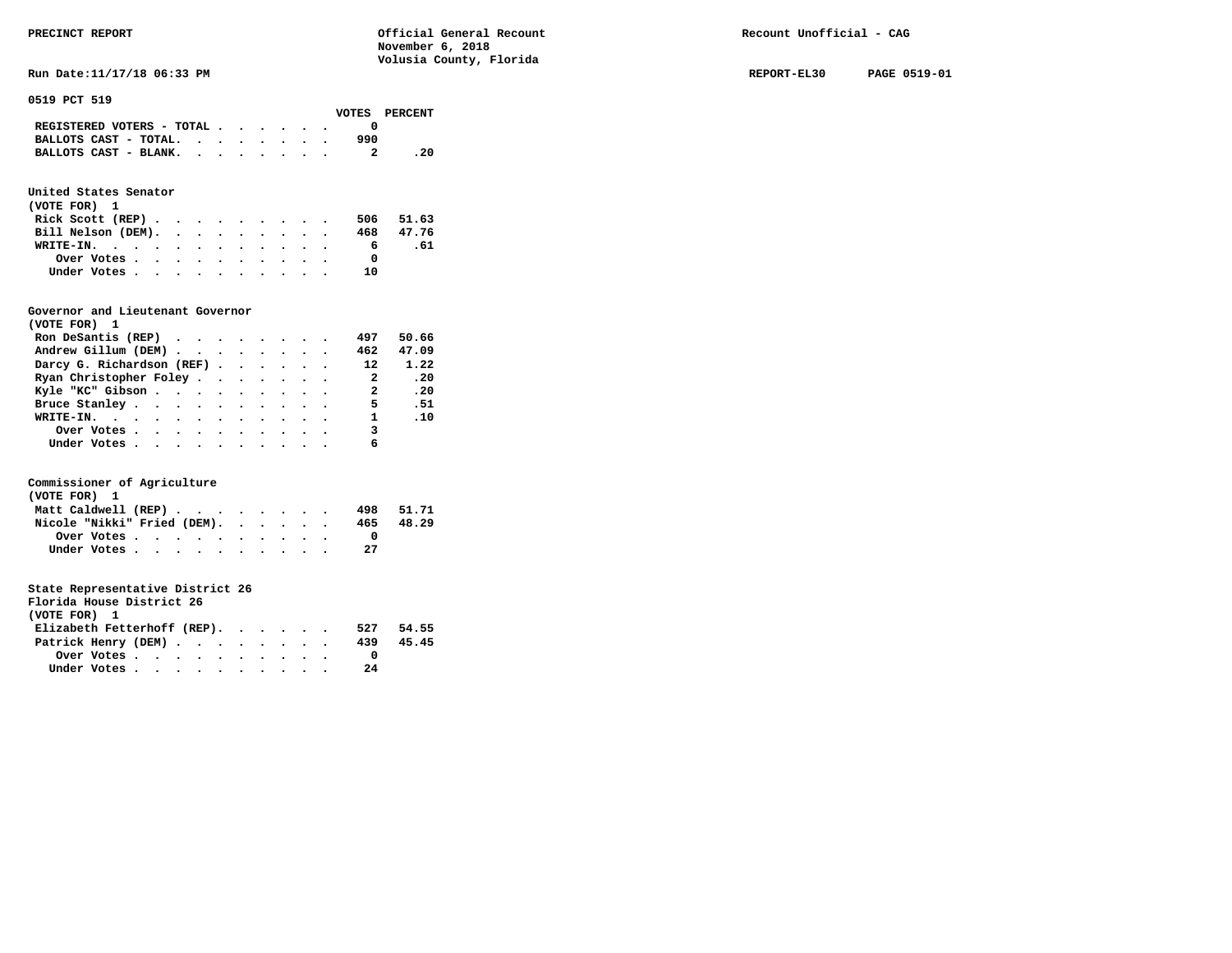**Run Date:11/17/18 06:33 PM REPORT-EL30 PAGE 0521-01** 

**0521 PCT 521** 

| VOTES PERCENT |
|---------------|
|               |
|               |
|               |
|               |

## **United States Senator**

| (VOTE FOR) 1                                |  |  |  |  |            |     |
|---------------------------------------------|--|--|--|--|------------|-----|
| Rick Scott (REP) $\cdots$ $\cdots$ $\cdots$ |  |  |  |  | 1682 58.81 |     |
| Bill Nelson (DEM). 1171 40.94               |  |  |  |  |            |     |
| WRITE-IN.                                   |  |  |  |  |            | .24 |
| Over Votes                                  |  |  |  |  |            |     |
| Under Votes                                 |  |  |  |  | 34         |     |

# **Governor and Lieutenant Governor**

| (VOTE FOR) 1                                  |  |  |  |                         |       |
|-----------------------------------------------|--|--|--|-------------------------|-------|
| Ron DeSantis (REP) $\cdots$ $\cdots$ $\cdots$ |  |  |  | 1668                    | 58.26 |
| Andrew Gillum (DEM) 1132 39.54                |  |  |  |                         |       |
| Darcy G. Richardson (REF)                     |  |  |  | 21                      | .73   |
| Ryan Christopher Foley                        |  |  |  | 21                      | .73   |
| Kyle "KC" Gibson                              |  |  |  | 6 <sup>6</sup>          | .21   |
| Bruce Stanley.                                |  |  |  | 11                      | .38   |
| WRITE-IN.                                     |  |  |  | $\overline{\mathbf{4}}$ | .14   |
| Over Votes                                    |  |  |  | - 6                     |       |
| Under Votes 25                                |  |  |  |                         |       |

| (VOTE FOR) 1 |  |  |  |  |  |                                  |       |
|--------------|--|--|--|--|--|----------------------------------|-------|
|              |  |  |  |  |  | Matt Caldwell (REP) 1625 58.77   |       |
|              |  |  |  |  |  | Nicole "Nikki" Fried (DEM). 1140 | 41.23 |
| Over Votes   |  |  |  |  |  |                                  |       |
| Under Votes  |  |  |  |  |  | 129                              |       |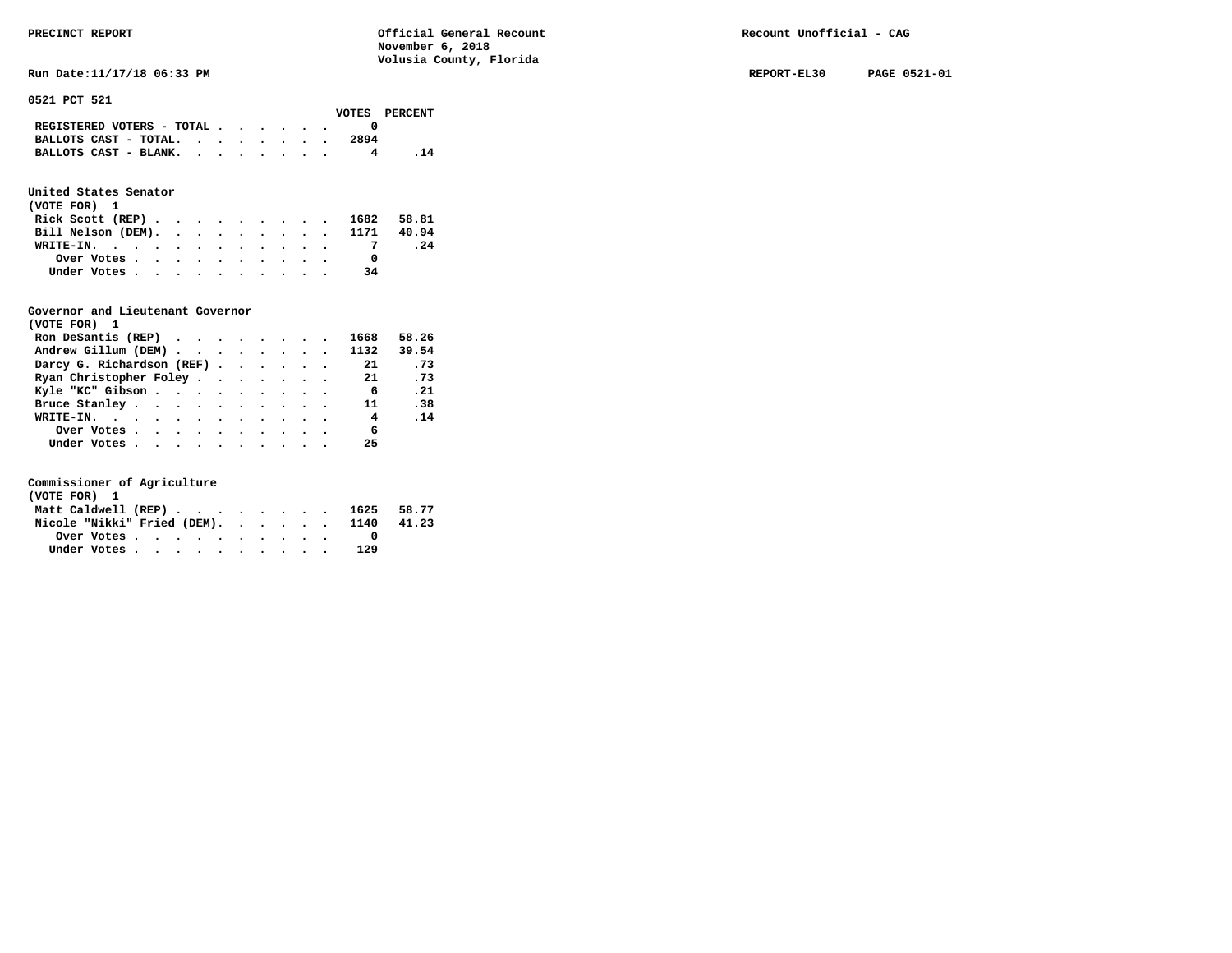**Run Date:11/17/18 06:33 PM REPORT-EL30 PAGE 0522-01** 

#### **0522 PCT 522**

|                                                                           |  |  |  |      | VOTES PERCENT |
|---------------------------------------------------------------------------|--|--|--|------|---------------|
| REGISTERED VOTERS - TOTAL $\cdot$ $\cdot$ $\cdot$ $\cdot$ $\cdot$ $\cdot$ |  |  |  |      |               |
| BALLOTS CAST - TOTAL.                                                     |  |  |  | 2481 |               |
| BALLOTS CAST - BLANK.                                                     |  |  |  |      | - 20          |

### **United States Senator**

| (VOTE FOR) 1                  |  |  |  |  |    |      |
|-------------------------------|--|--|--|--|----|------|
| Rick Scott (REP) 1378 55.97   |  |  |  |  |    |      |
| Bill Nelson (DEM). 1075 43.66 |  |  |  |  |    |      |
| WRITE-IN.                     |  |  |  |  |    | - 37 |
| Over Votes                    |  |  |  |  |    |      |
| Under Votes                   |  |  |  |  | 18 |      |

#### **Governor and Lieutenant Governor**

| (VOTE FOR) 1                                  |  |  |  |                |       |
|-----------------------------------------------|--|--|--|----------------|-------|
| Ron DeSantis (REP) $\cdots$ $\cdots$ $\cdots$ |  |  |  | 1375           | 55.85 |
| Andrew Gillum (DEM)                           |  |  |  | 1038           | 42.16 |
| Darcy G. Richardson (REF)                     |  |  |  | 16             | .65   |
| Ryan Christopher Foley                        |  |  |  | 11             | .45   |
| Kyle "KC" Gibson                              |  |  |  | 13             | .53   |
| Bruce Stanley                                 |  |  |  | $\overline{4}$ | .16   |
| WRITE-IN.                                     |  |  |  | - 5            | .20   |
| Over Votes                                    |  |  |  | 6              |       |
| Under Votes                                   |  |  |  | 13             |       |

#### **Commissioner of Agriculture**

| (VOTE FOR) 1 |             |  |  |  |  |  |                                  |       |
|--------------|-------------|--|--|--|--|--|----------------------------------|-------|
|              |             |  |  |  |  |  | Matt Caldwell (REP) 1322 55.27   |       |
|              |             |  |  |  |  |  | Nicole "Nikki" Fried (DEM). 1070 | 44.73 |
|              | Over Votes  |  |  |  |  |  |                                  |       |
|              | Under Votes |  |  |  |  |  | 89                               |       |

| Florida House District 26                               |  |  |  |  |  |  |
|---------------------------------------------------------|--|--|--|--|--|--|
| (VOTE FOR) 1                                            |  |  |  |  |  |  |
| Elizabeth Fetterhoff (REP). 1 100.00                    |  |  |  |  |  |  |
| Patrick Henry (DEM)                                     |  |  |  |  |  |  |
| Over Votes $\cdots$ $\cdots$ $\cdots$ $\cdots$ $\cdots$ |  |  |  |  |  |  |
| Under Votes                                             |  |  |  |  |  |  |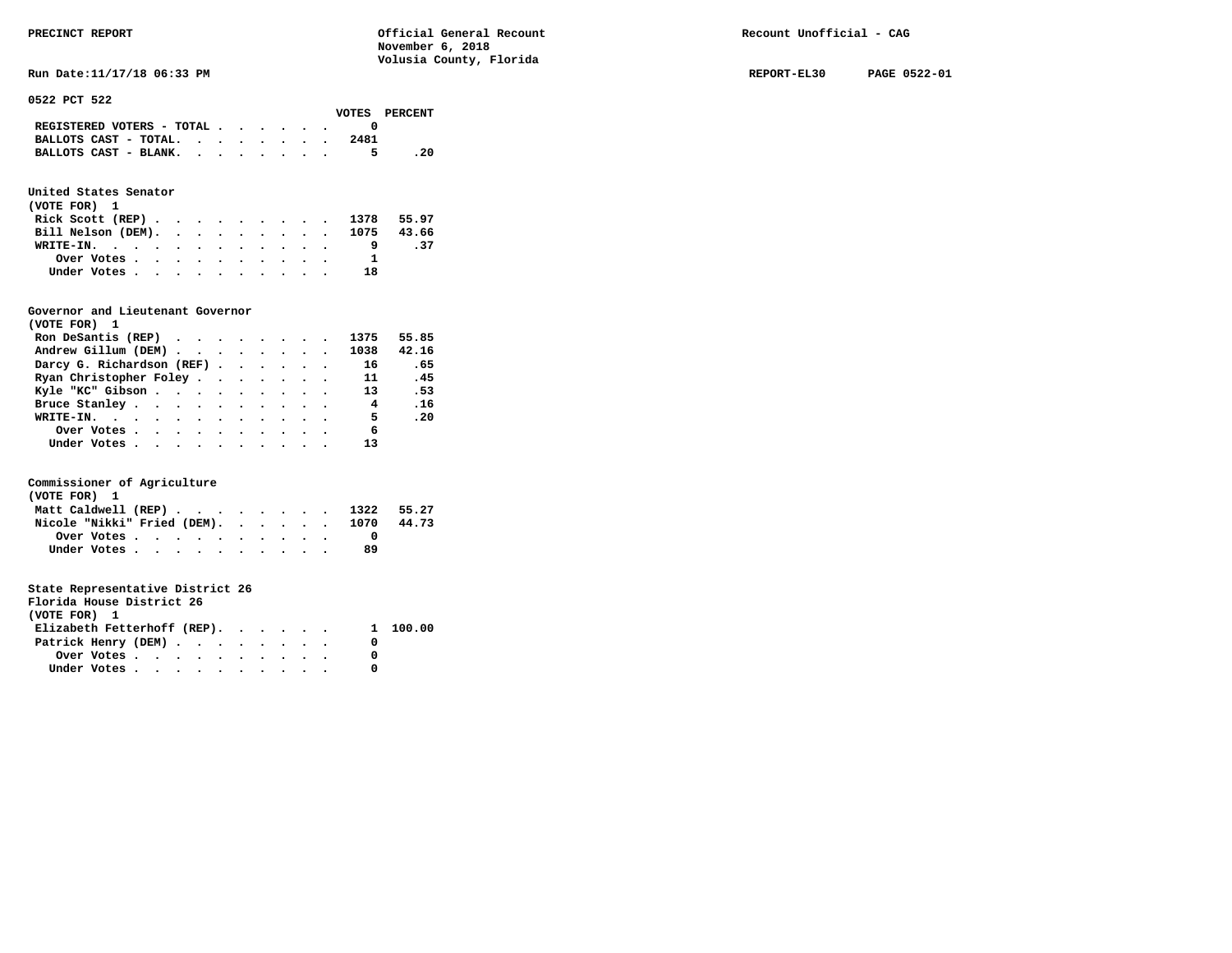**Run Date:11/17/18 06:33 PM REPORT-EL30 PAGE 0523-01** 

**0523 PCT 523** 

|                                             |  |  |  |      | VOTES PERCENT |
|---------------------------------------------|--|--|--|------|---------------|
| REGISTERED VOTERS - TOTAL $\cdot$ , , , , . |  |  |  |      |               |
| BALLOTS CAST - TOTAL. $\cdot$               |  |  |  | 1401 |               |
| BALLOTS CAST - BLANK.                       |  |  |  |      | - 07          |
|                                             |  |  |  |      |               |

## **United States Senator**

| (VOTE FOR) 1       |  |  |  |  |  |      |           |
|--------------------|--|--|--|--|--|------|-----------|
| Rick Scott (REP)   |  |  |  |  |  | 728  | 52.45     |
| Bill Nelson (DEM). |  |  |  |  |  |      | 649 46.76 |
| WRITE-IN.          |  |  |  |  |  | -11- | . 79      |
| Over Votes         |  |  |  |  |  |      |           |
| Under Votes        |  |  |  |  |  | 12   |           |

#### **Governor and Lieutenant Governor**

| (VOTE FOR) 1                                  |  |  |  |                         |              |
|-----------------------------------------------|--|--|--|-------------------------|--------------|
| Ron DeSantis (REP) $\cdots$ $\cdots$ $\cdots$ |  |  |  | 731                     | 52.48        |
| Andrew Gillum (DEM)                           |  |  |  | 620                     | 44.51        |
| Darcy G. Richardson (REF)                     |  |  |  | 24                      | 1.72         |
| Ryan Christopher Foley                        |  |  |  | $\overline{5}$          | .36          |
| Kyle "KC" Gibson                              |  |  |  | $\overline{\mathbf{3}}$ | $\cdot$ . 22 |
| Bruce Stanley                                 |  |  |  | 6                       | .43          |
| WRITE-IN.                                     |  |  |  | $\overline{4}$          | .29          |
| Over Votes                                    |  |  |  | 0                       |              |
| Under Votes, , , , , , , , , , ,              |  |  |  |                         |              |

#### **Commissioner of Agriculture**

| (VOTE FOR) 1                                            |  |  |  |  |     |       |
|---------------------------------------------------------|--|--|--|--|-----|-------|
| Matt Caldwell (REP)                                     |  |  |  |  | 721 | 52.86 |
| Nicole "Nikki" Fried (DEM).                             |  |  |  |  | 643 | 47.14 |
| Over Votes $\cdots$ $\cdots$ $\cdots$ $\cdots$ $\cdots$ |  |  |  |  |     |       |
| Under Votes                                             |  |  |  |  | 37  |       |

| Florida House District 26   |                                                         |  |  |  |  |     |       |
|-----------------------------|---------------------------------------------------------|--|--|--|--|-----|-------|
| (VOTE FOR) 1                |                                                         |  |  |  |  |     |       |
| Elizabeth Fetterhoff (REP). |                                                         |  |  |  |  | 759 | 55.69 |
| Patrick Henry (DEM)         |                                                         |  |  |  |  | 604 | 44.31 |
|                             | Over Votes $\cdots$ $\cdots$ $\cdots$ $\cdots$ $\cdots$ |  |  |  |  |     |       |
|                             | Under Votes                                             |  |  |  |  | 37  |       |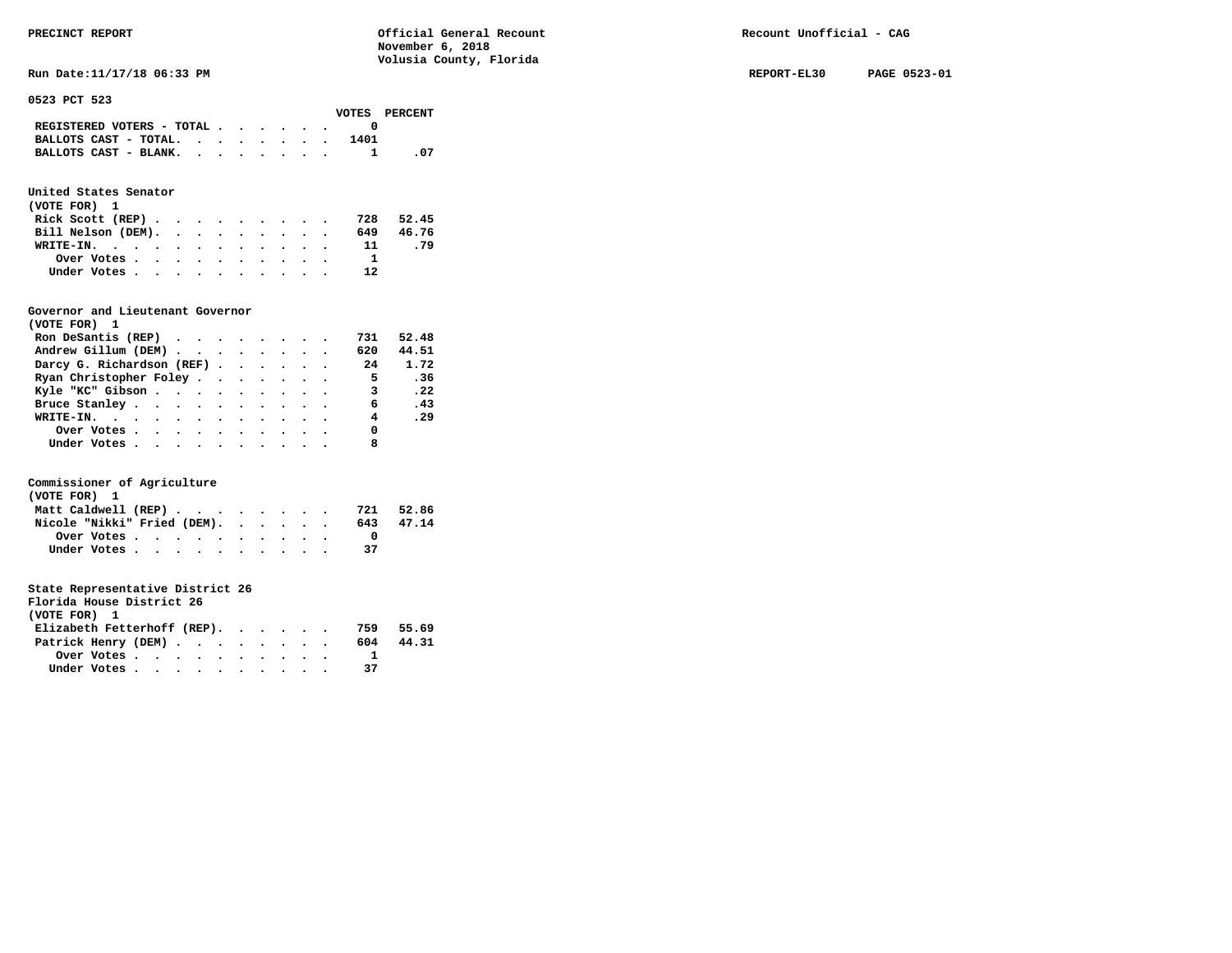**Run Date:11/17/18 06:33 PM REPORT-EL30 PAGE 0526-01** 

**0526 PCT 526** 

|                                                                           |  |  |  |      | VOTES PERCENT |
|---------------------------------------------------------------------------|--|--|--|------|---------------|
| REGISTERED VOTERS - TOTAL $\cdot$ $\cdot$ $\cdot$ $\cdot$ $\cdot$ $\cdot$ |  |  |  |      |               |
| BALLOTS CAST - TOTAL.                                                     |  |  |  | 1050 |               |
| BALLOTS CAST - BLANK.                                                     |  |  |  |      | . 19          |

## **United States Senator**

| (VOTE FOR) 1       |  |  |  |  |  |  |           |
|--------------------|--|--|--|--|--|--|-----------|
| Rick Scott (REP)   |  |  |  |  |  |  | 495 47.50 |
| Bill Nelson (DEM). |  |  |  |  |  |  | 546 52.40 |
| WRITE-IN.          |  |  |  |  |  |  | .10       |
| Over Votes         |  |  |  |  |  |  |           |
| Under Votes        |  |  |  |  |  |  |           |

#### **Governor and Lieutenant Governor**

| (VOTE FOR) 1                                                   |  |  |  |              |              |
|----------------------------------------------------------------|--|--|--|--------------|--------------|
| Ron DeSantis (REP) $\cdot \cdot \cdot \cdot \cdot \cdot \cdot$ |  |  |  | 497          | 47.74        |
| Andrew Gillum (DEM)                                            |  |  |  | 526          | 50.53        |
| Darcy G. Richardson (REF)                                      |  |  |  | - 9          | .86          |
| Ryan Christopher Foley                                         |  |  |  | - 5          | .48          |
| Kyle "KC" Gibson                                               |  |  |  |              | $3 \cdot 29$ |
| Bruce Stanley.                                                 |  |  |  | 0            |              |
| WRITE-IN.                                                      |  |  |  | $\mathbf{1}$ | .10          |
| Over Votes                                                     |  |  |  | 0            |              |
| Under Votes, , , , , , , , , , ,                               |  |  |  |              |              |

#### **Commissioner of Agriculture**

| (VOTE FOR) 1                |  |  |  |  |  |     |           |
|-----------------------------|--|--|--|--|--|-----|-----------|
| Matt Caldwell (REP)         |  |  |  |  |  |     | 485 47.74 |
| Nicole "Nikki" Fried (DEM). |  |  |  |  |  | 531 | 52.26     |
| Over Votes.                 |  |  |  |  |  |     |           |
| Under Votes                 |  |  |  |  |  | 34  |           |

| Florida House District 26   |  |  |  |  |  |     |       |
|-----------------------------|--|--|--|--|--|-----|-------|
| (VOTE FOR) 1                |  |  |  |  |  |     |       |
| Elizabeth Fetterhoff (REP). |  |  |  |  |  | 514 | 50.79 |
| Patrick Henry (DEM)         |  |  |  |  |  | 498 | 49.21 |
|                             |  |  |  |  |  |     |       |
| Under Votes                 |  |  |  |  |  | 38  |       |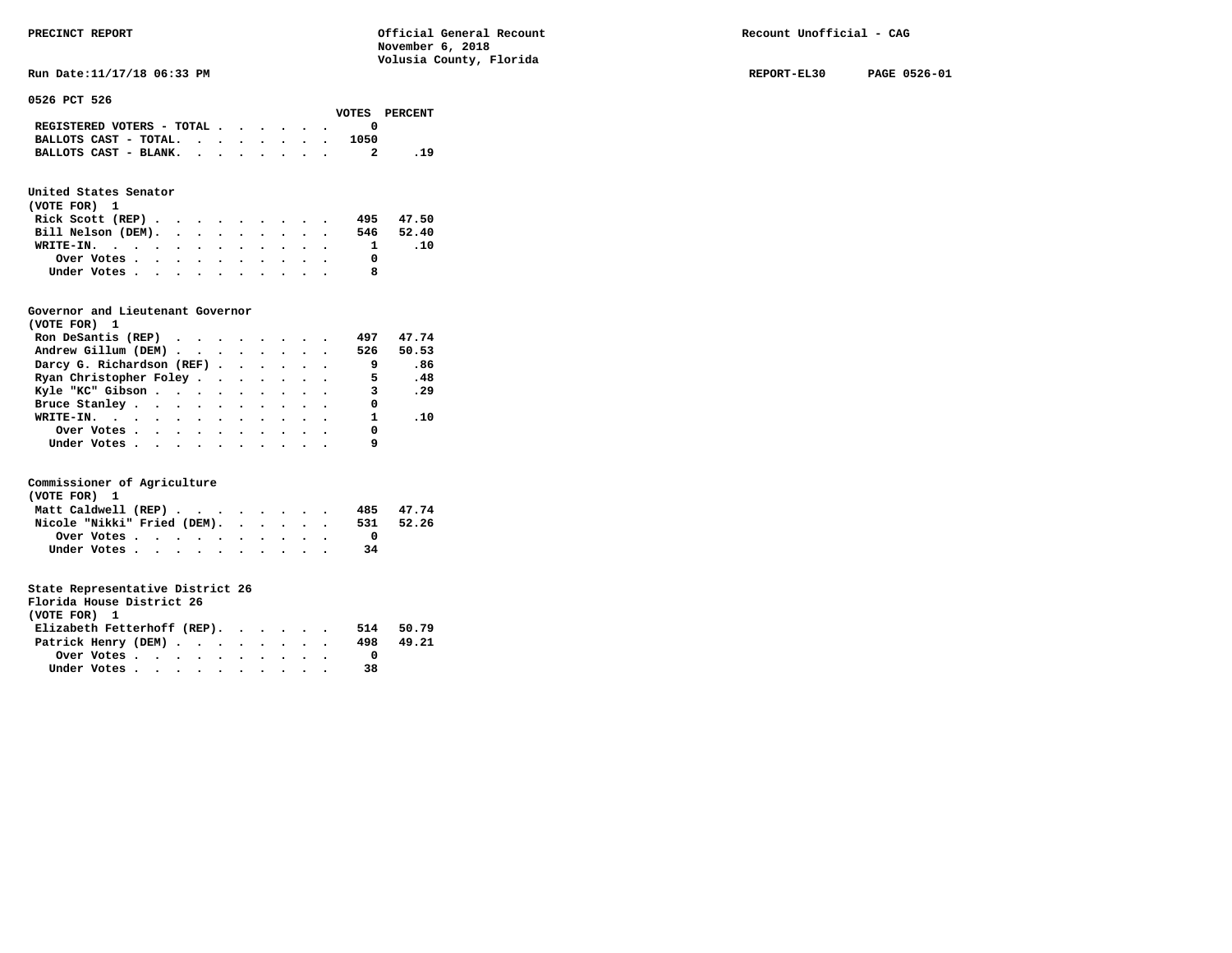| United States Senator<br>(VOTE FOR) 1 |                                                         |  |  |  |  |  |     |       |
|---------------------------------------|---------------------------------------------------------|--|--|--|--|--|-----|-------|
|                                       | Rick Scott $(REP)$                                      |  |  |  |  |  | 571 | 52.48 |
|                                       | Bill Nelson (DEM).                                      |  |  |  |  |  | 509 | 46.78 |
|                                       | WRITE-IN.                                               |  |  |  |  |  |     | 8.74  |
|                                       | Over Votes $\cdots$ $\cdots$ $\cdots$ $\cdots$ $\cdots$ |  |  |  |  |  |     |       |
|                                       | Under Votes                                             |  |  |  |  |  |     |       |

 **BALLOTS CAST - TOTAL. . . . . . . . 1091 BALLOTS CAST - BLANK. . . . . . . . 0** 

#### **Governor and Lieutenant Governor**

| (VOTE FOR) 1                     |  |  |  |              |       |
|----------------------------------|--|--|--|--------------|-------|
| Ron DeSantis (REP)               |  |  |  | 549          | 50.65 |
| Andrew Gillum (DEM)              |  |  |  | 509          | 46.96 |
| Darcy G. Richardson (REF)        |  |  |  | 6            | .55   |
| Ryan Christopher Foley           |  |  |  | 9            | .83   |
| Kyle "KC" Gibson                 |  |  |  | $5^{\circ}$  | .46   |
| Bruce Stanley.                   |  |  |  | 5            | .46   |
| WRITE-IN.                        |  |  |  | $\mathbf{1}$ | .09   |
| Over Votes.                      |  |  |  | 3            |       |
| Under Votes, , , , , , , , , , , |  |  |  |              |       |

#### **Commissioner of Agriculture**

| (VOTE FOR) 1                |  |  |  |  |  |     |       |
|-----------------------------|--|--|--|--|--|-----|-------|
| Matt Caldwell (REP)         |  |  |  |  |  | 544 | 51.47 |
| Nicole "Nikki" Fried (DEM). |  |  |  |  |  | 513 | 48.53 |
| Over Votes                  |  |  |  |  |  |     |       |
| Under Votes                 |  |  |  |  |  | 34  |       |

| Florida House District 26   |  |  |  |           |
|-----------------------------|--|--|--|-----------|
| (VOTE FOR) 1                |  |  |  |           |
| Elizabeth Fetterhoff (REP). |  |  |  | 555 52.46 |
| Patrick Henry (DEM)         |  |  |  | 503 47.54 |

|              | Over Votes. | $\bullet$ $\bullet$ | $\bullet$ $\bullet$ | . |  |  |  |    |
|--------------|-------------|---------------------|---------------------|---|--|--|--|----|
| Under Votes. |             |                     | $\bullet$ $\bullet$ | . |  |  |  | 33 |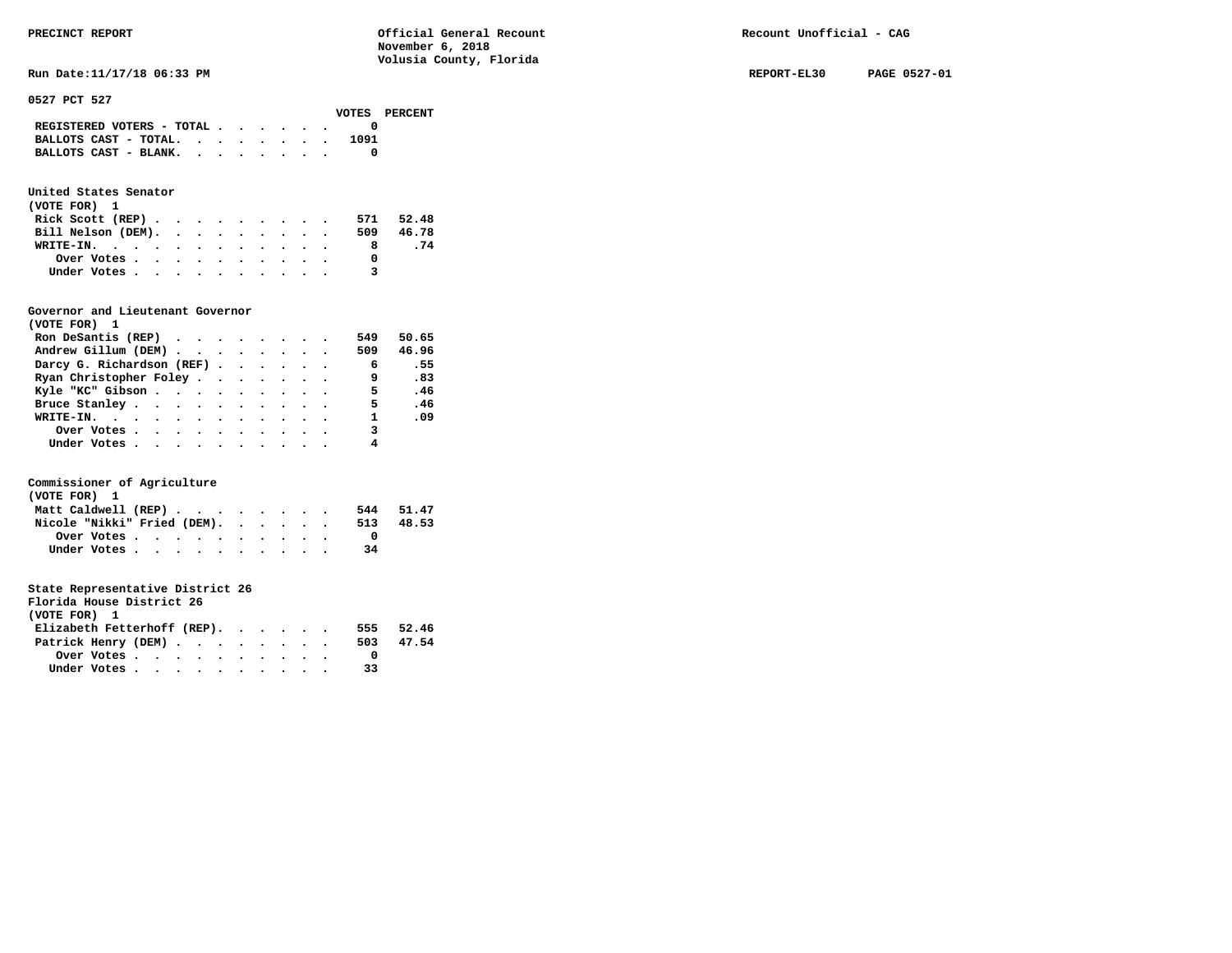| PRECINCT REPORT                           | Official General Recount<br>November 6, 2018<br>Volusia County, Florida | Recount Unofficial - CAG    |
|-------------------------------------------|-------------------------------------------------------------------------|-----------------------------|
| Run Date: 11/17/18 06:33 PM               |                                                                         | PAGE 0528-01<br>REPORT-EL30 |
| 0528 PCT 528<br>VOTES                     | PERCENT                                                                 |                             |
| REGISTERED VOTERS - TOTAL                 |                                                                         |                             |
| BALLOTS CAST - TOTAL. $\cdot$<br>1006     |                                                                         |                             |
| BALLOTS CAST - BLANK. $\cdot$ , , , , , . | 0                                                                       |                             |

## **United States Senator**

| (VOTE FOR) 1       |  |  |  |  |     |           |
|--------------------|--|--|--|--|-----|-----------|
| Rick Scott $(REP)$ |  |  |  |  | 458 | 45.98     |
| Bill Nelson (DEM). |  |  |  |  |     | 533 53.51 |
| WRITE-IN.          |  |  |  |  | 5.  | - 50      |
| Over Votes.        |  |  |  |  |     |           |
| Under Votes        |  |  |  |  | 1 ດ |           |

#### **Governor and Lieutenant Governor**

| (VOTE FOR) 1                                  |  |  |  |                            |       |
|-----------------------------------------------|--|--|--|----------------------------|-------|
| Ron DeSantis (REP) $\cdots$ $\cdots$ $\cdots$ |  |  |  | 450                        | 45.09 |
| Andrew Gillum (DEM)                           |  |  |  | 514                        | 51.50 |
| Darcy G. Richardson (REF)                     |  |  |  | 17                         | 1.70  |
| Ryan Christopher Foley                        |  |  |  | $\overline{7}$             | .70   |
| Kyle "KC" Gibson                              |  |  |  | $\overline{\phantom{a}}$ 2 | .20   |
| Bruce Stanley                                 |  |  |  | 5.                         | .50   |
| WRITE-IN.                                     |  |  |  | 3                          | .30   |
| Over Votes                                    |  |  |  | $\mathbf{2}$               |       |
| Under Votes                                   |  |  |  | 6                          |       |

#### **Commissioner of Agriculture**

| (VOTE FOR) 1                |  |  |  |  |  |     |           |
|-----------------------------|--|--|--|--|--|-----|-----------|
| Matt Caldwell (REP)         |  |  |  |  |  |     | 445 45.55 |
| Nicole "Nikki" Fried (DEM). |  |  |  |  |  | 532 | 54.45     |
| Over Votes.                 |  |  |  |  |  |     |           |
| Under Votes                 |  |  |  |  |  | -29 |           |

| Florida House District 26   |                                                         |  |  |  |  |     |       |
|-----------------------------|---------------------------------------------------------|--|--|--|--|-----|-------|
| (VOTE FOR) 1                |                                                         |  |  |  |  |     |       |
| Elizabeth Fetterhoff (REP). |                                                         |  |  |  |  | 475 | 48.62 |
| Patrick Henry (DEM)         |                                                         |  |  |  |  | 502 | 51.38 |
|                             | Over Votes $\cdots$ $\cdots$ $\cdots$ $\cdots$ $\cdots$ |  |  |  |  |     |       |
|                             | Under Votes                                             |  |  |  |  | -29 |       |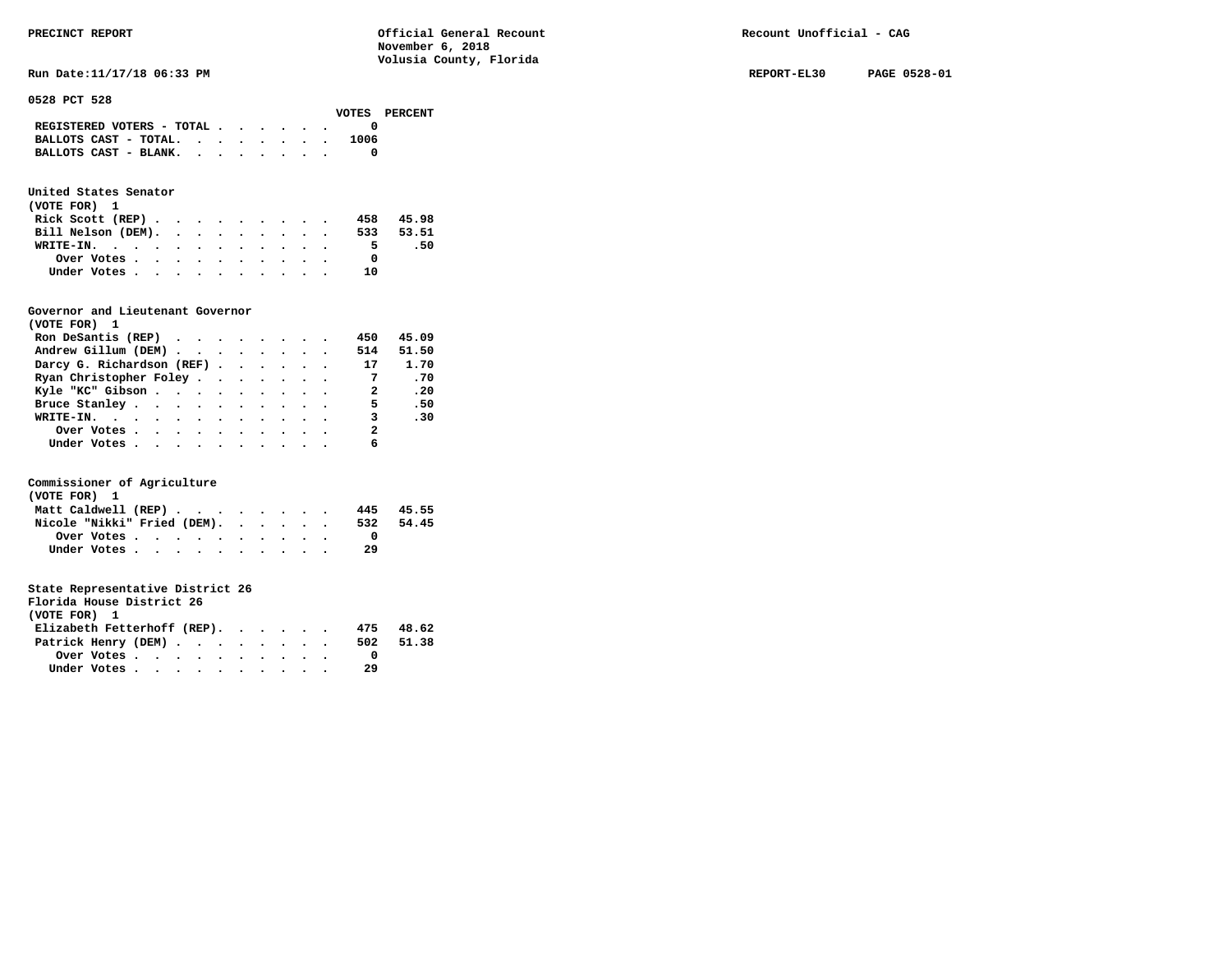**Run Date:11/17/18 06:33 PM REPORT-EL30 PAGE 0529-01** 

**0529 PCT 529** 

|  |  |  |      | VOTES PERCENT                                                                                         |
|--|--|--|------|-------------------------------------------------------------------------------------------------------|
|  |  |  |      |                                                                                                       |
|  |  |  | 1080 |                                                                                                       |
|  |  |  |      | . 19                                                                                                  |
|  |  |  |      | REGISTERED VOTERS - TOTAL $\cdot$ , , , , .<br>BALLOTS CAST - TOTAL. $\cdot$<br>BALLOTS CAST - BLANK. |

## **United States Senator**

| (VOTE FOR) 1                                |  |  |  |  |           |     |
|---------------------------------------------|--|--|--|--|-----------|-----|
| Rick Scott (REP) $\cdots$ $\cdots$ $\cdots$ |  |  |  |  | 539 50.47 |     |
| Bill Nelson (DEM).                          |  |  |  |  | 527 49.34 |     |
| WRITE-IN.                                   |  |  |  |  | 2         | .19 |
| Over Votes                                  |  |  |  |  |           |     |
| Under Votes                                 |  |  |  |  | 12        |     |

#### **Governor and Lieutenant Governor**

| (VOTE FOR) 1                                                   |  |  |  |                |       |
|----------------------------------------------------------------|--|--|--|----------------|-------|
| Ron DeSantis (REP) $\cdot \cdot \cdot \cdot \cdot \cdot \cdot$ |  |  |  | 532            | 49.58 |
| Andrew Gillum (DEM)                                            |  |  |  | 521            | 48.56 |
| Darcy G. Richardson (REF)                                      |  |  |  | 11             | 1.03  |
| Ryan Christopher Foley                                         |  |  |  | $\overline{4}$ | .37   |
| Kyle "KC" Gibson                                               |  |  |  |                | 2 .19 |
| Bruce Stanley.                                                 |  |  |  | 2              | .19   |
| WRITE-IN.                                                      |  |  |  | $\mathbf{1}$   | .09   |
| Over Votes.                                                    |  |  |  | $\mathbf{1}$   |       |
| Under Votes, , , , , , , , , , ,                               |  |  |  |                |       |

#### **Commissioner of Agriculture**

| (VOTE FOR) 1                |  |  |  |  |  |     |       |
|-----------------------------|--|--|--|--|--|-----|-------|
| Matt Caldwell (REP)         |  |  |  |  |  | 537 | 51.24 |
| Nicole "Nikki" Fried (DEM). |  |  |  |  |  | 511 | 48.76 |
|                             |  |  |  |  |  |     |       |
| Under Votes                 |  |  |  |  |  | 32  |       |

| Florida House District 26   |                                                         |  |  |  |  |     |       |
|-----------------------------|---------------------------------------------------------|--|--|--|--|-----|-------|
| (VOTE FOR) 1                |                                                         |  |  |  |  |     |       |
| Elizabeth Fetterhoff (REP). |                                                         |  |  |  |  | 555 | 52.66 |
| Patrick Henry (DEM)         |                                                         |  |  |  |  | 499 | 47.34 |
|                             | Over Votes $\cdots$ $\cdots$ $\cdots$ $\cdots$ $\cdots$ |  |  |  |  |     |       |
|                             | Under Votes                                             |  |  |  |  | -26 |       |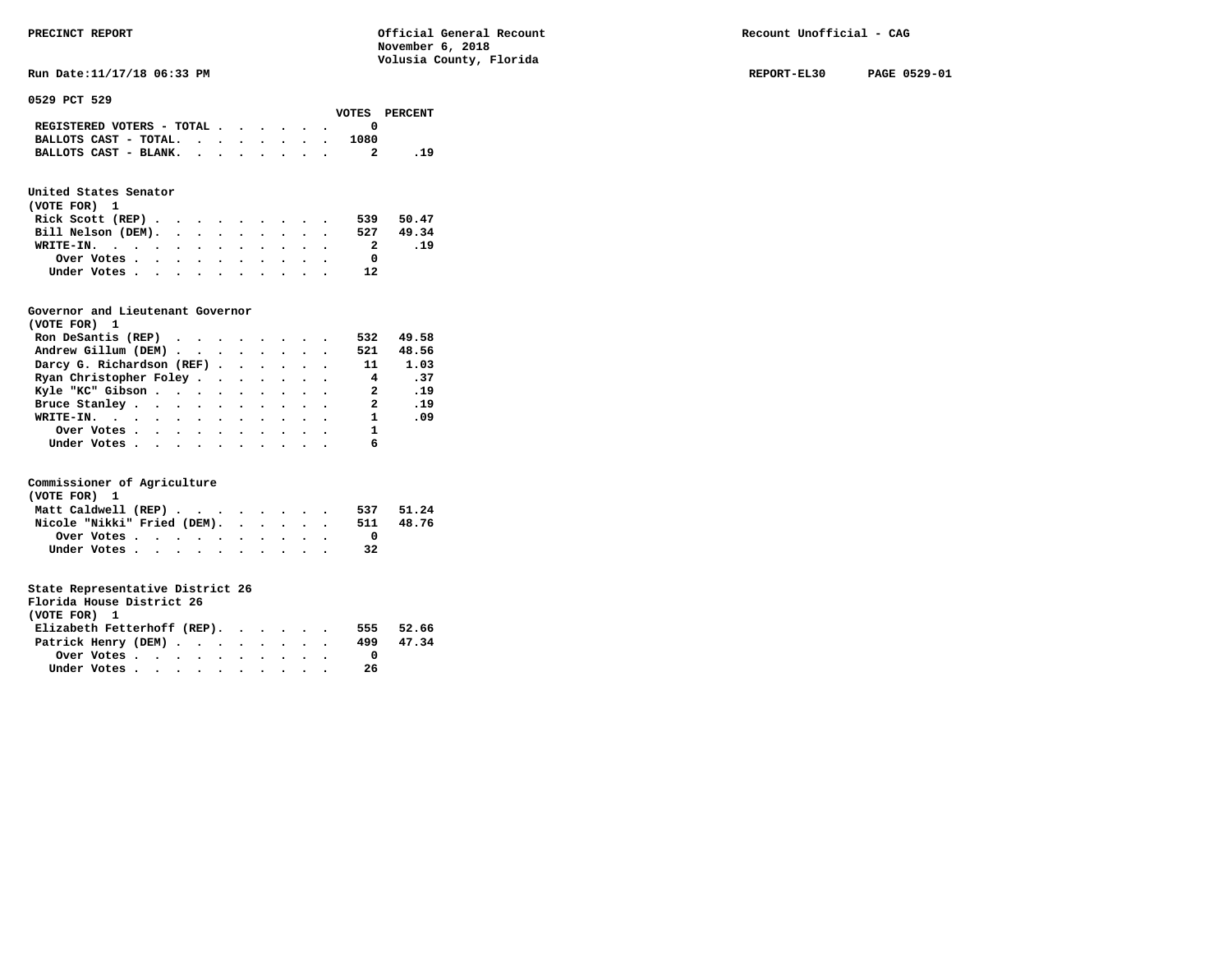**Run Date:11/17/18 06:33 PM REPORT-EL30 PAGE 0530-01** 

**0530 PCT 530** 

|                                             |  |  |  |      | VOTES PERCENT |
|---------------------------------------------|--|--|--|------|---------------|
| REGISTERED VOTERS - TOTAL $\cdot$ , , , , . |  |  |  |      |               |
| BALLOTS CAST - TOTAL.                       |  |  |  | 1153 |               |
| BALLOTS CAST - BLANK.                       |  |  |  |      | - 09          |

## **United States Senator**

| (VOTE FOR) 1                                |  |  |  |  |           |       |
|---------------------------------------------|--|--|--|--|-----------|-------|
| Rick Scott (REP) $\cdots$ $\cdots$ $\cdots$ |  |  |  |  | 513       | 44.92 |
| Bill Nelson (DEM).                          |  |  |  |  | 620 54.29 |       |
| WRITE-IN.                                   |  |  |  |  |           | . 79  |
| Over Votes                                  |  |  |  |  |           |       |
| Under Votes                                 |  |  |  |  | 11        |       |

#### **Governor and Lieutenant Governor**

| (VOTE FOR) 1                                                   |  |  |  |                         |       |
|----------------------------------------------------------------|--|--|--|-------------------------|-------|
| Ron DeSantis (REP) $\cdot \cdot \cdot \cdot \cdot \cdot \cdot$ |  |  |  | 494                     | 43.45 |
| Andrew Gillum (DEM)                                            |  |  |  | 611                     | 53.74 |
| Darcy G. Richardson (REF)                                      |  |  |  | 15                      | 1.32  |
| Ryan Christopher Foley                                         |  |  |  | $\overline{7}$          | .62   |
| Kyle "KC" Gibson                                               |  |  |  | 7                       | .62   |
| Bruce Stanley                                                  |  |  |  | 2                       | .18   |
| WRITE-IN.                                                      |  |  |  | $\mathbf{1}$            | - 09  |
| Over Votes.                                                    |  |  |  | $\overline{\mathbf{3}}$ |       |
| Under Votes, , , , , , , , , , ,                               |  |  |  |                         |       |

#### **Commissioner of Agriculture**

| (VOTE FOR) 1                |  |  |  |  |  |     |       |
|-----------------------------|--|--|--|--|--|-----|-------|
| Matt Caldwell (REP)         |  |  |  |  |  | 501 | 44.97 |
| Nicole "Nikki" Fried (DEM). |  |  |  |  |  | 613 | 55.03 |
|                             |  |  |  |  |  |     |       |
| Under Votes                 |  |  |  |  |  | 39  |       |

| Florida House District 26                               |  |  |  |  |     |       |
|---------------------------------------------------------|--|--|--|--|-----|-------|
| (VOTE FOR) 1                                            |  |  |  |  |     |       |
| Elizabeth Fetterhoff (REP).                             |  |  |  |  | 528 | 47.23 |
| Patrick Henry (DEM)                                     |  |  |  |  | 590 | 52.77 |
| Over Votes $\cdots$ $\cdots$ $\cdots$ $\cdots$ $\cdots$ |  |  |  |  |     |       |
| Under Votes                                             |  |  |  |  | 35  |       |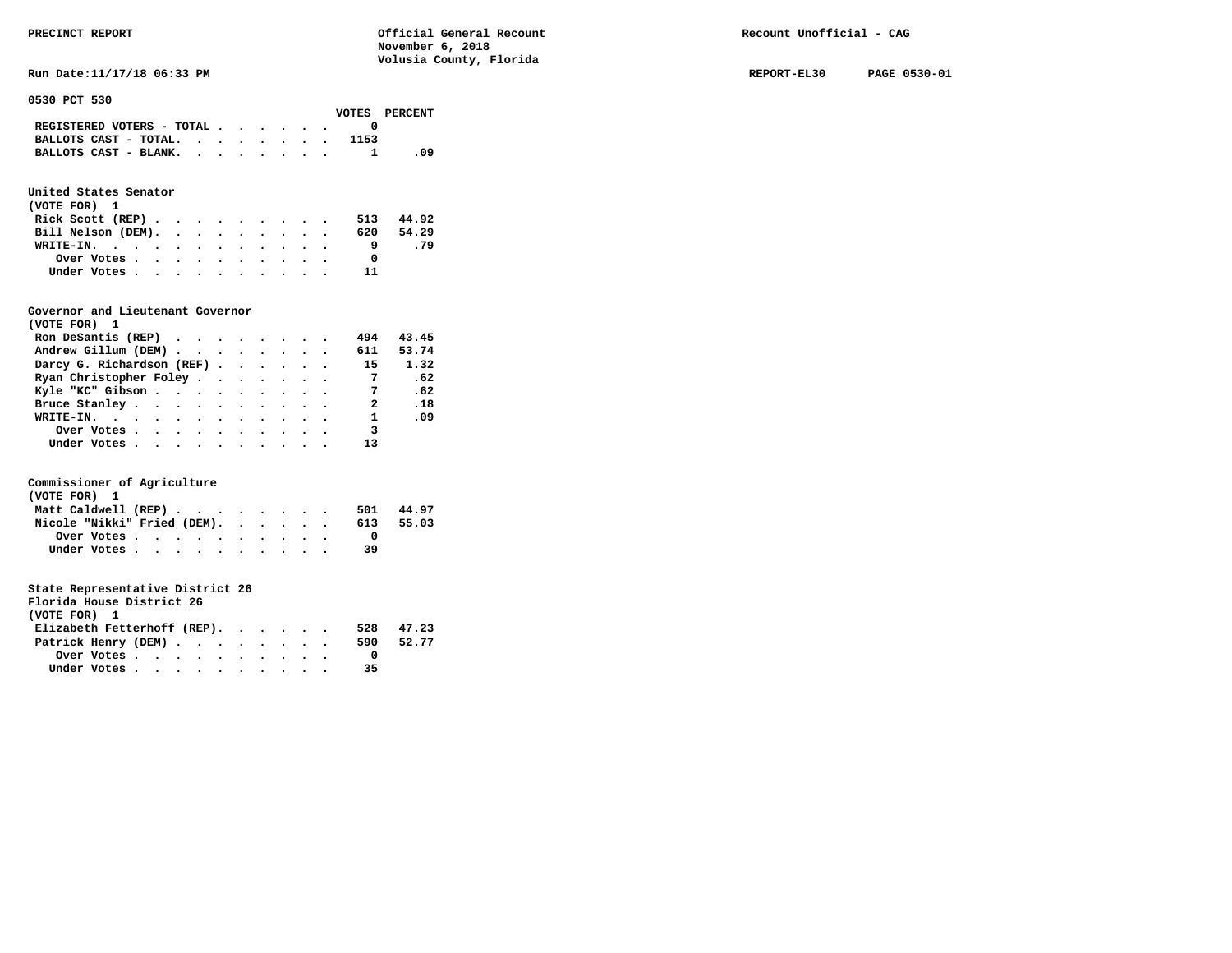**Run Date:11/17/18 06:33 PM REPORT-EL30 PAGE 0532-01** 

**0532 PCT 532** 

| VOTES PERCENT |
|---------------|
|               |
|               |
| .24           |
|               |

### **United States Senator**

| (VOTE FOR) 1 |                                                         |  |  |  |  |  |                              |     |
|--------------|---------------------------------------------------------|--|--|--|--|--|------------------------------|-----|
|              |                                                         |  |  |  |  |  | Rick Scott (REP) 1418 67.62  |     |
|              |                                                         |  |  |  |  |  | Bill Nelson (DEM). 678 32.33 |     |
| WRITE-IN.    |                                                         |  |  |  |  |  |                              | .05 |
|              | Over Votes $\cdots$ $\cdots$ $\cdots$ $\cdots$ $\cdots$ |  |  |  |  |  |                              |     |
|              | Under Votes                                             |  |  |  |  |  |                              |     |

#### **Governor and Lieutenant Governor**

| (VOTE FOR) 1                                  |  |  |  |                |       |
|-----------------------------------------------|--|--|--|----------------|-------|
| Ron DeSantis (REP) $\cdots$ $\cdots$ $\cdots$ |  |  |  | 1410           | 67.46 |
| Andrew Gillum (DEM) 661                       |  |  |  |                | 31.63 |
| Darcy G. Richardson (REF)                     |  |  |  | 8              | .38   |
| Ryan Christopher Foley                        |  |  |  | $\overline{5}$ | .24   |
| Kyle "KC" Gibson                              |  |  |  | $\overline{4}$ | .19   |
| Bruce Stanley.                                |  |  |  | $\mathbf{1}$   | .05   |
| WRITE-IN.                                     |  |  |  | $\mathbf{1}$   | .05   |
| Over Votes                                    |  |  |  | 6              |       |
| Under Votes                                   |  |  |  | 12             |       |

| (VOTE FOR) 1                   |  |  |  |  |  |    |           |
|--------------------------------|--|--|--|--|--|----|-----------|
| Matt Caldwell (REP) 1364 66.57 |  |  |  |  |  |    |           |
| Nicole "Nikki" Fried (DEM).    |  |  |  |  |  |    | 685 33.43 |
| Over Votes                     |  |  |  |  |  |    |           |
| Under Votes                    |  |  |  |  |  | 59 |           |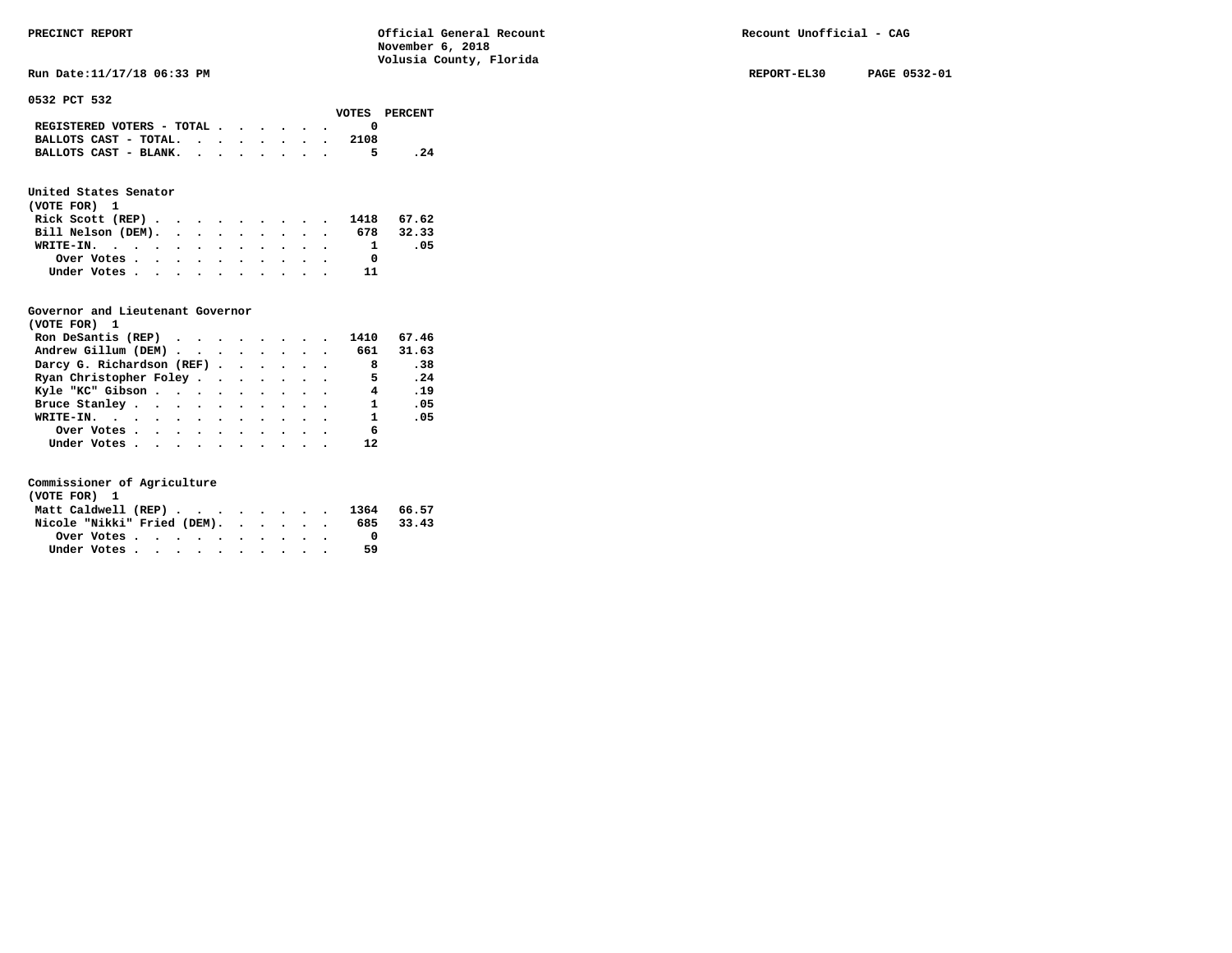**Run Date:11/17/18 06:33 PM REPORT-EL30 PAGE 0602-01** 

**0602 PCT 602** 

|                                                                           |  |  |  |      | VOTES PERCENT |
|---------------------------------------------------------------------------|--|--|--|------|---------------|
| REGISTERED VOTERS - TOTAL $\cdot$ $\cdot$ $\cdot$ $\cdot$ $\cdot$ $\cdot$ |  |  |  |      |               |
| BALLOTS CAST - TOTAL. $\cdot$                                             |  |  |  | 3103 |               |
| BALLOTS CAST - BLANK.                                                     |  |  |  |      | . 29          |

### **United States Senator**

| (VOTE FOR) 1 |                                                         |  |  |  |  |  |                               |     |
|--------------|---------------------------------------------------------|--|--|--|--|--|-------------------------------|-----|
|              |                                                         |  |  |  |  |  | Rick Scott (REP) 1722 55.82   |     |
|              |                                                         |  |  |  |  |  | Bill Nelson (DEM). 1353 43.86 |     |
|              |                                                         |  |  |  |  |  | WRITE-IN. 10                  | .32 |
|              | Over Votes $\cdots$ $\cdots$ $\cdots$ $\cdots$ $\cdots$ |  |  |  |  |  |                               |     |
|              | Under Votes                                             |  |  |  |  |  | 17                            |     |

#### **Governor and Lieutenant Governor**

| (VOTE FOR) 1                                  |  |  |  |                |       |
|-----------------------------------------------|--|--|--|----------------|-------|
| Ron DeSantis (REP) $\cdots$ $\cdots$ $\cdots$ |  |  |  | 1656           | 53.71 |
| Andrew Gillum (DEM)                           |  |  |  | 1374           | 44.57 |
| Darcy G. Richardson (REF)                     |  |  |  | 23             | .75   |
| Ryan Christopher Foley                        |  |  |  | 13             | .42   |
| Kyle "KC" Gibson                              |  |  |  | $\overline{7}$ | .23   |
| Bruce Stanley.                                |  |  |  | - 5            | .16   |
| WRITE-IN.                                     |  |  |  | 5 <sub>5</sub> | .16   |
| Over Votes.                                   |  |  |  | $\mathbf{1}$   |       |
| Under Votes, , , , , , , , , , ,              |  |  |  | 19             |       |

#### **Commissioner of Agriculture**

| (VOTE FOR) 1                                            |  |  |  |  |  |    |       |
|---------------------------------------------------------|--|--|--|--|--|----|-------|
| Matt Caldwell (REP) 1633 54.23                          |  |  |  |  |  |    |       |
| Nicole "Nikki" Fried (DEM). 1378                        |  |  |  |  |  |    | 45.77 |
| Over Votes $\cdots$ $\cdots$ $\cdots$ $\cdots$ $\cdots$ |  |  |  |  |  |    |       |
| Under Votes                                             |  |  |  |  |  | 92 |       |

| Florida House District 26              |                                                         |  |  |  |  |    |  |
|----------------------------------------|---------------------------------------------------------|--|--|--|--|----|--|
| (VOTE FOR) 1                           |                                                         |  |  |  |  |    |  |
| Elizabeth Fetterhoff (REP). 1714 56.83 |                                                         |  |  |  |  |    |  |
| Patrick Henry (DEM) 1302 43.17         |                                                         |  |  |  |  |    |  |
|                                        | Over Votes $\cdots$ $\cdots$ $\cdots$ $\cdots$ $\cdots$ |  |  |  |  |    |  |
| Under Votes                            |                                                         |  |  |  |  | 87 |  |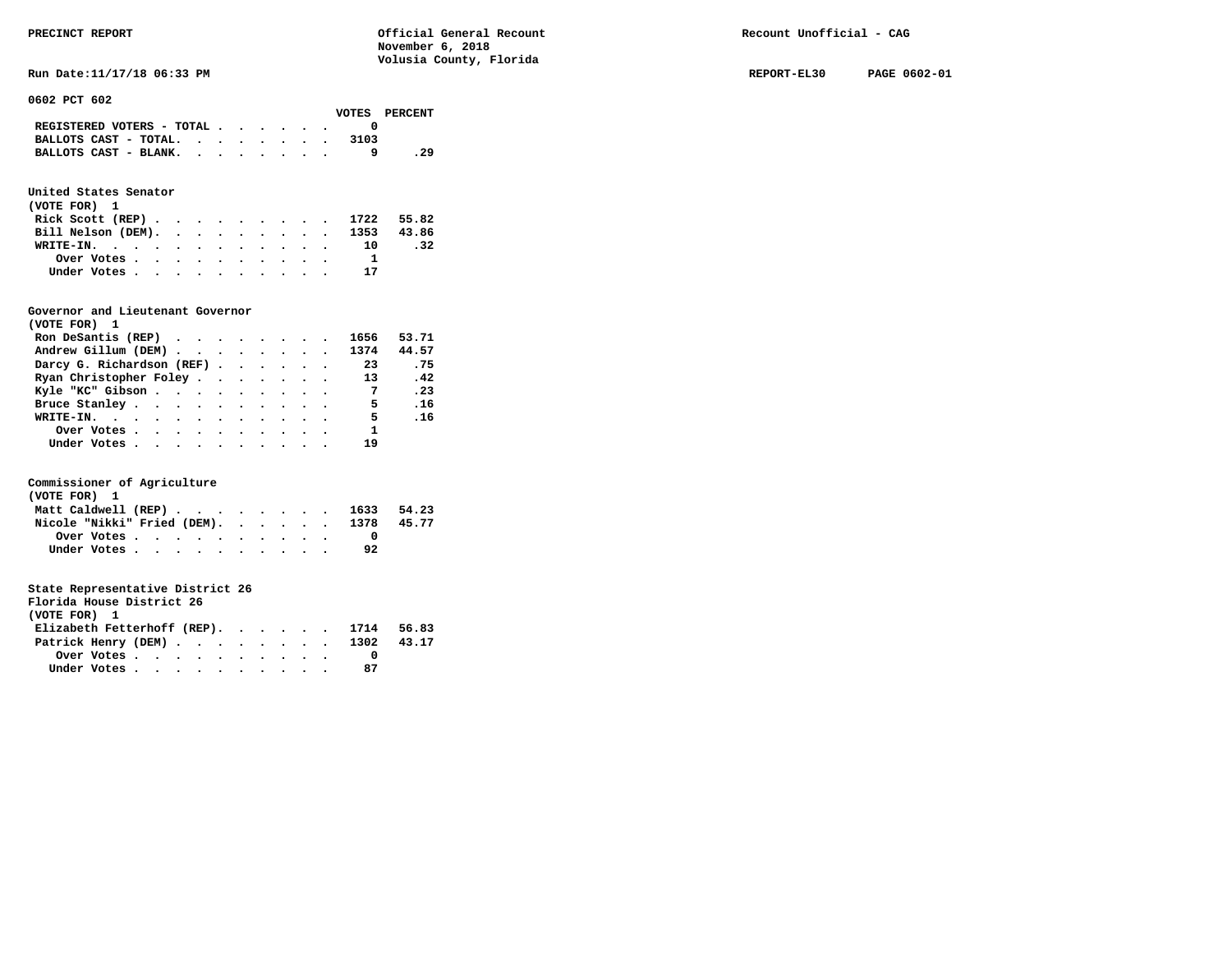**Run Date:11/17/18 06:33 PM REPORT-EL30 PAGE 0603-01** 

**0603 PCT 603** 

|                                                                           |  |  |  |      | VOTES PERCENT |
|---------------------------------------------------------------------------|--|--|--|------|---------------|
| REGISTERED VOTERS - TOTAL $\cdot$ $\cdot$ $\cdot$ $\cdot$ $\cdot$ $\cdot$ |  |  |  |      |               |
| BALLOTS CAST - TOTAL.                                                     |  |  |  | 2165 |               |
| BALLOTS CAST - BLANK.                                                     |  |  |  |      | - 05          |

### **United States Senator**

| (VOTE FOR) 1     |  |  |  |  |  |                               |           |
|------------------|--|--|--|--|--|-------------------------------|-----------|
| Rick Scott (REP) |  |  |  |  |  |                               | 507 23.58 |
|                  |  |  |  |  |  | Bill Nelson (DEM). 1640 76.28 |           |
| WRITE-IN.        |  |  |  |  |  |                               | .14       |
| Over Votes       |  |  |  |  |  |                               |           |
| Under Votes      |  |  |  |  |  | 14                            |           |

#### **Governor and Lieutenant Governor**

| (VOTE FOR) 1                                  |  |  |  |                         |       |
|-----------------------------------------------|--|--|--|-------------------------|-------|
| Ron DeSantis (REP) $\cdots$ $\cdots$ $\cdots$ |  |  |  | 482                     | 22.41 |
| Andrew Gillum (DEM) 1634                      |  |  |  |                         | 75.96 |
| Darcy G. Richardson (REF)                     |  |  |  | 19                      | .88   |
| Ryan Christopher Foley                        |  |  |  | $\overline{\mathbf{4}}$ | .19   |
| Kyle "KC" Gibson                              |  |  |  | $\overline{4}$          | .19   |
| Bruce Stanley.                                |  |  |  | - 5                     | .23   |
| WRITE-IN.                                     |  |  |  | $\overline{\mathbf{3}}$ | .14   |
| Over Votes                                    |  |  |  | 3                       |       |
| Under Votes, , , , , , , , , , ,              |  |  |  |                         |       |

#### **Commissioner of Agriculture**

| (VOTE FOR) 1        |  |  |  |  |  |                                        |       |
|---------------------|--|--|--|--|--|----------------------------------------|-------|
| Matt Caldwell (REP) |  |  |  |  |  | 491                                    | 23.22 |
|                     |  |  |  |  |  | Nicole "Nikki" Fried (DEM). 1624 76.78 |       |
| Over Votes          |  |  |  |  |  |                                        |       |
| Under Votes         |  |  |  |  |  | 50                                     |       |

| Florida House District 26      |                                                         |  |  |  |  |     |       |
|--------------------------------|---------------------------------------------------------|--|--|--|--|-----|-------|
| (VOTE FOR) 1                   |                                                         |  |  |  |  |     |       |
| Elizabeth Fetterhoff (REP).    |                                                         |  |  |  |  | 557 | 26.32 |
| Patrick Henry (DEM) 1559 73.68 |                                                         |  |  |  |  |     |       |
|                                | Over Votes $\cdots$ $\cdots$ $\cdots$ $\cdots$ $\cdots$ |  |  |  |  |     |       |
|                                | Under Votes                                             |  |  |  |  | 47  |       |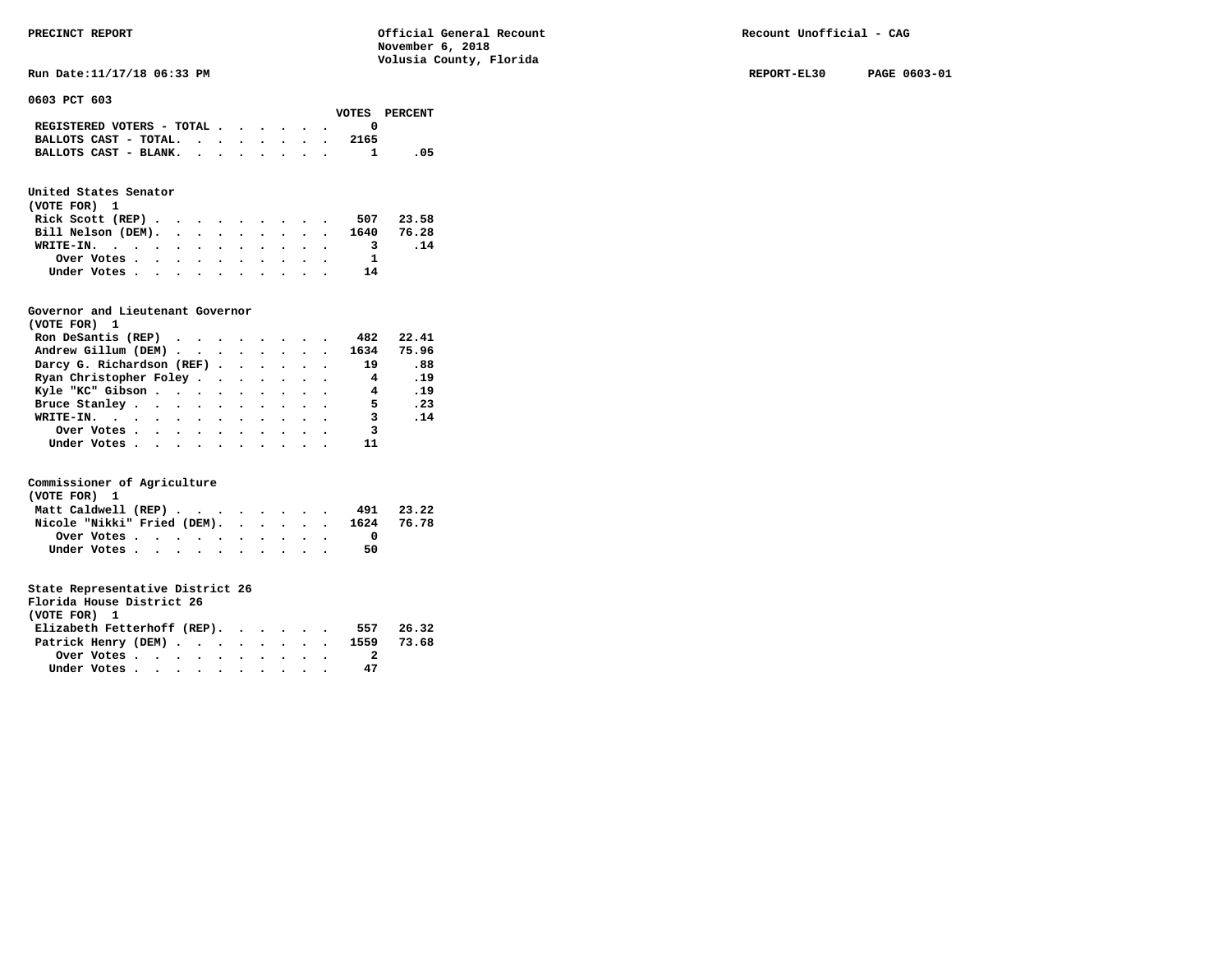**Run Date:11/17/18 06:33 PM REPORT-EL30 PAGE 0607-01** 

**0607 PCT 607** 

|                                                                           |  |  |  |      | VOTES PERCENT |
|---------------------------------------------------------------------------|--|--|--|------|---------------|
| REGISTERED VOTERS - TOTAL $\cdot$ $\cdot$ $\cdot$ $\cdot$ $\cdot$ $\cdot$ |  |  |  |      |               |
| BALLOTS CAST - TOTAL.                                                     |  |  |  | 2749 |               |
| BALLOTS CAST - BLANK.                                                     |  |  |  |      | . 25          |

### **United States Senator**

| (VOTE FOR) 1                  |            |  |  |  |  |  |    |            |  |
|-------------------------------|------------|--|--|--|--|--|----|------------|--|
| Rick Scott (REP)              |            |  |  |  |  |  |    | 1493 54.81 |  |
| Bill Nelson (DEM). 1219 44.75 |            |  |  |  |  |  |    |            |  |
| WRITE-IN. 12                  |            |  |  |  |  |  |    | .44        |  |
|                               | Over Votes |  |  |  |  |  |    |            |  |
| Under Votes                   |            |  |  |  |  |  | 25 |            |  |

#### **Governor and Lieutenant Governor**

| (VOTE FOR) 1                                  |  |  |  |                         |             |
|-----------------------------------------------|--|--|--|-------------------------|-------------|
| Ron DeSantis (REP) $\cdots$ $\cdots$ $\cdots$ |  |  |  | 1479                    | 54.36       |
| Andrew Gillum (DEM)                           |  |  |  | 1202                    | 44.17       |
| Darcy G. Richardson (REF)                     |  |  |  | 21                      | .77         |
| Ryan Christopher Foley                        |  |  |  | 4                       | .15         |
| Kyle "KC" Gibson                              |  |  |  | 8 <sup>1</sup>          | .29         |
| Bruce Stanley                                 |  |  |  | 4                       | .15         |
| WRITE-IN.                                     |  |  |  | $\overline{\mathbf{3}}$ | $\ldots$ 11 |
| Over Votes                                    |  |  |  | 6                       |             |
| Under Votes                                   |  |  |  | 22                      |             |

| (VOTE FOR) 1 |  |  |  |  |  |                                  |       |
|--------------|--|--|--|--|--|----------------------------------|-------|
|              |  |  |  |  |  | Matt Caldwell (REP) 1437 54.19   |       |
|              |  |  |  |  |  | Nicole "Nikki" Fried (DEM). 1215 | 45.81 |
|              |  |  |  |  |  |                                  |       |
| Under Votes  |  |  |  |  |  |                                  |       |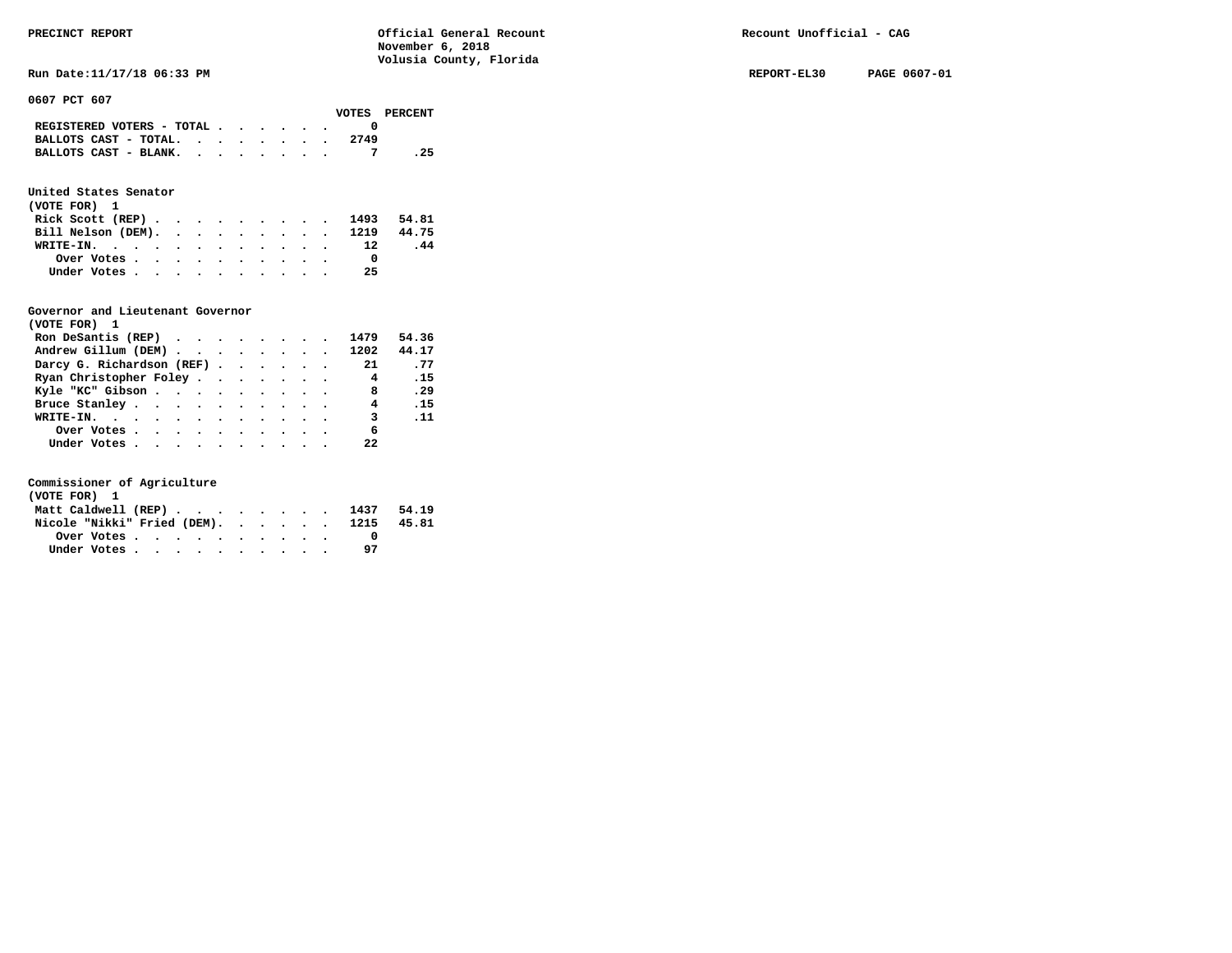**Run Date:11/17/18 06:33 PM REPORT-EL30 PAGE 0614-01 REPORT-EL30 PAGE 0614-01** 

**0614 PCT 614** 

|                                                                           |  |  |  |      | VOTES PERCENT |
|---------------------------------------------------------------------------|--|--|--|------|---------------|
| REGISTERED VOTERS - TOTAL $\cdot$ $\cdot$ $\cdot$ $\cdot$ $\cdot$ $\cdot$ |  |  |  |      |               |
| BALLOTS CAST - TOTAL. $\cdot$ , , , , , , ,                               |  |  |  | 1943 |               |
| BALLOTS CAST - BLANK. 1                                                   |  |  |  |      | .05           |

### **United States Senator**

| (VOTE FOR) 1                                            |  |  |  |  |  |    |           |
|---------------------------------------------------------|--|--|--|--|--|----|-----------|
| Rick Scott $(REP)$                                      |  |  |  |  |  |    | 331 17.22 |
| Bill Nelson (DEM). 1587 82.57                           |  |  |  |  |  |    |           |
| WRITE-IN.                                               |  |  |  |  |  | 4  | . 21      |
| Over Votes $\cdots$ $\cdots$ $\cdots$ $\cdots$ $\cdots$ |  |  |  |  |  | -2 |           |
| Under Votes                                             |  |  |  |  |  | 19 |           |

#### **Governor and Lieutenant Governor**

| (VOTE FOR) 1                                  |  |  |  |                         |       |
|-----------------------------------------------|--|--|--|-------------------------|-------|
| Ron DeSantis (REP) $\cdots$ $\cdots$ $\cdots$ |  |  |  | 296                     | 15.34 |
| Andrew Gillum (DEM) 1614                      |  |  |  |                         | 83.67 |
| Darcy G. Richardson (REF)                     |  |  |  | 6                       | .31   |
| Ryan Christopher Foley                        |  |  |  | $\overline{\mathbf{3}}$ | .16   |
| Kyle "KC" Gibson                              |  |  |  | 5.                      | .26   |
| Bruce Stanley.                                |  |  |  | 3                       | .16   |
| WRITE-IN.                                     |  |  |  | $\overline{\mathbf{2}}$ | .10   |
| Over Votes.                                   |  |  |  | 4                       |       |
| Under Votes, , , , , , , , , , ,              |  |  |  | 10                      |       |

#### **Commissioner of Agriculture**

| (VOTE FOR) 1                                            |  |  |  |  |  |    |  |
|---------------------------------------------------------|--|--|--|--|--|----|--|
| Matt Caldwell (REP) 312 16.44                           |  |  |  |  |  |    |  |
| Nicole "Nikki" Fried (DEM). 1586 83.56                  |  |  |  |  |  |    |  |
| Over Votes $\cdots$ $\cdots$ $\cdots$ $\cdots$ $\cdots$ |  |  |  |  |  |    |  |
| Under Votes                                             |  |  |  |  |  | 45 |  |

| Florida House District 26       |       |
|---------------------------------|-------|
| (VOTE FOR) 1                    |       |
| Elizabeth Fetterhoff (REP). 361 | 18.94 |
| Patrick Henry (DEM) 1545 81.06  |       |
| Over Votes                      |       |

| Under Votes |  |  |  |  |  |  |  |  |  |  |  |
|-------------|--|--|--|--|--|--|--|--|--|--|--|
|-------------|--|--|--|--|--|--|--|--|--|--|--|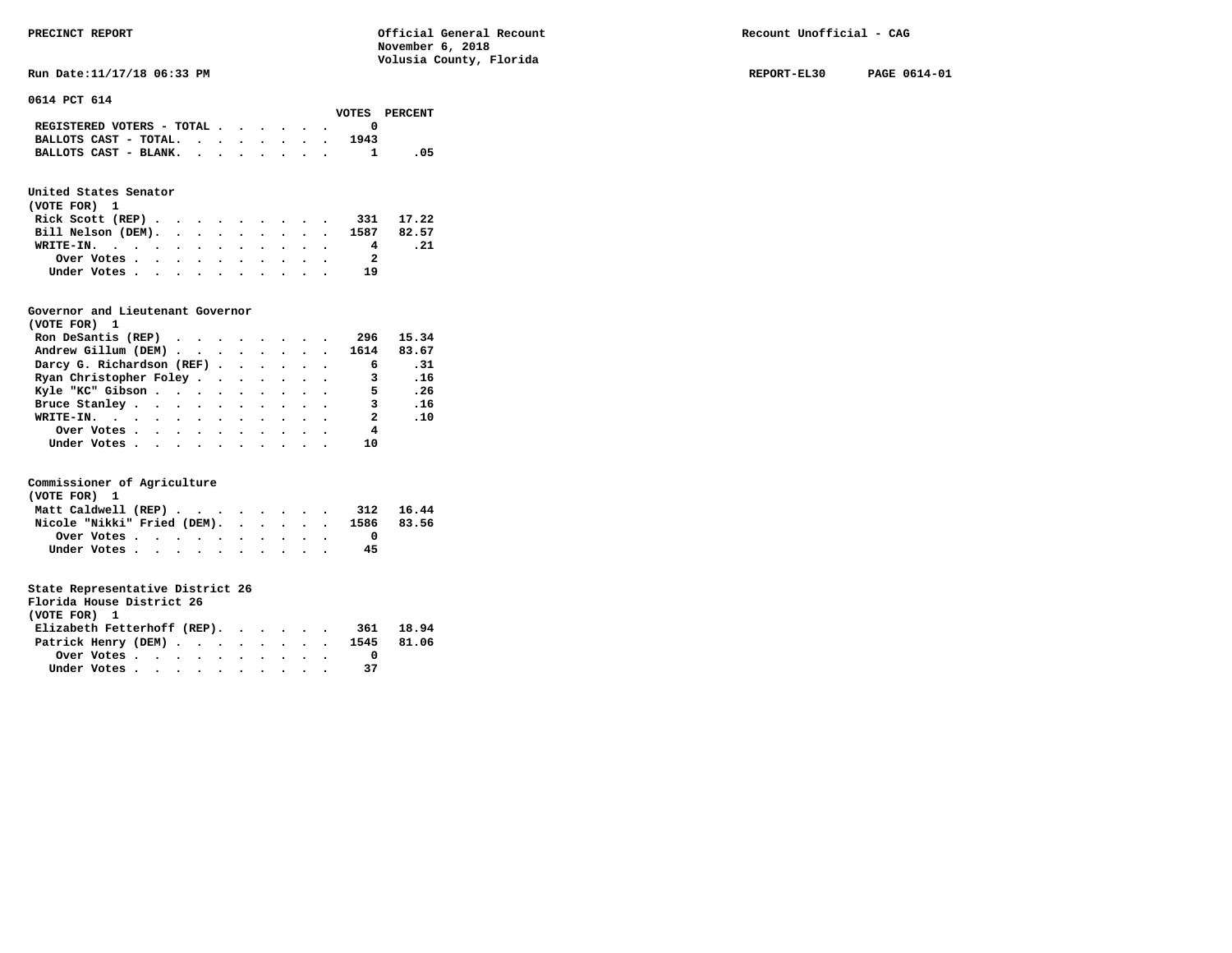**Run Date:11/17/18 06:33 PM REPORT-EL30 PAGE 0619-01** 

**0619 PCT 619** 

|                                                                           |  |  |  |      | VOTES PERCENT |
|---------------------------------------------------------------------------|--|--|--|------|---------------|
| REGISTERED VOTERS - TOTAL $\cdot$ $\cdot$ $\cdot$ $\cdot$ $\cdot$ $\cdot$ |  |  |  |      |               |
| BALLOTS CAST - TOTAL. $\cdot$                                             |  |  |  | 1074 |               |
| BALLOTS CAST - BLANK.                                                     |  |  |  |      | - 09          |

### **United States Senator**

| (VOTE FOR) 1       |  |  |  |  |  |   |           |
|--------------------|--|--|--|--|--|---|-----------|
| Rick Scott $(REP)$ |  |  |  |  |  |   | 194 18.18 |
| Bill Nelson (DEM). |  |  |  |  |  |   | 867 81.26 |
| WRITE-IN.          |  |  |  |  |  | 6 | - 56      |
| Over Votes         |  |  |  |  |  |   |           |
| Under Votes        |  |  |  |  |  |   |           |

#### **Governor and Lieutenant Governor**

| (VOTE FOR) 1                                  |  |  |  |                |       |
|-----------------------------------------------|--|--|--|----------------|-------|
| Ron DeSantis (REP) $\cdots$ $\cdots$ $\cdots$ |  |  |  | 165            | 15.39 |
| Andrew Gillum (DEM)                           |  |  |  | 889            | 82.93 |
| Darcy G. Richardson (REF)                     |  |  |  | $\overline{6}$ | .56   |
| Ryan Christopher Foley                        |  |  |  | 6              | .56   |
| Kyle "KC" Gibson                              |  |  |  | $5 - 5$        | .47   |
| Bruce Stanley                                 |  |  |  | $\mathbf{1}$   | .09   |
| WRITE-IN.                                     |  |  |  | $\Omega$       |       |
| Over Votes.                                   |  |  |  | 0              |       |
|                                               |  |  |  |                |       |

#### **Commissioner of Agriculture**

| (VOTE FOR) 1                |  |  |  |  |  |     |           |
|-----------------------------|--|--|--|--|--|-----|-----------|
| Matt Caldwell (REP)         |  |  |  |  |  |     | 183 17.38 |
| Nicole "Nikki" Fried (DEM). |  |  |  |  |  | 870 | 82.62     |
| Over Votes                  |  |  |  |  |  |     |           |
| Under Votes                 |  |  |  |  |  | 21  |           |

| Florida House District 26       |                                                         |  |  |  |  |    |           |
|---------------------------------|---------------------------------------------------------|--|--|--|--|----|-----------|
| (VOTE FOR) 1                    |                                                         |  |  |  |  |    |           |
| Elizabeth Fetterhoff (REP). 214 |                                                         |  |  |  |  |    | 20.21     |
| Patrick Henry (DEM)             |                                                         |  |  |  |  |    | 845 79.79 |
|                                 | Over Votes $\cdots$ $\cdots$ $\cdots$ $\cdots$ $\cdots$ |  |  |  |  |    |           |
|                                 | Under Votes                                             |  |  |  |  | 15 |           |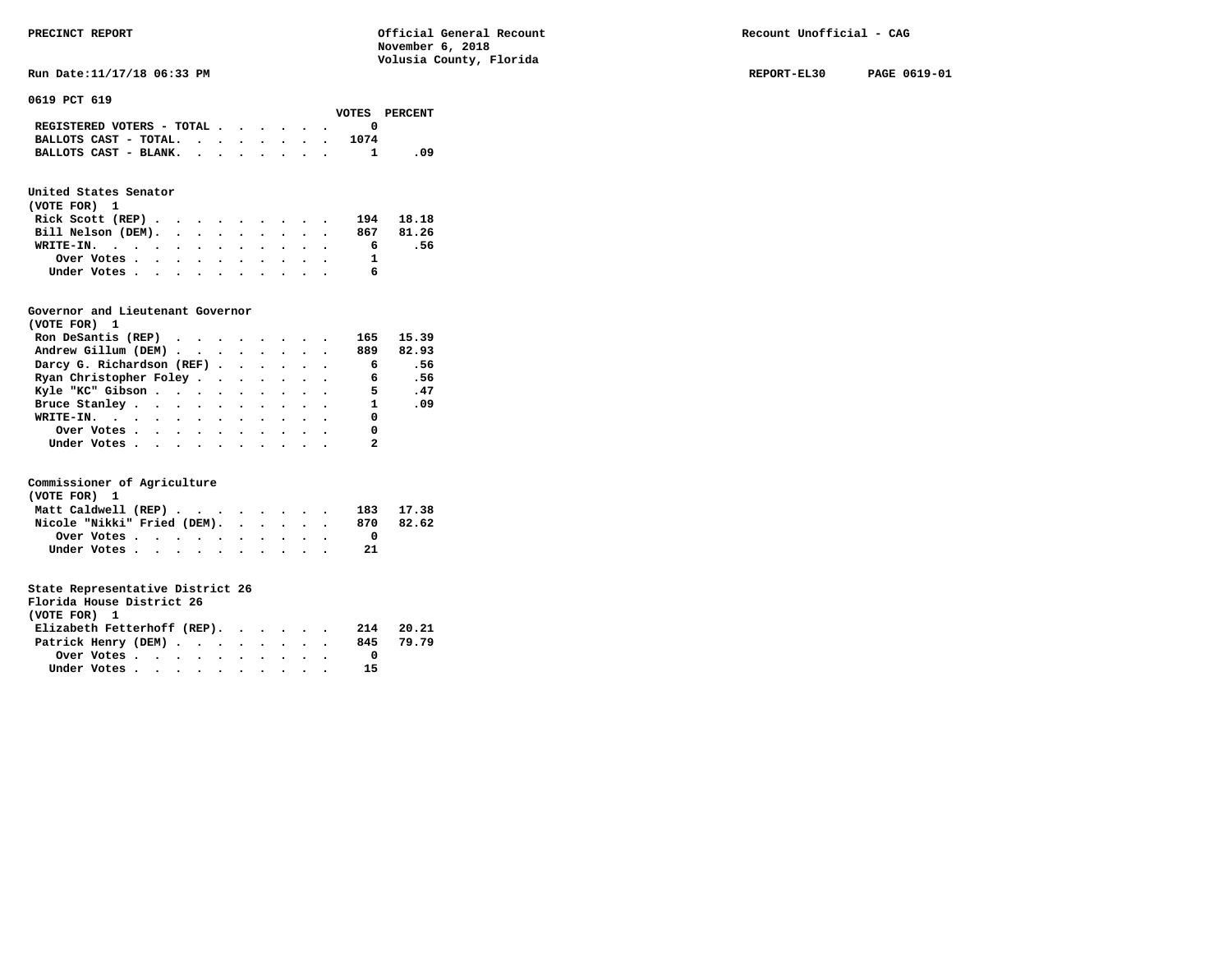| PRECINCT REPORT                               |       | Official General Recount<br>November 6, 2018<br>Volusia County, Florida | Recount Unofficial - CAG |              |  |  |  |
|-----------------------------------------------|-------|-------------------------------------------------------------------------|--------------------------|--------------|--|--|--|
| Run Date: 11/17/18 06:33 PM                   |       |                                                                         | REPORT-EL30              | PAGE 0620-01 |  |  |  |
| 0620 PCT 620                                  |       |                                                                         |                          |              |  |  |  |
| REGISTERED VOTERS - TOTAL $\cdot$ , , , , , , | VOTES | PERCENT                                                                 |                          |              |  |  |  |

| REGISTERED VOTERS - TOTAL  |  |  |  |      |
|----------------------------|--|--|--|------|
| BALLOTS CAST - TOTAL.<br>. |  |  |  | 1028 |
| BALLOTS CAST - BLANK.      |  |  |  |      |

#### **United States Senator**

| (VOTE FOR) 1       |  |  |  |  |    |           |
|--------------------|--|--|--|--|----|-----------|
| Rick Scott $(REP)$ |  |  |  |  | 43 | 4.21      |
| Bill Nelson (DEM). |  |  |  |  |    | 974 95.40 |
| WRITE-IN.          |  |  |  |  | 4  | - 39      |
| Over Votes         |  |  |  |  |    |           |
| Under Votes        |  |  |  |  |    |           |

#### **Governor and Lieutenant Governor**

| (VOTE FOR) 1                                                            |  |  |  |                          |                 |
|-------------------------------------------------------------------------|--|--|--|--------------------------|-----------------|
| Ron DeSantis (REP) $\cdot \cdot \cdot \cdot \cdot \cdot \cdot \cdot 17$ |  |  |  |                          | 1.66            |
| Andrew Gillum (DEM) 1007                                                |  |  |  |                          | 98.05           |
| Darcy G. Richardson (REF)                                               |  |  |  |                          | $\ldots$        |
| Ryan Christopher Foley                                                  |  |  |  | $\sim$ 1                 | $\overline{10}$ |
| Kyle "KC" Gibson                                                        |  |  |  | $\overline{\phantom{0}}$ |                 |
| Bruce Stanley                                                           |  |  |  | 0                        |                 |
| WRITE-IN.                                                               |  |  |  |                          | .10             |
| Over Votes.                                                             |  |  |  | 0                        |                 |
| Under Votes.                                                            |  |  |  |                          |                 |

#### **Commissioner of Agriculture**

| (VOTE FOR) 1                |  |  |  |     |       |
|-----------------------------|--|--|--|-----|-------|
| Matt Caldwell (REP)         |  |  |  | 29  | 2.87  |
| Nicole "Nikki" Fried (DEM). |  |  |  | 983 | 97.13 |
| Over Votes.                 |  |  |  |     |       |
| Under Votes                 |  |  |  | 16  |       |

| Florida House District 26   |             |  |  |  |  |    |       |
|-----------------------------|-------------|--|--|--|--|----|-------|
| (VOTE FOR) 1                |             |  |  |  |  |    |       |
| Elizabeth Fetterhoff (REP). |             |  |  |  |  | 34 | 3.36  |
| Patrick Henry (DEM) 977     |             |  |  |  |  |    | 96.64 |
|                             | Over Votes  |  |  |  |  |    |       |
|                             | Under Votes |  |  |  |  |    |       |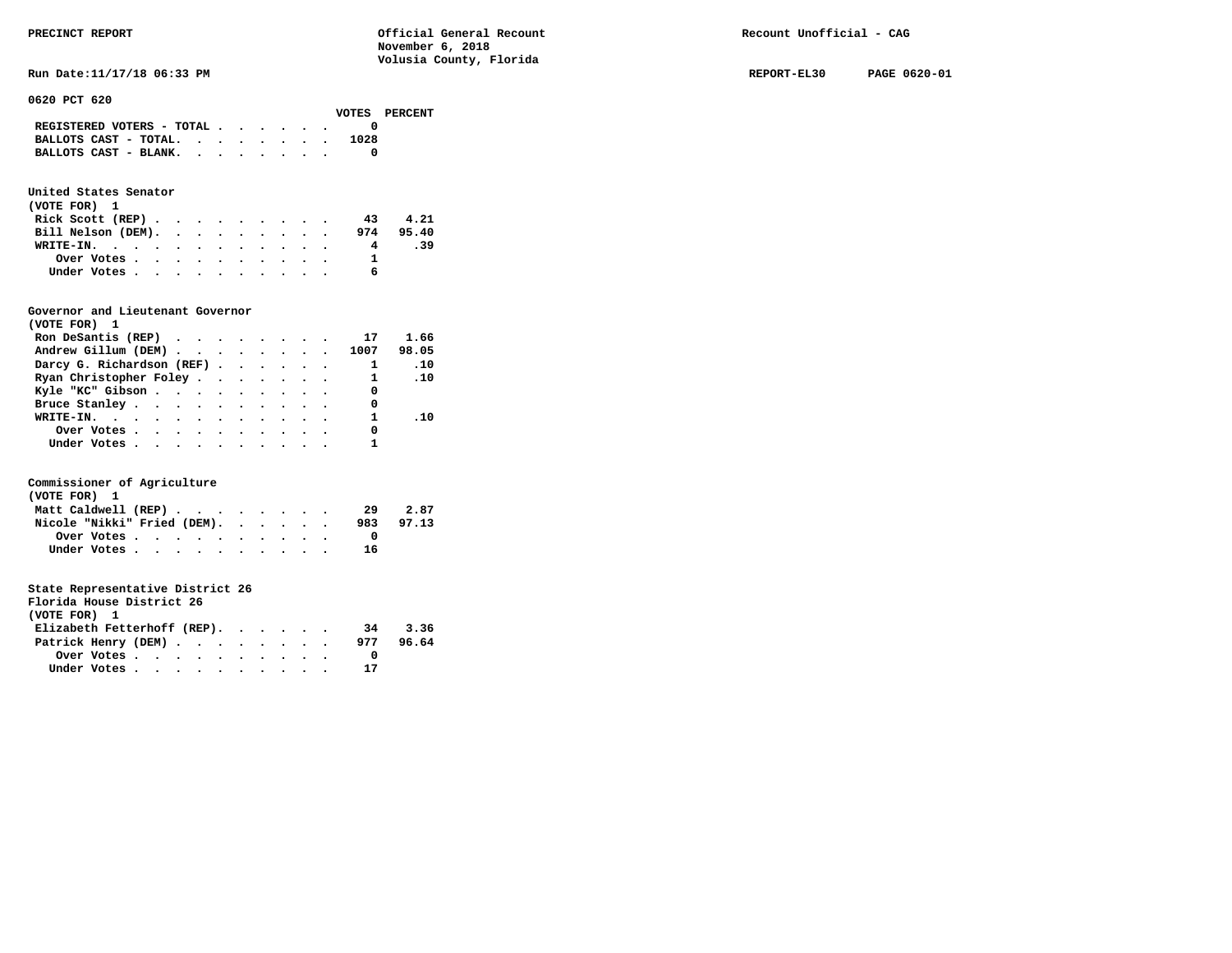# **0621 PCT 621**

| REGISTERED VOTERS - TOTAL |  |  |     |
|---------------------------|--|--|-----|
| BALLOTS CAST - TOTAL.     |  |  | 967 |
| BALLOTS CAST - BLANK.     |  |  |     |
|                           |  |  |     |

# **United States Senator**

| (VOTE FOR) 1       |  |  |  |  |           |     |
|--------------------|--|--|--|--|-----------|-----|
| Rick Scott $(REP)$ |  |  |  |  | 130 13.54 |     |
| Bill Nelson (DEM). |  |  |  |  | 829 86.35 |     |
| WRITE-IN.          |  |  |  |  |           | .10 |
| Over Votes         |  |  |  |  |           |     |
| Under Votes        |  |  |  |  |           |     |

### **Governor and Lieutenant Governor**

| (VOTE FOR) 1                                  |  |  |  |                          |                               |
|-----------------------------------------------|--|--|--|--------------------------|-------------------------------|
| Ron DeSantis (REP) $\cdots$ $\cdots$ $\cdots$ |  |  |  | 107                      | 11.12                         |
| Andrew Gillum (DEM)                           |  |  |  | 850                      | 88.36                         |
| Darcy G. Richardson (REF)                     |  |  |  | $\overline{\phantom{a}}$ | $\overline{\phantom{0}}$ . 21 |
| Ryan Christopher Foley                        |  |  |  | $\mathbf{1}$             | $\ldots$                      |
| Kyle "KC" Gibson                              |  |  |  | $1 \quad .10$            |                               |
| Bruce Stanley.                                |  |  |  |                          | $1 \quad .10$                 |
| WRITE-IN.                                     |  |  |  | 0                        |                               |
| Over Votes.                                   |  |  |  | 2                        |                               |
| Under Votes                                   |  |  |  |                          |                               |

#### **Commissioner of Agriculture**

| (VOTE FOR) 1                |  |  |  |  |  |     |           |
|-----------------------------|--|--|--|--|--|-----|-----------|
| Matt Caldwell (REP)         |  |  |  |  |  |     | 113 11.88 |
| Nicole "Nikki" Fried (DEM). |  |  |  |  |  | 838 | 88.12     |
| Over Votes                  |  |  |  |  |  |     |           |
| Under Votes                 |  |  |  |  |  | 16  |           |

| Florida House District 26                               |  |  |  |  |  |  |  |  |  |  |    |       |
|---------------------------------------------------------|--|--|--|--|--|--|--|--|--|--|----|-------|
| (VOTE FOR) 1                                            |  |  |  |  |  |  |  |  |  |  |    |       |
| Elizabeth Fetterhoff (REP). 134                         |  |  |  |  |  |  |  |  |  |  |    | 14.09 |
| Patrick Henry (DEM) 817                                 |  |  |  |  |  |  |  |  |  |  |    | 85.91 |
| Over Votes $\cdots$ $\cdots$ $\cdots$ $\cdots$ $\cdots$ |  |  |  |  |  |  |  |  |  |  |    |       |
| Under Votes                                             |  |  |  |  |  |  |  |  |  |  | 16 |       |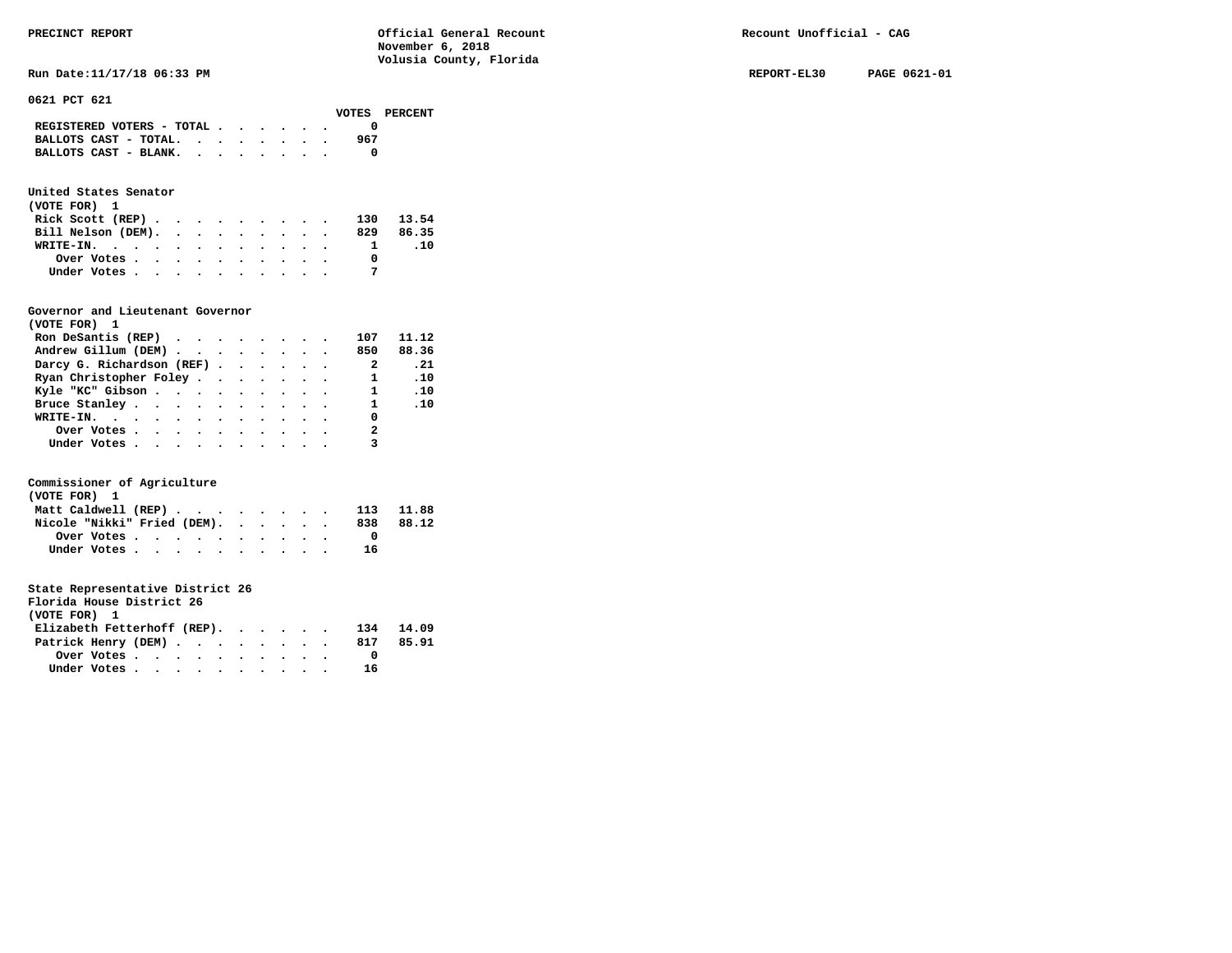**Run Date:11/17/18 06:33 PM REPORT-EL30 PAGE 0622-01** 

**0622 PCT 622** 

|                                                                           |  |  |  |     | VOTES PERCENT |
|---------------------------------------------------------------------------|--|--|--|-----|---------------|
| REGISTERED VOTERS - TOTAL $\cdot$ $\cdot$ $\cdot$ $\cdot$ $\cdot$ $\cdot$ |  |  |  |     |               |
| BALLOTS CAST - TOTAL. $\cdot$ , $\cdot$ , $\cdot$ , $\cdot$               |  |  |  | 347 |               |
| BALLOTS CAST - BLANK.                                                     |  |  |  |     | . 29          |
|                                                                           |  |  |  |     |               |

### **United States Senator**

| (VOTE FOR) 1                                            |  |  |  |  |   |           |
|---------------------------------------------------------|--|--|--|--|---|-----------|
| Rick Scott (REP) $\cdots$ $\cdots$ $\cdots$             |  |  |  |  |   | 145 42.40 |
| Bill Nelson (DEM). 194 56.73                            |  |  |  |  |   |           |
| WRITE-IN.                                               |  |  |  |  |   | -88.      |
| Over Votes $\cdots$ $\cdots$ $\cdots$ $\cdots$ $\cdots$ |  |  |  |  |   |           |
| Under Votes                                             |  |  |  |  | 5 |           |

#### **Governor and Lieutenant Governor**

| (VOTE FOR) 1                                  |  |  |  |                            |       |
|-----------------------------------------------|--|--|--|----------------------------|-------|
| Ron DeSantis (REP) $\cdots$ $\cdots$ $\cdots$ |  |  |  | 146                        | 42.69 |
| Andrew Gillum (DEM) 193 56.43                 |  |  |  |                            |       |
| Darcy G. Richardson (REF)                     |  |  |  | $\overline{\mathbf{3}}$    | .88   |
| Ryan Christopher Foley                        |  |  |  | $\Omega$                   |       |
| Kyle "KC" Gibson 0                            |  |  |  |                            |       |
| Bruce Stanley.                                |  |  |  | 0                          |       |
| WRITE-IN.                                     |  |  |  | 0                          |       |
| Over Votes.                                   |  |  |  | $\overline{\phantom{a}}$ 2 |       |
| Under Votes                                   |  |  |  |                            |       |

#### **Commissioner of Agriculture**

| (VOTE FOR) 1                |             |  |  |  |  |  |     |       |
|-----------------------------|-------------|--|--|--|--|--|-----|-------|
| Matt Caldwell (REP)         |             |  |  |  |  |  | 138 | 41.19 |
| Nicole "Nikki" Fried (DEM). |             |  |  |  |  |  | 197 | 58.81 |
|                             | Over Votes  |  |  |  |  |  |     |       |
|                             | Under Votes |  |  |  |  |  | 12  |       |

| Florida House District 26   |                                                         |  |  |  |  |     |           |
|-----------------------------|---------------------------------------------------------|--|--|--|--|-----|-----------|
| (VOTE FOR) 1                |                                                         |  |  |  |  |     |           |
| Elizabeth Fetterhoff (REP). |                                                         |  |  |  |  | 145 | 43.81     |
| Patrick Henry (DEM)         |                                                         |  |  |  |  |     | 186 56.19 |
|                             | Over Votes $\cdots$ $\cdots$ $\cdots$ $\cdots$ $\cdots$ |  |  |  |  |     |           |
|                             | Under Votes                                             |  |  |  |  | 16  |           |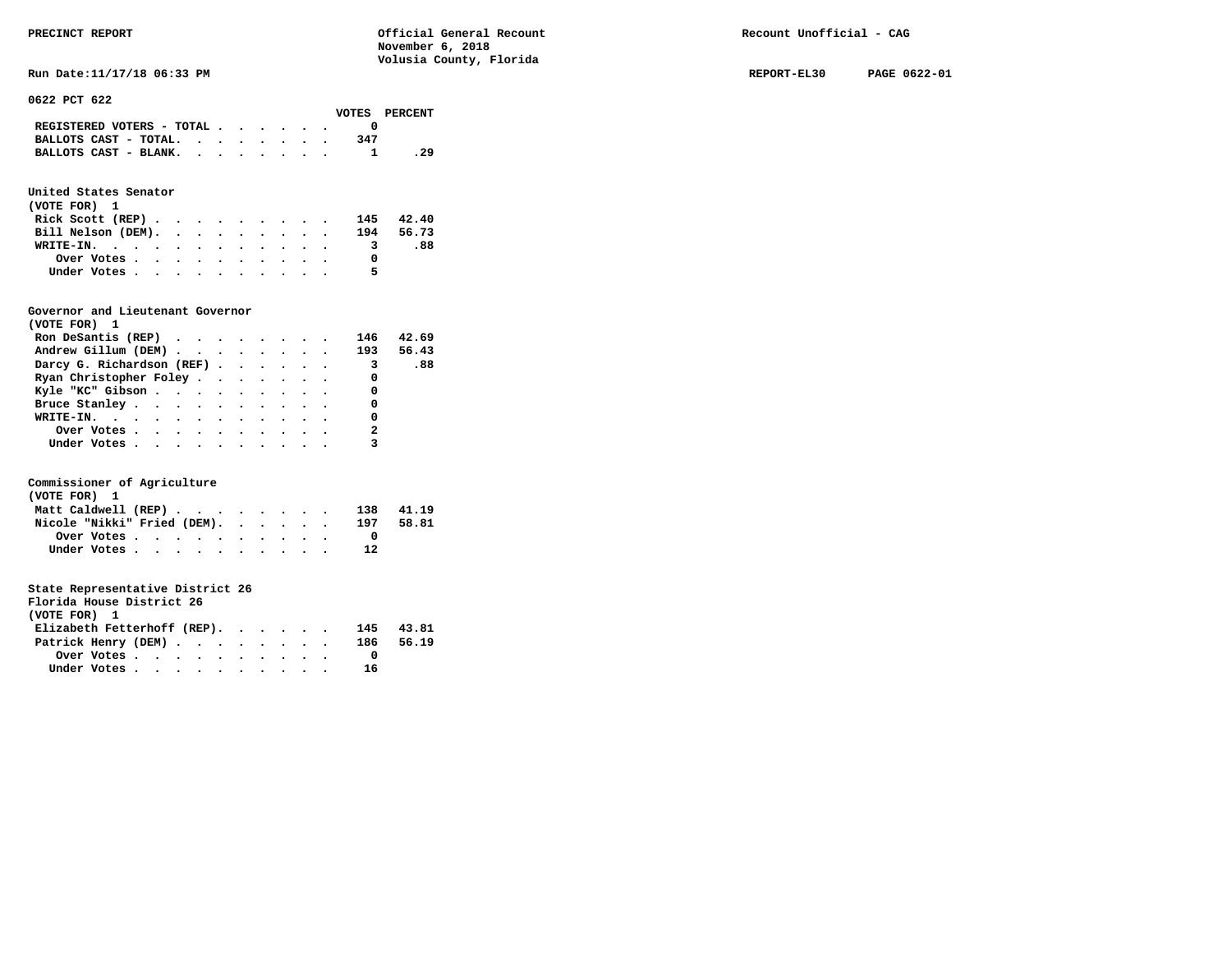**Run Date:11/17/18 06:33 PM REPORT-EL30 PAGE 0623-01** 

**0623 PCT 623** 

|                                                                           |  |  |  |      | VOTES PERCENT |
|---------------------------------------------------------------------------|--|--|--|------|---------------|
| REGISTERED VOTERS - TOTAL $\cdot$ $\cdot$ $\cdot$ $\cdot$ $\cdot$ $\cdot$ |  |  |  |      |               |
| BALLOTS CAST - TOTAL. $\cdot$                                             |  |  |  | 1360 |               |
| BALLOTS CAST - BLANK.                                                     |  |  |  | 5.   | .37           |
|                                                                           |  |  |  |      |               |

### **United States Senator**

| (VOTE FOR) 1       |  |  |  |  |           |     |
|--------------------|--|--|--|--|-----------|-----|
| Rick Scott (REP)   |  |  |  |  | 667 49.66 |     |
| Bill Nelson (DEM). |  |  |  |  | 672 50.04 |     |
| WRITE-IN.          |  |  |  |  | 4         | -30 |
| Over Votes         |  |  |  |  |           |     |
| Under Votes        |  |  |  |  | 17        |     |

#### **Governor and Lieutenant Governor**

| (VOTE FOR) 1                                  |  |  |  |                          |            |
|-----------------------------------------------|--|--|--|--------------------------|------------|
| Ron DeSantis (REP) $\cdots$ $\cdots$ $\cdots$ |  |  |  | 678                      | 50.56      |
| Andrew Gillum (DEM) 635 47.35                 |  |  |  |                          |            |
| Darcy G. Richardson (REF)                     |  |  |  | 12                       | .89        |
| Ryan Christopher Foley                        |  |  |  | $6\overline{6}$          | .45        |
| Kyle "KC" Gibson                              |  |  |  | 8 <sup>1</sup>           | .60        |
| Bruce Stanley.                                |  |  |  | $\overline{2}$           | $\cdot$ 15 |
| WRITE-IN.                                     |  |  |  | $\Omega$                 |            |
| Over Votes                                    |  |  |  | $\overline{\phantom{a}}$ |            |
| Under Votes                                   |  |  |  | 17                       |            |

| (VOTE FOR) 1                |  |  |  |  |  |     |       |
|-----------------------------|--|--|--|--|--|-----|-------|
| Matt Caldwell (REP)         |  |  |  |  |  | 672 | 51.45 |
| Nicole "Nikki" Fried (DEM). |  |  |  |  |  | 634 | 48.55 |
|                             |  |  |  |  |  |     |       |
| Under Votes                 |  |  |  |  |  | 54  |       |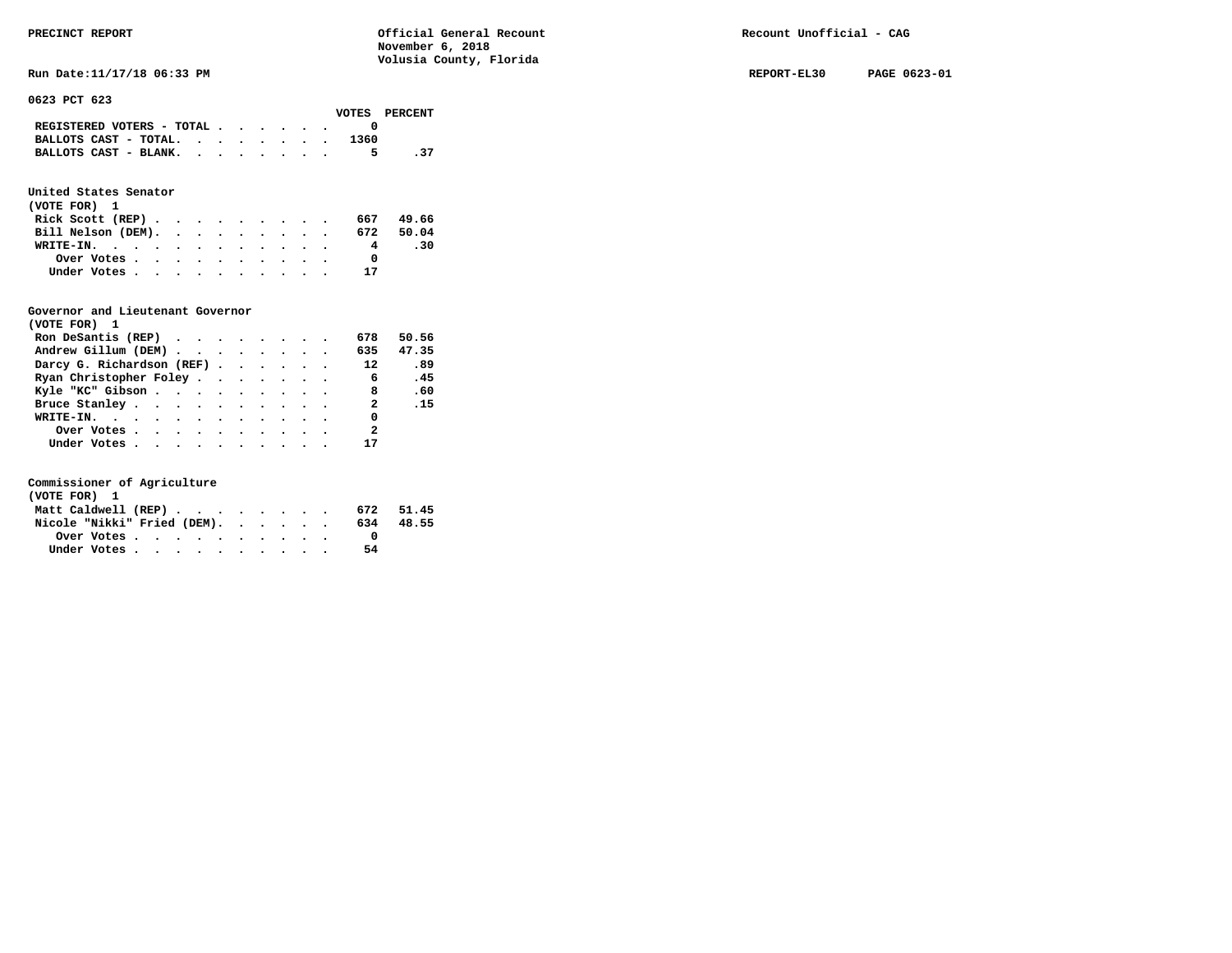| PRECINCT REPORT            | Official General Recount<br>November 6, 2018 | Recount Unofficial - CAG |              |
|----------------------------|----------------------------------------------|--------------------------|--------------|
|                            | Volusia County, Florida                      |                          |              |
| Run Date:11/17/18 06:33 PM |                                              | REPORT-EL30              | PAGE 0625-01 |
| 0625 PCT 625               |                                              |                          |              |
| <b>VOTES</b>               | PERCENT                                      |                          |              |

# 0625

|                                                             |  |  |  |  | -------- | --------- |
|-------------------------------------------------------------|--|--|--|--|----------|-----------|
| REGISTERED VOTERS - TOTAL $\cdot$ , , ,                     |  |  |  |  |          |           |
| BALLOTS CAST - TOTAL.                                       |  |  |  |  | 1151     |           |
| BALLOTS CAST - BLANK. $\cdot \cdot \cdot \cdot \cdot \cdot$ |  |  |  |  |          |           |
|                                                             |  |  |  |  |          |           |

#### **United States Senator**

| (VOTE FOR) 1       |  |  |  |  |   |           |
|--------------------|--|--|--|--|---|-----------|
| Rick Scott $(REP)$ |  |  |  |  |   | 681 59.48 |
| Bill Nelson (DEM). |  |  |  |  |   | 461 40.26 |
| WRITE-IN.          |  |  |  |  |   | . 26      |
| Over Votes         |  |  |  |  |   |           |
| Under Votes        |  |  |  |  | 5 |           |

#### **Governor and Lieutenant Governor**

| (VOTE FOR) 1                                  |  |  |  |                |       |
|-----------------------------------------------|--|--|--|----------------|-------|
| Ron DeSantis (REP) $\cdots$ $\cdots$ $\cdots$ |  |  |  | 684            | 59.69 |
| Andrew Gillum (DEM)                           |  |  |  | 441            | 38.48 |
| Darcy G. Richardson (REF)                     |  |  |  | - 9            | .79   |
| Ryan Christopher Foley                        |  |  |  | 3              | .26   |
| Kyle "KC" Gibson                              |  |  |  | 5.             | .44   |
| Bruce Stanley.                                |  |  |  | 3              | .26   |
| WRITE-IN.                                     |  |  |  | $\mathbf{1}$   | .09   |
| Over Votes                                    |  |  |  | $\overline{a}$ |       |
| Under Votes, , , , , , , , , , ,              |  |  |  |                |       |

| (VOTE FOR) 1                |  |  |  |  |  |     |       |
|-----------------------------|--|--|--|--|--|-----|-------|
| Matt Caldwell (REP)         |  |  |  |  |  | 658 | 59.01 |
| Nicole "Nikki" Fried (DEM). |  |  |  |  |  | 457 | 40.99 |
| Over Votes.                 |  |  |  |  |  |     |       |
| Under Votes                 |  |  |  |  |  | 36  |       |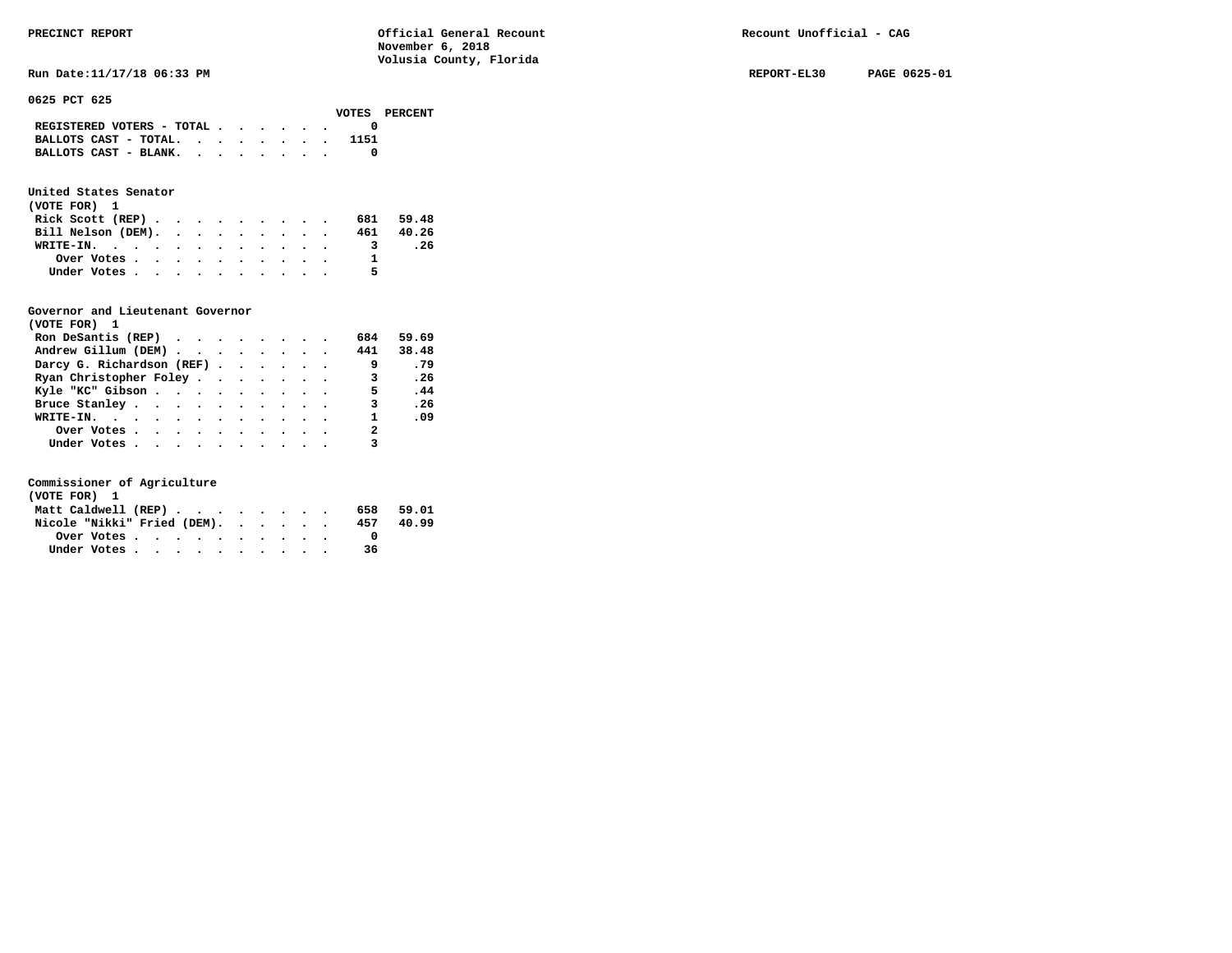**Run Date:11/17/18 06:33 PM REPORT-EL30 PAGE 0626-01** 

**0626 PCT 626** 

|                           |  |  |  |     | VOTES PERCENT |
|---------------------------|--|--|--|-----|---------------|
| REGISTERED VOTERS - TOTAL |  |  |  |     |               |
| BALLOTS CAST - TOTAL.     |  |  |  | 876 |               |
| BALLOTS CAST - BLANK.     |  |  |  |     |               |
|                           |  |  |  |     |               |

### **United States Senator**

| (VOTE FOR) 1                                |  |  |  |  |                         |       |
|---------------------------------------------|--|--|--|--|-------------------------|-------|
| Rick Scott (REP) $\cdots$ $\cdots$ $\cdots$ |  |  |  |  | 384                     | 44.50 |
| Bill Nelson (DEM). 476 55.16                |  |  |  |  |                         |       |
| WRITE-IN.                                   |  |  |  |  | $\overline{\mathbf{3}}$ | .35   |
| Over Votes                                  |  |  |  |  |                         |       |
| Under Votes                                 |  |  |  |  | 13                      |       |

#### **Governor and Lieutenant Governor**

| (VOTE FOR) 1                                  |  |  |  |                            |               |
|-----------------------------------------------|--|--|--|----------------------------|---------------|
| Ron DeSantis (REP) $\cdots$ $\cdots$ $\cdots$ |  |  |  | 387                        | 44.74         |
| Andrew Gillum (DEM)                           |  |  |  | 469                        | 54.22         |
| Darcy G. Richardson (REF)                     |  |  |  | $\overline{\phantom{a}}$ 2 | .23           |
| Ryan Christopher Foley                        |  |  |  | 1                          | $\cdot$ 12    |
| Kyle "KC" Gibson                              |  |  |  | $\mathbf{2}$               | .23           |
| Bruce Stanley.                                |  |  |  | $\mathbf{3}$               | .35           |
| WRITE-IN.                                     |  |  |  |                            | $1 \quad .12$ |
| Over Votes.                                   |  |  |  | 6                          |               |
| Under Votes, , , , , , , , , , , ,            |  |  |  | 5                          |               |

#### **Commissioner of Agriculture**

| (VOTE FOR) 1                |             |  |  |  |  |  |     |       |
|-----------------------------|-------------|--|--|--|--|--|-----|-------|
| Matt Caldwell (REP)         |             |  |  |  |  |  | 378 | 44.79 |
| Nicole "Nikki" Fried (DEM). |             |  |  |  |  |  | 466 | 55.21 |
|                             | Over Votes  |  |  |  |  |  |     |       |
|                             | Under Votes |  |  |  |  |  |     |       |

| Florida House District 26   |                                                         |  |  |  |  |     |       |
|-----------------------------|---------------------------------------------------------|--|--|--|--|-----|-------|
| (VOTE FOR) 1                |                                                         |  |  |  |  |     |       |
| Elizabeth Fetterhoff (REP). |                                                         |  |  |  |  | 394 | 46.46 |
| Patrick Henry (DEM)         |                                                         |  |  |  |  | 454 | 53.54 |
|                             | Over Votes $\cdots$ $\cdots$ $\cdots$ $\cdots$ $\cdots$ |  |  |  |  |     |       |
|                             | Under Votes                                             |  |  |  |  | 27  |       |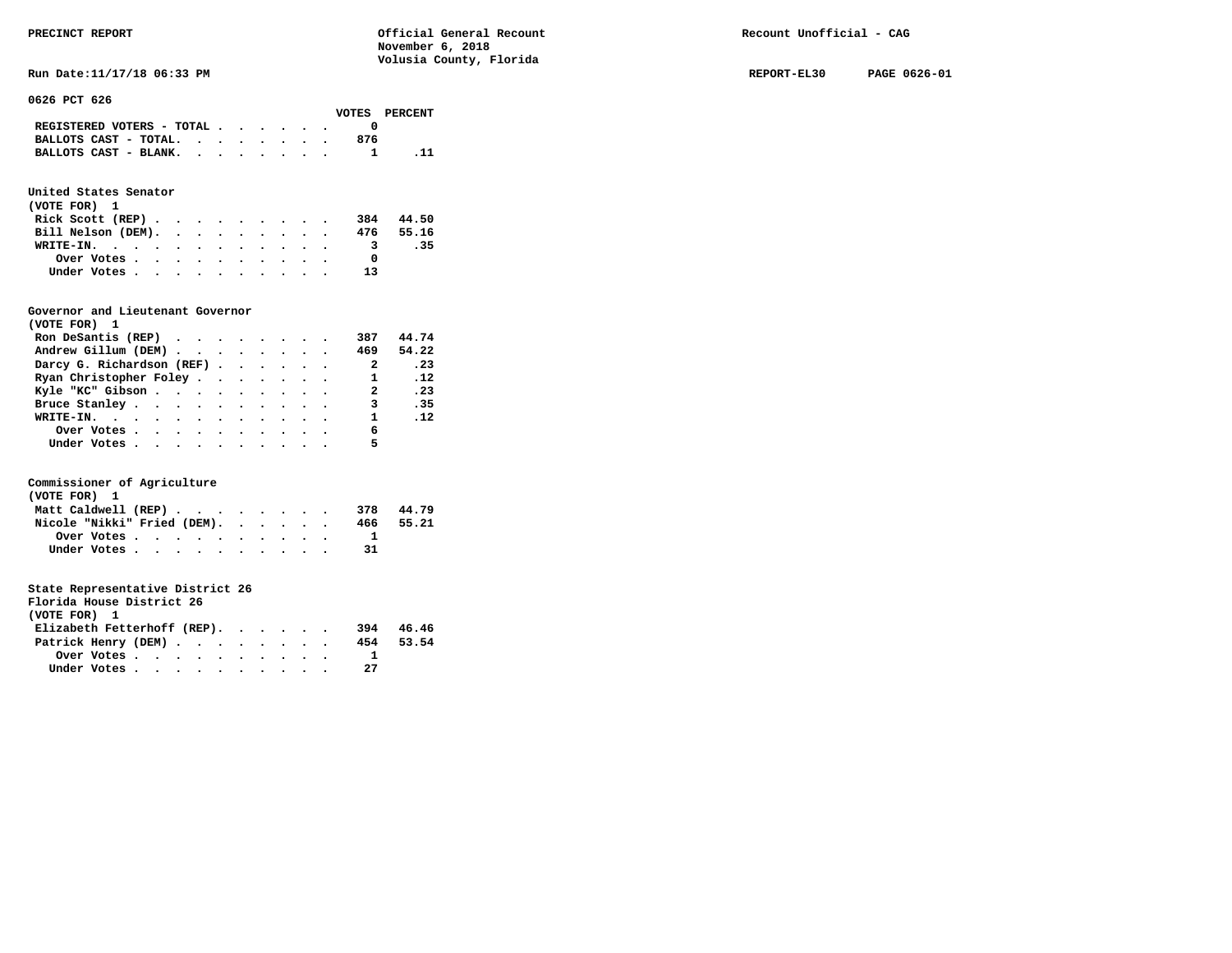**Run Date:11/17/18 06:33 PM REPORT-EL30 PAGE 0628-01** 

**0628 PCT 628** 

|                                                                           |  |  |  |      | VOTES PERCENT |
|---------------------------------------------------------------------------|--|--|--|------|---------------|
| REGISTERED VOTERS - TOTAL $\cdot$ $\cdot$ $\cdot$ $\cdot$ $\cdot$ $\cdot$ |  |  |  |      |               |
| BALLOTS CAST - TOTAL. $\cdot$ , , , , , , ,                               |  |  |  | 1997 |               |
| BALLOTS CAST - BLANK.                                                     |  |  |  |      | - 15          |

### **United States Senator**

| (VOTE FOR) 1                  |  |  |  |  |                |     |
|-------------------------------|--|--|--|--|----------------|-----|
| Rick Scott (REP) 357 18.01    |  |  |  |  |                |     |
| Bill Nelson (DEM). 1612 81.33 |  |  |  |  |                |     |
| WRITE-IN.                     |  |  |  |  | 13             | .66 |
|                               |  |  |  |  | $\overline{2}$ |     |
| Under Votes                   |  |  |  |  | 13             |     |

#### **Governor and Lieutenant Governor**

| (VOTE FOR) 1                                                             |  |  |  |                         |       |
|--------------------------------------------------------------------------|--|--|--|-------------------------|-------|
| Ron DeSantis (REP) $\cdot \cdot \cdot \cdot \cdot \cdot \cdot \cdot 335$ |  |  |  |                         | 16.87 |
| Andrew Gillum (DEM) 1629                                                 |  |  |  |                         | 82.02 |
| Darcy G. Richardson (REF)                                                |  |  |  | 6                       | .30   |
| Ryan Christopher Foley                                                   |  |  |  | 6                       | .30   |
| Kyle "KC" Gibson 6                                                       |  |  |  |                         | .30   |
| Bruce Stanley.                                                           |  |  |  | $\overline{\mathbf{3}}$ | .15   |
| WRITE-IN.                                                                |  |  |  | $\mathbf{1}$            | .05   |
| Over Votes.                                                              |  |  |  | $\mathbf{1}$            |       |
| Under Votes, , , , , , , , , , ,                                         |  |  |  | 10                      |       |

#### **Commissioner of Agriculture**

| (VOTE FOR) 1        |  |  |  |  |  |                                  |           |
|---------------------|--|--|--|--|--|----------------------------------|-----------|
| Matt Caldwell (REP) |  |  |  |  |  |                                  | 344 17.70 |
|                     |  |  |  |  |  | Nicole "Nikki" Fried (DEM). 1600 | 82.30     |
| Over Votes          |  |  |  |  |  |                                  |           |
| Under Votes         |  |  |  |  |  | 53                               |           |

| (VOTE FOR) 1 |  |  |                           |  |  |                                                         |                                                                                        |
|--------------|--|--|---------------------------|--|--|---------------------------------------------------------|----------------------------------------------------------------------------------------|
|              |  |  |                           |  |  |                                                         |                                                                                        |
|              |  |  |                           |  |  |                                                         |                                                                                        |
|              |  |  |                           |  |  |                                                         |                                                                                        |
|              |  |  |                           |  |  | 55                                                      |                                                                                        |
|              |  |  | Florida House District 26 |  |  | Over Votes $\cdots$ $\cdots$ $\cdots$ $\cdots$ $\cdots$ | Elizabeth Fetterhoff (REP). 375 19.31<br>Patrick Henry (DEM) 1567 80.69<br>Under Votes |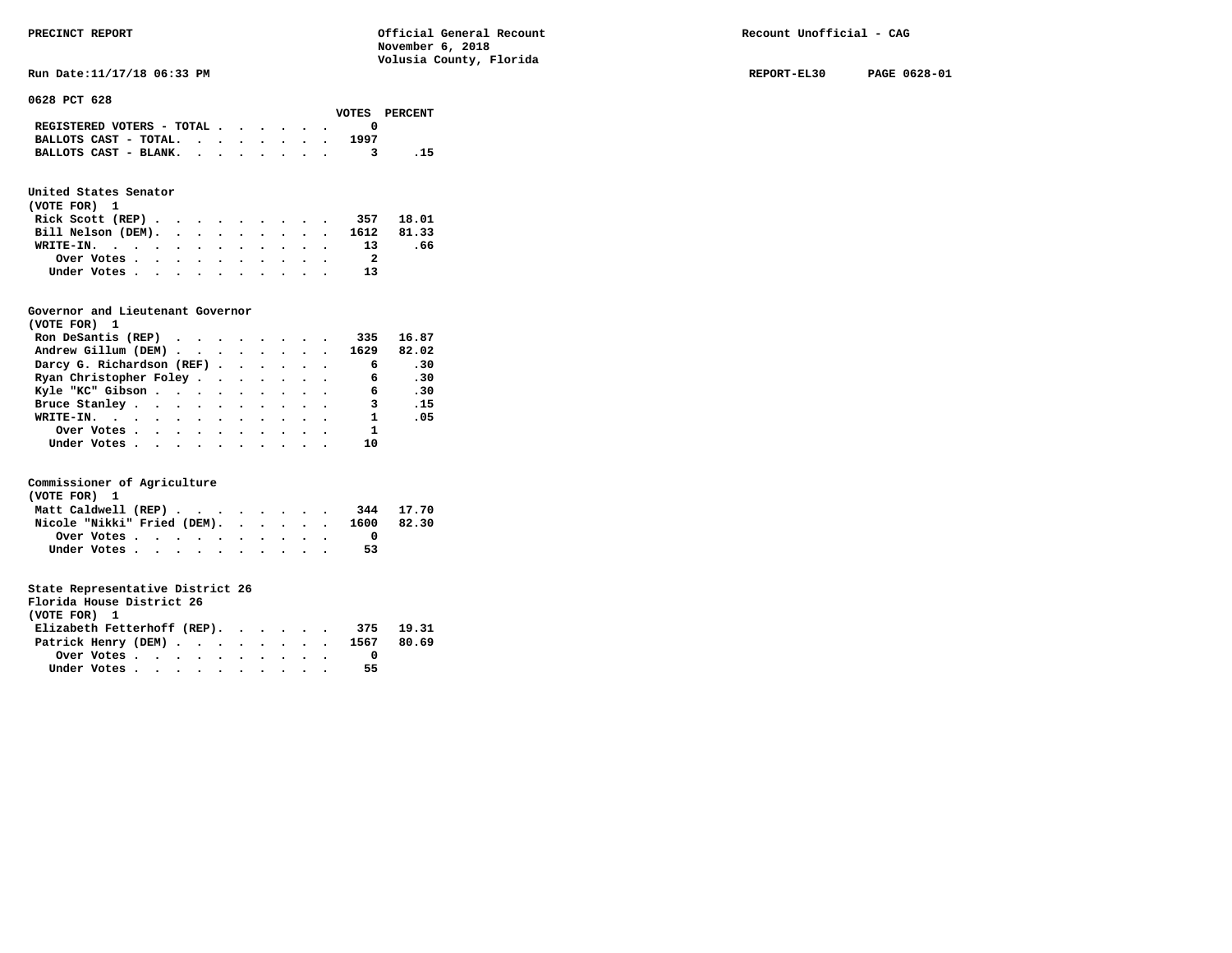**Run Date:11/17/18 06:33 PM REPORT-EL30 PAGE 0633-01** 

**0633 PCT 633** 

|                                                                           |  |  |  |      | VOTES PERCENT |
|---------------------------------------------------------------------------|--|--|--|------|---------------|
| REGISTERED VOTERS - TOTAL $\cdot$ $\cdot$ $\cdot$ $\cdot$ $\cdot$ $\cdot$ |  |  |  |      |               |
| BALLOTS CAST - TOTAL. $\cdot$ , $\cdot$ , $\cdot$ , $\cdot$               |  |  |  | 1965 |               |
| BALLOTS CAST - BLANK.                                                     |  |  |  |      | . 25          |

### **United States Senator**

| (VOTE FOR) 1                  |  |  |  |  |    |     |
|-------------------------------|--|--|--|--|----|-----|
| Rick Scott (REP) 761 39.03    |  |  |  |  |    |     |
| Bill Nelson (DEM). 1179 60.46 |  |  |  |  |    |     |
| WRITE-IN.                     |  |  |  |  | 10 | .51 |
| Over Votes                    |  |  |  |  |    |     |
| Under Votes                   |  |  |  |  | 15 |     |

#### **Governor and Lieutenant Governor**

| (VOTE FOR) 1                                      |  |  |  |                         |       |
|---------------------------------------------------|--|--|--|-------------------------|-------|
| Ron DeSantis (REP) $\cdots$ $\cdots$ $\cdots$ 736 |  |  |  |                         | 37.78 |
| Andrew Gillum (DEM) 1178                          |  |  |  |                         | 60.47 |
| Darcy G. Richardson (REF)                         |  |  |  | 15                      | . 77  |
| Ryan Christopher Foley                            |  |  |  | 8                       | .41   |
| Kyle "KC" Gibson                                  |  |  |  | - 8                     | .41   |
| Bruce Stanley.                                    |  |  |  | $\mathbf{1}$            | .05   |
| WRITE-IN.                                         |  |  |  | $\overline{\mathbf{2}}$ | .10   |
| Over Votes                                        |  |  |  | 5                       |       |
| Under Votes                                       |  |  |  | 12                      |       |

#### **Commissioner of Agriculture**

| (VOTE FOR) 1                           |  |  |  |  |  |    |  |
|----------------------------------------|--|--|--|--|--|----|--|
| Matt Caldwell (REP) 734 38.15          |  |  |  |  |  |    |  |
| Nicole "Nikki" Fried (DEM). 1190 61.85 |  |  |  |  |  |    |  |
|                                        |  |  |  |  |  |    |  |
| Under Votes                            |  |  |  |  |  | 40 |  |

| Florida House District 26   |  |  |     |       |
|-----------------------------|--|--|-----|-------|
| (VOTE FOR) 1                |  |  |     |       |
| Elizabeth Fetterhoff (REP). |  |  | 787 | 40.84 |
|                             |  |  |     |       |

| Patrick Henry (DEM) 1140 59.16 |  |  |  |  |  |  |
|--------------------------------|--|--|--|--|--|--|
| Over Votes                     |  |  |  |  |  |  |
| Under Votes                    |  |  |  |  |  |  |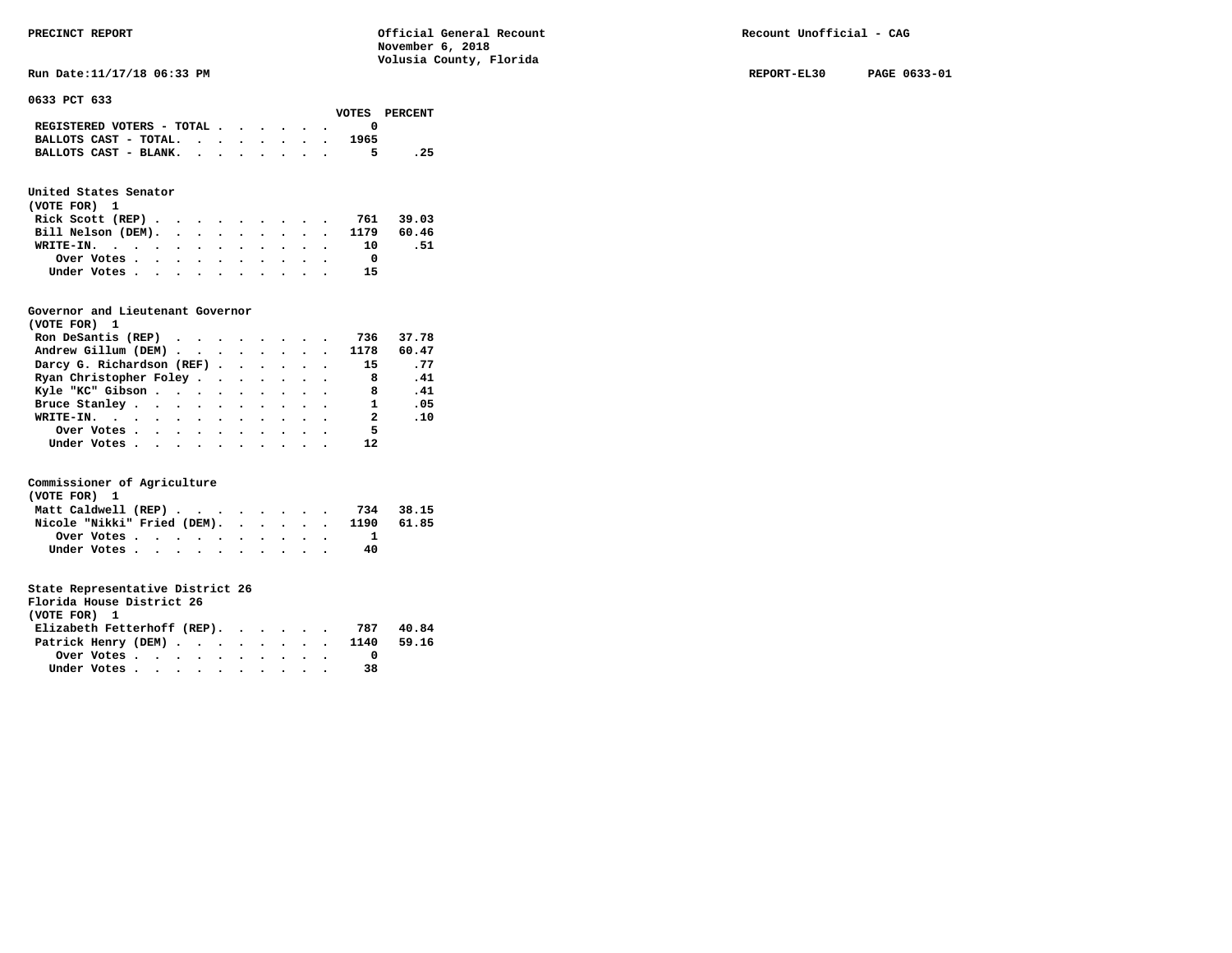**Run Date:11/17/18 06:33 PM REPORT-EL30 PAGE 0638-01** 

#### **0638 PCT 638**

|                                                                           |  |  |      | VOTES PERCENT |
|---------------------------------------------------------------------------|--|--|------|---------------|
| REGISTERED VOTERS - TOTAL $\cdot$ $\cdot$ $\cdot$ $\cdot$ $\cdot$ $\cdot$ |  |  |      |               |
| BALLOTS CAST - TOTAL.                                                     |  |  | 1524 |               |
| BALLOTS CAST - BLANK.                                                     |  |  |      | . 33          |

### **United States Senator**

| (VOTE FOR) 1       |  |  |  |  |     |           |
|--------------------|--|--|--|--|-----|-----------|
| Rick Scott $(REP)$ |  |  |  |  |     | 873 58.05 |
| Bill Nelson (DEM). |  |  |  |  | 627 | 41.69     |
| WRITE-IN.          |  |  |  |  | 4   | . 27      |
| Over Votes         |  |  |  |  | Π.  |           |
| Under Votes        |  |  |  |  | 19  |           |

#### **Governor and Lieutenant Governor**

| (VOTE FOR) 1                                  |  |  |  |                          |          |
|-----------------------------------------------|--|--|--|--------------------------|----------|
| Ron DeSantis (REP) $\cdots$ $\cdots$ $\cdots$ |  |  |  | 865                      | 57.36    |
| Andrew Gillum (DEM)                           |  |  |  | 621                      | 41.18    |
| Darcy G. Richardson (REF)                     |  |  |  | $\overline{\phantom{0}}$ | .33      |
| Ryan Christopher Foley                        |  |  |  | $\overline{7}$           | .46      |
| Kyle "KC" Gibson                              |  |  |  | 6                        | .40      |
| Bruce Stanley                                 |  |  |  | $\mathbf{2}$             | .13      |
| WRITE-IN.                                     |  |  |  | 2                        | $\ldots$ |
| Over Votes                                    |  |  |  | 3                        |          |
| Under Votes, , , , , , , , , , ,              |  |  |  | 13                       |          |

#### **Commissioner of Agriculture**

| (VOTE FOR) 1                |  |  |  |  |  |     |       |
|-----------------------------|--|--|--|--|--|-----|-------|
| Matt Caldwell (REP)         |  |  |  |  |  | 867 | 58.62 |
| Nicole "Nikki" Fried (DEM). |  |  |  |  |  | 612 | 41.38 |
|                             |  |  |  |  |  |     |       |
| Under Votes                 |  |  |  |  |  | 45  |       |

| Florida House District 26   |                                                         |  |  |  |  |     |       |
|-----------------------------|---------------------------------------------------------|--|--|--|--|-----|-------|
| (VOTE FOR) 1                |                                                         |  |  |  |  |     |       |
| Elizabeth Fetterhoff (REP). |                                                         |  |  |  |  | 905 | 61.23 |
| Patrick Henry (DEM)         |                                                         |  |  |  |  | 573 | 38.77 |
|                             | Over Votes $\cdots$ $\cdots$ $\cdots$ $\cdots$ $\cdots$ |  |  |  |  |     |       |
|                             | Under Votes                                             |  |  |  |  | 46  |       |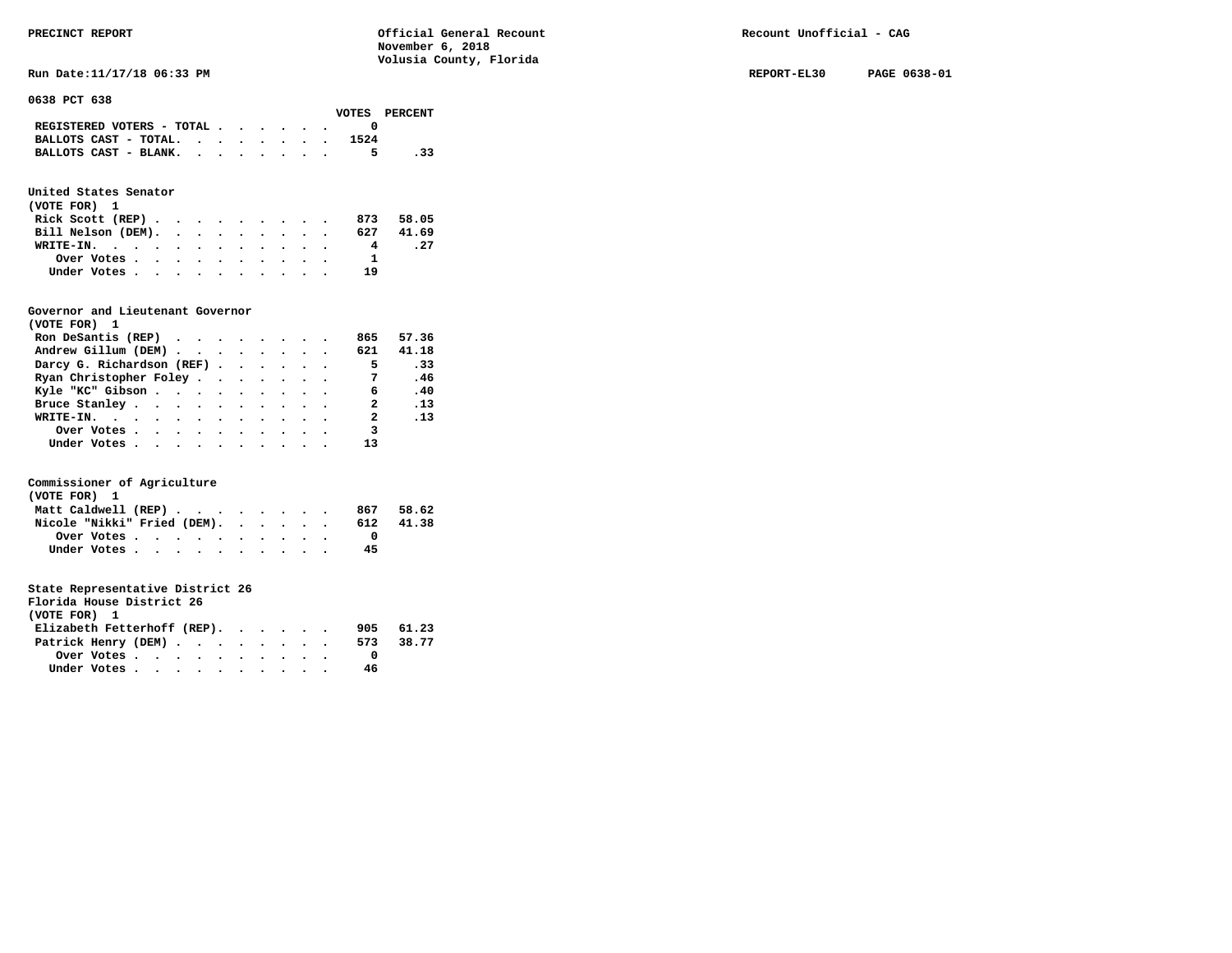**Run Date:11/17/18 06:33 PM REPORT-EL30 PAGE 0641-01 REPORT-EL30 PAGE 0641-01** 

**0641 PCT 641** 

|                                             |  |  |  |      | VOTES PERCENT |
|---------------------------------------------|--|--|--|------|---------------|
| REGISTERED VOTERS - TOTAL $\cdot$ , , , , . |  |  |  |      |               |
| BALLOTS CAST - TOTAL. $\cdot$               |  |  |  | 2843 |               |
| BALLOTS CAST - BLANK.                       |  |  |  |      | . 25          |

### **United States Senator**

| (VOTE FOR) 1 |  |  |  |  |  |                               |     |  |
|--------------|--|--|--|--|--|-------------------------------|-----|--|
|              |  |  |  |  |  | Rick Scott (REP) 1541 54.43   |     |  |
|              |  |  |  |  |  | Bill Nelson (DEM). 1278 45.14 |     |  |
| WRITE-IN. 12 |  |  |  |  |  |                               | .42 |  |
| Over Votes   |  |  |  |  |  |                               |     |  |
| Under Votes  |  |  |  |  |  | 12                            |     |  |

#### **Governor and Lieutenant Governor**

| (VOTE FOR) 1                                  |  |  |  |                          |       |
|-----------------------------------------------|--|--|--|--------------------------|-------|
| Ron DeSantis (REP) $\cdots$ $\cdots$ $\cdots$ |  |  |  | 1526                     | 54.27 |
| Andrew Gillum (DEM)                           |  |  |  | 1244                     | 44.24 |
| Darcy G. Richardson (REF)                     |  |  |  | 17                       | - 60  |
| Ryan Christopher Foley                        |  |  |  | 12                       | .43   |
| Kyle "KC" Gibson                              |  |  |  | - 9                      | .32   |
| Bruce Stanley.                                |  |  |  | $\overline{2}$           | .07   |
| WRITE-IN.                                     |  |  |  | $\overline{\phantom{a}}$ | .07   |
| Over Votes                                    |  |  |  | 8                        |       |
| Under Votes, , , , , , , , , , ,              |  |  |  | 23                       |       |

#### **Commissioner of Agriculture**

| (VOTE FOR) 1                           |  |  |  |  |  |      |       |
|----------------------------------------|--|--|--|--|--|------|-------|
| Matt Caldwell (REP)                    |  |  |  |  |  | 1498 | 54.43 |
| Nicole "Nikki" Fried (DEM). 1254 45.57 |  |  |  |  |  |      |       |
| Over Votes                             |  |  |  |  |  |      |       |
| Under Votes                            |  |  |  |  |  |      |       |

| Florida House District 26              |                                                         |  |  |  |  |    |  |
|----------------------------------------|---------------------------------------------------------|--|--|--|--|----|--|
| (VOTE FOR) 1                           |                                                         |  |  |  |  |    |  |
| Elizabeth Fetterhoff (REP). 1552 56.44 |                                                         |  |  |  |  |    |  |
| Patrick Henry (DEM) 1198 43.56         |                                                         |  |  |  |  |    |  |
|                                        | Over Votes $\cdots$ $\cdots$ $\cdots$ $\cdots$ $\cdots$ |  |  |  |  |    |  |
| Under Votes                            |                                                         |  |  |  |  | 93 |  |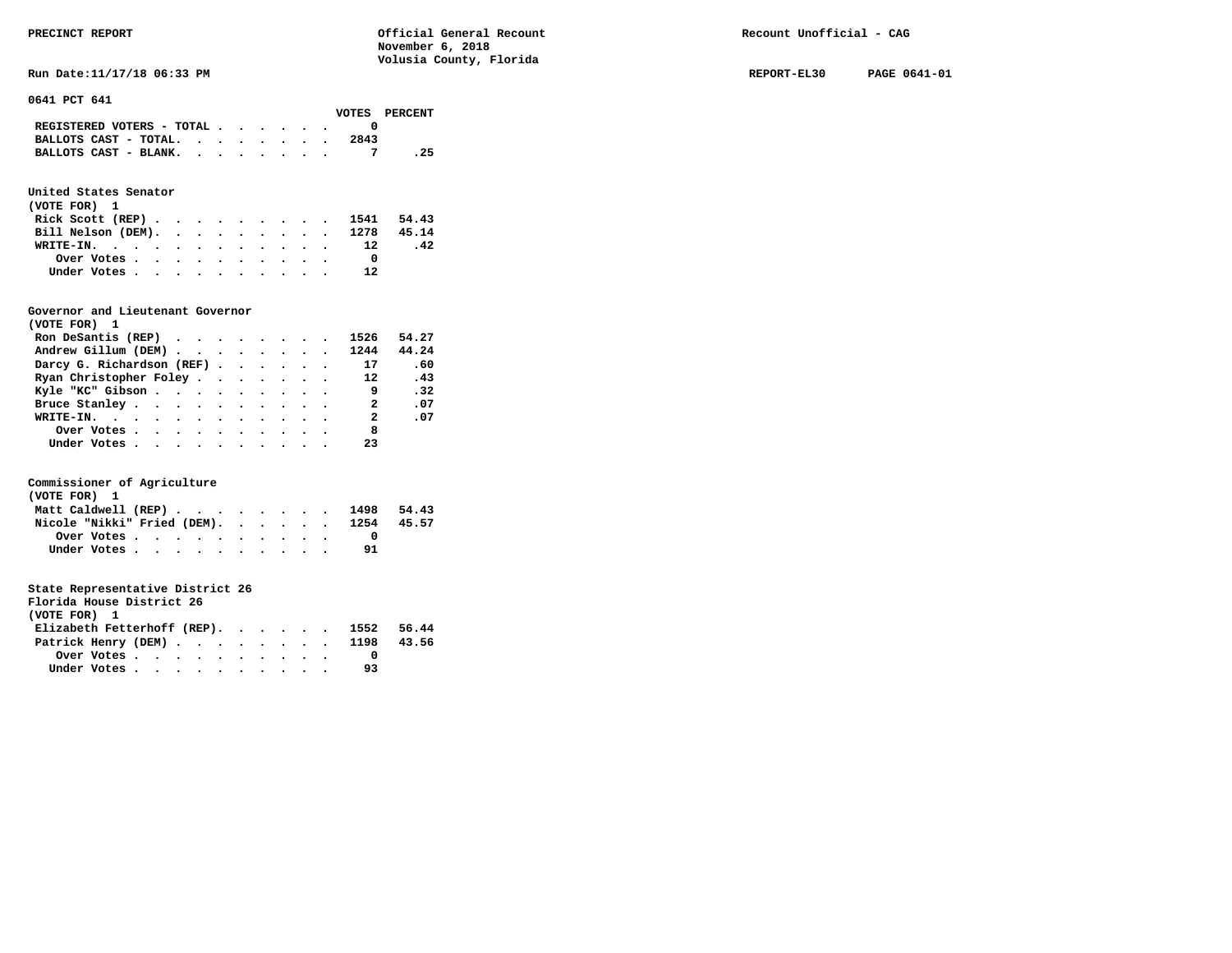**Run Date:11/17/18 06:33 PM REPORT-EL30 PAGE 0701-01** 

**0701 PCT 701** 

|                                                                           |  |  |  |      | VOTES PERCENT |
|---------------------------------------------------------------------------|--|--|--|------|---------------|
| REGISTERED VOTERS - TOTAL $\cdot$ $\cdot$ $\cdot$ $\cdot$ $\cdot$ $\cdot$ |  |  |  |      |               |
| BALLOTS CAST - TOTAL. $\cdot$                                             |  |  |  | 2810 |               |
| BALLOTS CAST - BLANK.                                                     |  |  |  | 5.   |               |

### **United States Senator**

| (VOTE FOR) 1                  |  |  |  |  |    |     |
|-------------------------------|--|--|--|--|----|-----|
| Rick Scott (REP) 1554 55.66   |  |  |  |  |    |     |
| Bill Nelson (DEM). 1229 44.02 |  |  |  |  |    |     |
| WRITE-IN.                     |  |  |  |  |    | .32 |
| Over Votes                    |  |  |  |  |    |     |
| Under Votes                   |  |  |  |  | 18 |     |

#### **Governor and Lieutenant Governor**

| (VOTE FOR) 1                                  |  |  |  |                          |       |
|-----------------------------------------------|--|--|--|--------------------------|-------|
| Ron DeSantis (REP) $\cdots$ $\cdots$ $\cdots$ |  |  |  | 1543                     | 55.56 |
| Andrew Gillum (DEM) 1169                      |  |  |  |                          | 42.10 |
| Darcy G. Richardson (REF)                     |  |  |  | 26                       | .94   |
| Ryan Christopher Foley                        |  |  |  | 10                       | .36   |
| Kyle "KC" Gibson                              |  |  |  | 11                       | .40   |
| Bruce Stanley                                 |  |  |  | 16                       | .58   |
| WRITE-IN.                                     |  |  |  | $\overline{\phantom{a}}$ | .07   |
| Over Votes.                                   |  |  |  | $\overline{7}$           |       |
| Under Votes, , , , , , , , , , ,              |  |  |  | 26                       |       |

#### **Commissioner of Agriculture**

| (VOTE FOR) 1 |                                        |  |  |  |  |  |     |  |
|--------------|----------------------------------------|--|--|--|--|--|-----|--|
|              | Matt Caldwell (REP) 1483 54.74         |  |  |  |  |  |     |  |
|              | Nicole "Nikki" Fried (DEM). 1226 45.26 |  |  |  |  |  |     |  |
|              | Over Votes                             |  |  |  |  |  |     |  |
|              | Under Votes                            |  |  |  |  |  | 101 |  |

| (VOTE FOR) 1 |  |                           |  |  |    |                                                                                         |
|--------------|--|---------------------------|--|--|----|-----------------------------------------------------------------------------------------|
|              |  |                           |  |  |    |                                                                                         |
|              |  |                           |  |  |    |                                                                                         |
|              |  |                           |  |  |    |                                                                                         |
|              |  |                           |  |  | 94 |                                                                                         |
|              |  | Florida House District 26 |  |  |    | Elizabeth Fetterhoff (REP). 1566 57.68<br>Patrick Henry (DEM) 1149 42.32<br>Under Votes |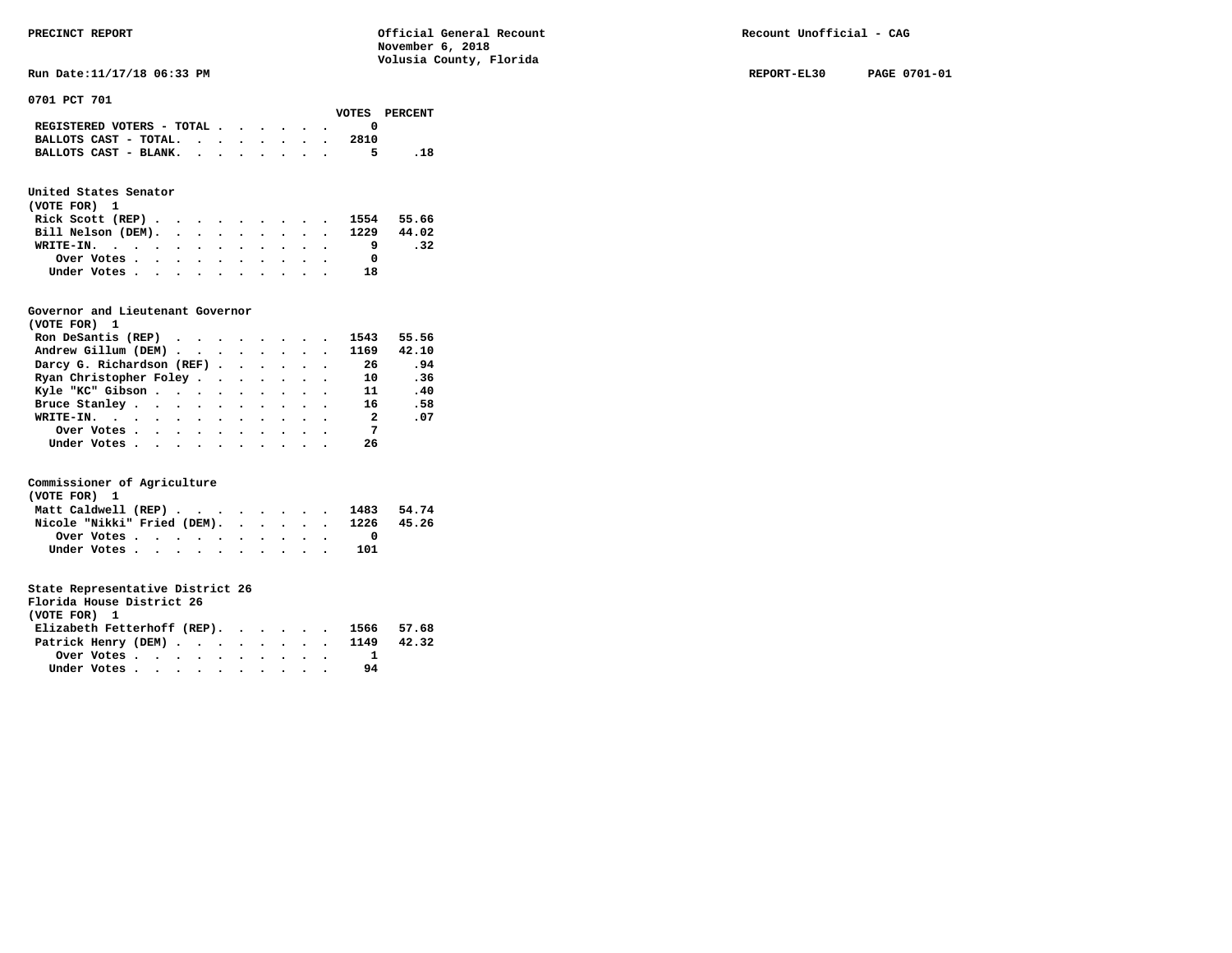**Run Date:11/17/18 06:33 PM REPORT-EL30 PAGE 0703-01** 

**0703 PCT 703** 

|                                                                           |  |  |  |      | VOTES PERCENT |
|---------------------------------------------------------------------------|--|--|--|------|---------------|
| REGISTERED VOTERS - TOTAL $\cdot$ $\cdot$ $\cdot$ $\cdot$ $\cdot$ $\cdot$ |  |  |  |      |               |
| BALLOTS CAST - TOTAL. $\cdot$ , $\cdot$ , $\cdot$ , $\cdot$               |  |  |  | 2293 |               |
| BALLOTS CAST - BLANK.                                                     |  |  |  |      |               |

### **United States Senator**

| (VOTE FOR) 1                  |  |  |  |  |    |     |
|-------------------------------|--|--|--|--|----|-----|
| Rick Scott (REP) 1195 52.44   |  |  |  |  |    |     |
| Bill Nelson (DEM). 1076 47.21 |  |  |  |  |    |     |
| WRITE-IN.                     |  |  |  |  | 8  | .35 |
| Over Votes                    |  |  |  |  | -2 |     |
| Under Votes                   |  |  |  |  | 12 |     |

#### **Governor and Lieutenant Governor**

| (VOTE FOR) 1                                  |  |  |  |                          |                              |
|-----------------------------------------------|--|--|--|--------------------------|------------------------------|
| Ron DeSantis (REP) $\cdots$ $\cdots$ $\cdots$ |  |  |  | 1186                     | 52.15                        |
| Andrew Gillum (DEM) 1045                      |  |  |  |                          | 45.95                        |
| Darcy G. Richardson (REF)                     |  |  |  | -28                      | 1.23                         |
| Ryan Christopher Foley                        |  |  |  | $\overline{\mathbf{4}}$  | $\overline{\phantom{0}}$ .18 |
| Kyle "KC" Gibson                              |  |  |  | 4 .18                    |                              |
| Bruce Stanley.                                |  |  |  | $\overline{4}$           | .18                          |
| WRITE-IN.                                     |  |  |  |                          | 3, 13                        |
| Over Votes.                                   |  |  |  | $\overline{\phantom{a}}$ |                              |
| Under Votes, , , , , , , , , , ,              |  |  |  |                          |                              |

#### **Commissioner of Agriculture**

| (VOTE FOR) 1                                                               |  |  |  |  |  |    |       |
|----------------------------------------------------------------------------|--|--|--|--|--|----|-------|
| Matt Caldwell (REP) $\cdot \cdot \cdot \cdot \cdot \cdot \cdot \cdot 1169$ |  |  |  |  |  |    | 52.45 |
| Nicole "Nikki" Fried (DEM). 1060 47.55                                     |  |  |  |  |  |    |       |
|                                                                            |  |  |  |  |  |    |       |
| Under Votes                                                                |  |  |  |  |  | 64 |       |

| Florida House District 26              |                                                         |  |  |  |  |    |  |
|----------------------------------------|---------------------------------------------------------|--|--|--|--|----|--|
| (VOTE FOR) 1                           |                                                         |  |  |  |  |    |  |
| Elizabeth Fetterhoff (REP). 1225 54.98 |                                                         |  |  |  |  |    |  |
| Patrick Henry (DEM) 1003 45.02         |                                                         |  |  |  |  |    |  |
|                                        | Over Votes $\cdots$ $\cdots$ $\cdots$ $\cdots$ $\cdots$ |  |  |  |  |    |  |
|                                        | Under Votes                                             |  |  |  |  | 65 |  |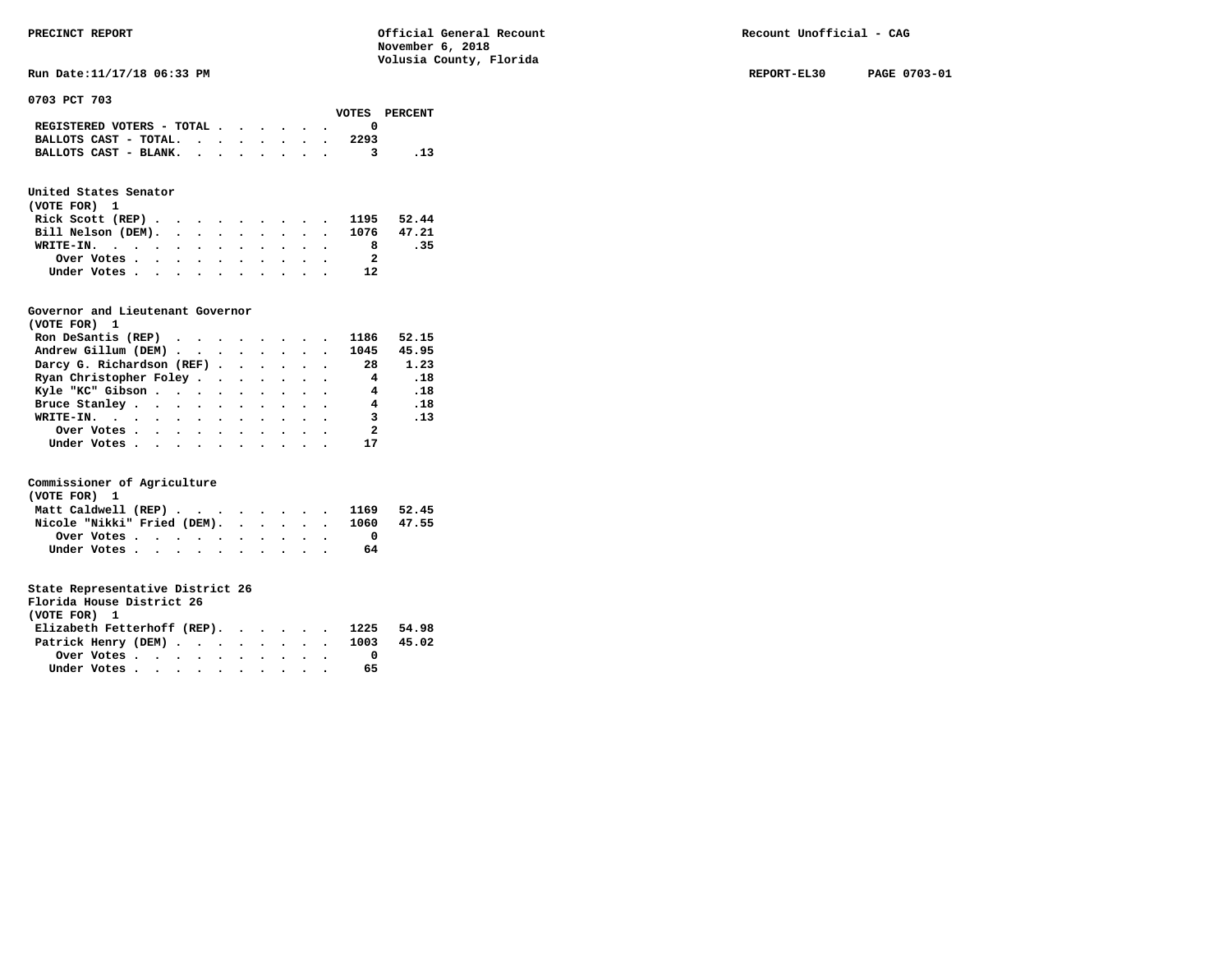**Run Date:11/17/18 06:33 PM REPORT-EL30 PAGE 0705-01** 

**0705 PCT 705** 

|                               |  |  |  |     | VOTES PERCENT |
|-------------------------------|--|--|--|-----|---------------|
| REGISTERED VOTERS - TOTAL     |  |  |  |     |               |
| BALLOTS CAST - TOTAL. $\cdot$ |  |  |  | 965 |               |
| BALLOTS CAST - BLANK.         |  |  |  |     | . 21          |
|                               |  |  |  |     |               |

## **United States Senator**

| (VOTE FOR) 1                                |  |  |  |  |           |       |
|---------------------------------------------|--|--|--|--|-----------|-------|
| Rick Scott (REP) $\cdots$ $\cdots$ $\cdots$ |  |  |  |  | 574       | 59.85 |
| Bill Nelson (DEM).                          |  |  |  |  | 383 39.94 |       |
| WRITE-IN.                                   |  |  |  |  | 2         | . 21  |
| Over Votes                                  |  |  |  |  |           |       |
| Under Votes                                 |  |  |  |  |           |       |

#### **Governor and Lieutenant Governor**

| (VOTE FOR) 1                                  |  |  |  |                |       |
|-----------------------------------------------|--|--|--|----------------|-------|
| Ron DeSantis (REP) $\cdots$ $\cdots$ $\cdots$ |  |  |  | 580            | 60.67 |
| Andrew Gillum (DEM)                           |  |  |  | 360            | 37.66 |
| Darcy G. Richardson (REF)                     |  |  |  | $\overline{5}$ | .52   |
| Ryan Christopher Foley                        |  |  |  | 2              | . 21  |
| Kyle "KC" Gibson                              |  |  |  | $\overline{4}$ | .42   |
| Bruce Stanley.                                |  |  |  | 3              | .31   |
| WRITE-IN.                                     |  |  |  | $\mathbf{2}$   | .21   |
| Over Votes                                    |  |  |  |                |       |
| Under Votes, , , , , , , , , , ,              |  |  |  |                |       |

| (VOTE FOR) 1                |  |  |  |           |       |
|-----------------------------|--|--|--|-----------|-------|
| Matt Caldwell (REP)         |  |  |  | 554 59.96 |       |
| Nicole "Nikki" Fried (DEM). |  |  |  | 370       | 40.04 |
|                             |  |  |  |           |       |
| Under Votes                 |  |  |  | 41        |       |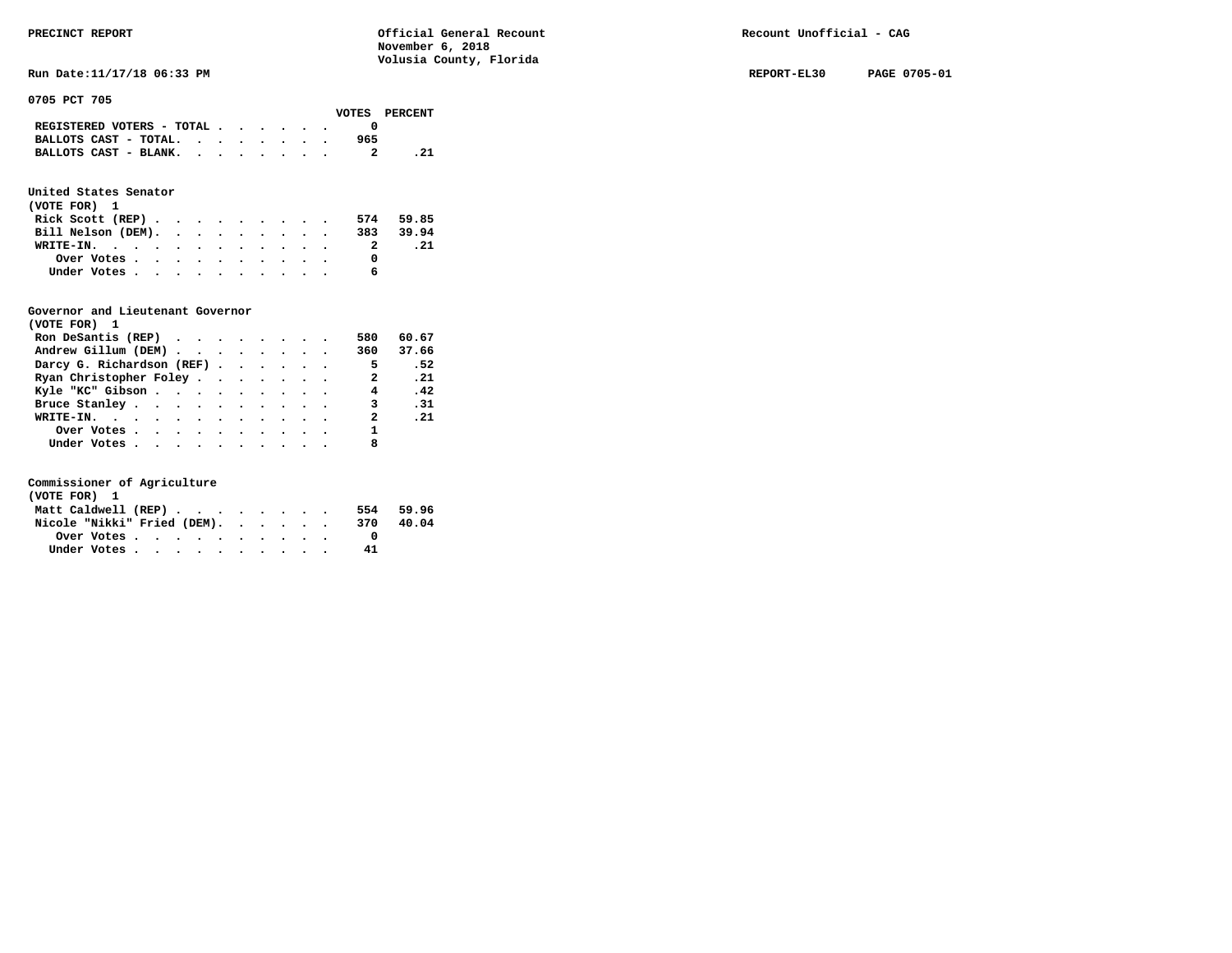**Run Date:11/17/18 06:33 PM REPORT-EL30 PAGE 0706-01** 

**0706 PCT 706** 

### **United States Senator**

| (VOTE FOR) 1                  |  |  |  |  |   |     |
|-------------------------------|--|--|--|--|---|-----|
| Rick Scott (REP) 2070 64.65   |  |  |  |  |   |     |
| Bill Nelson (DEM). 1128 35.23 |  |  |  |  |   |     |
| WRITE-IN.                     |  |  |  |  | 4 | .12 |
| Over Votes                    |  |  |  |  |   |     |
| Under Votes                   |  |  |  |  |   |     |

#### **Governor and Lieutenant Governor**

| (VOTE FOR) 1              |  |  |  |                |       |
|---------------------------|--|--|--|----------------|-------|
| Ron DeSantis (REP)        |  |  |  | 2070           | 64.89 |
| Andrew Gillum (DEM) 1091  |  |  |  |                | 34.20 |
| Darcy G. Richardson (REF) |  |  |  | 15             | .47   |
| Ryan Christopher Foley    |  |  |  | 8              | .25   |
| Kyle "KC" Gibson          |  |  |  | $\mathbf{1}$   | .03   |
| Bruce Stanley             |  |  |  | 5 <sub>5</sub> | .16   |
| WRITE-IN.                 |  |  |  | $\sim$ 0       |       |
| Over Votes                |  |  |  | $\overline{7}$ |       |
| Under Votes               |  |  |  | 22             |       |

| (VOTE FOR) 1 |  |  |  |  |  |                                        |  |
|--------------|--|--|--|--|--|----------------------------------------|--|
|              |  |  |  |  |  | Matt Caldwell (REP) 2032 65.42         |  |
|              |  |  |  |  |  | Nicole "Nikki" Fried (DEM). 1074 34.58 |  |
|              |  |  |  |  |  |                                        |  |
| Under Votes  |  |  |  |  |  |                                        |  |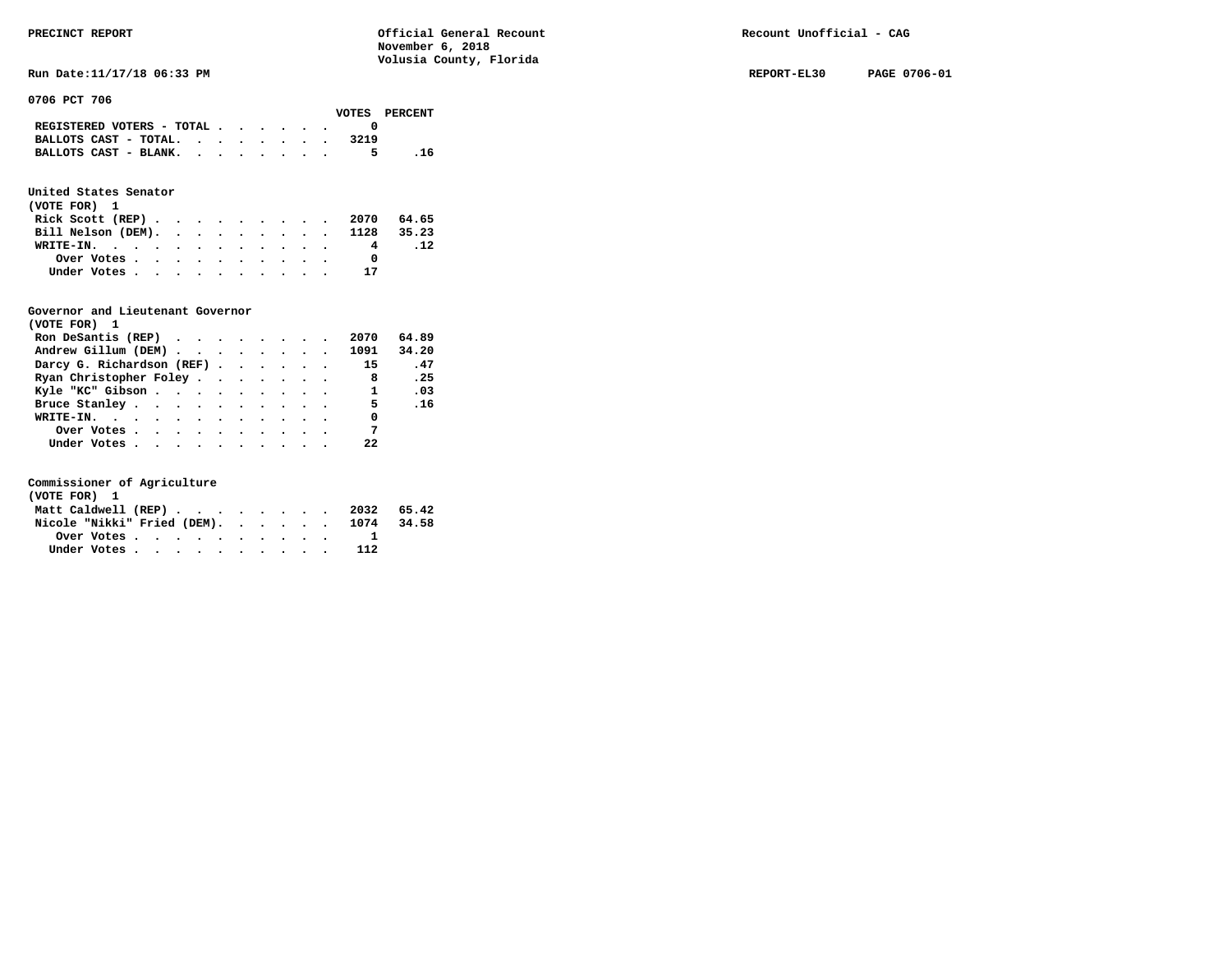**Run Date:11/17/18 06:33 PM REPORT-EL30 PAGE 0709-01** 

**0709 PCT 709** 

|                                                                           |  |  |  |      | VOTES PERCENT |
|---------------------------------------------------------------------------|--|--|--|------|---------------|
| REGISTERED VOTERS - TOTAL $\cdot$ $\cdot$ $\cdot$ $\cdot$ $\cdot$ $\cdot$ |  |  |  |      |               |
| BALLOTS CAST - TOTAL. $\cdot$                                             |  |  |  | 1994 |               |
| BALLOTS CAST - BLANK.                                                     |  |  |  |      | - 15          |

### **United States Senator**

| (VOTE FOR) 1                                            |  |  |  |  |  |                             |       |
|---------------------------------------------------------|--|--|--|--|--|-----------------------------|-------|
|                                                         |  |  |  |  |  | Rick Scott (REP) 1140 57.46 |       |
| Bill Nelson (DEM).                                      |  |  |  |  |  | 837                         | 42.19 |
| WRITE-IN.                                               |  |  |  |  |  |                             | .35   |
| Over Votes $\cdots$ $\cdots$ $\cdots$ $\cdots$ $\cdots$ |  |  |  |  |  |                             |       |
| Under Votes                                             |  |  |  |  |  |                             |       |

#### **Governor and Lieutenant Governor**

| (VOTE FOR) 1                                  |  |  |  |                         |       |
|-----------------------------------------------|--|--|--|-------------------------|-------|
| Ron DeSantis (REP) $\cdots$ $\cdots$ $\cdots$ |  |  |  | 1121                    | 56.62 |
| Andrew Gillum (DEM)                           |  |  |  | 810                     | 40.91 |
| Darcy G. Richardson (REF) 21                  |  |  |  |                         | 1.06  |
| Ryan Christopher Foley                        |  |  |  | 10                      | . 51  |
| Kyle "KC" Gibson                              |  |  |  | 10                      | . 51  |
| Bruce Stanley                                 |  |  |  | 5 <sub>1</sub>          | .25   |
| WRITE-IN.                                     |  |  |  | $\overline{\mathbf{3}}$ | .15   |
| Over Votes                                    |  |  |  | $\mathbf{1}$            |       |
| Under Votes                                   |  |  |  | 13                      |       |

| (VOTE FOR) 1                |  |  |  |  |  |     |            |
|-----------------------------|--|--|--|--|--|-----|------------|
| Matt Caldwell (REP)         |  |  |  |  |  |     | 1099 57.39 |
| Nicole "Nikki" Fried (DEM). |  |  |  |  |  | 816 | 42.61      |
| Over Votes                  |  |  |  |  |  |     |            |
| Under Votes                 |  |  |  |  |  | 79  |            |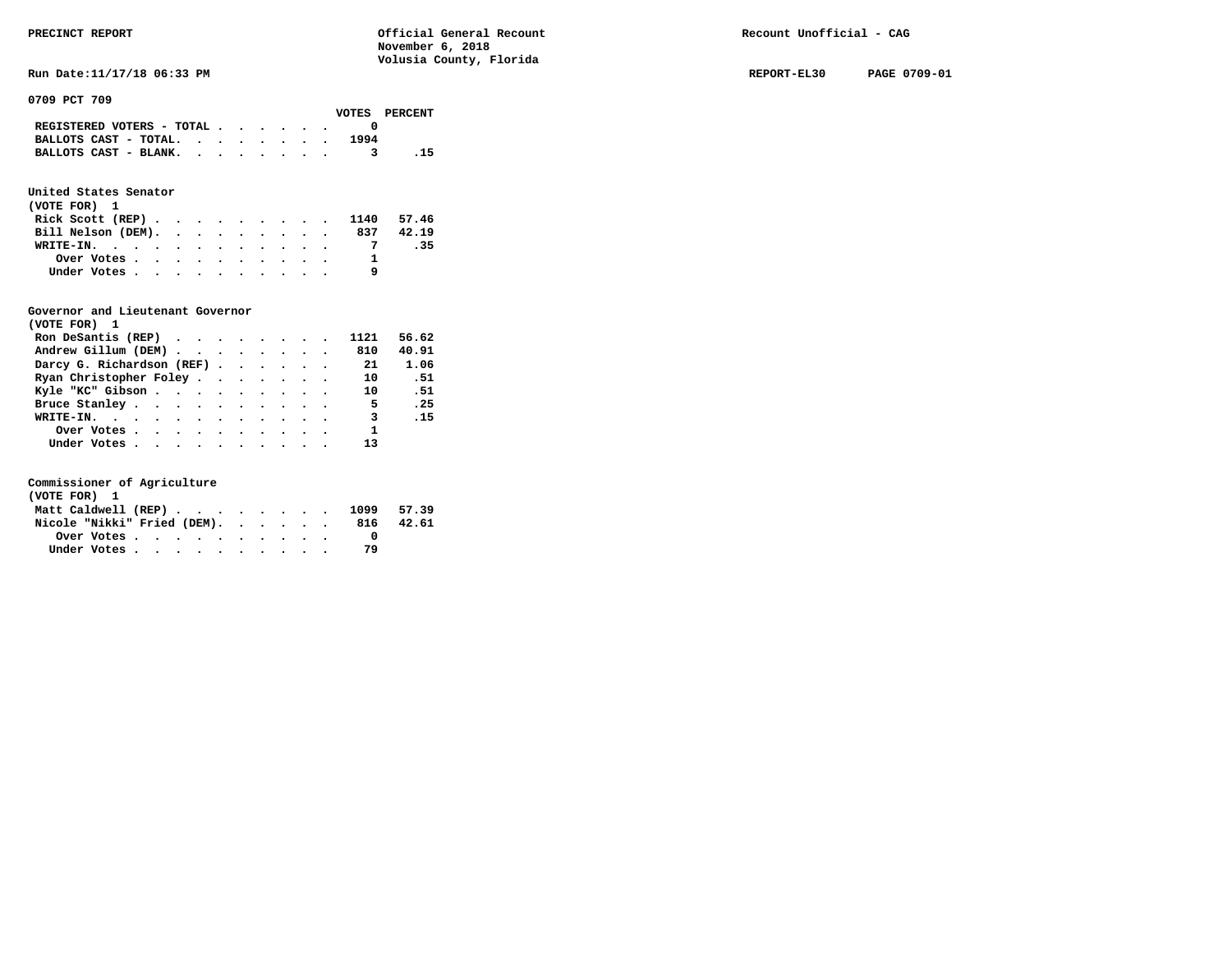**Run Date:11/17/18 06:33 PM REPORT-EL30 PAGE 0711-01** 

**0711 PCT 711** 

|  | VOTES PERCENT |  |  |  |  |  |                                                                 |  |
|--|---------------|--|--|--|--|--|-----------------------------------------------------------------|--|
|  |               |  |  |  |  |  | REGISTERED VOTERS - TOTAL $\cdot$ , $\cdot$ , $\cdot$ , $\cdot$ |  |
|  | 2417          |  |  |  |  |  | BALLOTS CAST - TOTAL. $\cdot$                                   |  |
|  |               |  |  |  |  |  | BALLOTS CAST - BLANK.                                           |  |
|  |               |  |  |  |  |  |                                                                 |  |

### **United States Senator**

| (VOTE FOR) 1                                            |  |  |  |  |    |     |
|---------------------------------------------------------|--|--|--|--|----|-----|
| Rick Scott (REP) 1339 55.98                             |  |  |  |  |    |     |
| Bill Nelson (DEM). 1045 43.69                           |  |  |  |  |    |     |
| WRITE-IN.                                               |  |  |  |  |    | .33 |
| Over Votes $\cdots$ $\cdots$ $\cdots$ $\cdots$ $\cdots$ |  |  |  |  |    |     |
| Under Votes                                             |  |  |  |  | 25 |     |

#### **Governor and Lieutenant Governor**

| (VOTE FOR) 1                                  |  |  |  |                         |            |  |
|-----------------------------------------------|--|--|--|-------------------------|------------|--|
| Ron DeSantis (REP) $\cdots$ $\cdots$ $\cdots$ |  |  |  | 1322                    | 55.24      |  |
| Andrew Gillum (DEM)                           |  |  |  | 1021                    | 42.67      |  |
| Darcy G. Richardson (REF)                     |  |  |  | 21                      | .88        |  |
| Ryan Christopher Foley                        |  |  |  | 10                      | .42        |  |
| Kyle "KC" Gibson                              |  |  |  | 12                      | .50        |  |
| Bruce Stanley                                 |  |  |  | $\overline{\mathbf{3}}$ | .13        |  |
| WRITE-IN.                                     |  |  |  | 4                       | $\cdot$ 17 |  |
| Over Votes                                    |  |  |  | 4                       |            |  |
| Under Votes                                   |  |  |  | 20                      |            |  |

| (VOTE FOR) 1 |  |  |  |  |  |                                        |  |
|--------------|--|--|--|--|--|----------------------------------------|--|
|              |  |  |  |  |  | Matt Caldwell (REP) 1296 55.57         |  |
|              |  |  |  |  |  | Nicole "Nikki" Fried (DEM). 1036 44.43 |  |
|              |  |  |  |  |  |                                        |  |
| Under Votes  |  |  |  |  |  | 85                                     |  |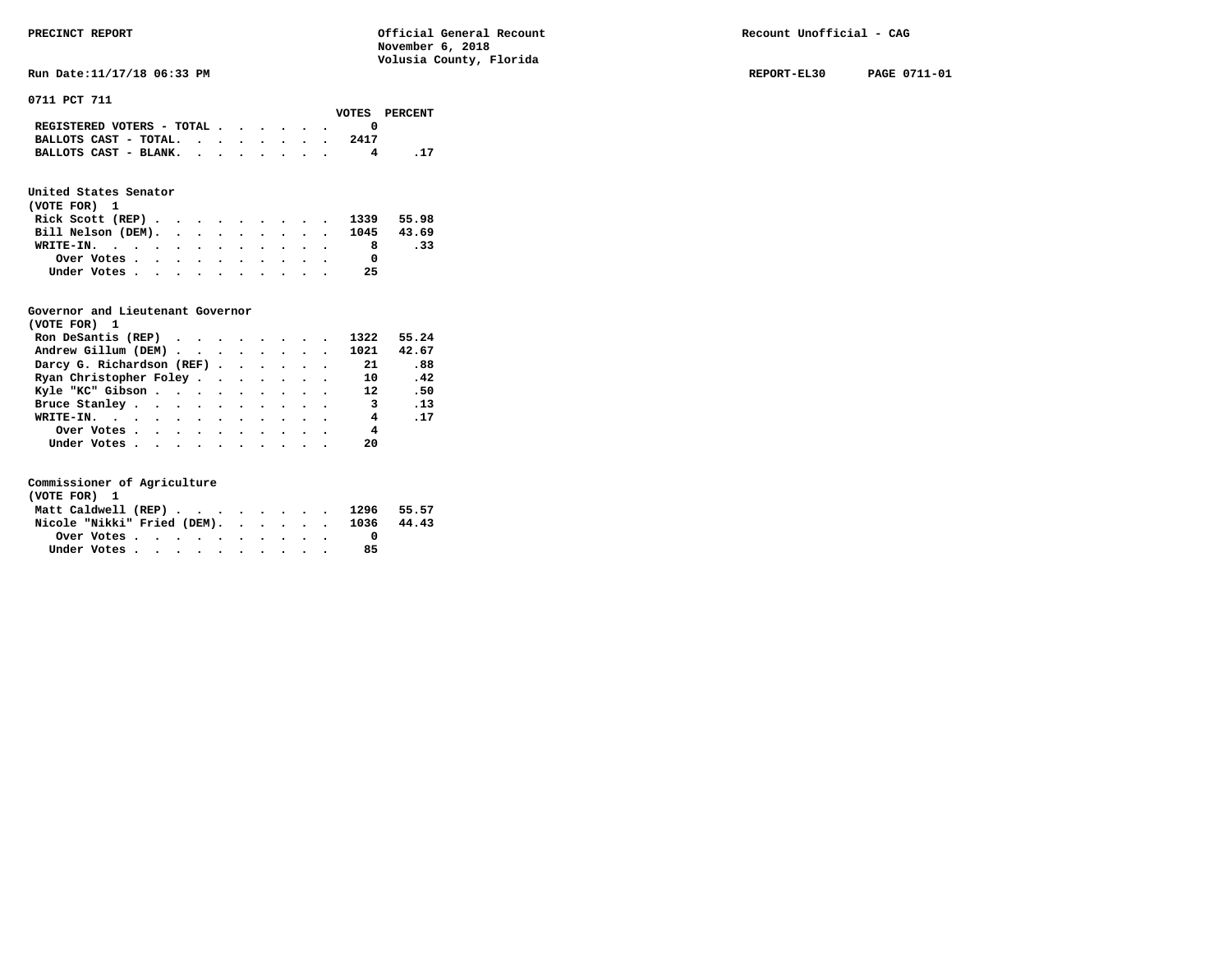**Run Date:11/17/18 06:33 PM REPORT-EL30 PAGE 0712-01** 

**0712 PCT 712** 

|                                                                           | VOTES PERCENT |      |
|---------------------------------------------------------------------------|---------------|------|
| REGISTERED VOTERS - TOTAL $\cdot$ $\cdot$ $\cdot$ $\cdot$ $\cdot$ $\cdot$ |               |      |
| BALLOTS CAST - TOTAL. $\cdot$                                             | 1270          |      |
| BALLOTS CAST - BLANK.                                                     |               | - 16 |

### **United States Senator**

| (VOTE FOR) 1                                |  |  |  |  |     |           |
|---------------------------------------------|--|--|--|--|-----|-----------|
| Rick Scott (REP) $\cdots$ $\cdots$ $\cdots$ |  |  |  |  | 671 | 53.38     |
| Bill Nelson (DEM).                          |  |  |  |  |     | 582 46.30 |
| WRITE-IN.                                   |  |  |  |  | 4   | .32       |
| Over Votes                                  |  |  |  |  |     |           |
| Under Votes                                 |  |  |  |  | 13  |           |

#### **Governor and Lieutenant Governor**

| (VOTE FOR) 1                                  |  |  |  |                          |       |
|-----------------------------------------------|--|--|--|--------------------------|-------|
| Ron DeSantis (REP) $\cdots$ $\cdots$ $\cdots$ |  |  |  | 659                      | 52.43 |
| Andrew Gillum (DEM) 579                       |  |  |  |                          | 46.06 |
| Darcy G. Richardson (REF)                     |  |  |  | $\overline{\phantom{a}}$ | .72   |
| Ryan Christopher Foley                        |  |  |  | $\overline{5}$           | .40   |
| Kyle "KC" Gibson                              |  |  |  | $\mathbf{1}$             | .08   |
| Bruce Stanley.                                |  |  |  | $\overline{4}$           | .32   |
| WRITE-IN.                                     |  |  |  | 0                        |       |
| Over Votes                                    |  |  |  | $\overline{\phantom{a}}$ |       |
| Under Votes                                   |  |  |  | 11                       |       |

| (VOTE FOR) 1                |  |  |  |           |       |
|-----------------------------|--|--|--|-----------|-------|
| Matt Caldwell (REP)         |  |  |  | 645       | 52.40 |
| Nicole "Nikki" Fried (DEM). |  |  |  | 586 47.60 |       |
| Over Votes.                 |  |  |  |           |       |
| Under Votes                 |  |  |  | 39        |       |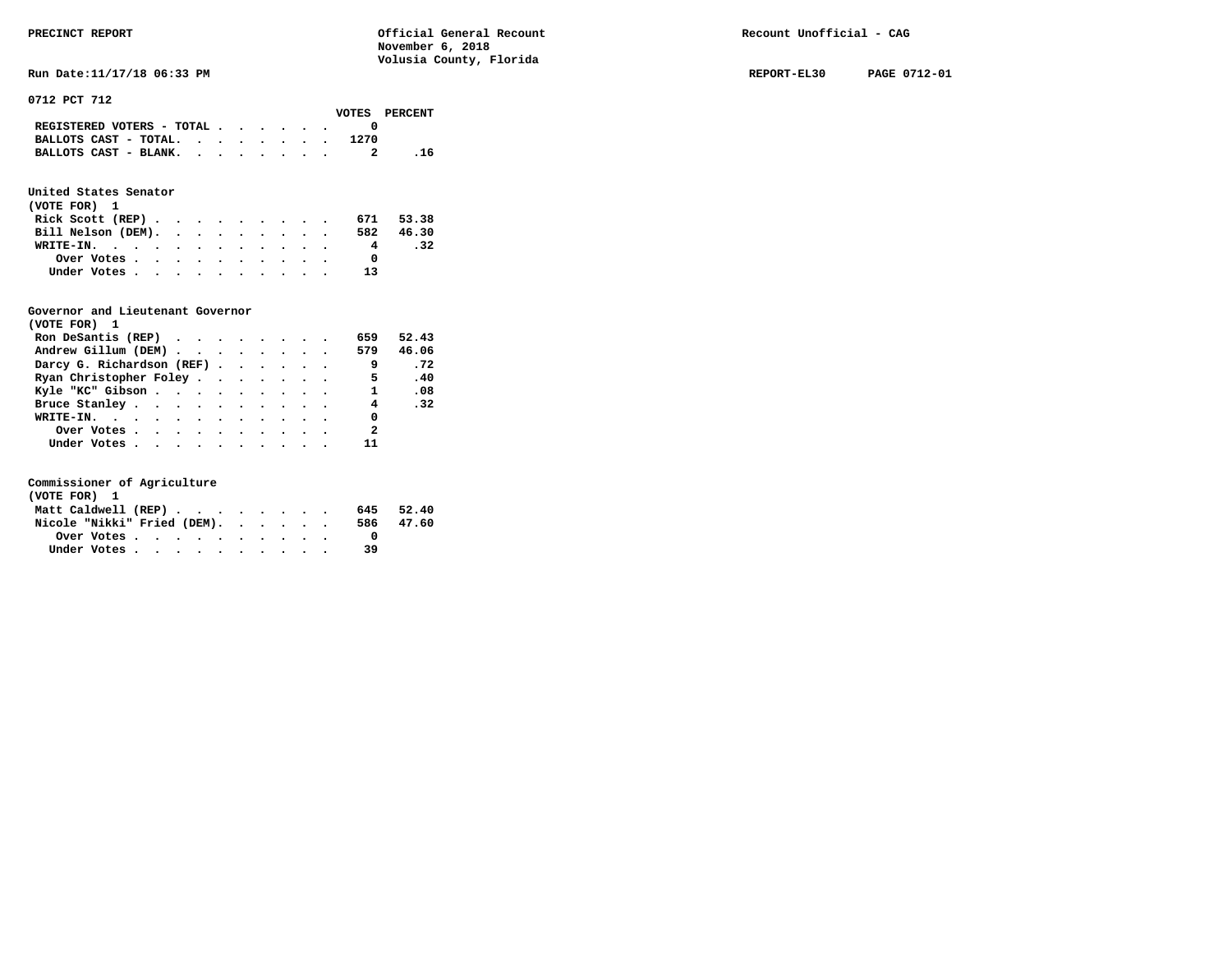**Run Date:11/17/18 06:33 PM REPORT-EL30** PAGE 0714-01

**0714 PCT 714** 

|                                                                           |  |  |  |      | VOTES PERCENT |
|---------------------------------------------------------------------------|--|--|--|------|---------------|
| REGISTERED VOTERS - TOTAL $\cdot$ $\cdot$ $\cdot$ $\cdot$ $\cdot$ $\cdot$ |  |  |  |      |               |
| BALLOTS CAST - TOTAL. $\cdot$                                             |  |  |  | 2314 |               |
| BALLOTS CAST - BLANK.                                                     |  |  |  |      |               |

### **United States Senator**

| (VOTE FOR) 1                  |  |  |  |  |            |     |
|-------------------------------|--|--|--|--|------------|-----|
| Rick Scott (REP)              |  |  |  |  | 1214 52.74 |     |
| Bill Nelson (DEM). 1076 46.74 |  |  |  |  |            |     |
| WRITE-IN. 12                  |  |  |  |  |            | .52 |
| Over Votes                    |  |  |  |  |            |     |
| Under Votes                   |  |  |  |  |            |     |

#### **Governor and Lieutenant Governor**

| (VOTE FOR) 1                                  |  |  |  |                          |            |
|-----------------------------------------------|--|--|--|--------------------------|------------|
| Ron DeSantis (REP) $\cdots$ $\cdots$ $\cdots$ |  |  |  | 1204                     | 52.26      |
| Andrew Gillum (DEM)                           |  |  |  | 1064                     | 46.18      |
| Darcy G. Richardson (REF)                     |  |  |  | 22                       | .95        |
| Ryan Christopher Foley                        |  |  |  | $\overline{\mathbf{4}}$  | $\cdot$ 17 |
| Kyle "KC" Gibson                              |  |  |  | $\overline{\phantom{0}}$ | .22        |
| Bruce Stanley                                 |  |  |  | 4                        | .17        |
| WRITE-IN.                                     |  |  |  | $1 \quad \cdots$         | .04        |
| Over Votes                                    |  |  |  | $\overline{2}$           |            |
| Under Votes, , , , , , , , , , ,              |  |  |  |                          |            |

#### **Commissioner of Agriculture**

| (VOTE FOR) 1                                                               |  |  |  |  |  |    |       |
|----------------------------------------------------------------------------|--|--|--|--|--|----|-------|
| Matt Caldwell (REP) $\cdot \cdot \cdot \cdot \cdot \cdot \cdot \cdot 1190$ |  |  |  |  |  |    | 52.70 |
| Nicole "Nikki" Fried (DEM). 1068 47.30                                     |  |  |  |  |  |    |       |
| Over Votes                                                                 |  |  |  |  |  |    |       |
| Under Votes                                                                |  |  |  |  |  | 56 |       |

| Florida House District 26   |  |  |  |  |
|-----------------------------|--|--|--|--|
| (VOTE FOR)                  |  |  |  |  |
| Elizabeth Fetterhoff (REP). |  |  |  |  |

|  |  |  |  |  |                                                                                                                              | 10 58.82 |
|--|--|--|--|--|------------------------------------------------------------------------------------------------------------------------------|----------|
|  |  |  |  |  |                                                                                                                              | 41.18    |
|  |  |  |  |  |                                                                                                                              |          |
|  |  |  |  |  |                                                                                                                              |          |
|  |  |  |  |  | Elizabeth Fetterhoff (REP).<br>Patrick Henry (DEM)<br>Over Votes $\cdots$ $\cdots$ $\cdots$ $\cdots$ $\cdots$<br>Under Votes |          |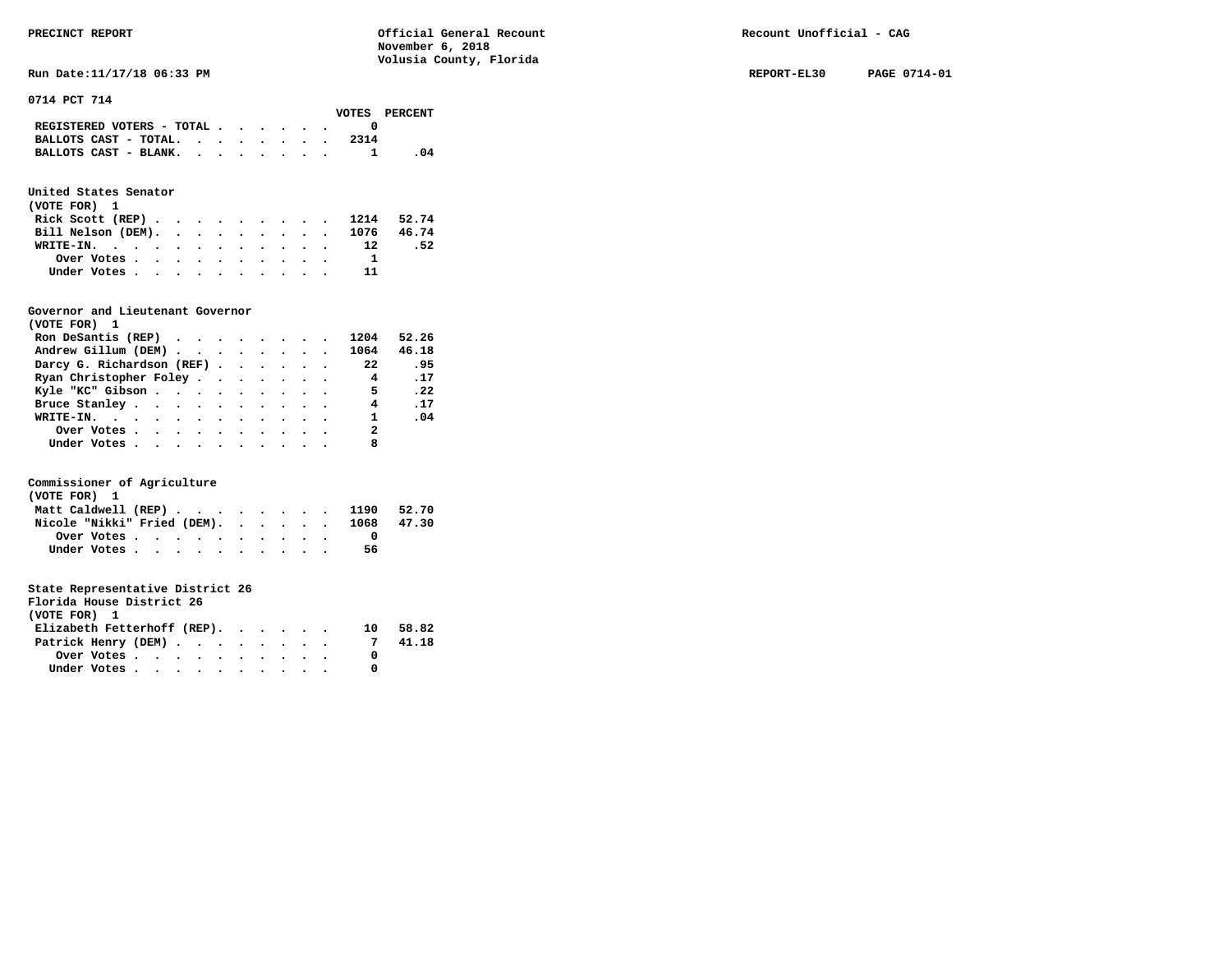**Run Date:11/17/18 06:33 PM REPORT-EL30 PAGE 0716-01** 

**0716 PCT 716** 

| ----------------                                                          |  |  |  |      | VOTES PERCENT |
|---------------------------------------------------------------------------|--|--|--|------|---------------|
| REGISTERED VOTERS - TOTAL $\cdot$ $\cdot$ $\cdot$ $\cdot$ $\cdot$ $\cdot$ |  |  |  |      |               |
| BALLOTS CAST - TOTAL. $\cdot$ , , , , , .                                 |  |  |  | 2014 |               |
| BALLOTS CAST - BLANK.                                                     |  |  |  |      | . 20          |

### **United States Senator**

| (VOTE FOR) 1       |  |  |  |  |  |                                                           |           |
|--------------------|--|--|--|--|--|-----------------------------------------------------------|-----------|
|                    |  |  |  |  |  | Rick Scott (REP) $\cdots$ $\cdots$ $\cdots$ $\cdots$ 1501 | 74.98     |
| Bill Nelson (DEM). |  |  |  |  |  |                                                           | 498 24.88 |
| WRITE-IN.          |  |  |  |  |  | 3                                                         | .15       |
| Over Votes         |  |  |  |  |  | o                                                         |           |
| Under Votes        |  |  |  |  |  | 12                                                        |           |

#### **Governor and Lieutenant Governor**

| (VOTE FOR) 1              |  |  |  |                          |       |
|---------------------------|--|--|--|--------------------------|-------|
| Ron DeSantis (REP)        |  |  |  | 1505                     | 75.06 |
| Andrew Gillum (DEM) 481   |  |  |  |                          | 23.99 |
| Darcy G. Richardson (REF) |  |  |  | $\overline{7}$           | - 35  |
| Ryan Christopher Foley    |  |  |  | 6                        | .30   |
| Kyle "KC" Gibson          |  |  |  | $\overline{\mathbf{2}}$  | .10   |
| Bruce Stanley             |  |  |  | 3                        | .15   |
| WRITE-IN.                 |  |  |  | $\sim$ 1                 | .05   |
| Over Votes.               |  |  |  | $\overline{\phantom{a}}$ |       |
| Under Votes               |  |  |  | 8                        |       |

| (VOTE FOR) 1                   |  |  |  |  |  |    |           |
|--------------------------------|--|--|--|--|--|----|-----------|
| Matt Caldwell (REP) 1472 74.49 |  |  |  |  |  |    |           |
| Nicole "Nikki" Fried (DEM).    |  |  |  |  |  |    | 504 25.51 |
| Over Votes                     |  |  |  |  |  |    |           |
| Under Votes                    |  |  |  |  |  | 38 |           |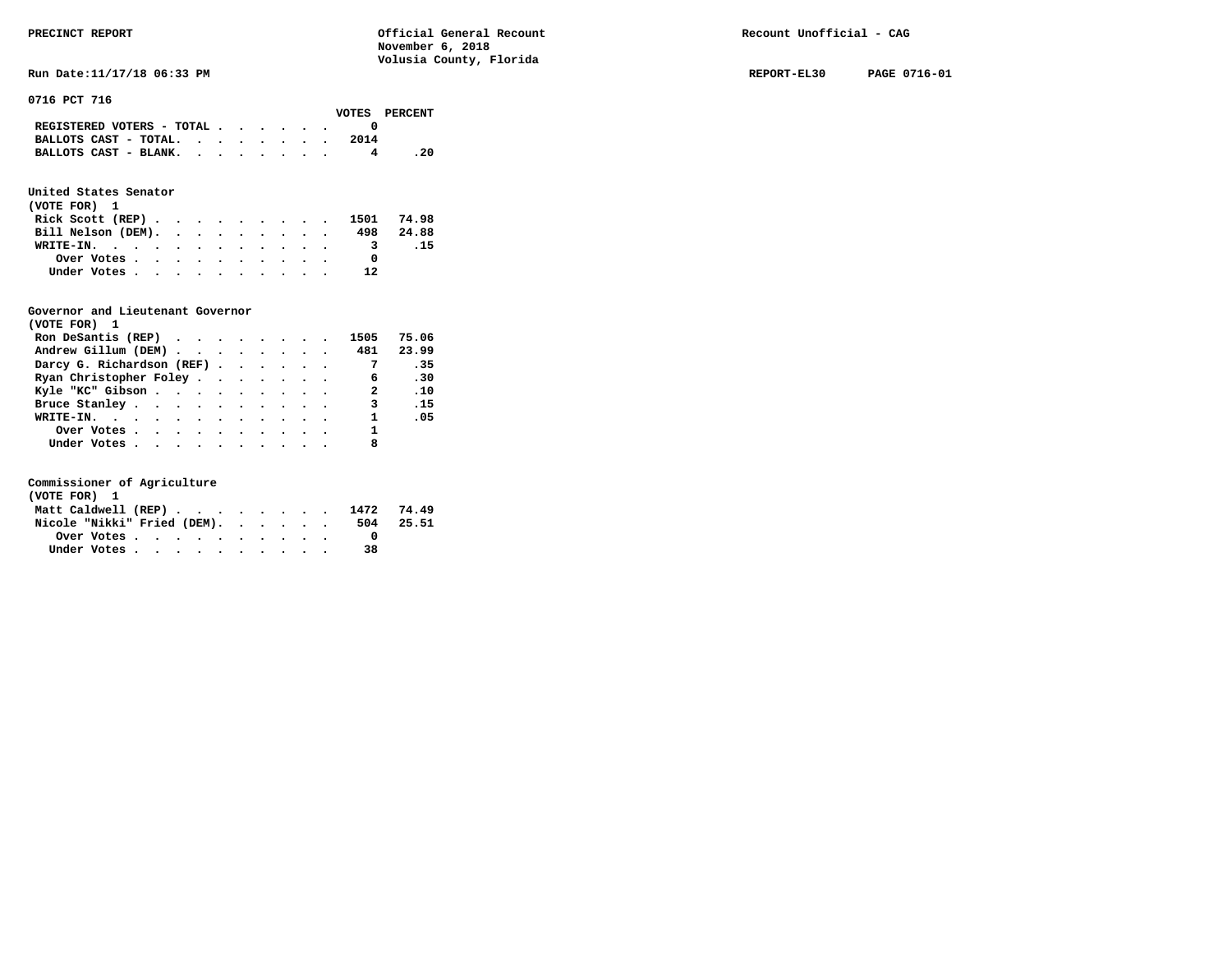|                                                                           |  |  |  | voib ibuci |  |
|---------------------------------------------------------------------------|--|--|--|------------|--|
| REGISTERED VOTERS - TOTAL $\cdot$ $\cdot$ $\cdot$ $\cdot$ $\cdot$ $\cdot$ |  |  |  |            |  |
| BALLOTS CAST - TOTAL.                                                     |  |  |  | 1250       |  |
| BALLOTS CAST - BLANK.                                                     |  |  |  |            |  |
|                                                                           |  |  |  |            |  |

### **United States Senator**

| (VOTE FOR) 1                                |  |  |  |  |    |           |
|---------------------------------------------|--|--|--|--|----|-----------|
| Rick Scott (REP) $\cdots$ $\cdots$ $\cdots$ |  |  |  |  |    | 684 55.25 |
| Bill Nelson (DEM).                          |  |  |  |  |    | 552 44.59 |
| WRITE-IN.                                   |  |  |  |  |    | .16       |
| Over Votes                                  |  |  |  |  |    |           |
| Under Votes                                 |  |  |  |  | 12 |           |

### **Governor and Lieutenant Governor**

| (VOTE FOR) 1                                  |  |  |  |                 |       |
|-----------------------------------------------|--|--|--|-----------------|-------|
| Ron DeSantis (REP) $\cdots$ $\cdots$ $\cdots$ |  |  |  | 670             | 53.95 |
| Andrew Gillum (DEM)                           |  |  |  | 544             | 43.80 |
| Darcy G. Richardson (REF)                     |  |  |  | 12              | .97   |
| Ryan Christopher Foley                        |  |  |  | $6\overline{6}$ | .48   |
| Kyle "KC" Gibson                              |  |  |  | $\overline{4}$  | .32   |
| Bruce Stanley.                                |  |  |  | -5              | .40   |
| WRITE-IN.                                     |  |  |  | $\mathbf{1}$    | .08   |
| Over Votes                                    |  |  |  | 3               |       |
| Under Votes, , , , , , , , , , ,              |  |  |  |                 |       |

| (VOTE FOR) 1                |  |  |  |           |       |
|-----------------------------|--|--|--|-----------|-------|
| Matt Caldwell (REP)         |  |  |  | 650.      | 53.90 |
| Nicole "Nikki" Fried (DEM). |  |  |  | 556 46.10 |       |
|                             |  |  |  |           |       |
| Under Votes                 |  |  |  | 43        |       |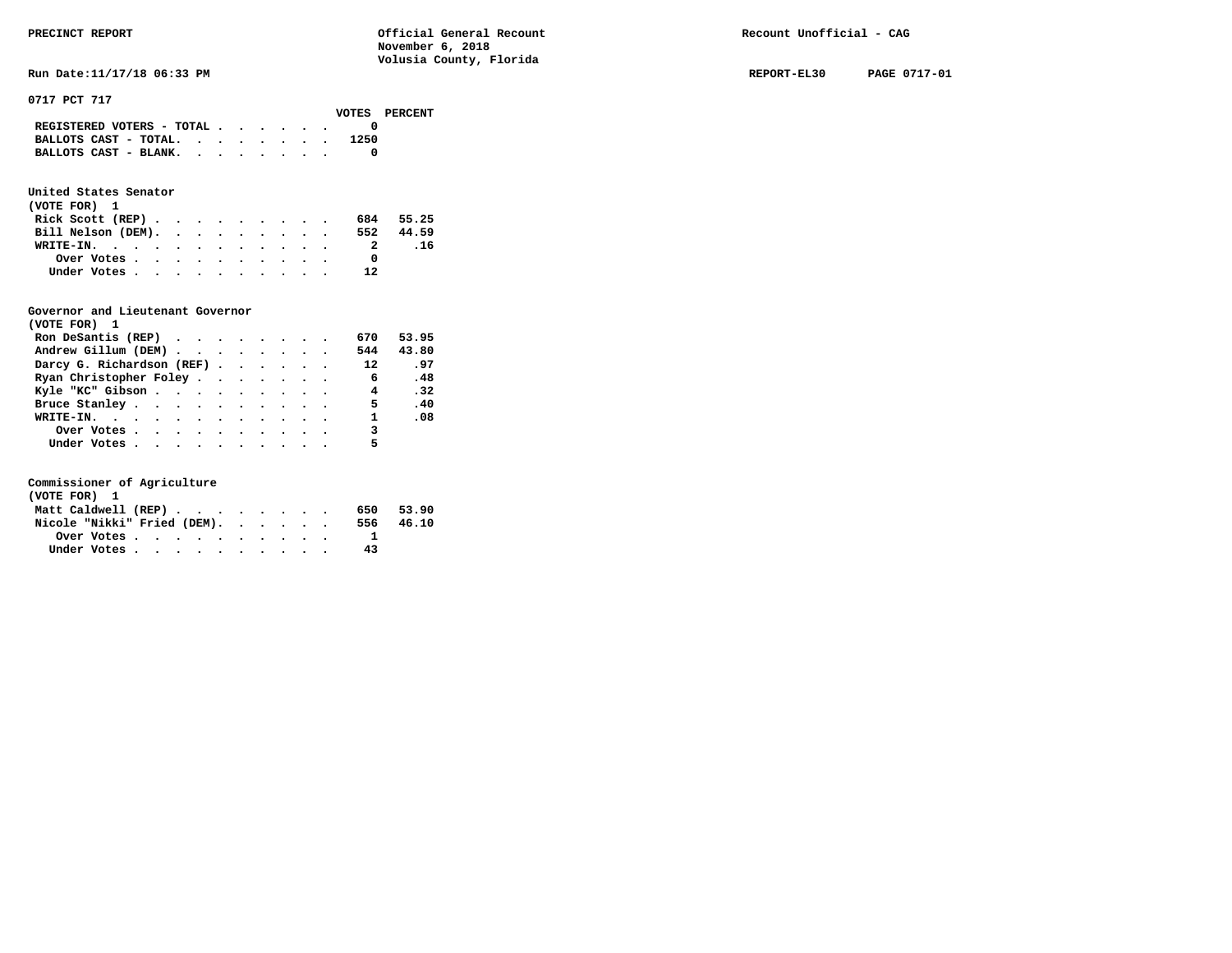**Run Date:11/17/18 06:33 PM REPORT-EL30 PAGE 0718-01** 

**0718 PCT 718** 

|                                                                           |  |  |  |      | VOTES PERCENT |
|---------------------------------------------------------------------------|--|--|--|------|---------------|
| REGISTERED VOTERS - TOTAL $\cdot$ $\cdot$ $\cdot$ $\cdot$ $\cdot$ $\cdot$ |  |  |  |      |               |
| BALLOTS CAST - TOTAL. $\cdot$ , , , , , , ,                               |  |  |  | 2434 |               |
| BALLOTS CAST - BLANK.                                                     |  |  |  |      | . 25          |

### **United States Senator**

| (VOTE FOR) 1                  |  |  |  |  |  |    |      |
|-------------------------------|--|--|--|--|--|----|------|
| Rick Scott (REP) 1355 56.08   |  |  |  |  |  |    |      |
| Bill Nelson (DEM). 1051 43.50 |  |  |  |  |  |    |      |
| WRITE-IN. 10                  |  |  |  |  |  |    | - 41 |
| Over Votes                    |  |  |  |  |  |    |      |
| Under Votes                   |  |  |  |  |  | 18 |      |

#### **Governor and Lieutenant Governor**

| (VOTE FOR) 1                                  |  |  |  |                |            |
|-----------------------------------------------|--|--|--|----------------|------------|
| Ron DeSantis (REP) $\cdots$ $\cdots$ $\cdots$ |  |  |  | 1372           | 56.95      |
| Andrew Gillum (DEM)                           |  |  |  | 996            | 41.34      |
| Darcy G. Richardson (REF) 27                  |  |  |  |                | 1.12       |
| Ryan Christopher Foley                        |  |  |  | $\overline{5}$ | . 21       |
| Kyle "KC" Gibson                              |  |  |  | 2              | .08        |
| Bruce Stanley                                 |  |  |  | 3              | $\cdot$ 12 |
| WRITE-IN.                                     |  |  |  | 4              | .17        |
| Over Votes                                    |  |  |  | $\overline{7}$ |            |
| Under Votes                                   |  |  |  | 18             |            |

| (VOTE FOR) 1                     |             |  |  |  |  |  |     |       |
|----------------------------------|-------------|--|--|--|--|--|-----|-------|
| Matt Caldwell (REP) 1311 56.36   |             |  |  |  |  |  |     |       |
| Nicole "Nikki" Fried (DEM). 1015 |             |  |  |  |  |  |     | 43.64 |
|                                  |             |  |  |  |  |  |     |       |
|                                  | Under Votes |  |  |  |  |  | 108 |       |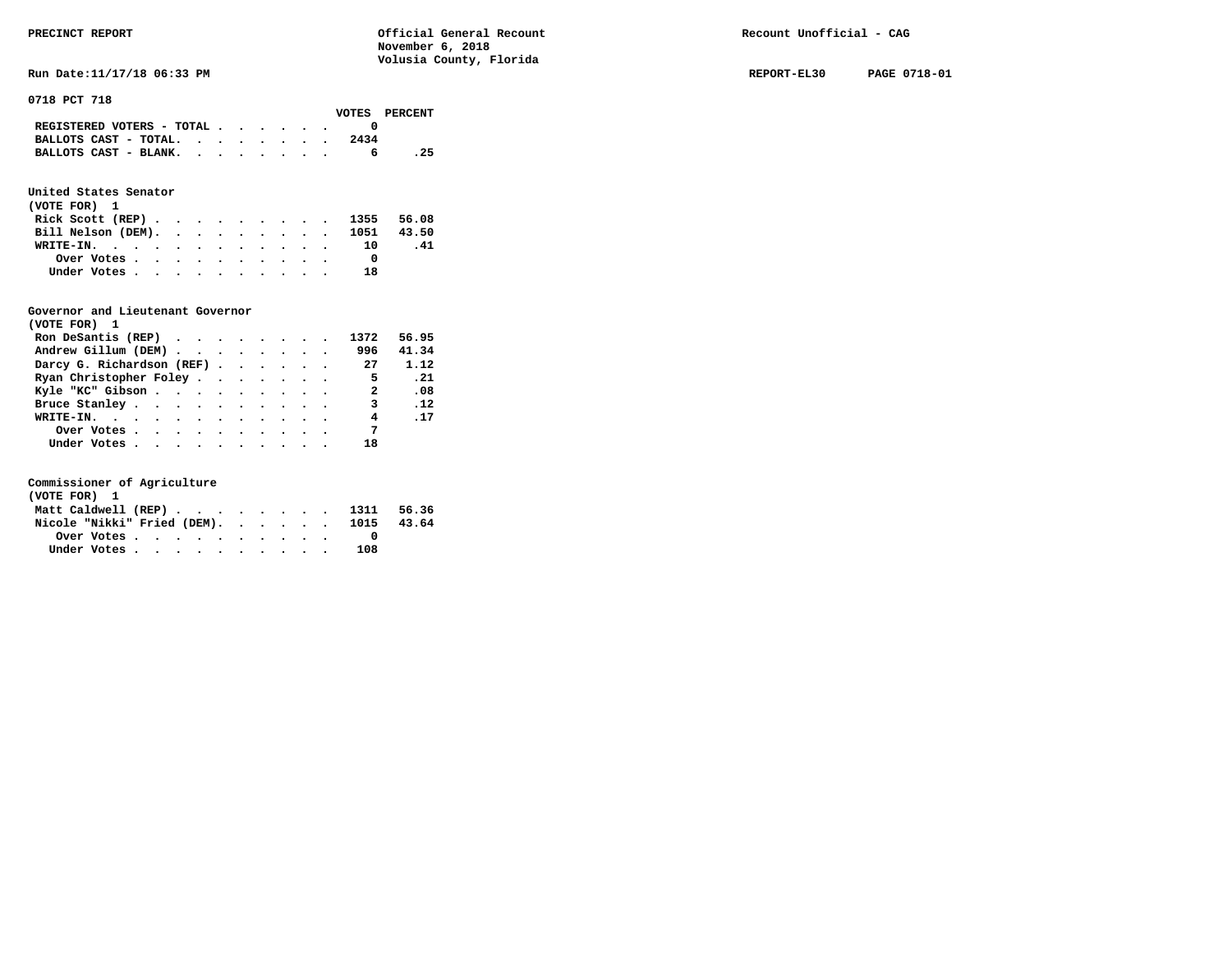**Run Date:11/17/18 06:33 PM REPORT-EL30 PAGE 0719-01** 

**0719 PCT 719** 

|                                                                           |  |  |  |      | VOTES PERCENT |
|---------------------------------------------------------------------------|--|--|--|------|---------------|
| REGISTERED VOTERS - TOTAL $\cdot$ $\cdot$ $\cdot$ $\cdot$ $\cdot$ $\cdot$ |  |  |  |      |               |
| BALLOTS CAST - TOTAL.                                                     |  |  |  | 1356 |               |
| BALLOTS CAST - BLANK.                                                     |  |  |  |      |               |
|                                                                           |  |  |  |      |               |

### **United States Senator**

| (VOTE FOR) 1       |  |  |  |  |                         |           |
|--------------------|--|--|--|--|-------------------------|-----------|
| Rick Scott (REP)   |  |  |  |  | 791                     | 58.85     |
| Bill Nelson (DEM). |  |  |  |  |                         | 550 40.92 |
| WRITE-IN.          |  |  |  |  | $\overline{\mathbf{3}}$ | . 22      |
| Over Votes         |  |  |  |  |                         |           |
| Under Votes        |  |  |  |  | 12                      |           |

#### **Governor and Lieutenant Governor**

| (VOTE FOR) 1                                  |  |  |  |                          |       |
|-----------------------------------------------|--|--|--|--------------------------|-------|
| Ron DeSantis (REP) $\cdots$ $\cdots$ $\cdots$ |  |  |  | 789                      | 59.06 |
| Andrew Gillum (DEM)                           |  |  |  | 521                      | 39.00 |
| Darcy G. Richardson (REF)                     |  |  |  | 13                       | .97   |
| Ryan Christopher Foley                        |  |  |  | $\overline{7}$           | .52   |
| Kyle "KC" Gibson                              |  |  |  | $\mathbf{1}$             | .07   |
| Bruce Stanley                                 |  |  |  | $\overline{\phantom{0}}$ | .37   |
| WRITE-IN.                                     |  |  |  | 0                        |       |
| Over Votes                                    |  |  |  | - 6                      |       |
| Under Votes                                   |  |  |  | 14                       |       |

| (VOTE FOR) 1                |  |  |  |  |  |     |       |
|-----------------------------|--|--|--|--|--|-----|-------|
| Matt Caldwell (REP)         |  |  |  |  |  | 765 | 58.40 |
| Nicole "Nikki" Fried (DEM). |  |  |  |  |  | 545 | 41.60 |
| Over Votes.                 |  |  |  |  |  |     |       |
| Under Votes                 |  |  |  |  |  | 46  |       |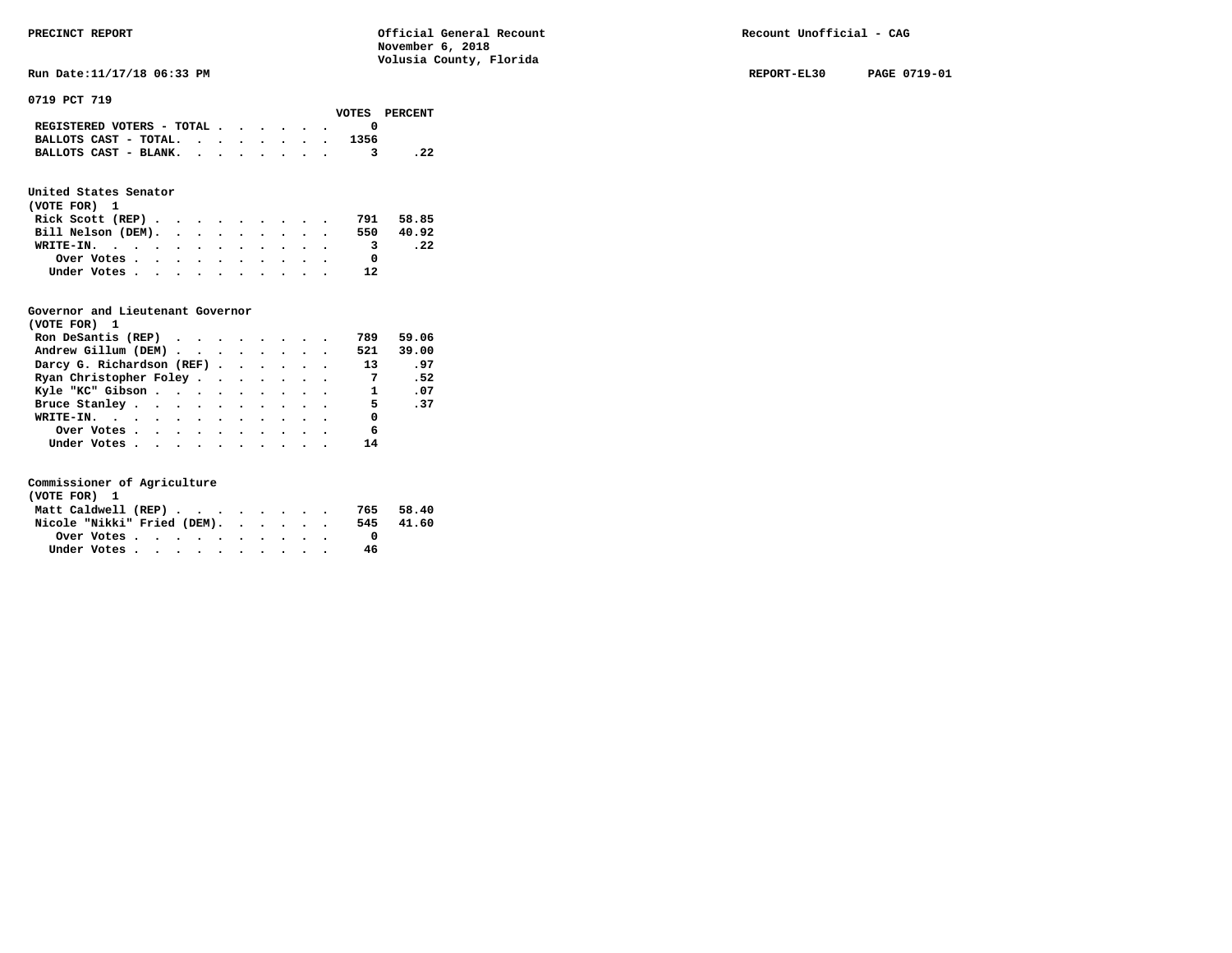**Run Date:11/17/18 06:33 PM REPORT-EL30 PAGE 0720-01** 

**0720 PCT 720** 

|  |  |  |     | VOTES PERCENT                                                                                                     |
|--|--|--|-----|-------------------------------------------------------------------------------------------------------------------|
|  |  |  |     |                                                                                                                   |
|  |  |  | 610 |                                                                                                                   |
|  |  |  |     | - 16                                                                                                              |
|  |  |  |     | REGISTERED VOTERS - TOTAL $\cdot$ , , , , .<br>BALLOTS CAST - TOTAL. $\cdot$ , , , , , .<br>BALLOTS CAST - BLANK. |

### **United States Senator**

| (VOTE FOR) 1       |  |  |  |  |  |   |           |  |
|--------------------|--|--|--|--|--|---|-----------|--|
| Rick Scott (REP)   |  |  |  |  |  |   | 348 57.43 |  |
| Bill Nelson (DEM). |  |  |  |  |  |   | 254 41.91 |  |
| WRITE-IN.          |  |  |  |  |  | 4 | .66       |  |
| Over Votes         |  |  |  |  |  |   |           |  |
| Under Votes        |  |  |  |  |  | 4 |           |  |

#### **Governor and Lieutenant Governor**

| (VOTE FOR) 1                                  |  |  |  |                            |       |
|-----------------------------------------------|--|--|--|----------------------------|-------|
| Ron DeSantis (REP) $\cdots$ $\cdots$ $\cdots$ |  |  |  | 360                        | 59.31 |
| Andrew Gillum (DEM)                           |  |  |  | 232                        | 38.22 |
| Darcy G. Richardson (REF)                     |  |  |  | $\overline{\phantom{0}}$ 5 | .82   |
| Ryan Christopher Foley                        |  |  |  | 6                          | .99   |
| Kyle "KC" Gibson                              |  |  |  | $\overline{\mathbf{3}}$    | .49   |
| Bruce Stanley                                 |  |  |  |                            | 1 .16 |
| WRITE-IN.                                     |  |  |  | 0                          |       |
| Over Votes                                    |  |  |  | 0                          |       |
| Under Votes                                   |  |  |  |                            |       |

| (VOTE FOR) 1                |  |  |  |  |  |     |           |
|-----------------------------|--|--|--|--|--|-----|-----------|
| Matt Caldwell (REP)         |  |  |  |  |  |     | 344 58.31 |
| Nicole "Nikki" Fried (DEM). |  |  |  |  |  | 246 | 41.69     |
| Over Votes.                 |  |  |  |  |  |     |           |
| Under Votes                 |  |  |  |  |  | 20  |           |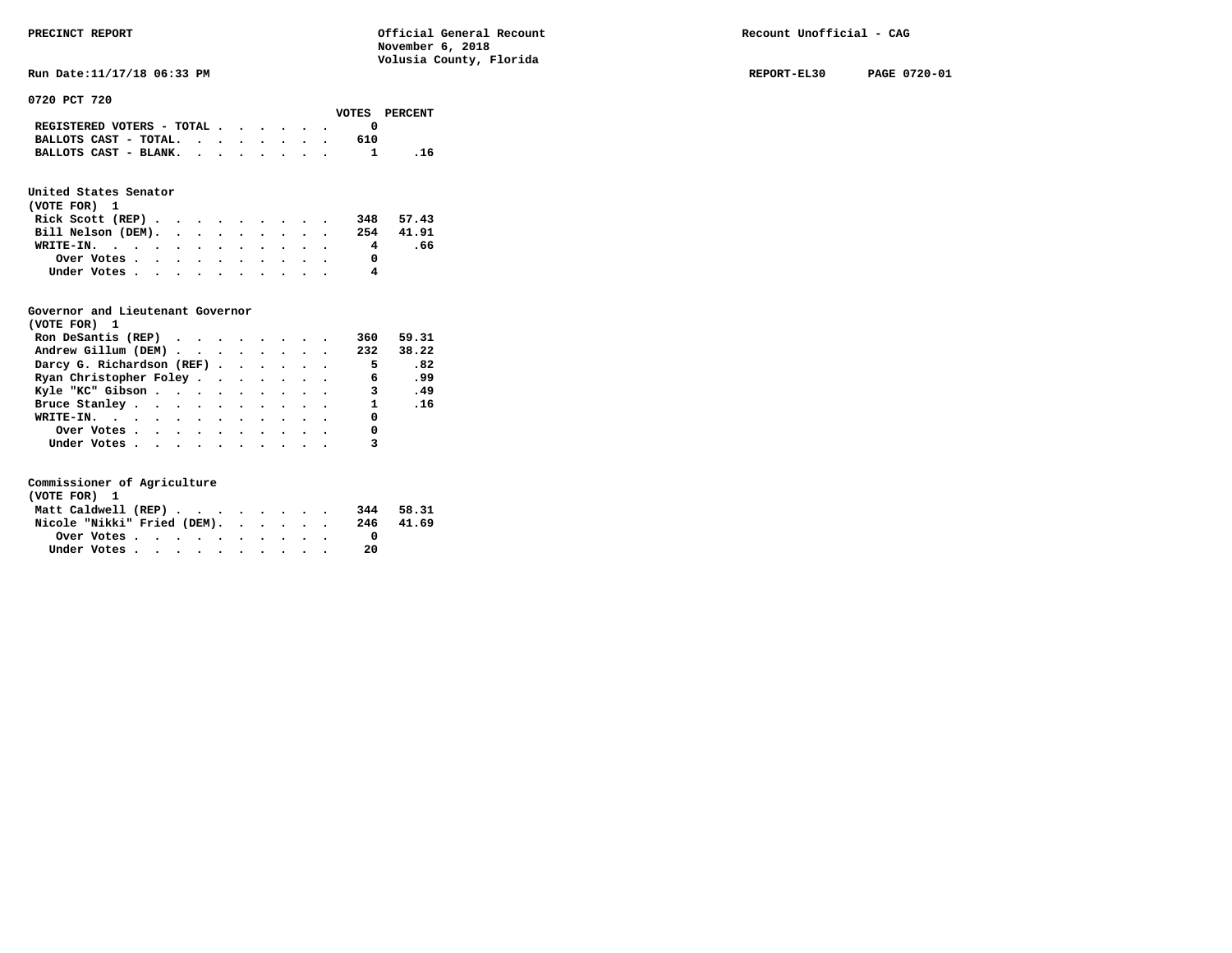**Run Date:11/17/18 06:33 PM REPORT-EL30 PAGE 0722-01** 

#### **0722 PCT 722**

|                                                             |  |  |  |  |  |      | VOTES PERCENT |
|-------------------------------------------------------------|--|--|--|--|--|------|---------------|
| REGISTERED VOTERS - TOTAL                                   |  |  |  |  |  |      |               |
| BALLOTS CAST - TOTAL. $\cdot$ , $\cdot$ , $\cdot$ , $\cdot$ |  |  |  |  |  | 1549 |               |
| BALLOTS CAST - BLANK.                                       |  |  |  |  |  |      | . 26          |
|                                                             |  |  |  |  |  |      |               |

### **United States Senator**

| (VOTE FOR) 1       |  |  |  |  |    |           |
|--------------------|--|--|--|--|----|-----------|
| Rick Scott $(REP)$ |  |  |  |  |    | 882 57.50 |
| Bill Nelson (DEM). |  |  |  |  |    | 645 42.05 |
| WRITE-IN.          |  |  |  |  |    | .46       |
| Over Votes         |  |  |  |  |    |           |
| Under Votes        |  |  |  |  | 14 |           |

#### **Governor and Lieutenant Governor**

| (VOTE FOR) 1                                  |  |  |  |                         |       |
|-----------------------------------------------|--|--|--|-------------------------|-------|
| Ron DeSantis (REP) $\cdots$ $\cdots$ $\cdots$ |  |  |  | 875                     | 57.00 |
| Andrew Gillum (DEM)                           |  |  |  | 616                     | 40.13 |
| Darcy G. Richardson (REF)                     |  |  |  | 18                      | 1.17  |
| Ryan Christopher Foley                        |  |  |  | 10                      | - 65  |
| Kyle "KC" Gibson                              |  |  |  | 10                      | .65   |
| Bruce Stanley                                 |  |  |  | $\overline{\mathbf{3}}$ | .20   |
| WRITE-IN.                                     |  |  |  | 3                       | .20   |
| Over Votes                                    |  |  |  | $\mathbf{1}$            |       |
| Under Votes, , , , , , , , , , ,              |  |  |  |                         |       |

| (VOTE FOR) 1                |  |  |  |  |     |           |
|-----------------------------|--|--|--|--|-----|-----------|
| Matt Caldwell (REP)         |  |  |  |  |     | 864 57.45 |
| Nicole "Nikki" Fried (DEM). |  |  |  |  | 640 | 42.55     |
| Over Votes                  |  |  |  |  |     |           |
| Under Votes                 |  |  |  |  | 45  |           |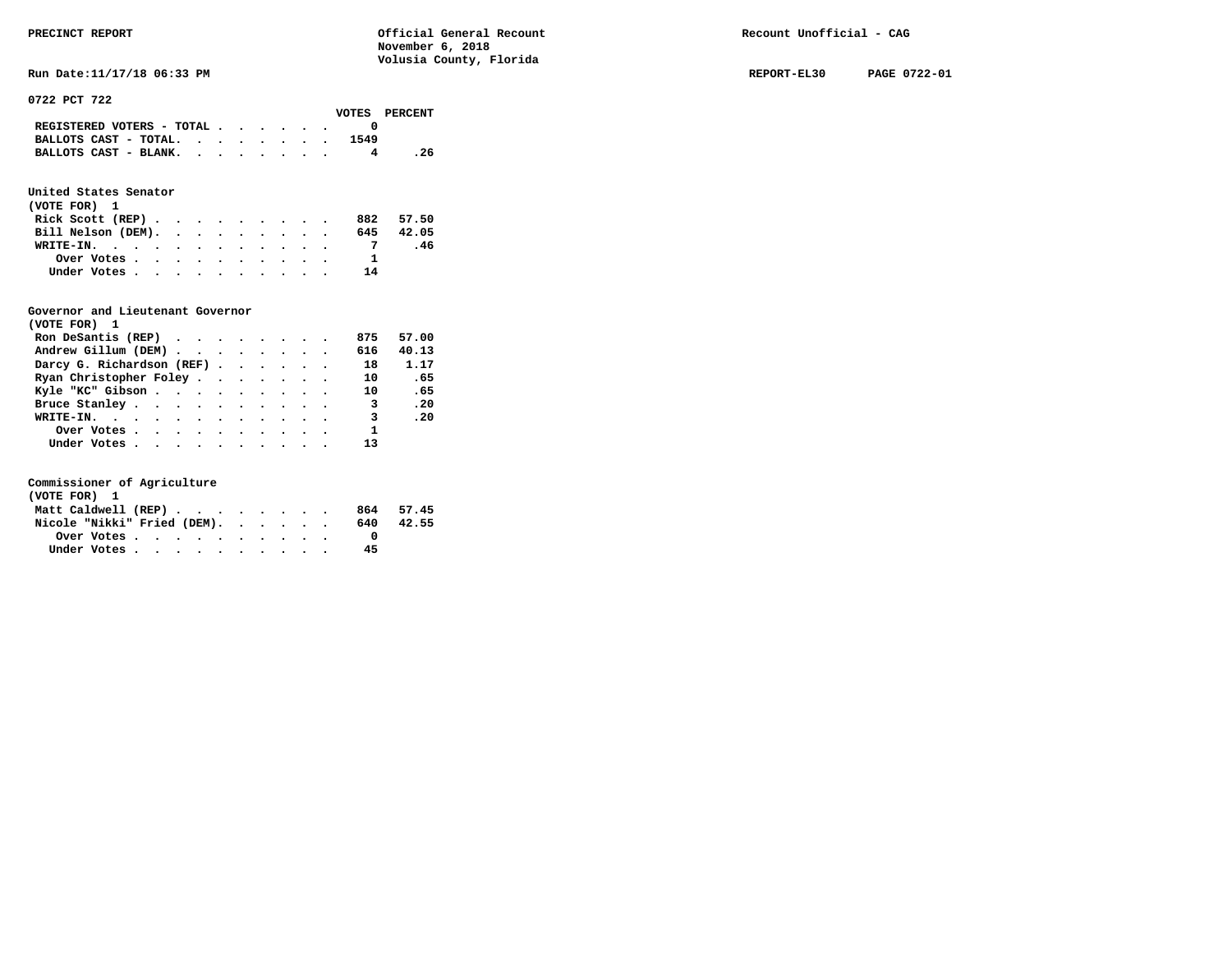**Run Date:11/17/18 06:33 PM REPORT-EL30 PAGE 0725-01** 

**0725 PCT 725** 

|                                             |  |  |  |      | VOTES PERCENT |
|---------------------------------------------|--|--|--|------|---------------|
| REGISTERED VOTERS - TOTAL $\cdot$ , , , , . |  |  |  |      |               |
| BALLOTS CAST - TOTAL.                       |  |  |  | 1624 |               |
| BALLOTS CAST - BLANK.                       |  |  |  |      | - 37          |

### **United States Senator**

| (VOTE FOR) 1                                |  |  |  |  |           |      |
|---------------------------------------------|--|--|--|--|-----------|------|
| Rick Scott (REP) $\cdots$ $\cdots$ $\cdots$ |  |  |  |  | 922 57.16 |      |
| Bill Nelson (DEM).                          |  |  |  |  | 687 42.59 |      |
| WRITE-IN.                                   |  |  |  |  | 4         | . 25 |
| Over Votes                                  |  |  |  |  |           |      |
| Under Votes                                 |  |  |  |  | 11        |      |

#### **Governor and Lieutenant Governor**

| (VOTE FOR) 1                                  |  |  |  |                |       |
|-----------------------------------------------|--|--|--|----------------|-------|
| Ron DeSantis (REP) $\cdots$ $\cdots$ $\cdots$ |  |  |  | 927            | 57.65 |
| Andrew Gillum (DEM)                           |  |  |  | 648            | 40.30 |
| Darcy G. Richardson (REF)                     |  |  |  | 15             | .93   |
| Ryan Christopher Foley                        |  |  |  | $\overline{7}$ | .44   |
| Kyle "KC" Gibson                              |  |  |  | 5.             | .31   |
| Bruce Stanley                                 |  |  |  | $\overline{4}$ | .25   |
| WRITE-IN.                                     |  |  |  | $\overline{2}$ | .12   |
| Over Votes                                    |  |  |  | 0              |       |
| Under Votes, , , , , , , , , , ,              |  |  |  | 16             |       |

| (VOTE FOR) 1                |  |  |  |  |     |       |
|-----------------------------|--|--|--|--|-----|-------|
| Matt Caldwell (REP)         |  |  |  |  | 901 | 58.05 |
| Nicole "Nikki" Fried (DEM). |  |  |  |  | 651 | 41.95 |
| Over Votes                  |  |  |  |  |     |       |
| Under Votes                 |  |  |  |  |     |       |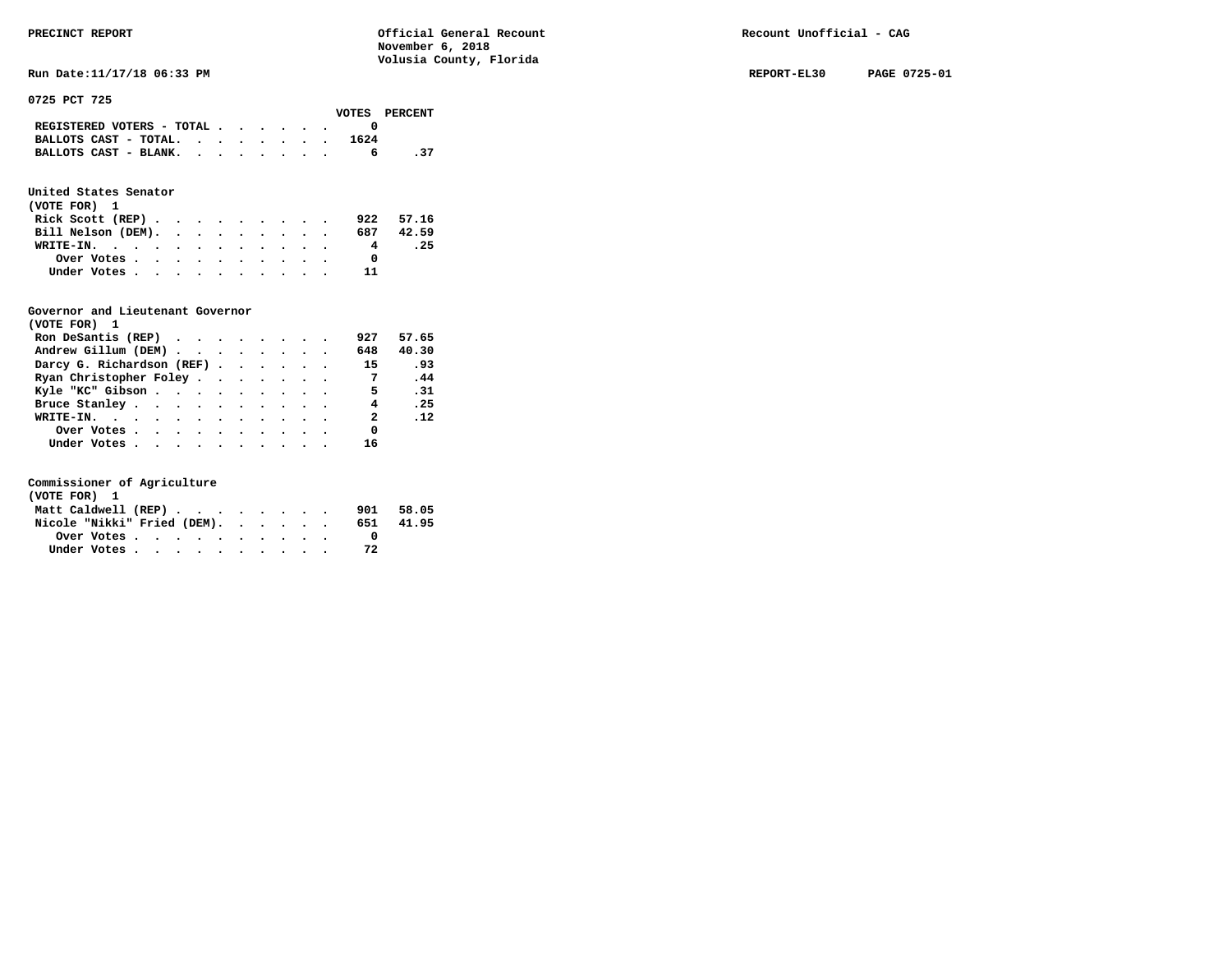**RUN Date:11/17/18 06:33 PM REPORT-EL30 PAGE 0726-01 REPORT-EL30 PAGE 0726-01** 

**0726 PCT 726** 

|                                             |  |  |  |      | VOTES PERCENT |
|---------------------------------------------|--|--|--|------|---------------|
| REGISTERED VOTERS - TOTAL $\cdot$ , , , , . |  |  |  |      |               |
| BALLOTS CAST - TOTAL. $\cdot$ , , , , , .   |  |  |  | 2419 |               |
| BALLOTS CAST - BLANK.                       |  |  |  |      | . 33          |

### **United States Senator**

| (VOTE FOR) 1                 |  |  |  |  |    |      |
|------------------------------|--|--|--|--|----|------|
| Rick Scott (REP) 1621 67.63  |  |  |  |  |    |      |
| Bill Nelson (DEM). 771 32.17 |  |  |  |  |    |      |
| WRITE-IN.                    |  |  |  |  | 5. | . 21 |
| Over Votes                   |  |  |  |  |    |      |
| Under Votes                  |  |  |  |  | 22 |      |

#### **Governor and Lieutenant Governor**

| (VOTE FOR) 1                                  |  |  |  |                            |            |  |
|-----------------------------------------------|--|--|--|----------------------------|------------|--|
| Ron DeSantis (REP) $\cdots$ $\cdots$ $\cdots$ |  |  |  | 1646                       | 68.47      |  |
| Andrew Gillum (DEM) 742                       |  |  |  |                            | 30.87      |  |
| Darcy G. Richardson (REF)                     |  |  |  |                            | $\cdot$ 37 |  |
| Ryan Christopher Foley                        |  |  |  | $\overline{\phantom{a}}$ 3 | .12        |  |
| Kyle "KC" Gibson                              |  |  |  | $\mathbf{3}$               | $\ldots$   |  |
| Bruce Stanley                                 |  |  |  | 0                          |            |  |
| WRITE-IN.                                     |  |  |  |                            | .04        |  |
| Over Votes                                    |  |  |  | 1                          |            |  |
| Under Votes                                   |  |  |  | 14                         |            |  |

| (VOTE FOR) 1                |  |  |  |  |  |                                |           |
|-----------------------------|--|--|--|--|--|--------------------------------|-----------|
|                             |  |  |  |  |  | Matt Caldwell (REP) 1605 68.36 |           |
| Nicole "Nikki" Fried (DEM). |  |  |  |  |  |                                | 743 31.64 |
|                             |  |  |  |  |  |                                |           |
| Under Votes                 |  |  |  |  |  |                                |           |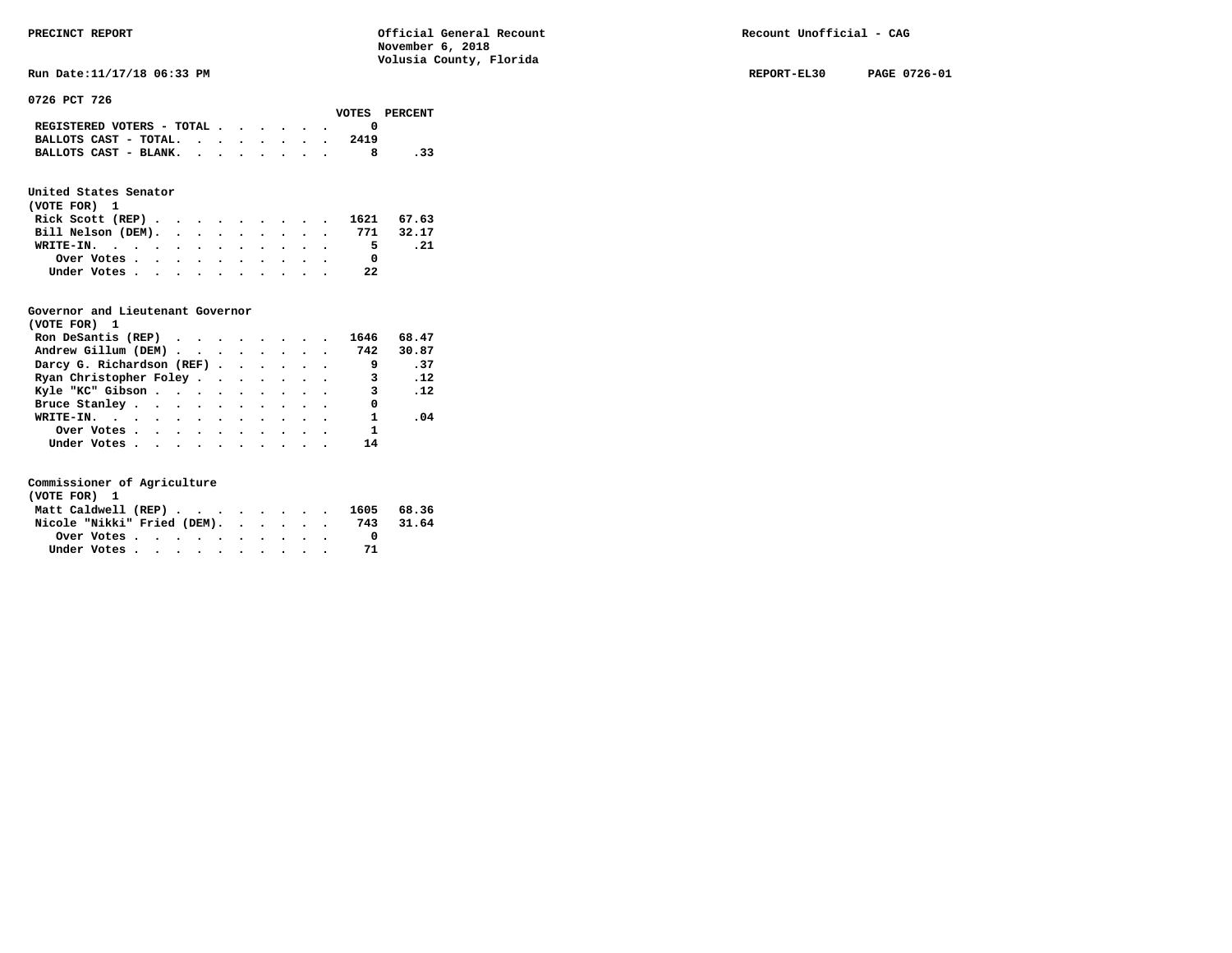**Run Date:11/17/18 06:33 PM REPORT-EL30 PAGE 0728-01** 

**0728 PCT 728** 

|                                                                           |  |  |  |      | VOTES PERCENT |
|---------------------------------------------------------------------------|--|--|--|------|---------------|
| REGISTERED VOTERS - TOTAL $\cdot$ $\cdot$ $\cdot$ $\cdot$ $\cdot$ $\cdot$ |  |  |  |      |               |
| BALLOTS CAST - TOTAL.                                                     |  |  |  | 2763 |               |
| BALLOTS CAST - BLANK.                                                     |  |  |  |      |               |

### **United States Senator**

| (VOTE FOR) 1                  |  |  |  |  |    |     |
|-------------------------------|--|--|--|--|----|-----|
| Rick Scott (REP) 1624 59.12   |  |  |  |  |    |     |
| Bill Nelson (DEM). 1112 40.48 |  |  |  |  |    |     |
| WRITE-IN. 11                  |  |  |  |  |    | -40 |
| Over Votes                    |  |  |  |  |    |     |
| Under Votes                   |  |  |  |  | 16 |     |

#### **Governor and Lieutenant Governor**

| (VOTE FOR) 1                                  |  |  |  |                |       |
|-----------------------------------------------|--|--|--|----------------|-------|
| Ron DeSantis (REP) $\cdots$ $\cdots$ $\cdots$ |  |  |  | 1642           | 59.86 |
| Andrew Gillum (DEM) 1051                      |  |  |  |                | 38.32 |
| Darcy G. Richardson (REF)                     |  |  |  | 23             | .84   |
| Ryan Christopher Foley                        |  |  |  | $_{\rm 8}$     | .29   |
| Kyle "KC" Gibson                              |  |  |  | $\overline{7}$ | .26   |
| Bruce Stanley                                 |  |  |  | 6              | .22   |
| WRITE-IN.                                     |  |  |  | 6              | .22   |
| Over Votes                                    |  |  |  | 5              |       |
| Under Votes                                   |  |  |  | 15             |       |

| (VOTE FOR) 1                           |             |  |  |  |  |  |    |  |
|----------------------------------------|-------------|--|--|--|--|--|----|--|
| Matt Caldwell (REP) 1638 61.46         |             |  |  |  |  |  |    |  |
| Nicole "Nikki" Fried (DEM). 1027 38.54 |             |  |  |  |  |  |    |  |
|                                        |             |  |  |  |  |  |    |  |
|                                        | Under Votes |  |  |  |  |  | 98 |  |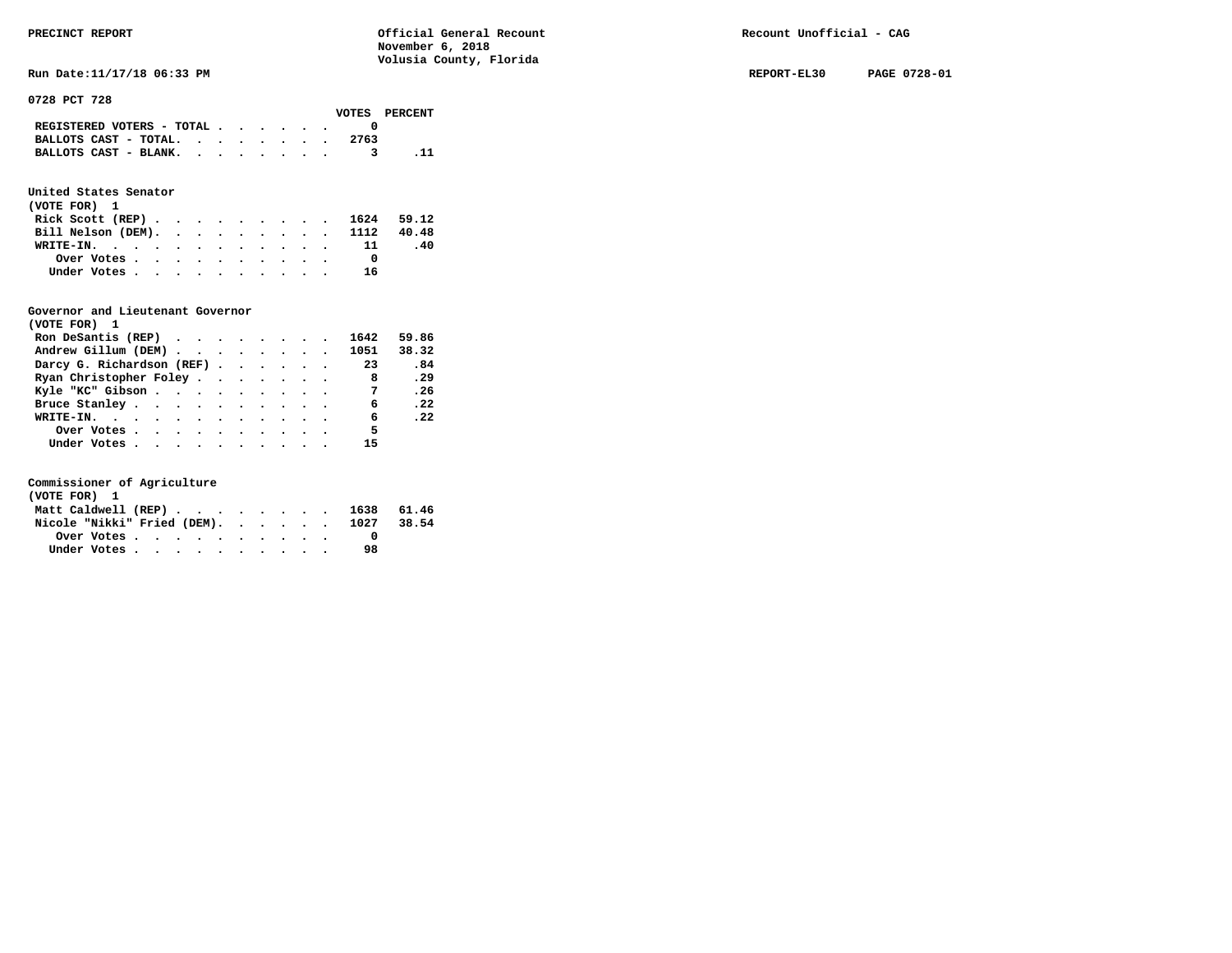**Run Date:11/17/18 06:33 PM REPORT-EL30 PAGE 0729-01** 

**0729 PCT 729** 

|                                                                           |  |  |  | VOTES PERCENT |
|---------------------------------------------------------------------------|--|--|--|---------------|
| REGISTERED VOTERS - TOTAL $\cdot$ $\cdot$ $\cdot$ $\cdot$ $\cdot$ $\cdot$ |  |  |  |               |
| BALLOTS CAST - TOTAL.                                                     |  |  |  |               |
| BALLOTS CAST - BLANK.                                                     |  |  |  | - 09          |

### **United States Senator**

| (VOTE FOR) 1                  |  |  |  |  |    |     |
|-------------------------------|--|--|--|--|----|-----|
| Rick Scott (REP) 1996 63.20   |  |  |  |  |    |     |
| Bill Nelson (DEM). 1158 36.67 |  |  |  |  |    |     |
| WRITE-IN.                     |  |  |  |  | 4  | .13 |
| Over Votes                    |  |  |  |  |    |     |
| Under Votes                   |  |  |  |  | 13 |     |

#### **Governor and Lieutenant Governor**

| (VOTE FOR) 1                   |  |  |  |                |                              |  |
|--------------------------------|--|--|--|----------------|------------------------------|--|
| Ron DeSantis (REP)             |  |  |  | 1987           | 62.90                        |  |
| Andrew Gillum (DEM) 1142 36.15 |  |  |  |                |                              |  |
| Darcy G. Richardson (REF)      |  |  |  | 13             | $\overline{\phantom{0}}$ .41 |  |
| Ryan Christopher Foley         |  |  |  | $\overline{5}$ | .16                          |  |
| Kyle "KC" Gibson               |  |  |  | $\overline{7}$ | .22                          |  |
| Bruce Stanley                  |  |  |  | 4              | .13                          |  |
| WRITE-IN.                      |  |  |  | $\mathbf{1}$   | .03                          |  |
| Over Votes                     |  |  |  | $\mathbf{1}$   |                              |  |
| Under Votes                    |  |  |  | 11             |                              |  |

| (VOTE FOR) 1                           |  |  |  |  |  |     |  |
|----------------------------------------|--|--|--|--|--|-----|--|
| Matt Caldwell (REP) 1923 62.76         |  |  |  |  |  |     |  |
| Nicole "Nikki" Fried (DEM). 1141 37.24 |  |  |  |  |  |     |  |
|                                        |  |  |  |  |  |     |  |
| Under Votes                            |  |  |  |  |  | 107 |  |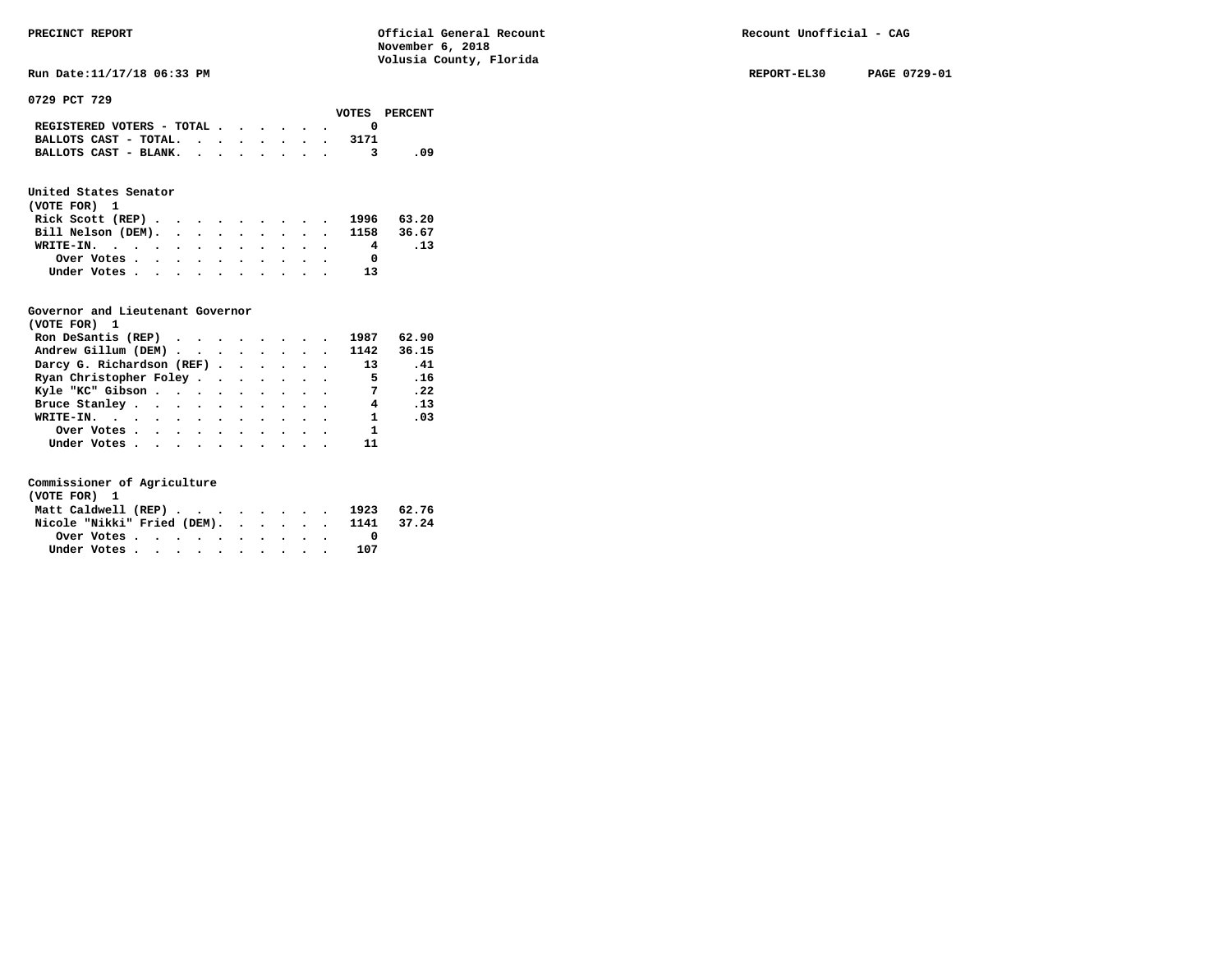**Run Date:11/17/18 06:33 PM REPORT-EL30 PAGE 0732-01** 

**0732 PCT 732** 

|                                                                           |  |  |  |      | VOTES PERCENT |
|---------------------------------------------------------------------------|--|--|--|------|---------------|
| REGISTERED VOTERS - TOTAL $\cdot$ $\cdot$ $\cdot$ $\cdot$ $\cdot$ $\cdot$ |  |  |  |      |               |
| BALLOTS CAST - TOTAL. $\cdot$                                             |  |  |  | 3404 |               |
| BALLOTS CAST - BLANK.                                                     |  |  |  |      | - 09          |
|                                                                           |  |  |  |      |               |

# **United States Senator**

| (VOTE FOR) 1                  |  |  |  |  |      |     |
|-------------------------------|--|--|--|--|------|-----|
| Rick Scott (REP) 2080 61.47   |  |  |  |  |      |     |
| Bill Nelson (DEM). 1291 38.15 |  |  |  |  |      |     |
| WRITE-IN. 13                  |  |  |  |  |      | .38 |
| Over Votes                    |  |  |  |  |      |     |
| Under Votes                   |  |  |  |  | - 19 |     |

## **Governor and Lieutenant Governor**

| (VOTE FOR) 1                   |  |  |  |                          |       |
|--------------------------------|--|--|--|--------------------------|-------|
| Ron DeSantis (REP)             |  |  |  | 2072                     | 61.43 |
| Andrew Gillum (DEM) 1263 37.44 |  |  |  |                          |       |
| Darcy G. Richardson (REF) 18   |  |  |  |                          | .53   |
| Ryan Christopher Foley 11      |  |  |  |                          | .33   |
| Kyle "KC" Gibson 6             |  |  |  |                          | .18   |
| Bruce Stanley                  |  |  |  | $\overline{\phantom{a}}$ | .09   |
| WRITE-IN.                      |  |  |  | $\overline{\phantom{0}}$ |       |
| Over Votes                     |  |  |  | 11                       |       |
| Under Votes                    |  |  |  | 20                       |       |

| (VOTE FOR) 1 |  |  |  |  |  |                                        |  |
|--------------|--|--|--|--|--|----------------------------------------|--|
|              |  |  |  |  |  | Matt Caldwell (REP) 2028 61.51         |  |
|              |  |  |  |  |  | Nicole "Nikki" Fried (DEM). 1269 38.49 |  |
| Over Votes   |  |  |  |  |  |                                        |  |
| Under Votes  |  |  |  |  |  | 107                                    |  |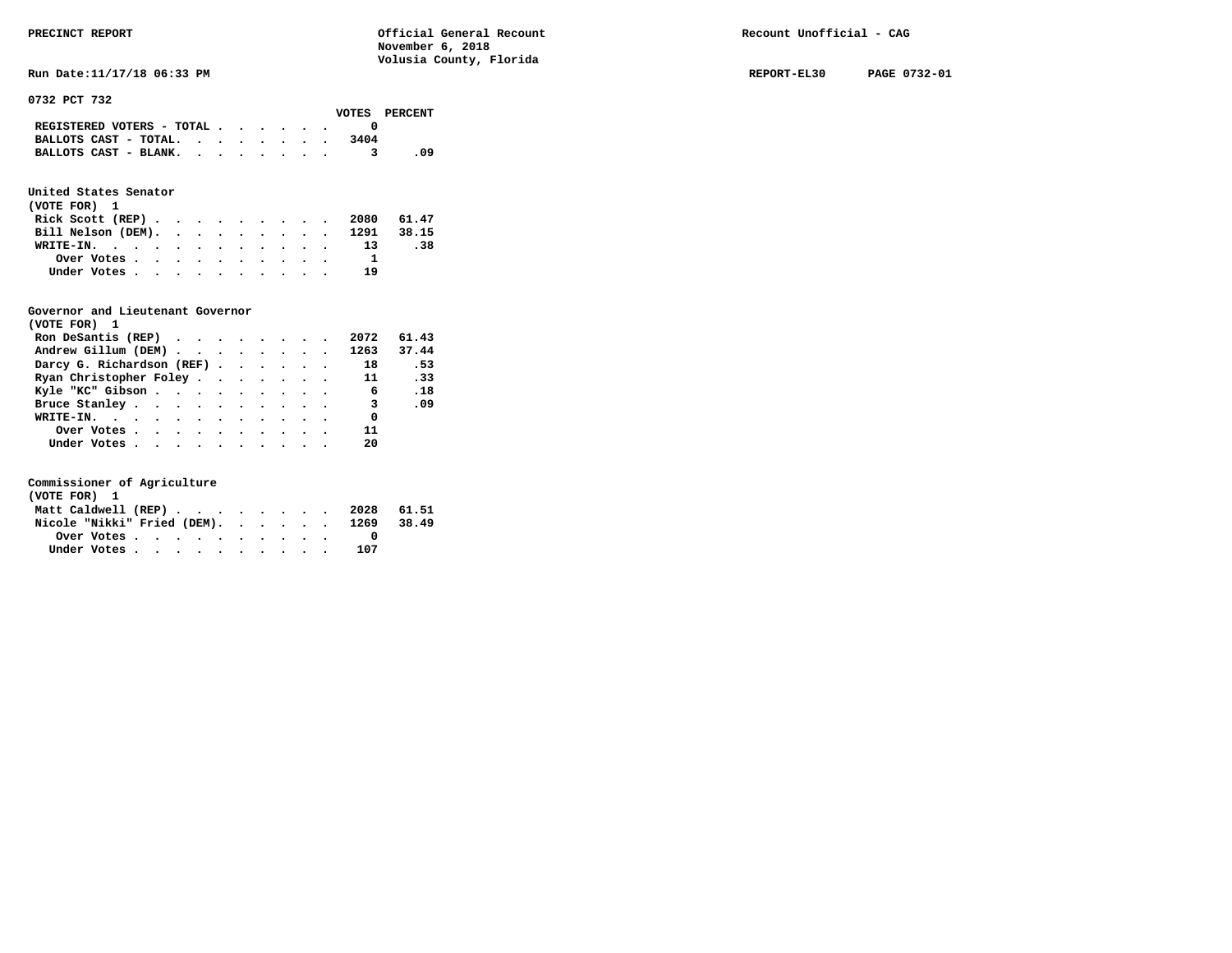**Run Date:11/17/18 06:33 PM REPORT-EL30 PAGE 0733-01** 

**0733 PCT 733** 

|                                             |  |  |  |      | VOTES PERCENT |
|---------------------------------------------|--|--|--|------|---------------|
| REGISTERED VOTERS - TOTAL $\cdot$ , , , , . |  |  |  |      |               |
| BALLOTS CAST - TOTAL. $\cdot$               |  |  |  | 1812 |               |
| BALLOTS CAST - BLANK. $\cdot$ , , , , , .   |  |  |  |      |               |

### **United States Senator**

| (VOTE FOR) 1                 |  |  |  |  |  |    |      |
|------------------------------|--|--|--|--|--|----|------|
| Rick Scott (REP) 1085 60.28  |  |  |  |  |  |    |      |
| Bill Nelson (DEM). 711 39.50 |  |  |  |  |  |    |      |
| WRITE-IN.                    |  |  |  |  |  | 4  | . 22 |
| Over Votes                   |  |  |  |  |  |    |      |
| Under Votes                  |  |  |  |  |  | 12 |      |

#### **Governor and Lieutenant Governor**

| (VOTE FOR) 1                                  |  |  |  |                          |                 |
|-----------------------------------------------|--|--|--|--------------------------|-----------------|
| Ron DeSantis (REP) $\cdots$ $\cdots$ $\cdots$ |  |  |  | 1087                     | 60.42           |
| Andrew Gillum (DEM)                           |  |  |  | 689                      | 38.30           |
| Darcy G. Richardson (REF)                     |  |  |  | 10                       | .56             |
| Ryan Christopher Foley                        |  |  |  | $\overline{\phantom{a}}$ | $\overline{11}$ |
| Kyle "KC" Gibson                              |  |  |  | 5 <sub>5</sub>           | .28             |
| Bruce Stanley                                 |  |  |  | 5                        | .28             |
| WRITE-IN.                                     |  |  |  | $\mathbf{1}$             | .06             |
| Over Votes                                    |  |  |  | 0                        |                 |
| Under Votes                                   |  |  |  | 13                       |                 |

| (VOTE FOR) 1                                                               |  |  |  |  |  |     |       |
|----------------------------------------------------------------------------|--|--|--|--|--|-----|-------|
| Matt Caldwell (REP) $\cdot \cdot \cdot \cdot \cdot \cdot \cdot \cdot 1038$ |  |  |  |  |  |     | 59.69 |
| Nicole "Nikki" Fried (DEM).                                                |  |  |  |  |  | 701 | 40.31 |
|                                                                            |  |  |  |  |  |     |       |
| Under Votes                                                                |  |  |  |  |  |     |       |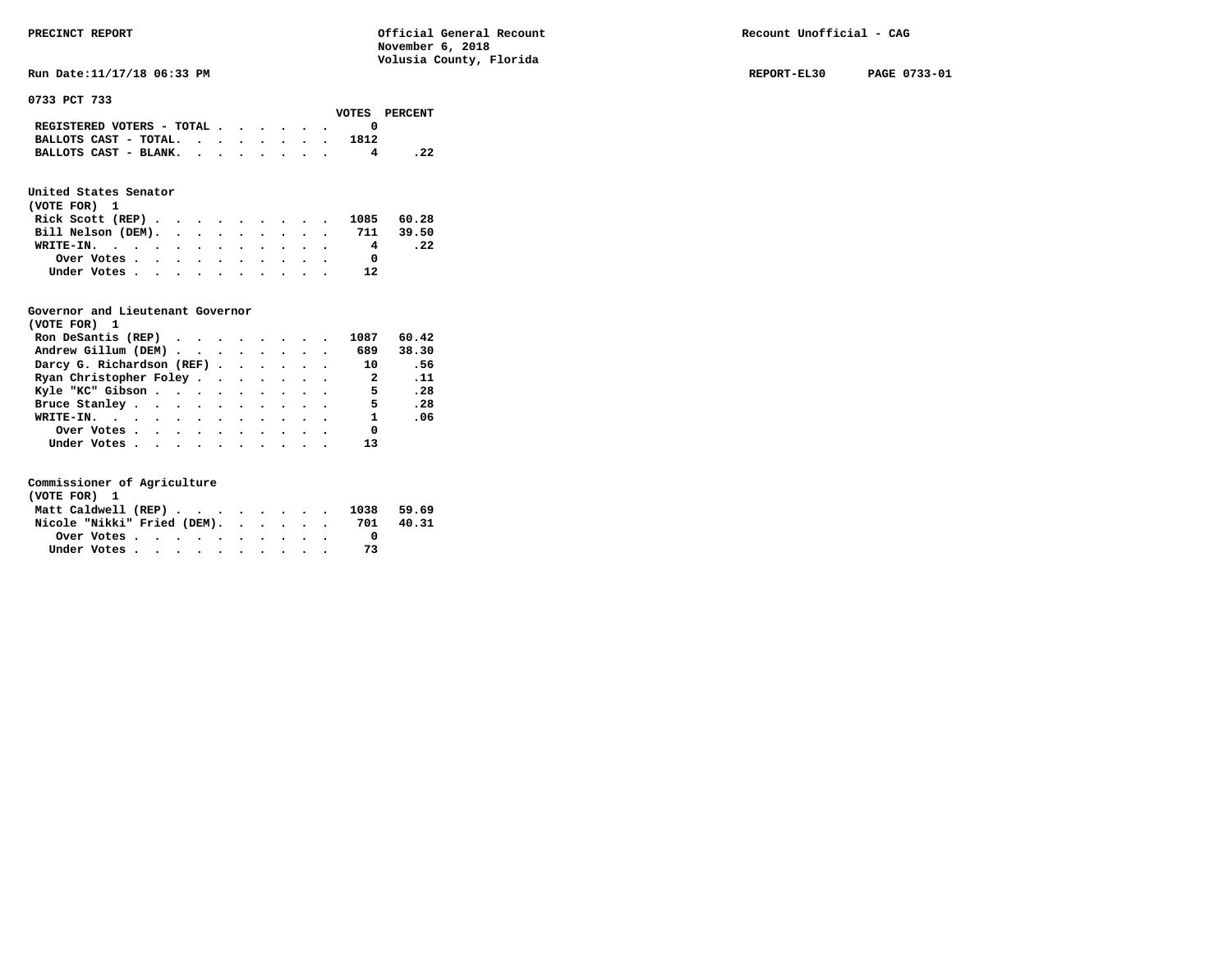**Run Date:11/17/18 06:33 PM REPORT-EL30 PAGE 0803-01** 

**0803 PCT 803** 

|                                                                 |  |  |  |      | VOTES PERCENT |
|-----------------------------------------------------------------|--|--|--|------|---------------|
| REGISTERED VOTERS - TOTAL $\cdot$ , $\cdot$ , $\cdot$ , $\cdot$ |  |  |  |      |               |
| BALLOTS CAST - TOTAL. $\cdot$ , $\cdot$ , $\cdot$ , $\cdot$     |  |  |  | 1579 |               |
| BALLOTS CAST - BLANK.                                           |  |  |  |      | -06           |

### **United States Senator**

| (VOTE FOR) 1                |  |  |  |  |                          |     |
|-----------------------------|--|--|--|--|--------------------------|-----|
| Rick Scott (REP) 1025 65.20 |  |  |  |  |                          |     |
| Bill Nelson (DEM).          |  |  |  |  | 545 34.67                |     |
| WRITE-IN.                   |  |  |  |  | $\overline{\phantom{a}}$ | .13 |
| Over Votes                  |  |  |  |  |                          |     |
| Under Votes                 |  |  |  |  |                          |     |

#### **Governor and Lieutenant Governor**

| (VOTE FOR) 1                  |  |  |  |                         |                 |
|-------------------------------|--|--|--|-------------------------|-----------------|
| Ron DeSantis (REP)            |  |  |  | 1025                    | 65.33           |
| Andrew Gillum (DEM) 532 33.91 |  |  |  |                         |                 |
| Darcy G. Richardson (REF)     |  |  |  | $\overline{\mathbf{2}}$ | $\overline{13}$ |
| Ryan Christopher Foley        |  |  |  | 3                       | .19             |
| Kyle "KC" Gibson              |  |  |  | $\overline{\mathbf{3}}$ | .19             |
| Bruce Stanley                 |  |  |  | $\mathbf{1}$            | .06             |
| WRITE-IN.                     |  |  |  | $\overline{3}$ . 19     |                 |
| Over Votes                    |  |  |  | $\overline{\mathbf{1}}$ |                 |
| Under Votes                   |  |  |  |                         |                 |

| (VOTE FOR) 1                |  |  |  |  |     |           |
|-----------------------------|--|--|--|--|-----|-----------|
| Matt Caldwell (REP)         |  |  |  |  | 989 | 64.43     |
| Nicole "Nikki" Fried (DEM). |  |  |  |  |     | 546 35.57 |
| Over Votes.                 |  |  |  |  |     |           |
| Under Votes                 |  |  |  |  | 44  |           |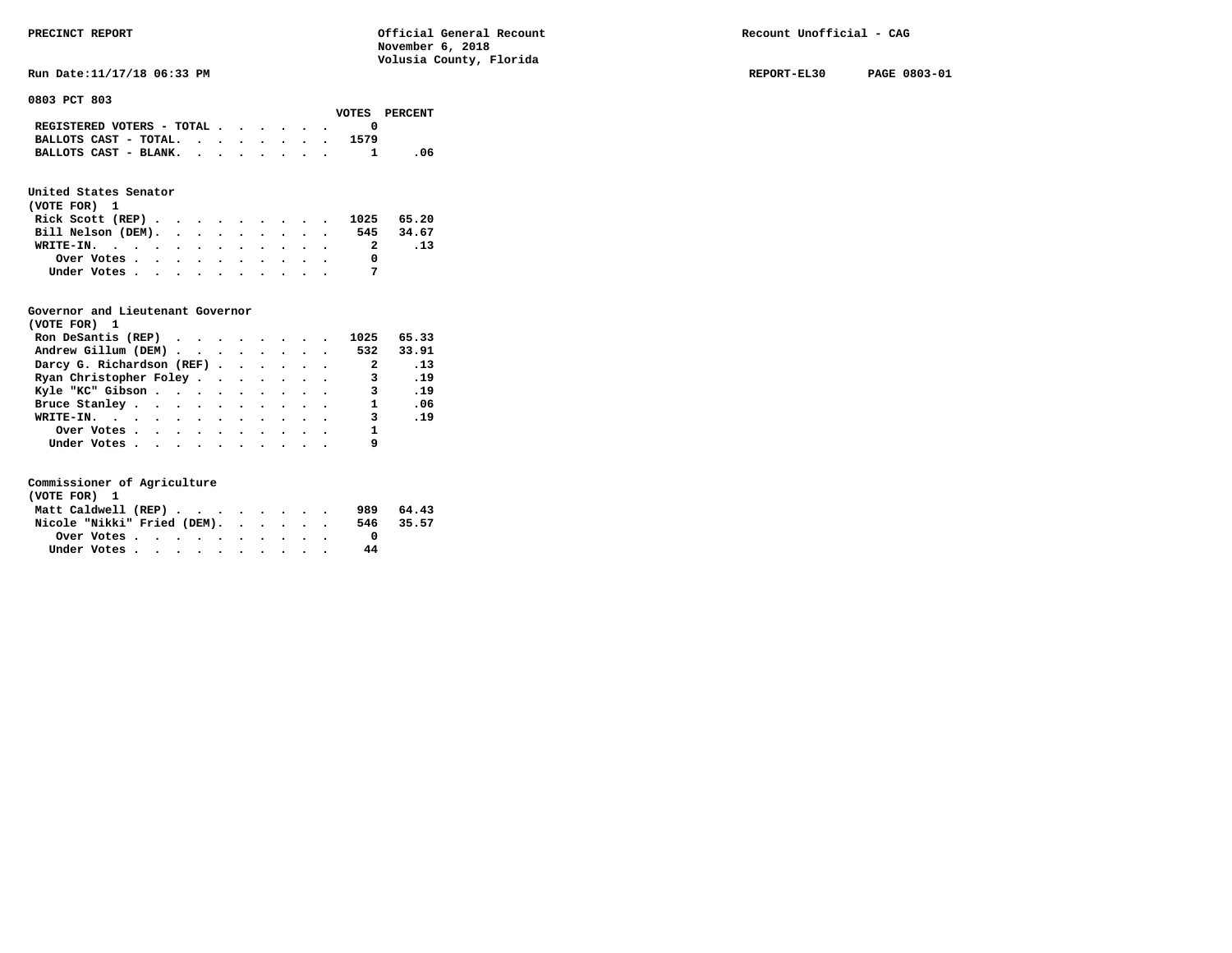**Run Date:11/17/18 06:33 PM REPORT-EL30 PAGE 0804-01** 

**0804 PCT 804** 

|                                                             |  |  |  |      | VOTES PERCENT |
|-------------------------------------------------------------|--|--|--|------|---------------|
| REGISTERED VOTERS - TOTAL $\cdot$ , , , , ,                 |  |  |  |      |               |
| BALLOTS CAST - TOTAL. $\cdot$ , $\cdot$ , $\cdot$ , $\cdot$ |  |  |  | 2474 |               |
| BALLOTS CAST - BLANK.                                       |  |  |  |      | . 16          |

# **United States Senator**

| (VOTE FOR) 1       |  |  |  |  |  |                                                                         |       |
|--------------------|--|--|--|--|--|-------------------------------------------------------------------------|-------|
|                    |  |  |  |  |  | Rick Scott (REP) $\cdot \cdot \cdot \cdot \cdot \cdot \cdot \cdot 1458$ | 59.22 |
| Bill Nelson (DEM). |  |  |  |  |  | 999                                                                     | 40.58 |
| WRITE-IN.          |  |  |  |  |  | 5.                                                                      | . 20  |
| Over Votes         |  |  |  |  |  | <sup>0</sup>                                                            |       |
| Under Votes        |  |  |  |  |  | 12                                                                      |       |

## **Governor and Lieutenant Governor**

| (VOTE FOR) 1                                  |  |  |  |                          |       |
|-----------------------------------------------|--|--|--|--------------------------|-------|
| Ron DeSantis (REP) $\cdots$ $\cdots$ $\cdots$ |  |  |  | 1482                     | 60.34 |
| Andrew Gillum (DEM) 935                       |  |  |  |                          | 38.07 |
| Darcy G. Richardson (REF)                     |  |  |  | 21                       | .86   |
| Ryan Christopher Foley                        |  |  |  | - 5                      | .20   |
| Kyle "KC" Gibson                              |  |  |  | 10                       | .41   |
| Bruce Stanley.                                |  |  |  | $\mathbf{1}$             | .04   |
| WRITE-IN.                                     |  |  |  | $\overline{\phantom{a}}$ | .08   |
| Over Votes                                    |  |  |  | $\overline{\mathbf{2}}$  |       |
| Under Votes, , , , , , , , , , ,              |  |  |  | 16                       |       |

| (VOTE FOR) 1                   |  |  |  |  |  |     |       |
|--------------------------------|--|--|--|--|--|-----|-------|
| Matt Caldwell (REP) 1422 59.32 |  |  |  |  |  |     |       |
| Nicole "Nikki" Fried (DEM).    |  |  |  |  |  | 975 | 40.68 |
| Over Votes                     |  |  |  |  |  |     |       |
| Under Votes                    |  |  |  |  |  |     |       |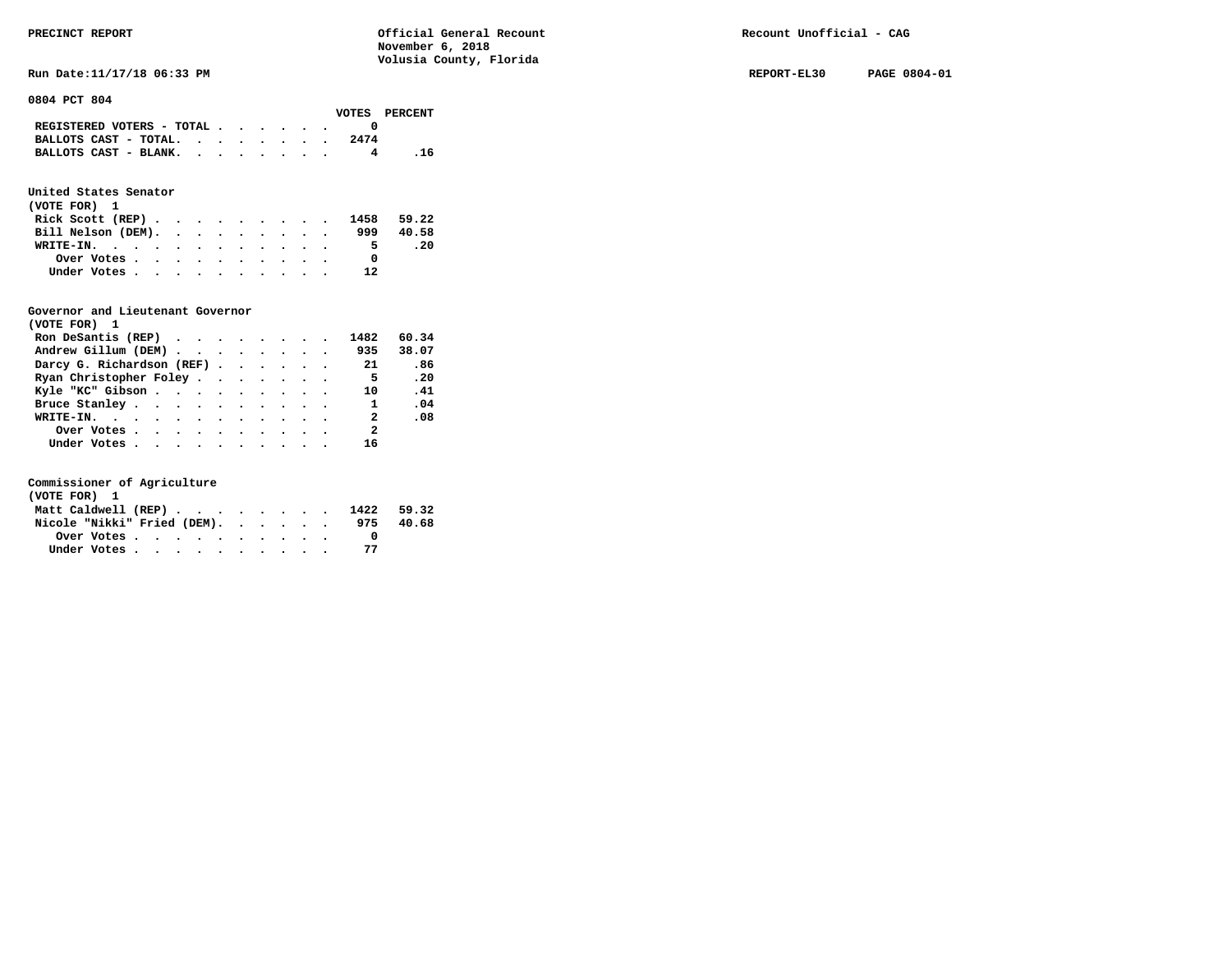**Run Date:11/17/18 06:33 PM REPORT-EL30 PAGE 0805-01** 

**0805 PCT 805** 

|                                                                           | VOTES PERCENT |
|---------------------------------------------------------------------------|---------------|
| REGISTERED VOTERS - TOTAL $\cdot$ $\cdot$ $\cdot$ $\cdot$ $\cdot$ $\cdot$ |               |
| BALLOTS CAST - TOTAL.                                                     |               |
| BALLOTS CAST - BLANK.                                                     |               |
|                                                                           |               |

# **United States Senator**

| (VOTE FOR) 1 |             |  |  |  |  |  |                               |     |
|--------------|-------------|--|--|--|--|--|-------------------------------|-----|
|              |             |  |  |  |  |  | Rick Scott (REP) 1948 59.17   |     |
|              |             |  |  |  |  |  | Bill Nelson (DEM). 1336 40.58 |     |
| WRITE-IN.    |             |  |  |  |  |  | 8                             | .24 |
|              | Over Votes  |  |  |  |  |  |                               |     |
|              | Under Votes |  |  |  |  |  | 18                            |     |

## **Governor and Lieutenant Governor**

| (VOTE FOR) 1                                  |  |  |  |                            |       |
|-----------------------------------------------|--|--|--|----------------------------|-------|
| Ron DeSantis (REP) $\cdots$ $\cdots$ $\cdots$ |  |  |  | 1964                       | 59.86 |
| Andrew Gillum (DEM) 1278                      |  |  |  |                            | 38.95 |
| Darcy G. Richardson (REF)                     |  |  |  | 21                         | .64   |
| Ryan Christopher Foley                        |  |  |  | $\overline{\phantom{a}}$ 3 | .09   |
| Kyle "KC" Gibson                              |  |  |  | $\sim$ 6                   | .18   |
| Bruce Stanley                                 |  |  |  | 5 <sub>5</sub>             | .15   |
| WRITE-IN.                                     |  |  |  |                            | 4.12  |
| Over Votes                                    |  |  |  | $\overline{\mathbf{2}}$    |       |
| Under Votes                                   |  |  |  | 28                         |       |

| (VOTE FOR) 1 |  |  |  |  |  |                                        |  |
|--------------|--|--|--|--|--|----------------------------------------|--|
|              |  |  |  |  |  | Matt Caldwell (REP) 1889 59.11         |  |
|              |  |  |  |  |  | Nicole "Nikki" Fried (DEM). 1307 40.89 |  |
|              |  |  |  |  |  |                                        |  |
| Under Votes  |  |  |  |  |  | 115                                    |  |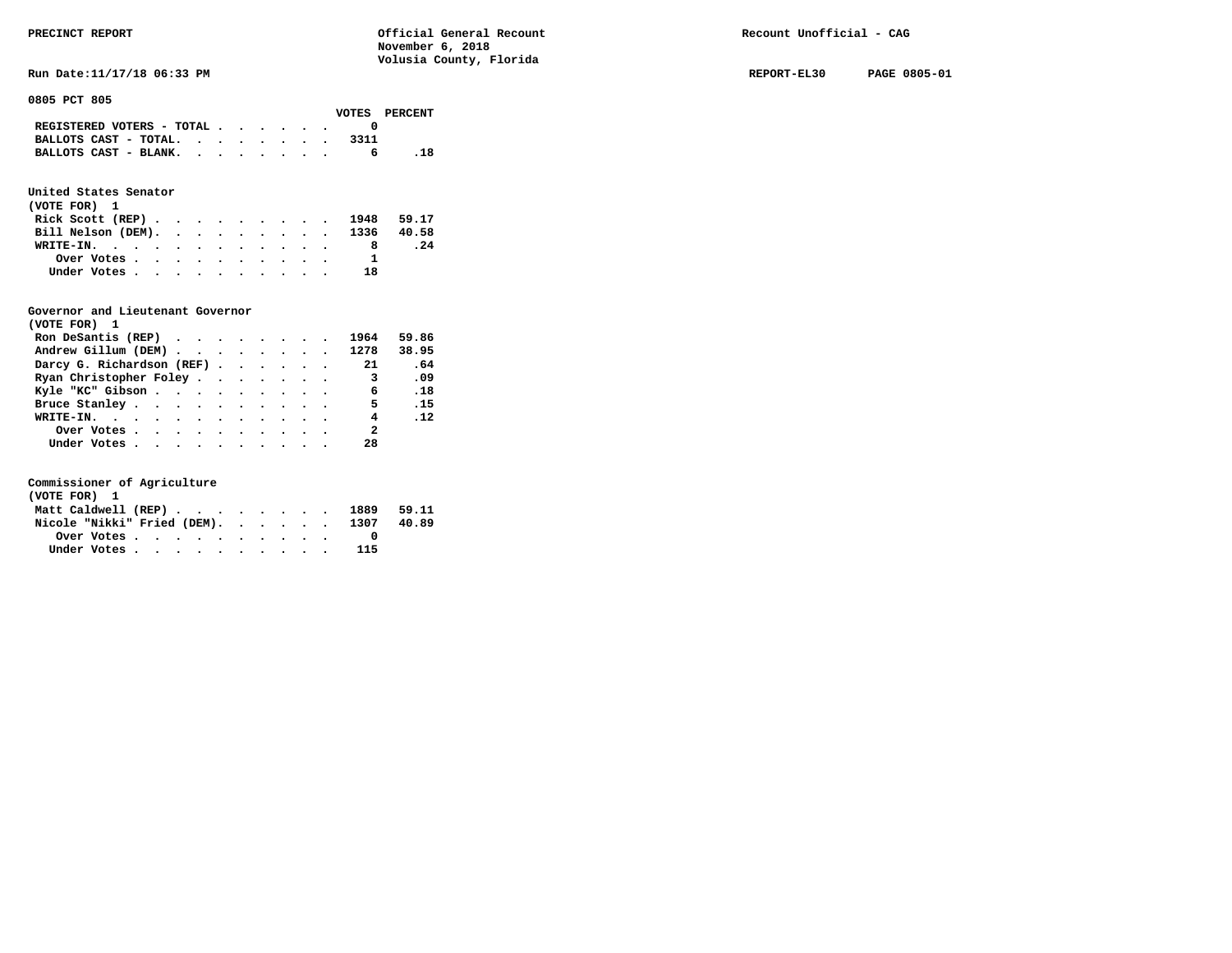**Run Date:11/17/18 06:33 PM REPORT-EL30 PAGE 0807-01** 

**0807 PCT 807** 

|  |  |  |      | VOTES PERCENT                                                                                                               |
|--|--|--|------|-----------------------------------------------------------------------------------------------------------------------------|
|  |  |  |      |                                                                                                                             |
|  |  |  | 1101 |                                                                                                                             |
|  |  |  |      |                                                                                                                             |
|  |  |  |      | REGISTERED VOTERS - TOTAL $\cdot$ $\cdot$ $\cdot$ $\cdot$ $\cdot$ $\cdot$<br>BALLOTS CAST - TOTAL.<br>BALLOTS CAST - BLANK. |

# **United States Senator**

| (VOTE FOR) 1                                |  |  |  |  |           |       |
|---------------------------------------------|--|--|--|--|-----------|-------|
| Rick Scott (REP) $\cdots$ $\cdots$ $\cdots$ |  |  |  |  | 633 57.86 |       |
| Bill Nelson (DEM).                          |  |  |  |  | 461       | 42.14 |
| WRITE-IN.                                   |  |  |  |  |           |       |
| Over Votes                                  |  |  |  |  |           |       |
| Under Votes                                 |  |  |  |  | 6         |       |

## **Governor and Lieutenant Governor**

| (VOTE FOR) 1                                  |  |  |  |                          |       |
|-----------------------------------------------|--|--|--|--------------------------|-------|
| Ron DeSantis (REP) $\cdots$ $\cdots$ $\cdots$ |  |  |  | 644                      | 58.92 |
| Andrew Gillum (DEM)                           |  |  |  | 429                      | 39.25 |
| Darcy G. Richardson (REF)                     |  |  |  | و ۔                      | .82   |
| Ryan Christopher Foley                        |  |  |  | $\overline{\phantom{0}}$ | .46   |
| Kyle "KC" Gibson                              |  |  |  | 4.37                     |       |
| Bruce Stanley                                 |  |  |  | $\overline{2}$           | .18   |
| WRITE-IN.                                     |  |  |  | 0                        |       |
| Over Votes                                    |  |  |  | 3                        |       |
| Under Votes                                   |  |  |  | 5                        |       |

| (VOTE FOR) 1                |  |  |  |  |     |       |
|-----------------------------|--|--|--|--|-----|-------|
| Matt Caldwell (REP)         |  |  |  |  | 652 | 59.93 |
| Nicole "Nikki" Fried (DEM). |  |  |  |  | 436 | 40.07 |
| Over Votes.                 |  |  |  |  |     |       |
| Under Votes                 |  |  |  |  | 13  |       |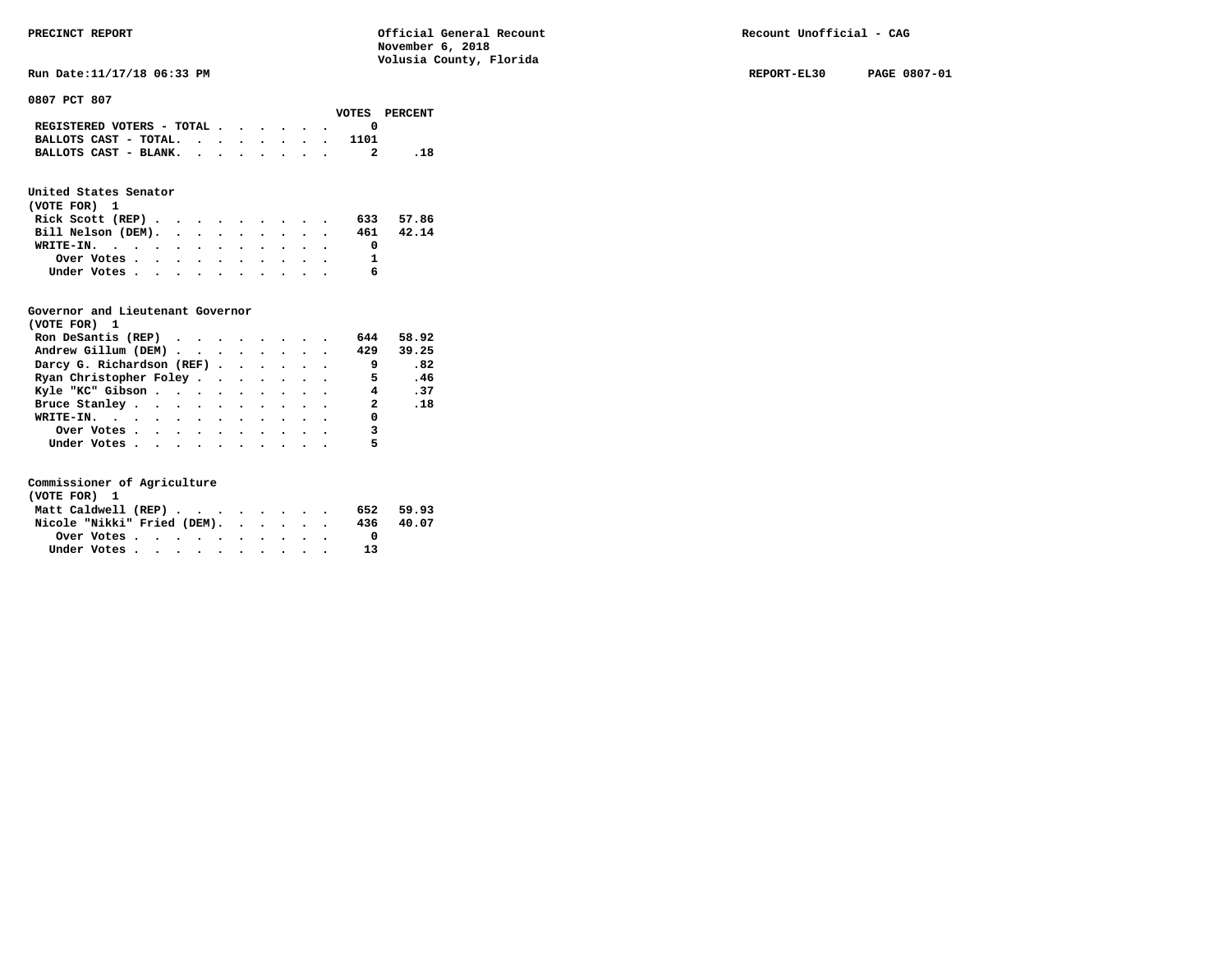**Run Date:11/17/18 06:33 PM REPORT-EL30 PAGE 0808-01** 

**0808 PCT 808** 

|                                                                           |  |  |  |      | VOTES PERCENT |
|---------------------------------------------------------------------------|--|--|--|------|---------------|
| REGISTERED VOTERS - TOTAL $\cdot$ $\cdot$ $\cdot$ $\cdot$ $\cdot$ $\cdot$ |  |  |  |      |               |
| BALLOTS CAST - TOTAL.                                                     |  |  |  | 4334 |               |
| BALLOTS CAST - BLANK.                                                     |  |  |  |      |               |

# **United States Senator**

| (VOTE FOR) 1                  |  |  |  |  |    |      |
|-------------------------------|--|--|--|--|----|------|
| Rick Scott (REP) 2467 57.32   |  |  |  |  |    |      |
| Bill Nelson (DEM). 1828 42.47 |  |  |  |  |    |      |
| WRITE-IN.                     |  |  |  |  |    | . 21 |
| Over Votes                    |  |  |  |  | 2  |      |
| Under Votes                   |  |  |  |  | 28 |      |

## **Governor and Lieutenant Governor**

| (VOTE FOR) 1                                  |  |  |  |      |       |  |
|-----------------------------------------------|--|--|--|------|-------|--|
| Ron DeSantis (REP) $\cdots$ $\cdots$ $\cdots$ |  |  |  | 2456 | 57.18 |  |
| Andrew Gillum (DEM)                           |  |  |  | 1768 | 41.16 |  |
| Darcy G. Richardson (REF)                     |  |  |  | 30   | .70   |  |
| Ryan Christopher Foley                        |  |  |  | 16   | .37   |  |
| Kyle "KC" Gibson                              |  |  |  | 12   | .28   |  |
| Bruce Stanley                                 |  |  |  | -9   | .21   |  |
| WRITE-IN.                                     |  |  |  | 4    | .09   |  |
| Over Votes                                    |  |  |  | 6    |       |  |
| Under Votes                                   |  |  |  | 33   |       |  |

| (VOTE FOR) 1 |  |  |  |  |  |                                        |  |
|--------------|--|--|--|--|--|----------------------------------------|--|
|              |  |  |  |  |  | Matt Caldwell (REP) 2419 57.82         |  |
|              |  |  |  |  |  | Nicole "Nikki" Fried (DEM). 1765 42.18 |  |
|              |  |  |  |  |  |                                        |  |
| Under Votes  |  |  |  |  |  | 150                                    |  |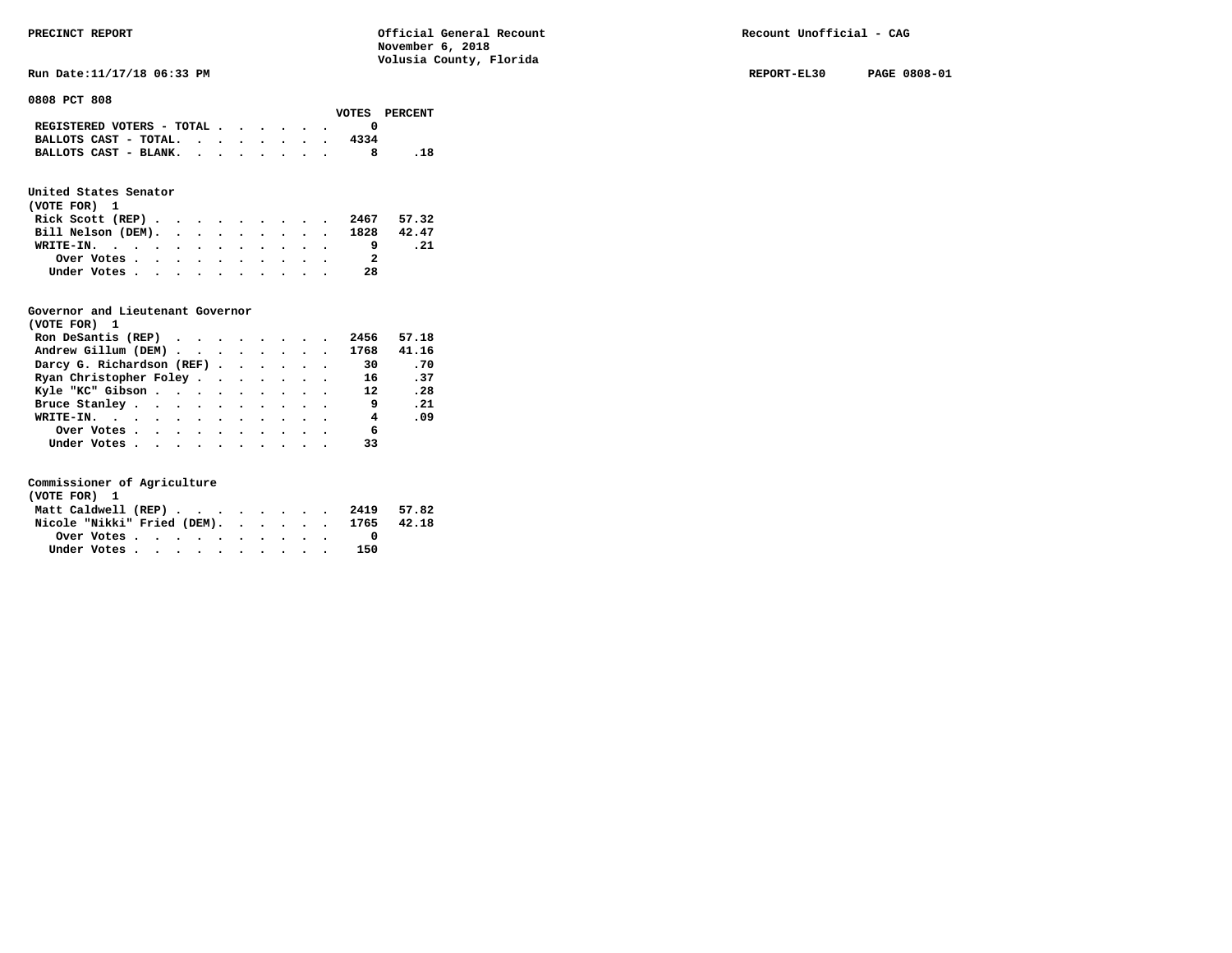**Run Date:11/17/18 06:33 PM REPORT-EL30 PAGE 0809-01** 

**0809 PCT 809** 

|                           |  |  |  |     | VOTES PERCENT |
|---------------------------|--|--|--|-----|---------------|
| REGISTERED VOTERS - TOTAL |  |  |  |     |               |
| BALLOTS CAST - TOTAL.     |  |  |  | 540 |               |
| BALLOTS CAST - BLANK.     |  |  |  |     | .56           |
|                           |  |  |  |     |               |

# **United States Senator**

| (VOTE FOR) 1       |  |  |  |  |     |           |
|--------------------|--|--|--|--|-----|-----------|
| Rick Scott (REP)   |  |  |  |  |     | 275 51.89 |
| Bill Nelson (DEM). |  |  |  |  |     | 254 47.92 |
| WRITE-IN.          |  |  |  |  |     | .19       |
| Over Votes         |  |  |  |  |     |           |
| Under Votes        |  |  |  |  | າ ດ |           |

## **Governor and Lieutenant Governor**

| (VOTE FOR) 1                                  |  |  |  |                            |       |
|-----------------------------------------------|--|--|--|----------------------------|-------|
| Ron DeSantis (REP) $\cdots$ $\cdots$ $\cdots$ |  |  |  | 284                        | 53.38 |
| Andrew Gillum (DEM)                           |  |  |  | 240                        | 45.11 |
| Darcy G. Richardson (REF)                     |  |  |  | $\overline{\phantom{a}}$ 3 | .56   |
| Ryan Christopher Foley                        |  |  |  | $\overline{2}$             | .38   |
| Kyle "KC" Gibson                              |  |  |  | 1 .19                      |       |
| Bruce Stanley.                                |  |  |  | $\mathbf{2}$               | .38   |
| WRITE-IN.                                     |  |  |  | 0                          |       |
| Over Votes                                    |  |  |  | 0                          |       |
| Under Votes                                   |  |  |  | 8                          |       |

| (VOTE FOR) 1                |  |  |  |  |  |    |           |
|-----------------------------|--|--|--|--|--|----|-----------|
| Matt Caldwell (REP)         |  |  |  |  |  |    | 276 52.98 |
| Nicole "Nikki" Fried (DEM). |  |  |  |  |  |    | 245 47.02 |
|                             |  |  |  |  |  |    |           |
| Under Votes                 |  |  |  |  |  | 19 |           |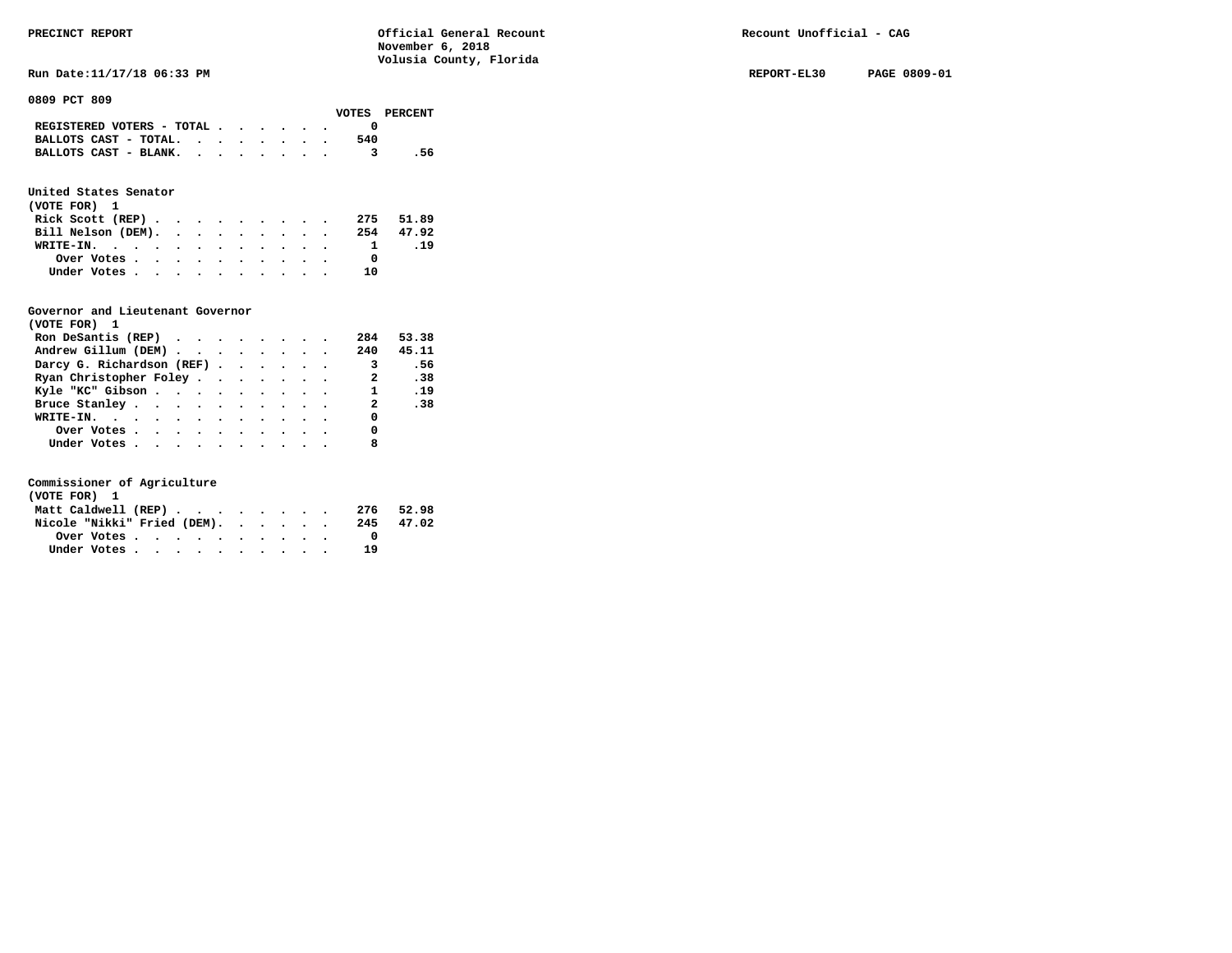**Run Date:11/17/18 06:33 PM REPORT-EL30 PAGE 0810-01 REPORT-EL30 PAGE 0810-01** 

**0810 PCT 810** 

| VOTES PERCENT                 |
|-------------------------------|
|                               |
| BALLOTS CAST - TOTAL.<br>1165 |
| BALLOTS CAST - BLANK.<br>. 26 |
|                               |

# **United States Senator**

| (VOTE FOR) 1       |  |  |  |  |  |     |           |
|--------------------|--|--|--|--|--|-----|-----------|
| Rick Scott $(REP)$ |  |  |  |  |  | 559 | 48.65     |
| Bill Nelson (DEM). |  |  |  |  |  |     | 588 51.17 |
| WRITE-IN.          |  |  |  |  |  | 2   | .17       |
| Over Votes         |  |  |  |  |  |     |           |
| Under Votes        |  |  |  |  |  | 16  |           |

## **Governor and Lieutenant Governor**

| (VOTE FOR) 1                                                   |  |  |  |                          |       |
|----------------------------------------------------------------|--|--|--|--------------------------|-------|
| Ron DeSantis (REP) $\cdot \cdot \cdot \cdot \cdot \cdot \cdot$ |  |  |  | 559                      | 48.52 |
| Andrew Gillum (DEM)                                            |  |  |  | 578                      | 50.17 |
| Darcy G. Richardson (REF)                                      |  |  |  | $\overline{\phantom{0}}$ | .43   |
| Ryan Christopher Foley                                         |  |  |  | 3                        | .26   |
| Kyle "KC" Gibson                                               |  |  |  | $\mathbf{2}$             | .17   |
| Bruce Stanley.                                                 |  |  |  | $\overline{4}$           | .35   |
| WRITE-IN.                                                      |  |  |  | $\mathbf{1}$             | .09   |
| Over Votes                                                     |  |  |  | 3                        |       |
| Under Votes, , , , , , , , , , ,                               |  |  |  | 10                       |       |

| (VOTE FOR) 1                |  |  |  |  |     |       |
|-----------------------------|--|--|--|--|-----|-------|
| Matt Caldwell (REP)         |  |  |  |  | 549 | 48.63 |
| Nicole "Nikki" Fried (DEM). |  |  |  |  | 580 | 51.37 |
|                             |  |  |  |  |     |       |
| Under Votes                 |  |  |  |  | 36  |       |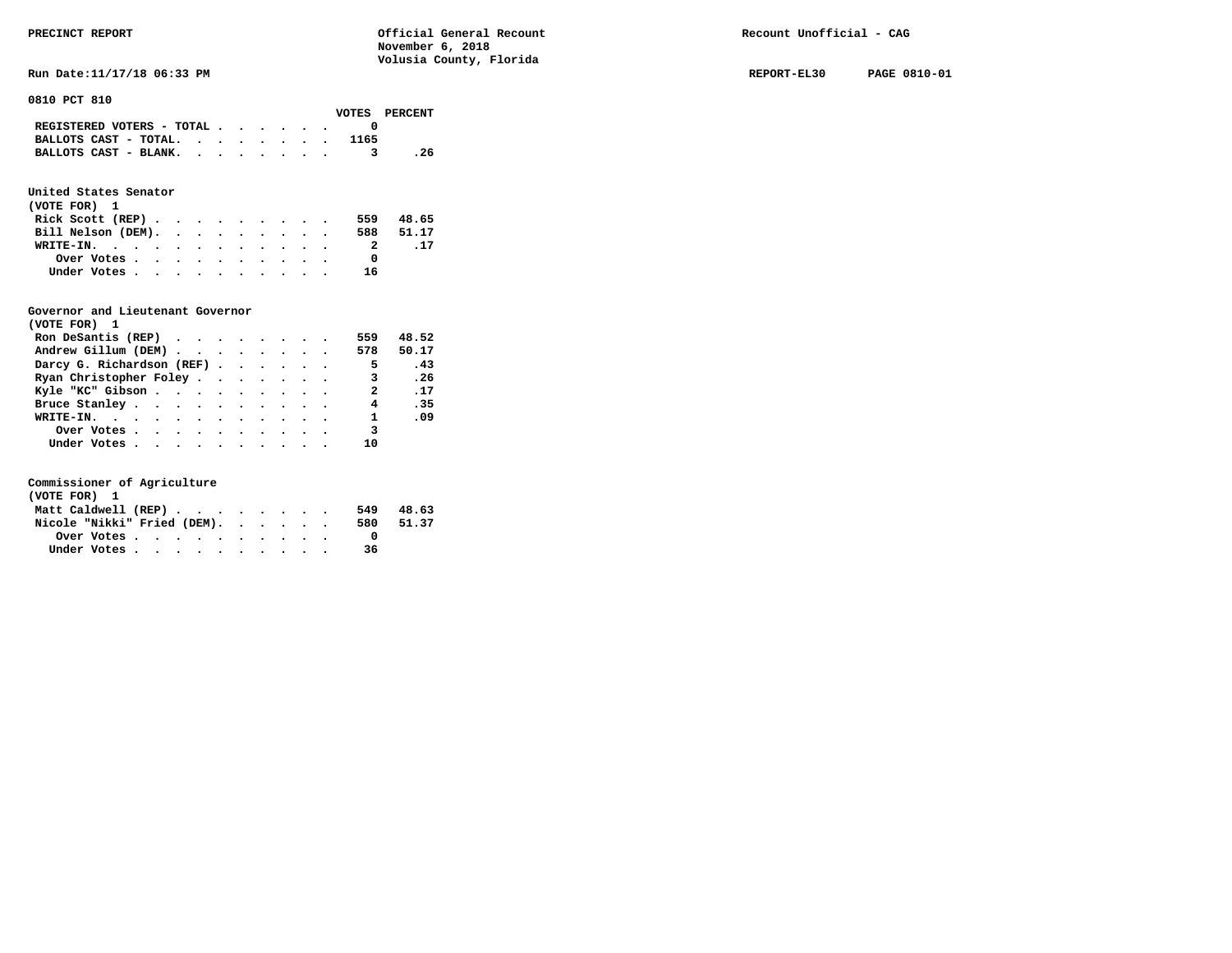**Run Date:11/17/18 06:33 PM REPORT-EL30 PAGE 0812-01** 

**0812 PCT 812** 

|                                                                           |  |  |  |      | VOTES PERCENT |
|---------------------------------------------------------------------------|--|--|--|------|---------------|
| REGISTERED VOTERS - TOTAL $\cdot$ $\cdot$ $\cdot$ $\cdot$ $\cdot$ $\cdot$ |  |  |  |      |               |
| BALLOTS CAST - TOTAL. $\cdot$ , $\cdot$ , $\cdot$ , $\cdot$               |  |  |  | 1998 |               |
| BALLOTS CAST - BLANK.                                                     |  |  |  |      | - 20          |

# **United States Senator**

| (VOTE FOR) 1 |                                                         |  |  |  |  |  |                             |       |
|--------------|---------------------------------------------------------|--|--|--|--|--|-----------------------------|-------|
|              |                                                         |  |  |  |  |  | Rick Scott (REP) 1098 55.31 |       |
|              | Bill Nelson (DEM).                                      |  |  |  |  |  | 880                         | 44.33 |
|              | WRITE-IN.                                               |  |  |  |  |  |                             | .35   |
|              | Over Votes $\cdots$ $\cdots$ $\cdots$ $\cdots$ $\cdots$ |  |  |  |  |  |                             |       |
|              | Under Votes                                             |  |  |  |  |  | 13                          |       |

## **Governor and Lieutenant Governor**

| (VOTE FOR) 1                                  |  |  |  |                          |                              |
|-----------------------------------------------|--|--|--|--------------------------|------------------------------|
| Ron DeSantis (REP) $\cdots$ $\cdots$ $\cdots$ |  |  |  | 1120                     | 56.59                        |
| Andrew Gillum (DEM) 831                       |  |  |  |                          | 41.99                        |
| Darcy G. Richardson (REF) 10                  |  |  |  |                          | .51                          |
| Ryan Christopher Foley                        |  |  |  | $\overline{5}$           | .25                          |
| Kyle "KC" Gibson                              |  |  |  | $\overline{\phantom{0}}$ | $\overline{\phantom{0}}$ .25 |
| Bruce Stanley.                                |  |  |  | 8                        | .40                          |
| WRITE-IN.                                     |  |  |  | $\overline{\phantom{0}}$ |                              |
| Over Votes                                    |  |  |  | $\overline{\phantom{a}}$ |                              |
| Under Votes                                   |  |  |  | 16                       |                              |

| (VOTE FOR) 1                |  |  |  |  |  |                                |       |
|-----------------------------|--|--|--|--|--|--------------------------------|-------|
|                             |  |  |  |  |  | Matt Caldwell (REP) 1083 56.11 |       |
| Nicole "Nikki" Fried (DEM). |  |  |  |  |  | 847                            | 43.89 |
|                             |  |  |  |  |  |                                |       |
| Under Votes                 |  |  |  |  |  | 68                             |       |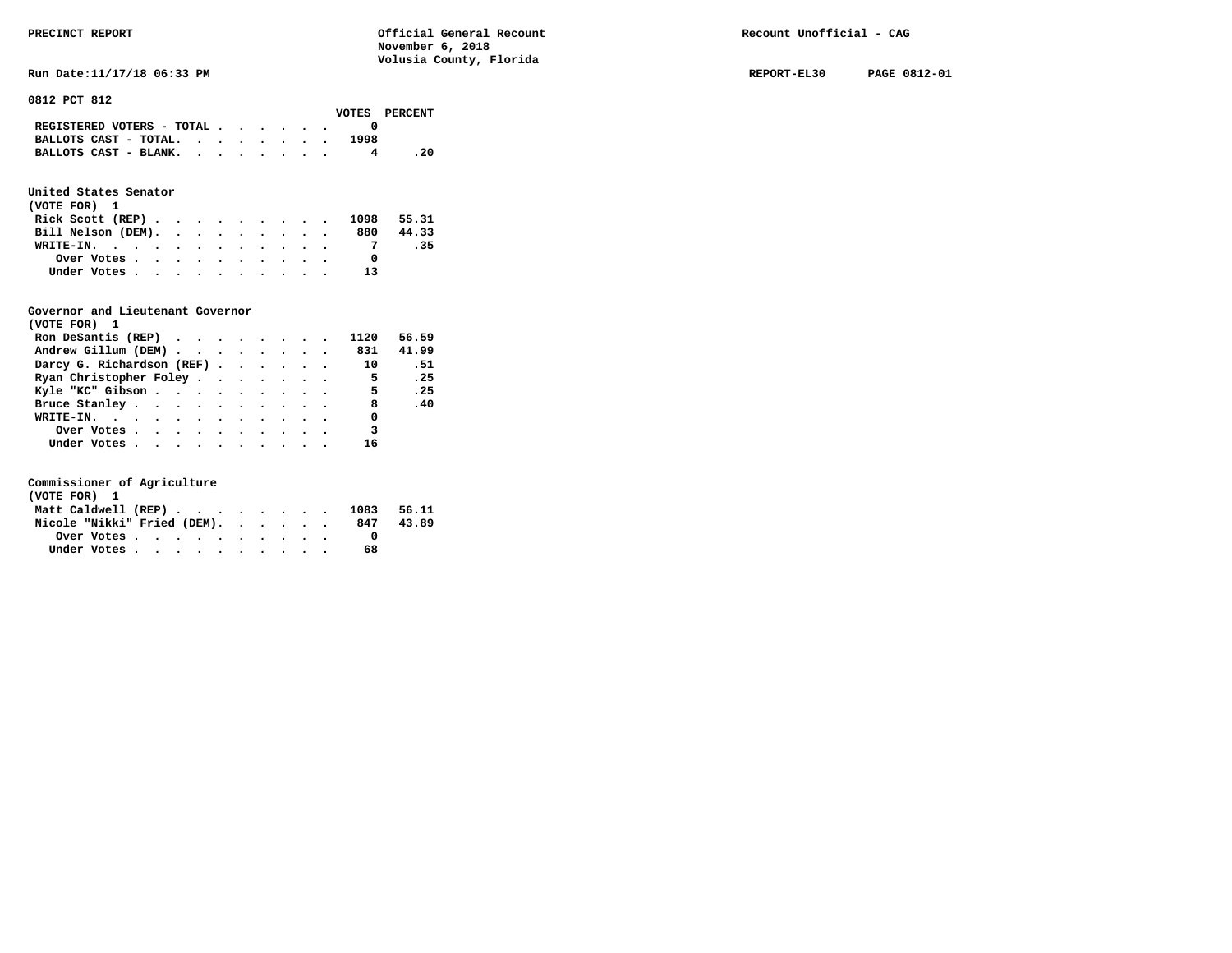**Run Date:11/17/18 06:33 PM REPORT-EL30 PAGE 0813-01** 

**0813 PCT 813** 

|                                                                           |  |  |  |      | VOTES PERCENT |
|---------------------------------------------------------------------------|--|--|--|------|---------------|
| REGISTERED VOTERS - TOTAL $\cdot$ $\cdot$ $\cdot$ $\cdot$ $\cdot$ $\cdot$ |  |  |  |      |               |
| BALLOTS CAST - TOTAL. $\cdot$                                             |  |  |  | 1502 |               |
| BALLOTS CAST - BLANK.                                                     |  |  |  |      | - 20          |
|                                                                           |  |  |  |      |               |

# **United States Senator**

| (VOTE FOR) 1     |  |  |  |  |  |                              |           |
|------------------|--|--|--|--|--|------------------------------|-----------|
| Rick Scott (REP) |  |  |  |  |  |                              | 873 58.63 |
|                  |  |  |  |  |  | Bill Nelson (DEM). 610 40.97 |           |
| WRITE-IN.        |  |  |  |  |  | 6                            | -40       |
| Over Votes       |  |  |  |  |  |                              |           |
| Under Votes      |  |  |  |  |  | 13                           |           |

# **Governor and Lieutenant Governor**

| (VOTE FOR) 1                 |  |  |  |                          |       |
|------------------------------|--|--|--|--------------------------|-------|
| Ron DeSantis (REP)           |  |  |  | 912                      | 61.13 |
| Andrew Gillum (DEM)          |  |  |  | 561                      | 37.60 |
| Darcy G. Richardson (REF) 10 |  |  |  |                          | .67   |
| Ryan Christopher Foley       |  |  |  | $\overline{\phantom{0}}$ | .34   |
| Kyle "KC" Gibson             |  |  |  |                          | 3.20  |
| Bruce Stanley.               |  |  |  | $\mathbf{1}$             | .07   |
| WRITE-IN.                    |  |  |  | $\Omega$                 |       |
| Over Votes                   |  |  |  | $\overline{2}$           |       |
| Under Votes                  |  |  |  | 8                        |       |

| (VOTE FOR) 1                |  |  |  |  |      |           |
|-----------------------------|--|--|--|--|------|-----------|
| Matt Caldwell (REP)         |  |  |  |  |      | 881 60.72 |
| Nicole "Nikki" Fried (DEM). |  |  |  |  | 570. | 39.28     |
| Over Votes                  |  |  |  |  |      |           |
| Under Votes                 |  |  |  |  | 51   |           |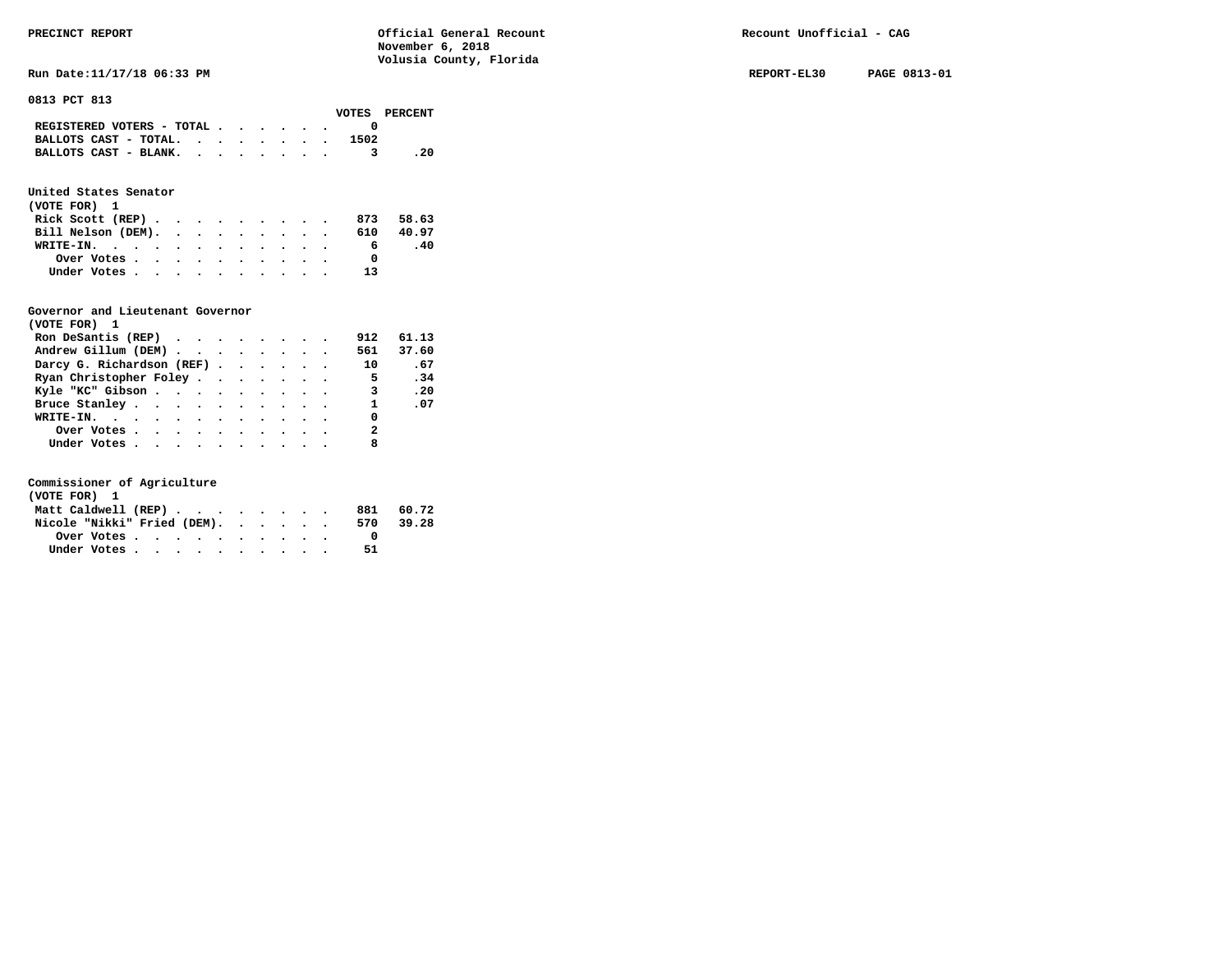**Run Date:11/17/18 06:33 PM REPORT-EL30 PAGE 0814-01 REPORT-EL30 PAGE 0814-01** 

**0814 PCT 814** 

|                                                                           |  |  |  |      | VOTES PERCENT |
|---------------------------------------------------------------------------|--|--|--|------|---------------|
| REGISTERED VOTERS - TOTAL $\cdot$ $\cdot$ $\cdot$ $\cdot$ $\cdot$ $\cdot$ |  |  |  |      |               |
| BALLOTS CAST - TOTAL. $\cdot$                                             |  |  |  | 1656 |               |
| BALLOTS CAST - BLANK. 1                                                   |  |  |  |      | -06           |

# **United States Senator**

| (VOTE FOR) 1       |  |  |  |  |  |                             |           |
|--------------------|--|--|--|--|--|-----------------------------|-----------|
|                    |  |  |  |  |  | Rick Scott (REP) 1040 63.38 |           |
| Bill Nelson (DEM). |  |  |  |  |  |                             | 596 36.32 |
| WRITE-IN.          |  |  |  |  |  | 5.                          | .30       |
| Over Votes         |  |  |  |  |  |                             |           |
| Under Votes        |  |  |  |  |  | 15                          |           |

## **Governor and Lieutenant Governor**

| (VOTE FOR) 1                                  |  |  |  |                |                              |
|-----------------------------------------------|--|--|--|----------------|------------------------------|
| Ron DeSantis (REP) $\cdots$ $\cdots$ $\cdots$ |  |  |  | 1040           | 63.41                        |
| Andrew Gillum (DEM) 553                       |  |  |  |                | 33.72                        |
| Darcy G. Richardson (REF) 26                  |  |  |  |                | 1.59                         |
| Ryan Christopher Foley                        |  |  |  | 6              | .37                          |
| Kyle "KC" Gibson                              |  |  |  | 6 <sup>6</sup> | $\cdot$ 37                   |
| Bruce Stanley                                 |  |  |  | 5.             | .30                          |
| WRITE-IN.                                     |  |  |  | 4              | $\overline{\phantom{0}}$ .24 |
| Over Votes                                    |  |  |  | 5              |                              |
| Under Votes                                   |  |  |  | 11             |                              |

| (VOTE FOR) 1                |  |  |  |  |  |                                |           |
|-----------------------------|--|--|--|--|--|--------------------------------|-----------|
|                             |  |  |  |  |  | Matt Caldwell (REP) 1024 63.68 |           |
| Nicole "Nikki" Fried (DEM). |  |  |  |  |  |                                | 584 36.32 |
|                             |  |  |  |  |  |                                |           |
| Under Votes                 |  |  |  |  |  | 48                             |           |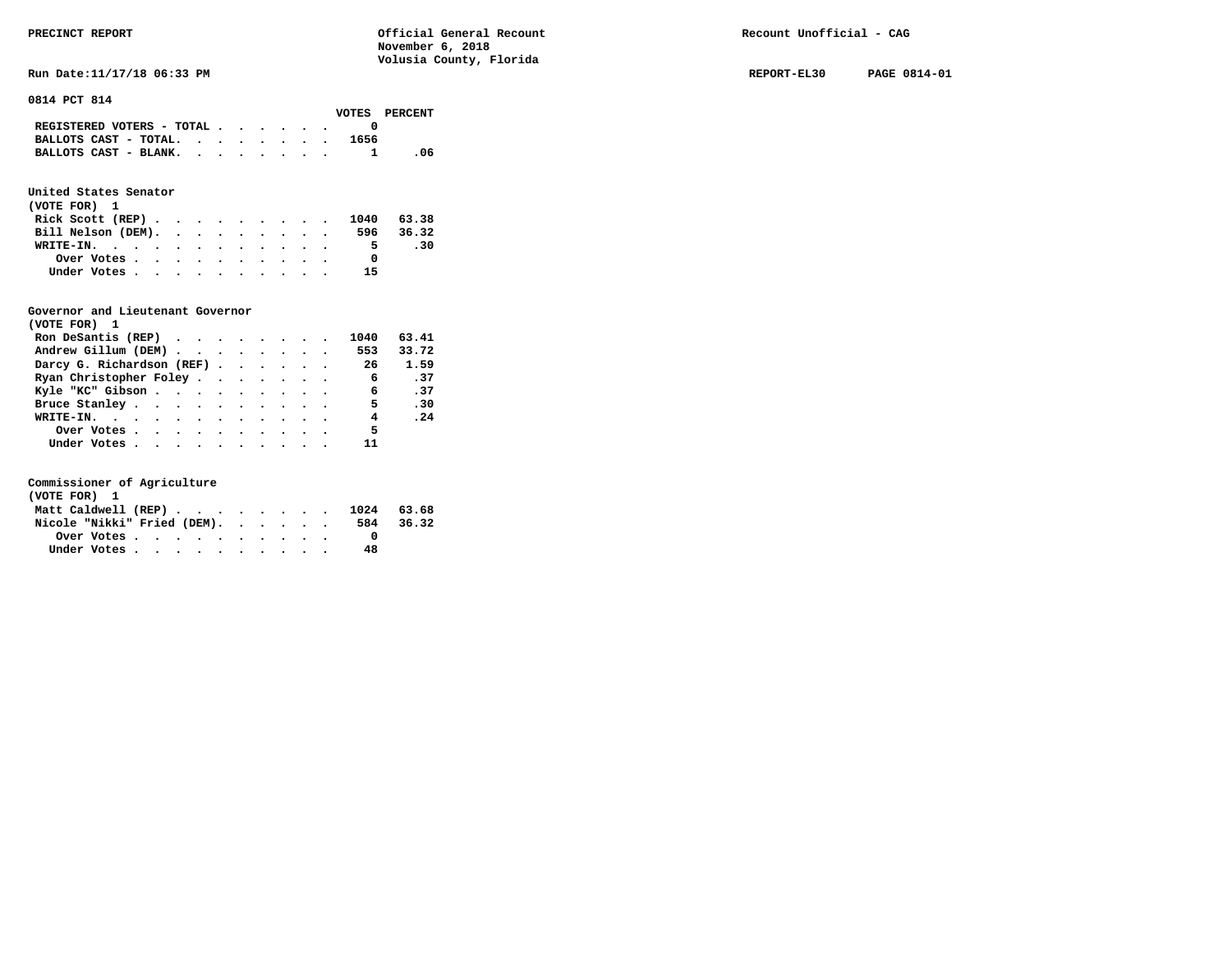**Run Date:11/17/18 06:33 PM REPORT-EL30 PAGE 0816-01 REPORT-EL30 PAGE 0816-01** 

**0816 PCT 816** 

|                           |  |  |  |      | VOTES PERCENT |
|---------------------------|--|--|--|------|---------------|
| REGISTERED VOTERS - TOTAL |  |  |  |      |               |
| BALLOTS CAST - TOTAL.     |  |  |  | 1270 |               |
| BALLOTS CAST - BLANK.     |  |  |  |      | -08           |

# **United States Senator**

| (VOTE FOR) 1                                |  |  |  |  |     |       |
|---------------------------------------------|--|--|--|--|-----|-------|
| Rick Scott (REP) $\cdots$ $\cdots$ $\cdots$ |  |  |  |  | 938 | 74.33 |
| Bill Nelson (DEM). 320 25.36                |  |  |  |  |     |       |
| WRITE-IN.                                   |  |  |  |  | 4   | .32   |
| Over Votes.                                 |  |  |  |  |     |       |
| Under Votes                                 |  |  |  |  |     |       |

## **Governor and Lieutenant Governor**

| (VOTE FOR) 1                                  |  |  |  |                |       |
|-----------------------------------------------|--|--|--|----------------|-------|
| Ron DeSantis (REP) $\cdots$ $\cdots$ $\cdots$ |  |  |  | 951            | 75.54 |
| Andrew Gillum (DEM)                           |  |  |  | 285            | 22.64 |
| Darcy G. Richardson (REF)                     |  |  |  | 11             | .87   |
| Ryan Christopher Foley                        |  |  |  | $\overline{4}$ | .32   |
| Kyle "KC" Gibson                              |  |  |  | $\overline{4}$ | .32   |
| Bruce Stanley                                 |  |  |  | 2              | .16   |
| WRITE-IN.                                     |  |  |  | 2              | .16   |
| Over Votes                                    |  |  |  | $\mathbf{1}$   |       |
| Under Votes, , , , , , , , , , ,              |  |  |  | 10             |       |

## **Commissioner of Agriculture**

| (VOTE FOR) 1                |  |  |  |  |  |     |       |
|-----------------------------|--|--|--|--|--|-----|-------|
| Matt Caldwell (REP)         |  |  |  |  |  | 939 | 75.97 |
| Nicole "Nikki" Fried (DEM). |  |  |  |  |  | 297 | 24.03 |
| Over Votes.                 |  |  |  |  |  |     |       |
| Under Votes                 |  |  |  |  |  | 32  |       |

## **State Representative District 26**

| Florida House District 26   |  |  |     |       |
|-----------------------------|--|--|-----|-------|
| (VOTE FOR) 1                |  |  |     |       |
| Elizabeth Fetterhoff (REP). |  |  | 446 | 74.58 |

| Patrick Henry (DEM) |  |  |  |  |  | 152 25.42 |  |
|---------------------|--|--|--|--|--|-----------|--|
| Over Votes          |  |  |  |  |  |           |  |
| Under Votes         |  |  |  |  |  | 15        |  |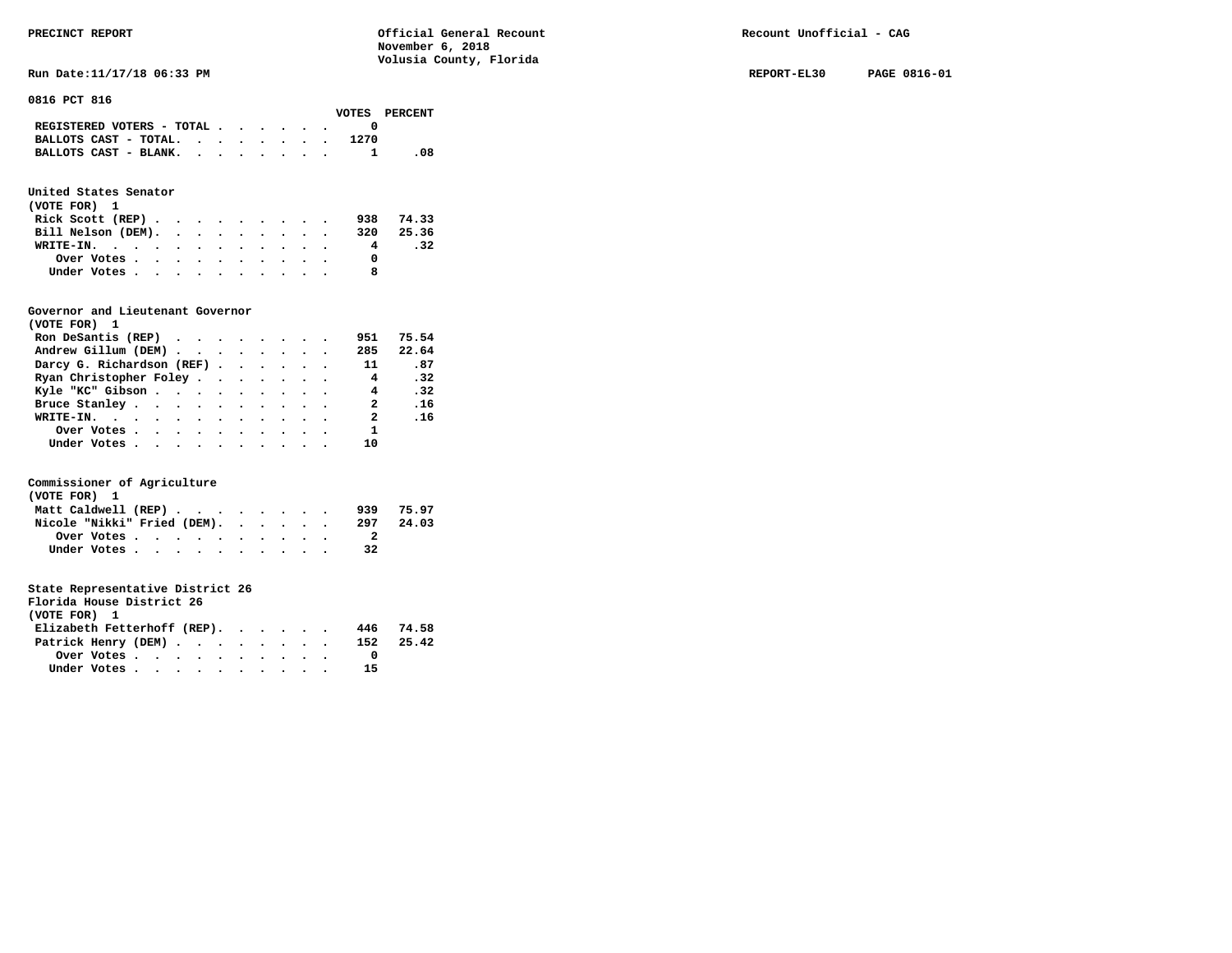**Run Date:11/17/18 06:33 PM REPORT-EL30 PAGE 0901-01** 

**0901 PCT 901** 

|                                                                           |  |  |  |      | VOTES PERCENT |
|---------------------------------------------------------------------------|--|--|--|------|---------------|
| REGISTERED VOTERS - TOTAL $\cdot$ $\cdot$ $\cdot$ $\cdot$ $\cdot$ $\cdot$ |  |  |  |      |               |
| BALLOTS CAST - TOTAL.                                                     |  |  |  | 1385 |               |
| BALLOTS CAST - BLANK.                                                     |  |  |  |      | - 07          |

# **United States Senator**

| (VOTE FOR) 1                                |  |  |  |  |    |           |
|---------------------------------------------|--|--|--|--|----|-----------|
| Rick Scott (REP) $\cdots$ $\cdots$ $\cdots$ |  |  |  |  |    | 784 57.14 |
| Bill Nelson (DEM).                          |  |  |  |  |    | 582 42.42 |
| WRITE-IN.                                   |  |  |  |  | 6. | .44       |
| Over Votes                                  |  |  |  |  |    |           |
| Under Votes                                 |  |  |  |  | 12 |           |

## **Governor and Lieutenant Governor**

| (VOTE FOR) 1                                  |  |  |  |                         |       |
|-----------------------------------------------|--|--|--|-------------------------|-------|
| Ron DeSantis (REP) $\cdots$ $\cdots$ $\cdots$ |  |  |  | 769                     | 55.97 |
| Andrew Gillum (DEM)                           |  |  |  | 576                     | 41.92 |
| Darcy G. Richardson (REF)                     |  |  |  | - 9                     | .66   |
| Ryan Christopher Foley                        |  |  |  | 11                      | .80   |
| Kyle "KC" Gibson                              |  |  |  | $\overline{\mathbf{3}}$ | .22   |
| Bruce Stanley                                 |  |  |  | 4                       | .29   |
| WRITE-IN.                                     |  |  |  | $\overline{\mathbf{2}}$ | .15   |
| Over Votes.                                   |  |  |  | $\mathbf{1}$            |       |
| Under Votes, , , , , , , , , , ,              |  |  |  | 10                      |       |

## **Commissioner of Agriculture**

| (VOTE FOR) 1                |  |  |  |  |  |     |       |
|-----------------------------|--|--|--|--|--|-----|-------|
| Matt Caldwell (REP)         |  |  |  |  |  | 762 | 56.57 |
| Nicole "Nikki" Fried (DEM). |  |  |  |  |  | 585 | 43.43 |
| Over Votes                  |  |  |  |  |  |     |       |
| Under Votes                 |  |  |  |  |  | 38  |       |

| (VOTE FOR) 1           |  |  |  |  |     |       |
|------------------------|--|--|--|--|-----|-------|
| Rocky Dorcy.           |  |  |  |  | 599 | 49.92 |
| Christine Elaine Power |  |  |  |  | 601 | 50.08 |
| Over Votes             |  |  |  |  |     |       |
| Under Votes            |  |  |  |  | 185 |       |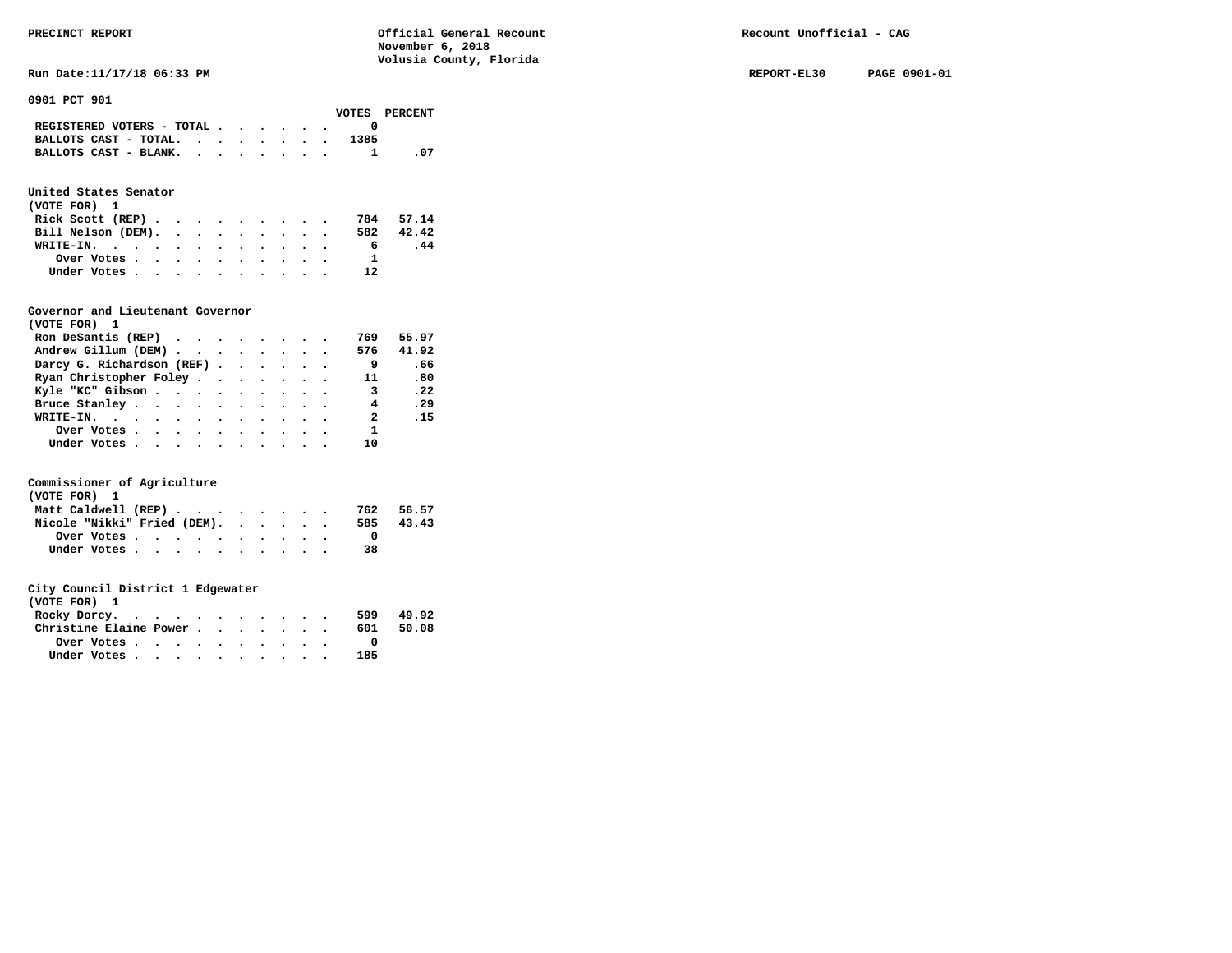**Run Date:11/17/18 06:33 PM REPORT-EL30 PAGE 0902-01** 

**0902 PCT 902** 

|                                                                           |  |  |  |      | VOTES PERCENT |
|---------------------------------------------------------------------------|--|--|--|------|---------------|
| REGISTERED VOTERS - TOTAL $\cdot$ $\cdot$ $\cdot$ $\cdot$ $\cdot$ $\cdot$ |  |  |  |      |               |
| BALLOTS CAST - TOTAL. $\cdot$ , $\cdot$ , $\cdot$ , $\cdot$               |  |  |  | 2457 |               |
| BALLOTS CAST - BLANK.                                                     |  |  |  |      | - 04          |

# **United States Senator**

| (VOTE FOR) 1                |  |  |  |  |    |           |
|-----------------------------|--|--|--|--|----|-----------|
| Rick Scott (REP) 1444 59.18 |  |  |  |  |    |           |
| Bill Nelson (DEM).          |  |  |  |  |    | 988 40.49 |
| WRITE-IN.                   |  |  |  |  |    | .33       |
| Over Votes                  |  |  |  |  |    |           |
| Under Votes                 |  |  |  |  | 17 |           |

## **Governor and Lieutenant Governor**

| (VOTE FOR) 1                                  |  |  |  |                |       |
|-----------------------------------------------|--|--|--|----------------|-------|
| Ron DeSantis (REP) $\cdots$ $\cdots$ $\cdots$ |  |  |  | 1462           | 60.09 |
| Andrew Gillum (DEM)                           |  |  |  | 916            | 37.65 |
| Darcy G. Richardson (REF)                     |  |  |  | 22             | .90   |
| Ryan Christopher Foley                        |  |  |  | 6              | .25   |
| Kyle "KC" Gibson                              |  |  |  | 12             | .49   |
| Bruce Stanley                                 |  |  |  | 8              | .33   |
| WRITE-IN.                                     |  |  |  | $\overline{7}$ | .29   |
| Over Votes.                                   |  |  |  | 4              |       |
| Under Votes, , , , , , , , , , ,              |  |  |  | 20             |       |

## **Commissioner of Agriculture**

| (VOTE FOR) 1                   |  |  |  |  |  |     |       |
|--------------------------------|--|--|--|--|--|-----|-------|
| Matt Caldwell (REP) 1438 60.24 |  |  |  |  |  |     |       |
| Nicole "Nikki" Fried (DEM).    |  |  |  |  |  | 949 | 39.76 |
| Over Votes                     |  |  |  |  |  |     |       |
| Under Votes                    |  |  |  |  |  | 70  |       |

| (VOTE FOR) 1                                            |  |  |  |  |     |  |
|---------------------------------------------------------|--|--|--|--|-----|--|
| Rocky Dorcy. 1076 50.95                                 |  |  |  |  |     |  |
| Christine Elaine Power 1036 49.05                       |  |  |  |  |     |  |
| Over Votes $\cdots$ $\cdots$ $\cdots$ $\cdots$ $\cdots$ |  |  |  |  |     |  |
| Under Votes                                             |  |  |  |  | 345 |  |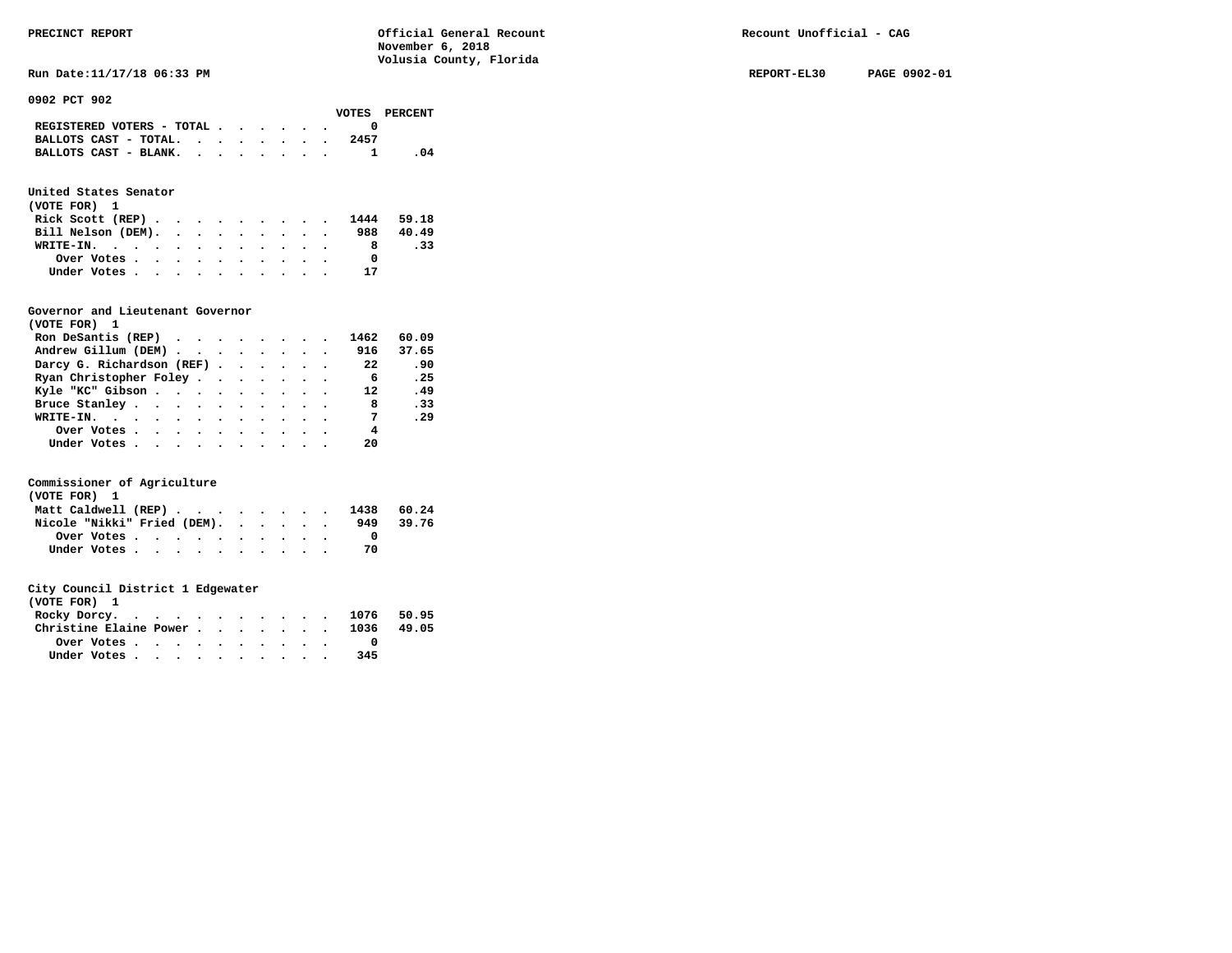**Run Date:11/17/18 06:33 PM REPORT-EL30 PAGE 0903-01** 

**0903 PCT 903** 

|                                             |  |  |  |      | VOTES PERCENT |
|---------------------------------------------|--|--|--|------|---------------|
| REGISTERED VOTERS - TOTAL $\cdot$ , , , , . |  |  |  |      |               |
| BALLOTS CAST - TOTAL.                       |  |  |  | 2335 |               |
| BALLOTS CAST - BLANK.                       |  |  |  |      |               |

# **United States Senator**

| (VOTE FOR) 1                |  |  |  |  |    |           |
|-----------------------------|--|--|--|--|----|-----------|
| Rick Scott (REP) 1370 59.08 |  |  |  |  |    |           |
| Bill Nelson (DEM).          |  |  |  |  |    | 942 40.62 |
| WRITE-IN.                   |  |  |  |  |    | .30       |
| Over Votes                  |  |  |  |  | 1  |           |
| Under Votes                 |  |  |  |  | 15 |           |

## **Governor and Lieutenant Governor**

| (VOTE FOR) 1                                  |  |  |  |                          |       |
|-----------------------------------------------|--|--|--|--------------------------|-------|
| Ron DeSantis (REP) $\cdots$ $\cdots$ $\cdots$ |  |  |  | 1381                     | 59.73 |
| Andrew Gillum (DEM)                           |  |  |  | 881                      | 38.11 |
| Darcy G. Richardson (REF)                     |  |  |  | 17                       | .74   |
| Ryan Christopher Foley                        |  |  |  | - 8                      | .35   |
| Kyle "KC" Gibson                              |  |  |  | 13                       | .56   |
| Bruce Stanley                                 |  |  |  | <b>10</b>                | .43   |
| WRITE-IN.                                     |  |  |  | $\overline{\phantom{a}}$ | .09   |
| Over Votes                                    |  |  |  | $\overline{\mathbf{3}}$  |       |
| Under Votes                                   |  |  |  | 20                       |       |

## **Commissioner of Agriculture**

| (VOTE FOR) 1                   |  |  |  |  |  |     |       |
|--------------------------------|--|--|--|--|--|-----|-------|
| Matt Caldwell (REP) 1342 59.14 |  |  |  |  |  |     |       |
| Nicole "Nikki" Fried (DEM).    |  |  |  |  |  | 927 | 40.86 |
| Over Votes                     |  |  |  |  |  |     |       |
| Under Votes                    |  |  |  |  |  | 66  |       |

| (VOTE FOR) 1           |  |  |  |  |     |            |
|------------------------|--|--|--|--|-----|------------|
| Rocky Dorcy.           |  |  |  |  |     | 1014 51.21 |
| Christine Elaine Power |  |  |  |  | 966 | 48.79      |
| Over Votes             |  |  |  |  |     |            |
| Under Votes            |  |  |  |  | 355 |            |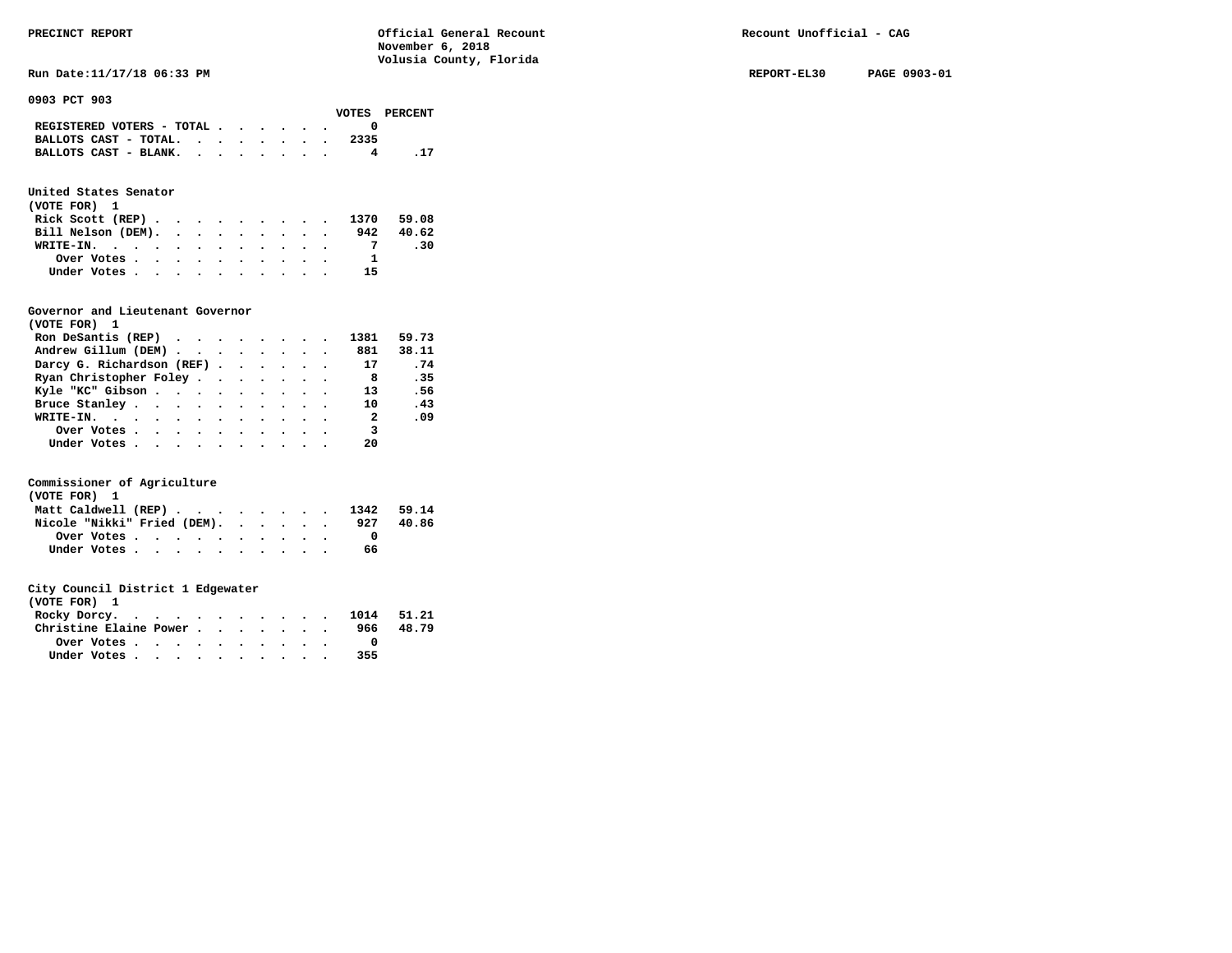**Run Date:11/17/18 06:33 PM REPORT-EL30 PAGE 0904-01** 

**0904 PCT 904** 

|                                             |  |  |  |      | VOTES PERCENT |
|---------------------------------------------|--|--|--|------|---------------|
| REGISTERED VOTERS - TOTAL $\cdot$ , , , , . |  |  |  |      |               |
| BALLOTS CAST - TOTAL. $\cdot$               |  |  |  | 3159 |               |
| BALLOTS CAST - BLANK.                       |  |  |  |      | - 16          |

# **United States Senator**

| (VOTE FOR) 1 |  |  |  |  |  |                               |     |
|--------------|--|--|--|--|--|-------------------------------|-----|
|              |  |  |  |  |  | Rick Scott (REP) 1926 61.38   |     |
|              |  |  |  |  |  | Bill Nelson (DEM). 1199 38.21 |     |
| WRITE-IN. 13 |  |  |  |  |  |                               | .41 |
| Over Votes   |  |  |  |  |  |                               |     |
| Under Votes  |  |  |  |  |  | -21                           |     |

## **Governor and Lieutenant Governor**

| (VOTE FOR) 1                                  |  |  |  |                |       |
|-----------------------------------------------|--|--|--|----------------|-------|
| Ron DeSantis (REP) $\cdots$ $\cdots$ $\cdots$ |  |  |  | 1929           | 61.57 |
| Andrew Gillum (DEM)                           |  |  |  | 1144           | 36.51 |
| Darcy G. Richardson (REF)                     |  |  |  | 16             | . 51  |
| Ryan Christopher Foley                        |  |  |  | 14             | .45   |
| Kyle "KC" Gibson                              |  |  |  | $12^{\circ}$   | .38   |
| Bruce Stanley                                 |  |  |  | 13             | .41   |
| WRITE-IN.                                     |  |  |  | - 5            | .16   |
| Over Votes                                    |  |  |  | $\overline{7}$ |       |
| Under Votes                                   |  |  |  | 19             |       |

## **Commissioner of Agriculture**

| (VOTE FOR) 1 |  |  |  |  |  |                                        |  |
|--------------|--|--|--|--|--|----------------------------------------|--|
|              |  |  |  |  |  | Matt Caldwell (REP) 1883 61.38         |  |
|              |  |  |  |  |  | Nicole "Nikki" Fried (DEM). 1185 38.62 |  |
|              |  |  |  |  |  |                                        |  |
| Under Votes  |  |  |  |  |  |                                        |  |

| (VOTE FOR) 1                                            |  |  |  |  |     |       |
|---------------------------------------------------------|--|--|--|--|-----|-------|
| Rocky Dorcy. 1291 49.41                                 |  |  |  |  |     |       |
| Christine Elaine Power 1322                             |  |  |  |  |     | 50.59 |
| Over Votes $\cdots$ $\cdots$ $\cdots$ $\cdots$ $\cdots$ |  |  |  |  |     |       |
| Under Votes                                             |  |  |  |  | 546 |       |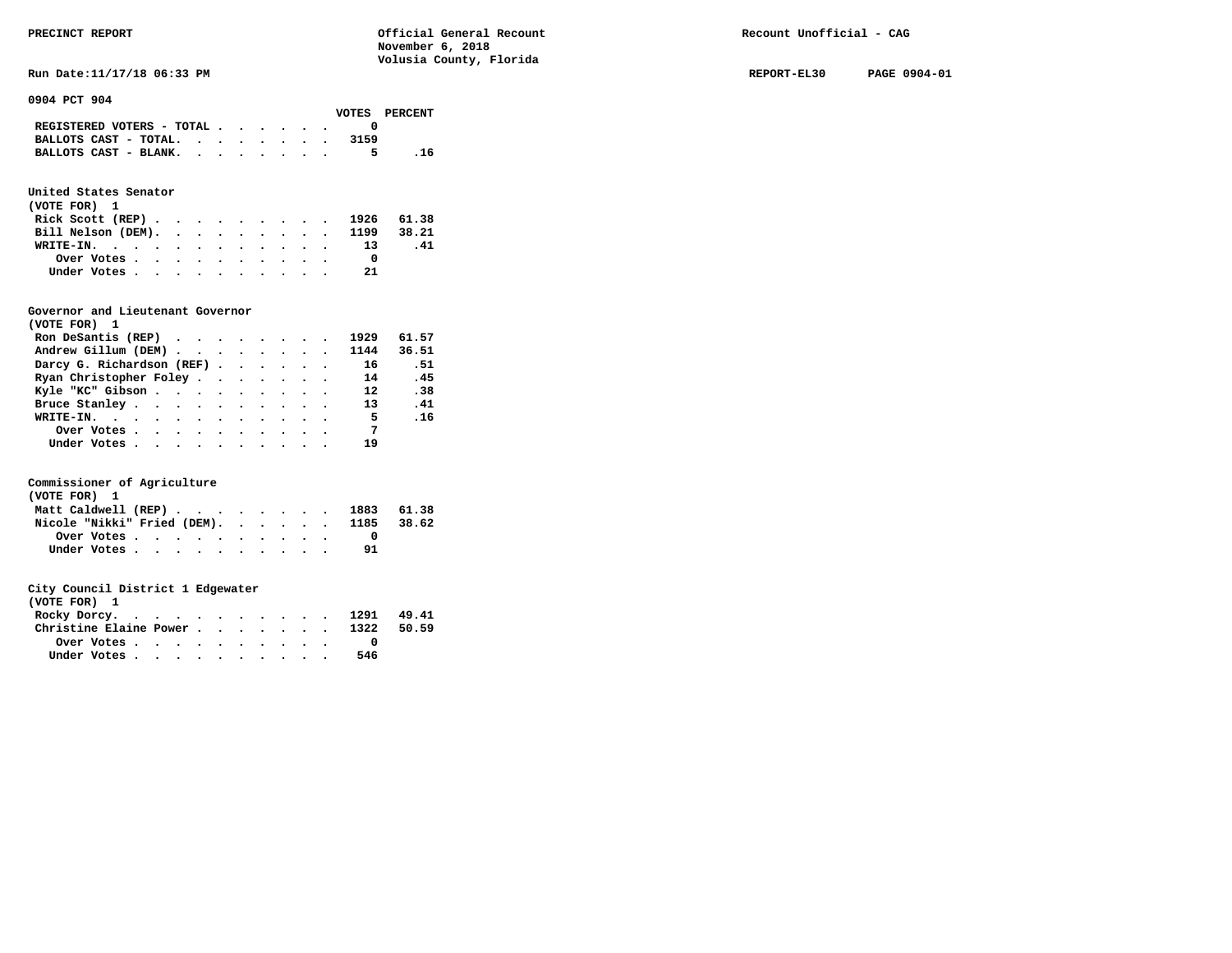**Run Date:11/17/18 06:33 PM REPORT-EL30 PAGE 0907-01** 

**0907 PCT 907** 

|                                                                           |  |  |  |      | VOTES PERCENT |
|---------------------------------------------------------------------------|--|--|--|------|---------------|
| REGISTERED VOTERS - TOTAL $\cdot$ $\cdot$ $\cdot$ $\cdot$ $\cdot$ $\cdot$ |  |  |  |      |               |
| BALLOTS CAST - TOTAL. $\cdot$ , , , , , .                                 |  |  |  | 1599 |               |
| BALLOTS CAST - BLANK.                                                     |  |  |  |      | . 19          |

# **United States Senator**

| (VOTE FOR) 1                                            |  |  |  |  |           |      |
|---------------------------------------------------------|--|--|--|--|-----------|------|
| Rick Scott (REP) 1105 69.58                             |  |  |  |  |           |      |
| Bill Nelson (DEM).                                      |  |  |  |  | 479 30.16 |      |
| WRITE-IN.                                               |  |  |  |  | 4         | . 25 |
| Over Votes $\cdots$ $\cdots$ $\cdots$ $\cdots$ $\cdots$ |  |  |  |  | $\Omega$  |      |
| Under Votes                                             |  |  |  |  |           |      |

# **Governor and Lieutenant Governor**

| (VOTE FOR) 1              |  |  |  |          |       |
|---------------------------|--|--|--|----------|-------|
| Ron DeSantis (REP)        |  |  |  | 1103     | 69.50 |
| Andrew Gillum (DEM)       |  |  |  | 446      | 28.10 |
| Darcy G. Richardson (REF) |  |  |  | 15       | .95   |
| Ryan Christopher Foley    |  |  |  | $\sim$ 5 | .32   |
| Kyle "KC" Gibson          |  |  |  | 9        | .57   |
| Bruce Stanley             |  |  |  | 6        | .38   |
| WRITE-IN.                 |  |  |  | 3        | .19   |
| Over Votes                |  |  |  | 4        |       |
| Under Votes               |  |  |  | 8        |       |

| (VOTE FOR) 1                   |  |  |  |  |  |     |       |
|--------------------------------|--|--|--|--|--|-----|-------|
| Matt Caldwell (REP) 1090 69.92 |  |  |  |  |  |     |       |
| Nicole "Nikki" Fried (DEM).    |  |  |  |  |  | 469 | 30.08 |
| Over Votes.                    |  |  |  |  |  |     |       |
| Under Votes                    |  |  |  |  |  | 40  |       |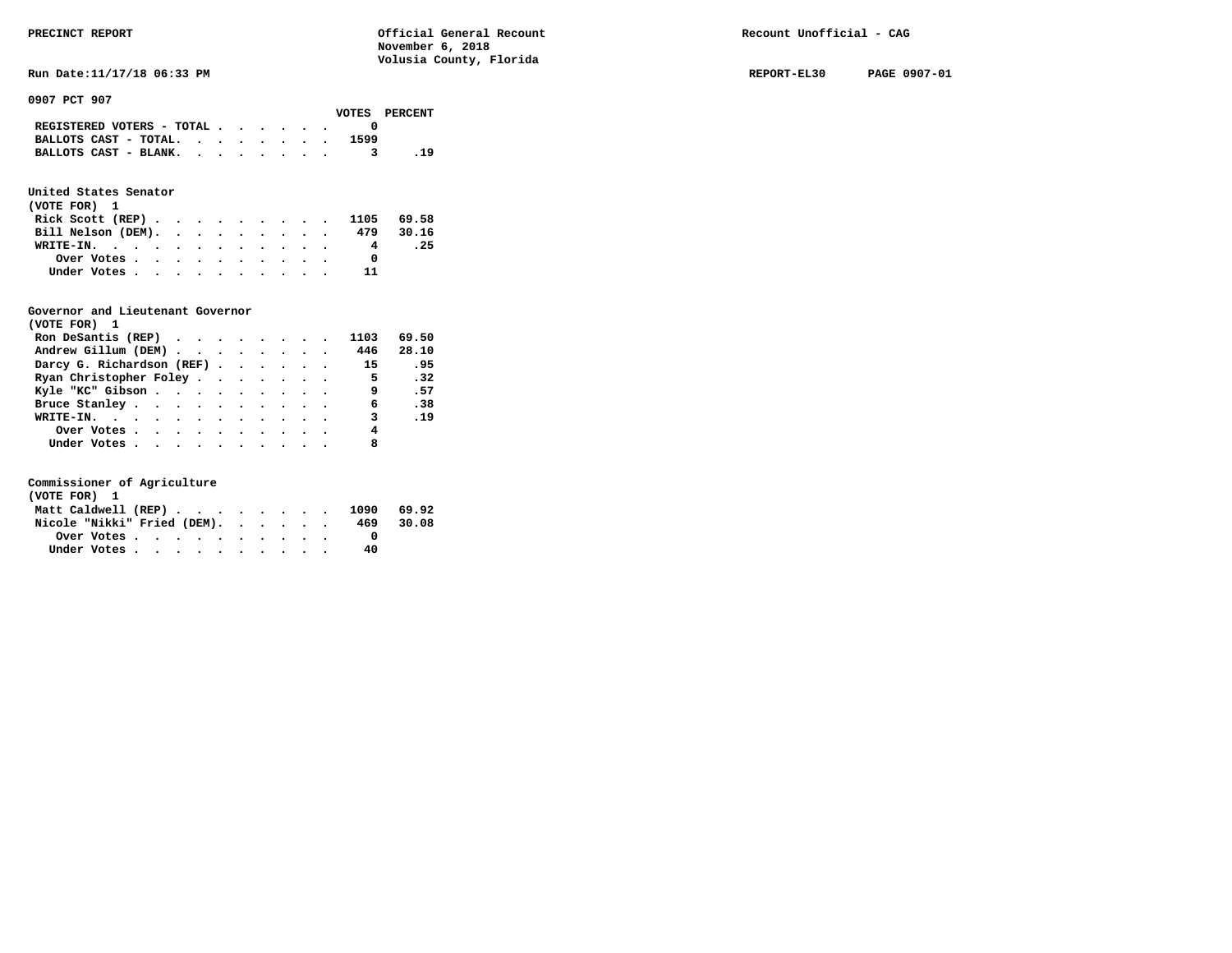**Run Date:11/17/18 06:33 PM REPORT-EL30 PAGE 0909-01** 

**0909 PCT 909** 

|  |  |  |      | VOTES PERCENT                                                                                                               |
|--|--|--|------|-----------------------------------------------------------------------------------------------------------------------------|
|  |  |  |      |                                                                                                                             |
|  |  |  | 1017 |                                                                                                                             |
|  |  |  |      | .10                                                                                                                         |
|  |  |  |      | REGISTERED VOTERS - TOTAL $\cdot$ $\cdot$ $\cdot$ $\cdot$ $\cdot$ $\cdot$<br>BALLOTS CAST - TOTAL.<br>BALLOTS CAST - BLANK. |

# **United States Senator**

| (VOTE FOR) 1                 |  |  |  |  |  |  |   |           |  |
|------------------------------|--|--|--|--|--|--|---|-----------|--|
| Rick Scott (REP)             |  |  |  |  |  |  |   | 636 62.97 |  |
| Bill Nelson (DEM). 372 36.83 |  |  |  |  |  |  |   |           |  |
| WRITE-IN.                    |  |  |  |  |  |  | 2 | . 20      |  |
| Over Votes                   |  |  |  |  |  |  |   |           |  |
| Under Votes                  |  |  |  |  |  |  |   |           |  |

# **Governor and Lieutenant Governor**

| (VOTE FOR) 1                                  |  |  |  |                            |               |
|-----------------------------------------------|--|--|--|----------------------------|---------------|
| Ron DeSantis (REP) $\cdots$ $\cdots$ $\cdots$ |  |  |  | 638                        | 63.23         |
| Andrew Gillum (DEM)                           |  |  |  |                            | 354 35.08     |
| Darcy G. Richardson (REF)                     |  |  |  | - 9                        | .89           |
| Ryan Christopher Foley                        |  |  |  | $\overline{4}$             | .40           |
| Kyle "KC" Gibson                              |  |  |  | 3.30                       |               |
| Bruce Stanley.                                |  |  |  |                            | $1 \quad .10$ |
| WRITE-IN.                                     |  |  |  | 0                          |               |
| Over Votes.                                   |  |  |  | $\overline{\phantom{a}}$ 3 |               |
| Under Votes                                   |  |  |  | 5                          |               |

| (VOTE FOR) 1                |  |  |  |  |  |     |           |
|-----------------------------|--|--|--|--|--|-----|-----------|
| Matt Caldwell (REP)         |  |  |  |  |  |     | 642 64.65 |
| Nicole "Nikki" Fried (DEM). |  |  |  |  |  | 351 | 35.35     |
|                             |  |  |  |  |  |     |           |
| Under Votes                 |  |  |  |  |  | 2.4 |           |